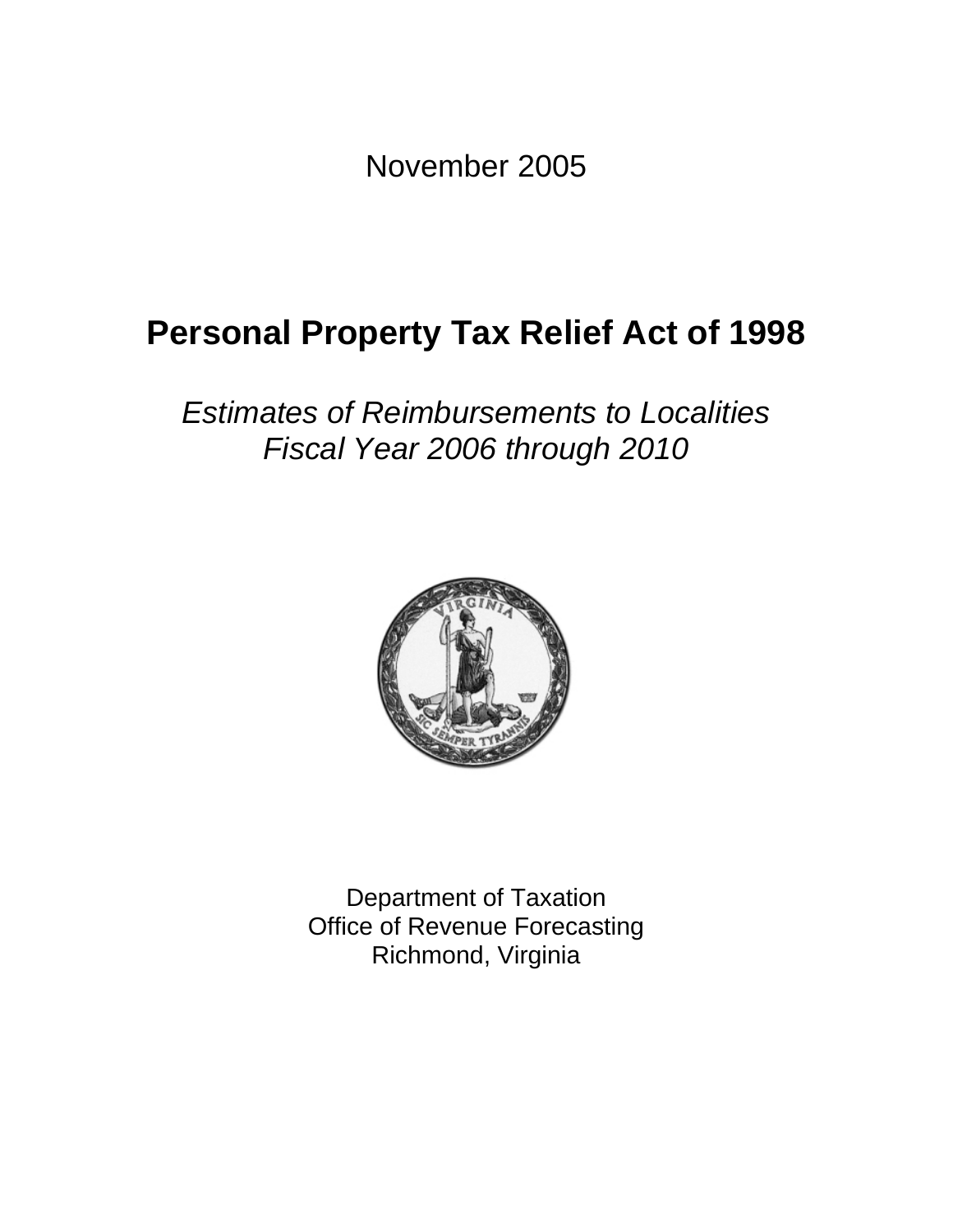## **Table of Contents**

| Appendix A - Actual and Forecast Reimbursements by Locality for FY05         |  |
|------------------------------------------------------------------------------|--|
| Appendix B - PPTRA Forecast by Locality, FY99-05 Actual and FY06-10 Forecast |  |
| Appendix C - Towns Accepting the Forecast, TY02-04                           |  |
| Appendix D - Growth in Average Assessed Vehicle Values, TY85-05              |  |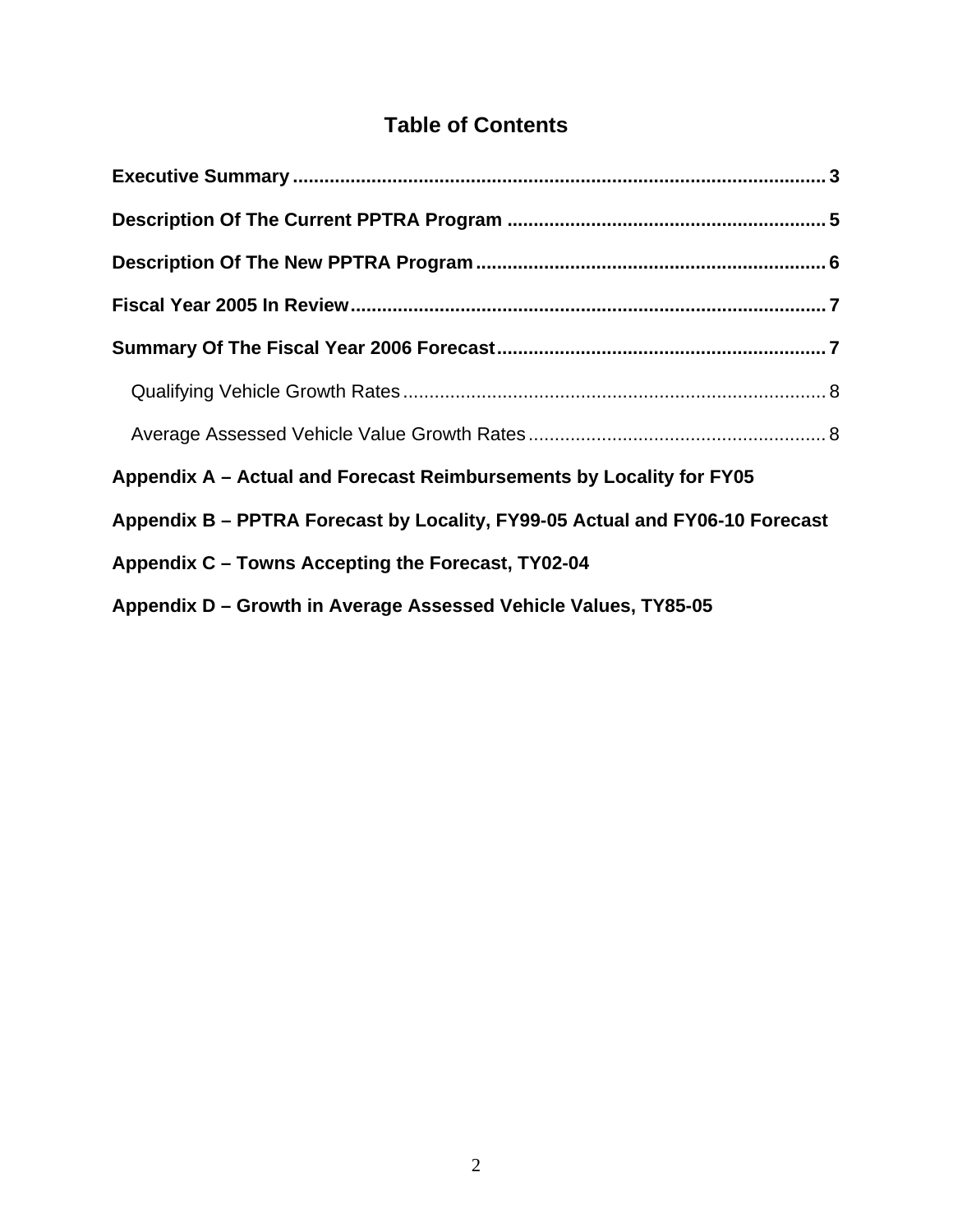#### **Executive Summary**

Section 58.1-3529 of the *Code of Virginia* requires this report and the forecast contained herein. The reimbursement percentage for tax year 2005 is assumed to be 70 percent of the first \$20,000 in vehicle value. The local reimbursement level for tax year 2006 and beyond is set at \$950.0 million pursuant to Chapter 1 of the Acts of Assembly of 2004, Special Session I.

Actual Personal Property Tax Relief Act (PPTRA) reimbursements for fiscal year 2005 totaled \$907.2 million, \$4.0 million below the official forecast of \$911.2 million. Fiscal year 2005 marked the third consecutive year that actual reimbursements were less than the forecast.

 Table 1 shows historical PPTRA reimbursements compared to the forecast for the year, and the November PPTRA reimbursement forecast for fiscal years 2006 through 2010. In order to incorporate actions of the 2004 Special Session of the General Assembly, the fiscal year 2006 forecast excludes tax year 2006 liability.

|                 |                                                        |             | Table 1                     |                               |       |             |             |
|-----------------|--------------------------------------------------------|-------------|-----------------------------|-------------------------------|-------|-------------|-------------|
|                 | <b>Personal Property Tax Relief Act Reimbursements</b> |             | <b>History and Forecast</b> | Fiscal Year 1999 through 2010 |       |             |             |
|                 |                                                        |             |                             |                               |       |             |             |
|                 | <b>FY99</b>                                            | <b>FY00</b> | <b>FY01</b>                 | <b>FY02</b>                   | FY03  | <b>FY04</b> | <b>FY05</b> |
| Forecast        | 159.9                                                  | 321.7       | 598.7                       | 809.4                         | 874.0 | 901.2       | 911.2       |
| Actual          | 181.5                                                  | 322.1       | 604.2                       | 826.2                         | 856.7 | 880.2       | 907.2       |
| Difference (\$) | (21.6)                                                 | (0.4)       | (5.5)                       | (16.8)                        | 17.3  | 21.0        | 4.0         |
| Difference (%)  | (11.9)                                                 | (0.1)       | (0.9)                       | (2.0)                         | 2.0   | 2.4         | 0.4         |
|                 | FY06                                                   | FY07        | FY08                        | FY09                          | FY10  |             |             |

NOTE: Fiscal year 2000 actual reimbursements are adjusted downward by the \$17.4 million in reimbursements that occurred in fiscal year 2000 but were booked to fiscal year 2001. Fiscal year 2001 actual reimbursements include this amount.

Forecast 692.7 950.0 950.0 950.0 950.0

PPTRA reimbursements are driven by vehicle counts (qualifying vehicles) and average assessed vehicle value. Historical and forecast data for these two variables are shown in Table 2 on the following page, which compares tax year 2004 estimates with those for tax year 2005.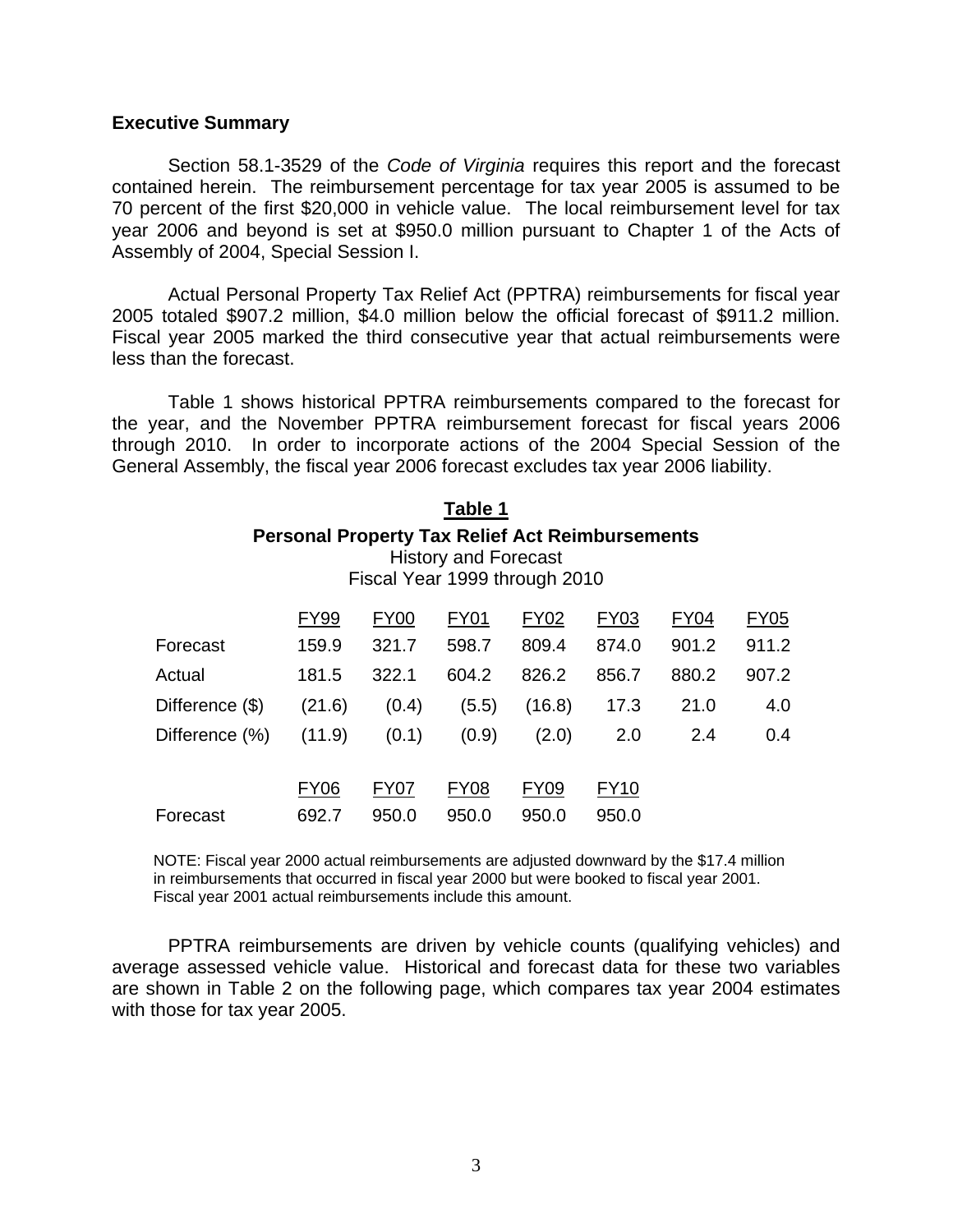### **Table 2**

### **Growth in Qualified Vehicles (QV) and Average Assessed Vehicle Value (AAVV)**

A Comparison of the Tax Year 2004 and 2005 Estimates

History and Forecast Tax Year 1999 through 2005

|                 |            | QV       | <b>AAVV</b>     |          |
|-----------------|------------|----------|-----------------|----------|
|                 | 2004       | 2005     | 2004            | 2005     |
| <b>Tax Year</b> | Estimate   | Estimate | <b>Estimate</b> | Estimate |
| 1999            | (0.2)      | (0.2)    | 3.8             | 3.8      |
| 2000            | 2.0        | 2.0      | 5.0             | 5.0      |
| 2001            | 1.6        | 1.6      | 4.2             | 4.2      |
| 2002            | <u>3.3</u> | 2.5      | <u>1.6</u>      | 1.1      |
| 2003            | 3.4        | 2.8      | 1.7             | 2.4      |
| 2004            | 3.4        | 2.9      | (0.7)           | 1.7      |
| 2005            | 3.5        | 2.9      | 0.4             | 2.6      |

The number of qualifying vehicles (QV) is a key determinant of growth in reimbursements. However, the lack of current data on qualifying vehicles makes it necessary to rely on the number of registered vehicles by locality in the Commonwealth. Available history shows that the growth in vehicle registrations has been an accurate indicator of the growth in qualifying vehicles. The 2005 forecast anticipates weaker growth in the number of qualifying vehicles than was projected in the 2004 forecast.

The other key determinant of growth in reimbursements is average assessed vehicle value (AAVV). The growth rate for this variable is based on a forecast of new and used vehicle prices. Table 3 provides historical and forecast data on average prices of new and used vehicles.

### **Table 3 Average New and Used Vehicle Prices**  History and Forecast Tax Year 1996 through 2005

| <b>Tax Year</b> | <b>Used Vehicles</b> |      | <b>New Vehicles</b> |      |
|-----------------|----------------------|------|---------------------|------|
| 1996            | 5,281                | 6.8% | 19,924              | 5.1% |
| 1997            | 5,365                | 1.6% | 20,433              | 2.6% |
| 1998            | 5,525                | 3.0% | 20,938              | 2.5% |
| 1999            | 5,787                | 4.7% | 21,685              | 3.6% |
| 2000            | 6,014                | 3.9% | 22,335              | 3.0% |
| 2001            | 6,158                | 2.4% | 22,969              | 2.8% |
| 2002            | 6,235                | 1.2% | 23,620              | 2.8% |
| 2003            | 6,356                | 1.9% | 24,615              | 4.2% |
| 2004            | 6,444                | 1.4% | 25,315              | 2.8% |
| 2005            | 6,641                | 3.1% | 25,469              | 0.6% |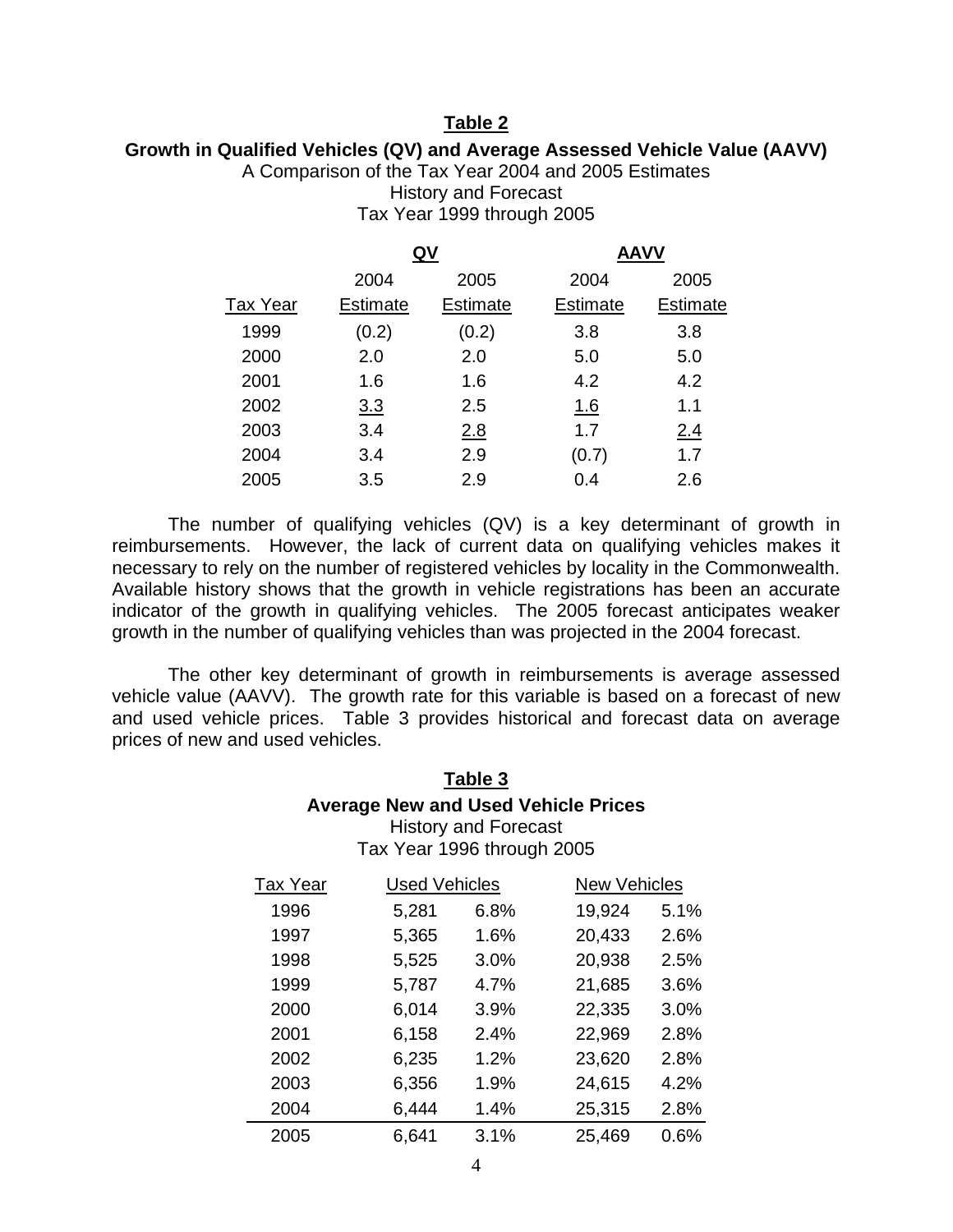### **Description Of The Current PPTRA Program**

Effective until January 1, 2006, local governments apply to the state Comptroller for a dollar for dollar reimbursement of the property tax reduction. Reimbursements are limited to the first \$20,000 in vehicle value and apply only to passenger cars, motorcycles, and pickup/panel trucks which are privately owned or leased for personal use and weigh 7,500 pounds or less. Vehicles with an assessed value of \$1,000 or less are reimbursed for 100 percent of the taxes paid. The reimbursements were originally based on the schedule shown in Figure 1.

|                 | Percent       |
|-----------------|---------------|
| <b>Tax Year</b> | Reimbursement |
| 1998            | 12.5          |
| 1999            | 27.5          |
| 2000            | 47.5          |
| 2001            | 70.0          |
| 2002            | 100.0         |

| <b>Figure 1</b>                                |
|------------------------------------------------|
| <b>Tax Year Reimbursement Percent Schedule</b> |

Section 58.1-3524.C (effective until January 1, 2006) of the *Code of Virginia* establishes conditions under which the next level of tax relief can proceed. If any of the following conditions occurs, the level of tax relief provided in the following tax year cannot exceed the level of tax relief provided by the Commonwealth in the previous tax year.

- I. Actual general fund revenues for a fiscal year, including transfers, are less than the projected general fund revenues, as reported in the general appropriation act in effect at that time, by one-half of one percent or more of the amount of actual general fund revenues for such fiscal year.
- II. The general fund revenue forecast provided by the Governor to the General Assembly in December, pursuant to section 2.2-1503 of the *Code of Virginia* indicates that general fund revenues, excluding transfers, for any fiscal year will be less than five percent greater than general fund revenues for the immediately preceding fiscal year.
- III. The general fund revenue forecast provided by the Governor in December pursuant to section 2.2-1503 of the *Code of Virginia* indicates that total general fund revenues available for appropriation, including transfers, for either of the fiscal years, covered by the general appropriation act in effect at that time, will be less than the general fund appropriations for such fiscal year or years.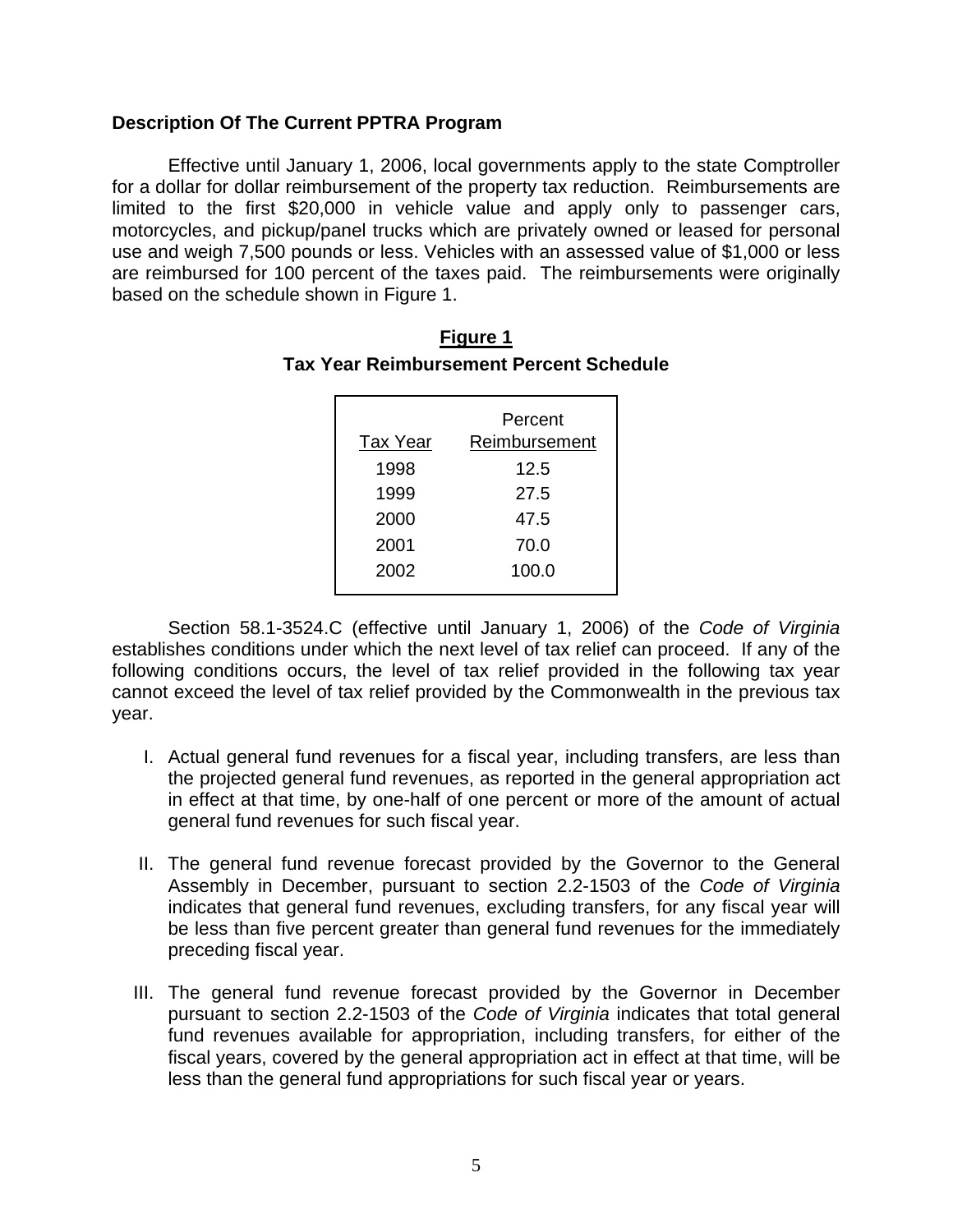In addition, section 58.1-3536 of the *Code of Virginia* limits total tax relief reimbursements to treasurers to 8.5 percent of the total general fund revenues available for appropriation for payment in any fiscal year. If anticipated reimbursements exceed this level, the percentage of tax relief applicable for the related tax year must be reduced to ensure actual expenditures do not exceed the statutory cap.

### **Description Of The New PPTRA Program**

During Special Session I (2004), the General Assembly passed SB 5005, which limits PPTRA reimbursements to \$950.0 million beginning in tax year 2006. As revised during the 2005 Session, this amount is to be distributed to localities based on the pro rata share of each locality's reimbursements for tax year 2004 relative to total reimbursements. The disbursement of the \$950.0 million will begin in fiscal year 2007. As of January 1, 2006, the new capped PPTRA program will replace the current program. Section 58.1-3524.B (effective January 1, 2006) of the *Code of Virginia* details the new PPTRA program.

For tax year 2006 and all tax years thereafter, the Commonwealth shall pay a total of \$950 million for each such tax year in reimbursements to localities for providing the required tangible personal property tax relief on qualifying vehicles in subsection C. No other amount shall be paid to counties, cities, and towns for providing tangible personal property tax relief on qualifying vehicles. Each county's, city's, or town's share of the \$950 million for each such tax year shall be determined pro rata based upon the actual payments to such county, city, or town pursuant to this chapter for tax year  $2004<sup>1</sup>$  as compared to the actual payments to all counties, cities, and towns pursuant to this chapter for tax year 2004<sup>1</sup>, as certified in writing by the Auditor of Public Accounts no later than March 1, 2006, to the Governor and to the chairmen of the Senate Committee on Finance and the House Committee on Appropriations. The amount reimbursed to a particular county, city, or town for tax year 2006 for providing tangible personal property tax relief shall be the same amount reimbursed to such county, city, or town for each subsequent tax year.

The reimbursement to each county, city, or town for tax year 2006 shall be paid by the Commonwealth over the 12-month period beginning with the month of July 2006 and ending with the month of June 2007, as provided in the general appropriation act. For all tax years subsequent to tax year 2006, reimbursements shall be paid over the same 12-month period. All reimbursement payments shall be made by check issued by the State Treasurer to the respective treasurer of the county, city, or town on warrant of the Comptroller.

 $\overline{a}$ <sup>1</sup> At present, the *Code of Virginia* lists tax year 2005 as the year on which each locality's pro rata share will be based. However, the 2005 Acts of Assembly, Chapter 951, changes the base tax year to 2004.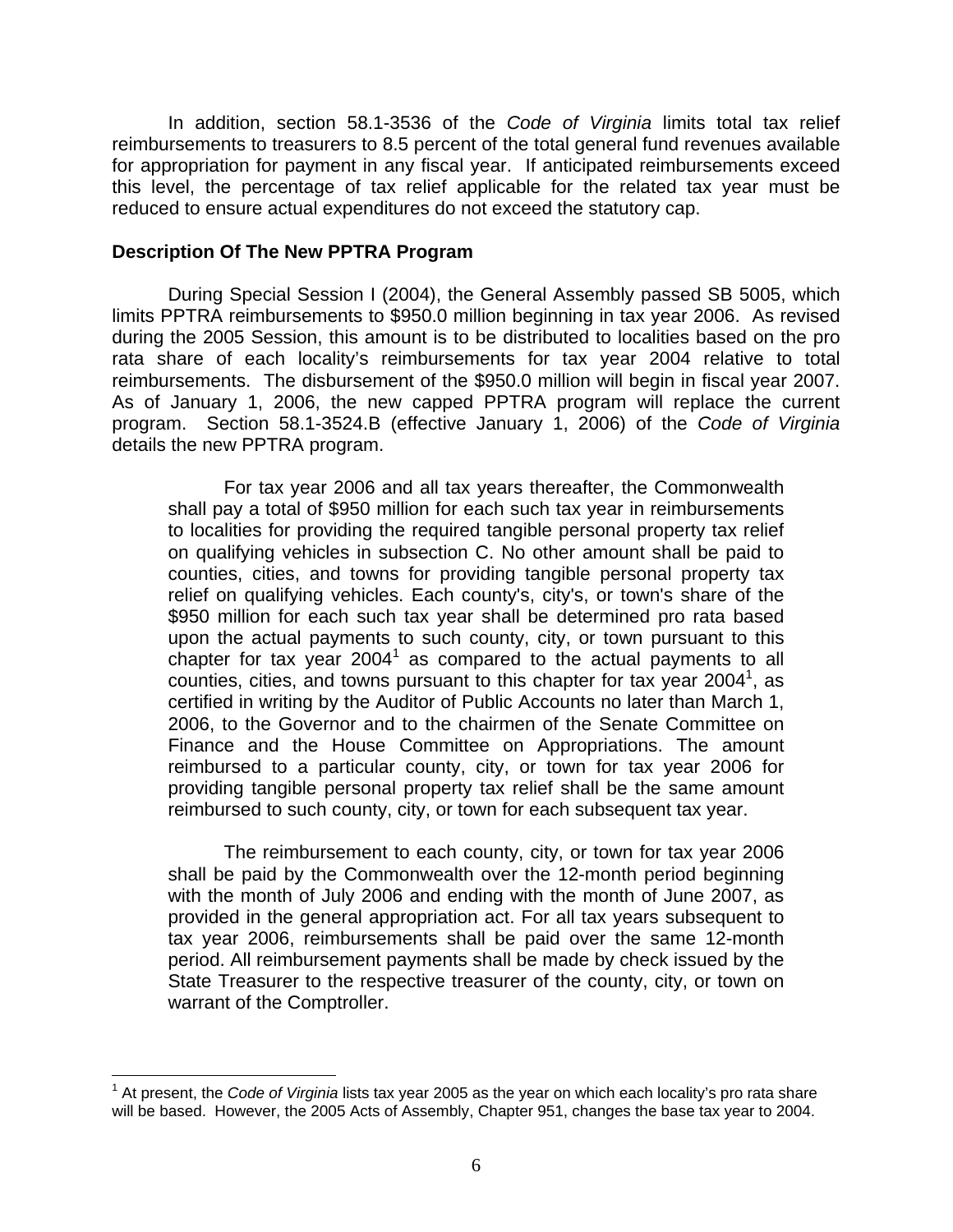The 2005 Acts of Assembly, Chapter 951, provides additional detail on the implementation of the new PPTRA program. Some key points include:

- Payments to localities with calendar year 2006 car tax payment due dates prior to July 1, 2006 shall not be reimbursed until after July 1, 2006, except as authorized by the Secretary of Finance.
- The entitlement to personal property tax relief for qualifying vehicles arising under the original PPTRA relief program for tax year 2005 and all prior tax years shall expire on September 1, 2006.
- The Commonwealth will make reimbursements to localities that had a billing date for tax year 2004 falling between January 1 and June 30 (spring billers) not later than August 15 of each fiscal year.

### **Fiscal Year 2005 In Review**

PPTRA reimbursements were projected to grow 3.5 percent in fiscal year 2005. Actual PPTRA reimbursements for fiscal year 2005 totaled \$907.2 million, \$4.0 million (0.4 percent) below the official forecast of \$911.2 million. Appendix A provides data on actual and forecasted PPTRA reimbursements by locality for fiscal year 2005.

### **Summary Of The Fiscal Year 2006 Forecast**

 As Table 4 illustrates, the November forecast for fiscal year 2006 is \$692.7 million, \$25.7 million less than the amount in the fiscal year 2004 to 2006 Appropriations Act, Chapter 951. This amount is based on the November forecast of \$950.3 million, net of the \$257.5 million in tax year 2006 liability that will now be paid in fiscal year 2007. If payment patterns remain consistent with past years, about \$560.2 million would be reimbursed during the first six months of fiscal year 2006, with the remaining \$132.6 million requested during the second six months.

### **Table 4 The Official and November PPTRA Reimbursement Forecast**  Fiscal Year 2006 through 2010

| Difference (\$)          | (25.7)      | 0.0   | 0.0         | 0.0         | 0.0   |
|--------------------------|-------------|-------|-------------|-------------|-------|
| Growth (%)               | (23.6)      | 37.1  | 0.0         | 0.0         | 0.0   |
| <b>November Forecast</b> | $692.7*$    | 950.0 | 950.0       | 950.0       | 950.0 |
| Growth (%)               | (21.2)      | 32.2  | 0.0         | 0.0         | 0.0   |
| <b>Official Forecast</b> | 718.4       | 950.0 | 950.0       | 950.0       | 950.0 |
|                          | <b>FY06</b> | FY07  | <b>FY08</b> | <b>FY09</b> | FY10  |

\* Based on historical reimbursement patterns, there is approximately \$26.0 million in tax year 2004 and 2005 reimbursements that will no longer be paid due to the program ending.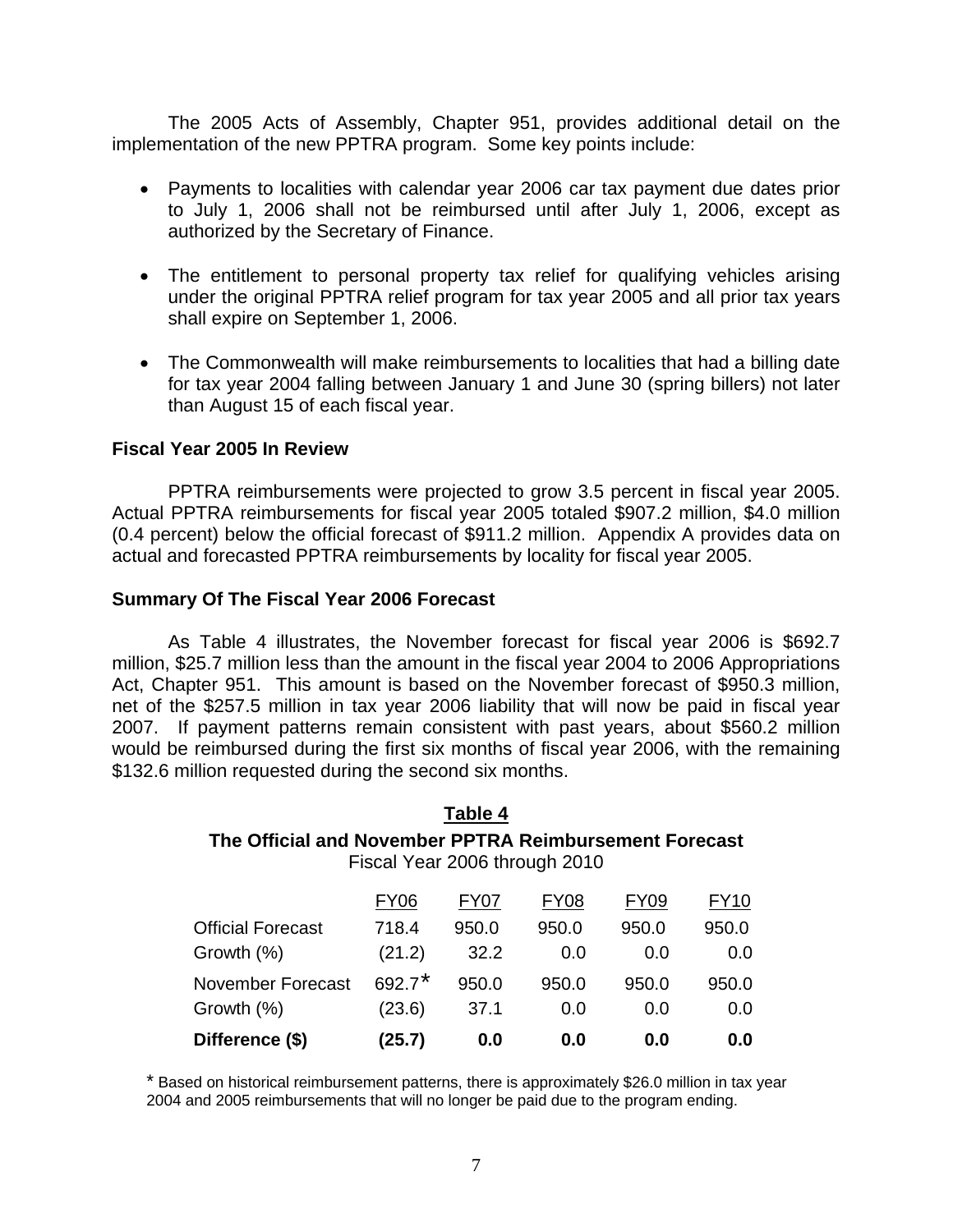The forecast for fiscal year 2006 was developed using data on qualifying vehicles and average assessed vehicle value. Table 5 summarizes historical and forecasted growth rates for these two variables, comparing the tax year 2004 forecast to the tax year 2005 forecast.

### **Table 5**

### **Growth in Qualified Vehicles (QV) and Average Assessed Vehicle Value (AAVV)**

A Comparison of the Tax Year 2004 and 2005 Estimates History and Forecast Tax Year 1999 through 2005

|                 |                 | QV       | <b>AAVV</b> |          |
|-----------------|-----------------|----------|-------------|----------|
|                 | 2004            | 2005     | 2004        | 2005     |
| <b>Tax Year</b> | <b>Estimate</b> | Estimate | Estimate    | Estimate |
| 1999            | (0.2)           | (0.2)    | 3.8         | 3.8      |
| 2000            | 2.0             | 2.0      | 5.0         | 5.0      |
| 2001            | 1.6             | 1.6      | 4.2         | 4.2      |
| 2002            | <u>3.3</u>      | 2.5      | <u>1.6</u>  | 1.1      |
| 2003            | 3.4             | 2.8      | 1.7         | 2.4      |
| 2004            | 3.4             | 2.9      | (0.7)       | 1.7      |
| 2005            | 3.5             | 2.9      | 0.4         | 2.6      |
|                 |                 |          |             |          |

### Qualifying Vehicle Growth Rates

Data on active vehicle registrations by locality is used to determine the growth in qualifying vehicles. There are currently twelve years of data ranging from 1993 to 2005. Qualifying vehicles are forecasted using a two-year and ten-year growth rate computed from this information. A comparison between the two growth rates is made, with the larger of the two being selected. Recent history has shown slightly slower growth in registrations than projected. This methodology results in the total expected growth in PPTRA qualifying vehicles shown in Table 5.

### Average Assessed Vehicle Value Growth Rates

 The expected growth rate in average assessed vehicle values is generated using a weighted average of new and used vehicle prices. Forecasts for new and used vehicle prices are taken from the 2005 Commonwealth Transportation Fund Forecast developed by the Department of Taxation, and incorporate the most recent economics affecting the vehicle market. Unlike the growth rate in qualifying vehicles, information is not available on a locality-by-locality basis. The computation of the statewide average assessed vehicle value growth rate utilized for all localities is presented in Appendix D.

These two variables provide the key to forecasting reimbursements. Other key forecast points are: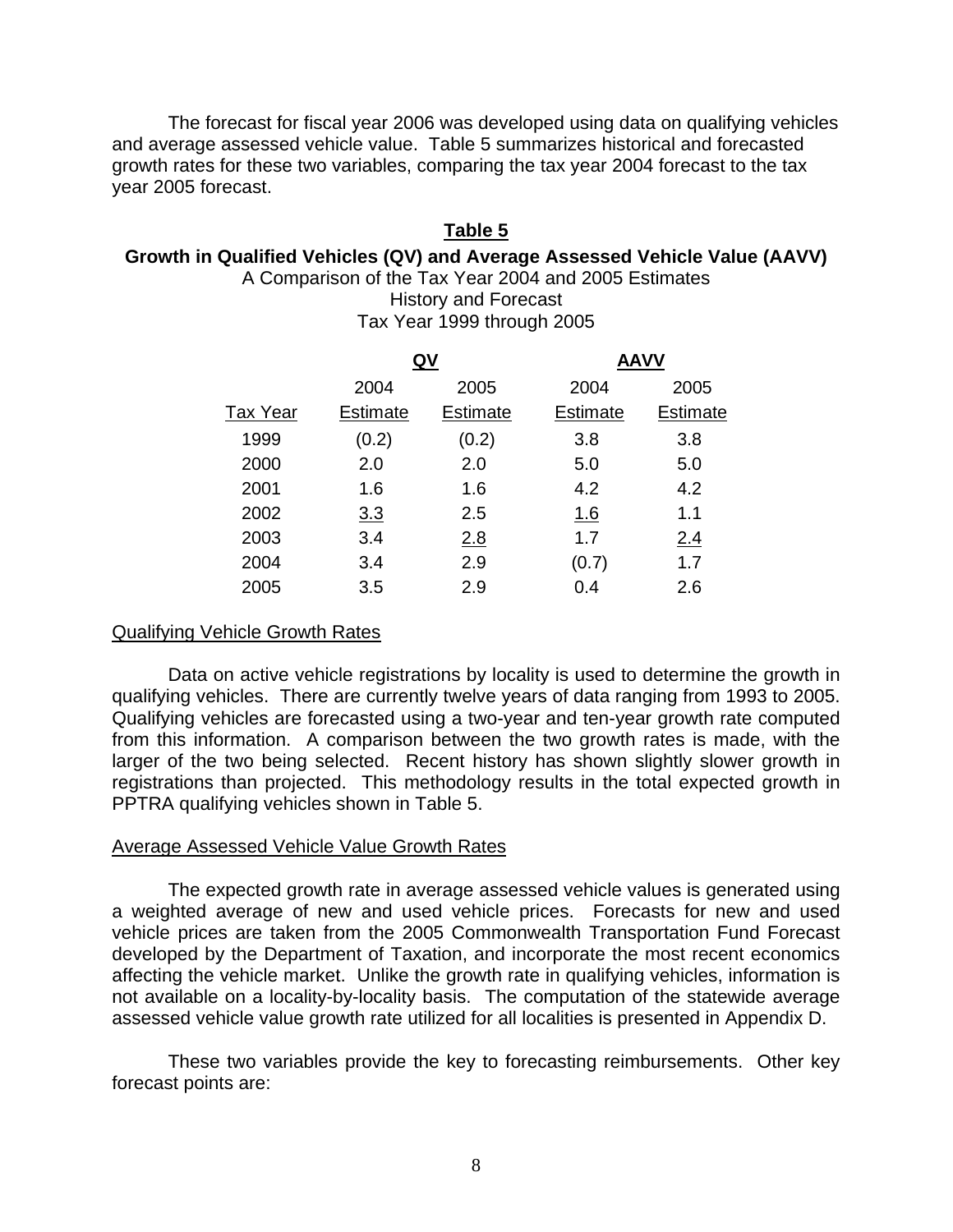- The reimbursement rate is assumed to be 70 percent for tax year 2005 and applied to the first \$20,000 of vehicle value. Vehicles valued at \$1,000 or less are reimbursed at a rate of 100%. However, these vehicles are excluded from this analysis because they do not make up a significant portion of the qualified vehicle fleet.
- The local reimbursement level for tax year 2006 and beyond is set at \$950.0 million pursuant to Chapter 1 of the Acts of Assembly of 2004, Special Session I.
- Localities currently have a five-year window to submit reimbursement requests for a particular tax year. It is assumed that after the fourth fiscal year for any given tax year, reimbursements are complete. This assumption is supported by historical data that shows reimbursements in the fifth year to be insignificant.

Appendix B provides data on actual and forecasted PPTRA reimbursements by locality for fiscal years 1999 to 2010. The forecast for fiscal years 2007 to 2010 is the \$950.0 million cap, and is distributed by locality using tax year 2004 reimbursement data. This tax year data includes actual activity for fiscal years 2004 and 2005, along with a forecast of delinquent reimbursements for fiscal year 2006. Appendix B provides a reasonable estimate of the amount that would be distributed to localities under the provisions of the new program that takes effect January 1, 2006. However, the percentage shares provided here are for illustrative purposes only. Each locality's proportion of the \$950.0 million will be based on the pro rata share of actual tax year 2004 reimbursements, as certified by the Auditor of Public Accounts by March 1, 2006.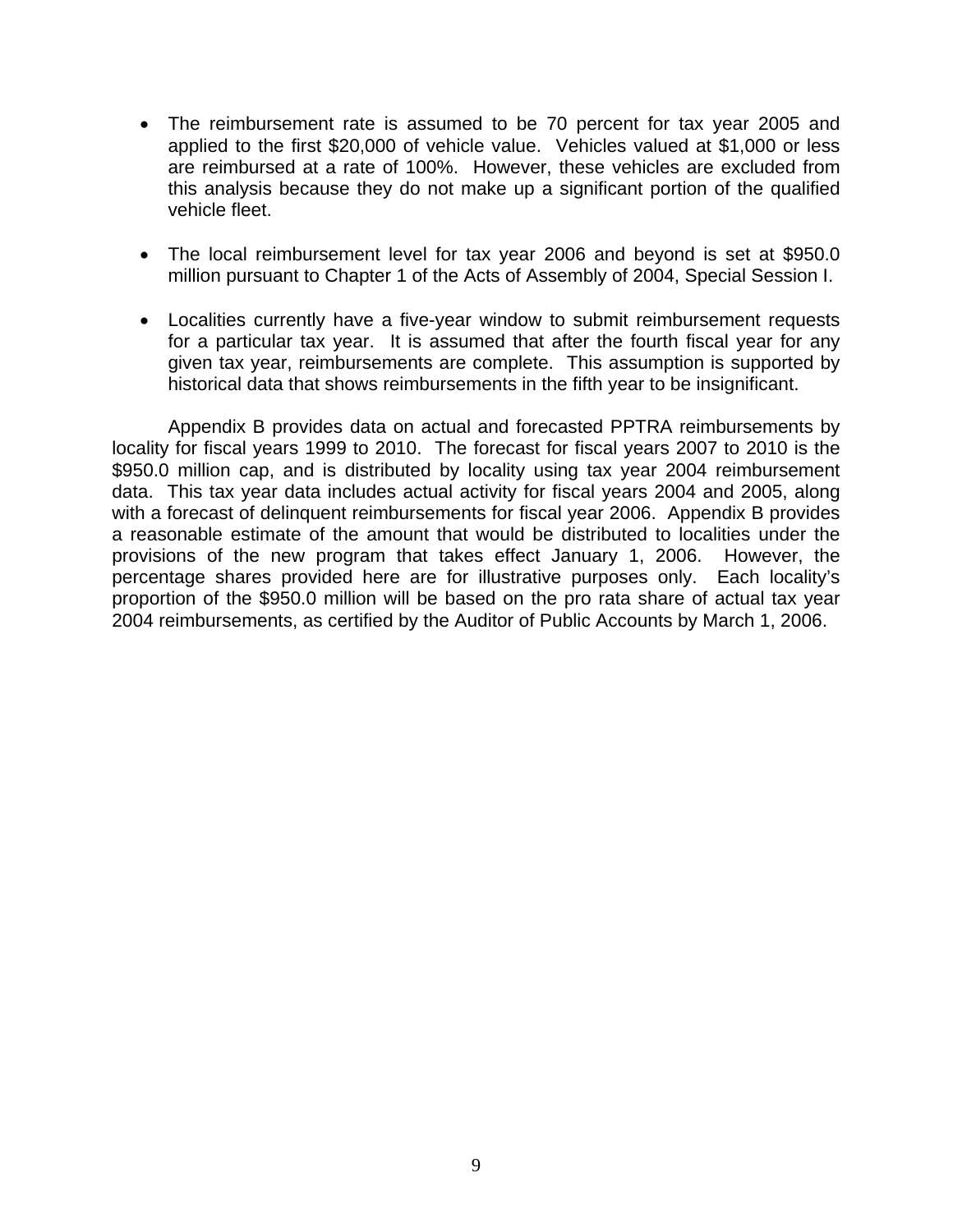|                            |               |                 | <b>Forecast</b> | <b>Forecast</b> |
|----------------------------|---------------|-----------------|-----------------|-----------------|
|                            | <b>FY05</b>   | <b>FY05</b>     | Over/Under      | Over/Under      |
| Locality                   | <b>Actual</b> | <b>Forecast</b> | Actual (\$)     | Actual (%)      |
| <b>Counties</b>            |               |                 |                 |                 |
| <b>Accomack County</b>     | 3,205,137     | 2,930,038       | (275,099)       | (8.6)           |
| <b>Albemarle County</b>    | 14,415,069    | 14,330,600      | (84, 469)       | (0.6)           |
| Alleghany County           | 1,488,689     | 1,590,031       | 101,343         | 6.8             |
| Amelia County              | 936,157       | 1,046,418       | 110,260         | 11.8            |
| <b>Amherst County</b>      | 2,027,873     | 2,190,850       | 162,978         | 8.0             |
| <b>Appomattox County</b>   | 951,265       | 985,869         | 34,605          | 3.6             |
| <b>Arlington County</b>    | 28,733,397    | 30,080,823      | 1,347,426       | 4.7             |
| <b>Augusta County</b>      | 3,982,526     | 4,415,513       | 432,987         | 10.9            |
| <b>Bath County</b>         | 36,766        | 38,166          | 1,401           | 3.8             |
| <b>Bedford County</b>      | 5,622,664     | 6,050,786       | 428,122         | 7.6             |
| <b>Bland County</b>        | 267,056       | 316,141         | 49,085          | 18.4            |
| <b>Botetourt County</b>    | 3,140,389     | 3,342,201       | 201,812         | 6.4             |
| <b>Brunswick County</b>    | 1,256,158     | 1,358,658       | 102,500         | 8.2             |
| <b>Buchanan County</b>     | 1,599,397     | 1,599,755       | 358             | 0.0             |
| <b>Buckingham County</b>   | 1,095,649     | 1,164,931       | 69,283          | 6.3             |
| <b>Campbell County</b>     | 3,248,249     | 3,325,556       | 77,307          | 2.4             |
| <b>Caroline County</b>     | 2,648,440     | 2,443,317       | (205, 123)      | (7.7)           |
| <b>Carroll County</b>      | 919,322       | 1,094,865       | 175,544         | 19.1            |
| <b>Charles City County</b> | 703,353       | 628,119         | (75, 234)       | (10.7)          |
| <b>Charlotte County</b>    | 635,560       | 682,189         | 46,629          | 7.3             |
| <b>Chesterfield County</b> | 40,244,639    | 39,453,871      | (790, 768)      | (2.0)           |
| <b>Clarke County</b>       | 1,046,402     | 2,171,417       | 1,125,015       | 107.5           |
| <b>Craig County</b>        | 270,762       | 382,212         | 111,450         | 41.2            |
| <b>Culpeper County</b>     | 3,113,516     | 3,291,694       | 178,177         | 5.7             |
| <b>Cumberland County</b>   | 860,930       | 841,312         | (19, 619)       | (2.3)           |
| <b>Dickenson County</b>    | 816,270       | 750,772         | (65, 498)       | (8.0)           |
| Dinwiddie County           | 3,692,691     | 3,418,086       | (274, 605)      | (7.4)           |
| <b>Essex County</b>        | 960,301       | 1,089,167       | 128,867         | 13.4            |
| <b>Fairfax County</b>      | 193,871,989   | 202,101,381     | 8,229,392       | 4.2             |
| <b>Fauquier County</b>     | 12,537,038    | 12,859,514      | 322,476         | 2.6             |
| <b>Floyd County</b>        | 964,773       | 784,450         | (180, 323)      | (18.7)          |
| Fluvanna County            | 3,027,785     | 2,781,527       | (246, 258)      | (8.1)           |
| <b>Franklin County</b>     | 2,196,253     | 3,055,982       | 859,730         | 39.1            |
| <b>Frederick County</b>    | 11,899,183    | 12,766,513      | 867,330         | 7.3             |
| <b>Giles County</b>        | 1,158,654     | 1,186,141       | 27,487          | 2.4             |
| <b>Gloucester County</b>   | 2,556,304     | 2,675,467       | 119,163         | 4.7             |
| Goochland County           | 2,928,043     | 2,617,998       | (310, 045)      | (10.6)          |
| <b>Grayson County</b>      | 420,013       | 419,262         | (751)           | (0.2)           |
| <b>Greene County</b>       | 2,194,941     | 2,222,528       | 27,586          | 1.3             |
| <b>Greensville County</b>  | 975,723       | 1,079,407       | 103,685         | 10.6            |
| <b>Halifax County</b>      | 1,399,939     | 1,584,391       | 184,452         | 13.2            |
| <b>Hanover County</b>      | 13,764,547    | 14,303,110      | 538,563         | 3.9             |
| <b>Henrico County</b>      | 35,645,344    | 34,988,174      | (657, 170)      | (1.8)           |
| Henry County               | 2,139,776     | 1,326,133       | (813, 642)      | (38.0)          |
| <b>Highland County</b>     | 153,818       | 183,076         | 29,258          | 19.0            |
| Isle of Wight County       | 4,260,390     | 3,715,426       | (544, 964)      | (12.8)          |
| James City County          | 9,540,938     | 9,557,223       | 16,285          | 0.2             |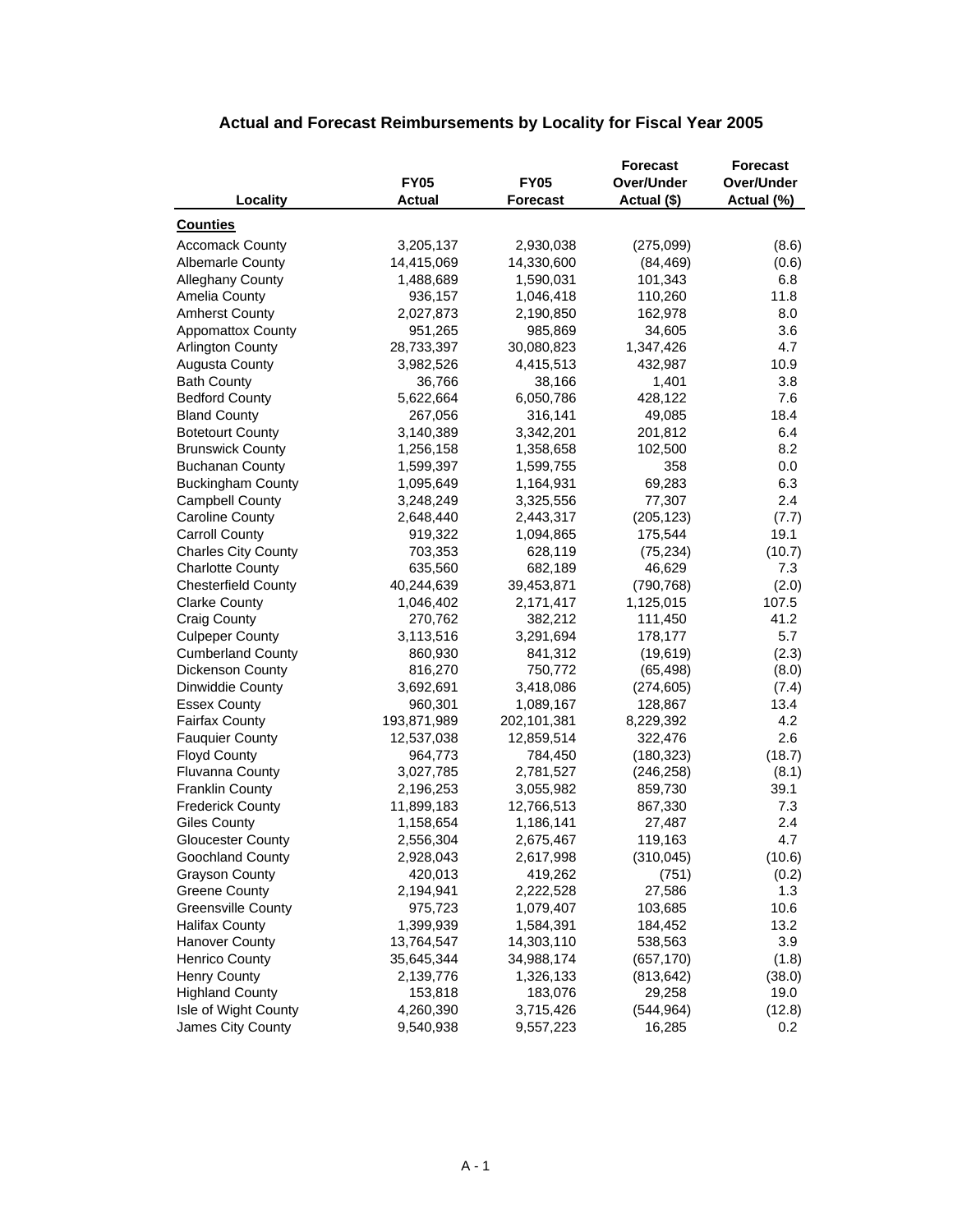|                                       |               |                 | <b>Forecast</b> | <b>Forecast</b>   |
|---------------------------------------|---------------|-----------------|-----------------|-------------------|
|                                       | <b>FY05</b>   | <b>FY05</b>     | Over/Under      | <b>Over/Under</b> |
| Locality                              | <b>Actual</b> | <b>Forecast</b> | Actual (\$)     | Actual (%)        |
| King and Queen County                 | 682,256       | 794,858         | 112,602         | 16.5              |
| King George County                    | 2,143,765     | 2,114,476       | (29, 289)       | (1.4)             |
| King William County                   | 1,141,630     | 1,183,330       | 41,700          | 3.7               |
| <b>Lancaster County</b>               | 794,127       | 858,959         | 64,831          | 8.2               |
| Lee County                            | 755,180       | 703,298         | (51, 882)       | (6.9)             |
| Loudoun County                        | 47,452,693    | 46,336,985      | (1, 115, 709)   | (2.4)             |
| Louisa County                         | 1,417,149     | 1,544,874       | 127,725         | 9.0               |
| Lunenburg County                      | 994,956       | 1,135,765       | 140,810         | 14.2              |
| Madison County                        | 946,913       | 974,399         | 27,486          | 2.9               |
| <b>Mathews County</b>                 | 932,031       | 965,938         | 33,907          | 3.6               |
| <b>Mecklenburg County</b>             | 1,269,325     | 1,643,218       | 373,893         | 29.5              |
| <b>Middlesex County</b>               | 653,306       | 667,312         | 14,005          | 2.1               |
| Montgomery County                     | 4,799,347     | 4,415,756       | (383, 591)      | (8.0)             |
| <b>Nelson County</b>                  | 2,204,244     | 1,568,324       | (635, 919)      |                   |
|                                       |               |                 |                 | (28.8)            |
| New Kent County<br>Northampton County | 2,090,963     | 2,040,116       | (50, 847)       | (2.4)             |
|                                       | 1,354,546     | 1,466,472       | 111,926         | 8.3<br>4.9        |
| Northumberland County                 | 884,697       | 928,331         | 43,635          |                   |
| <b>Nottoway County</b>                | 989,217       | 1,027,298       | 38,081          | 3.8               |
| <b>Orange County</b>                  | 2,561,733     | 2,656,204       | 94,472          | 3.7               |
| Page County                           | 1,545,735     | 1,668,894       | 123,159         | 8.0               |
| <b>Patrick County</b>                 | 644,189       | 694,478         | 50,289          | 7.8               |
| Pittsylvania County                   | 3,823,529     | 4,161,453       | 337,924         | 8.8               |
| Powhatan County                       | 2,828,315     | 2,937,228       | 108,913         | 3.9               |
| <b>Prince Edward County</b>           | 1,204,461     | 1,321,420       | 116,959         | 9.7               |
| <b>Prince George County</b>           | 3,319,736     | 3,634,355       | 314,619         | 9.5               |
| <b>Prince William County</b>          | 50,703,375    | 51,107,636      | 404,261         | 0.8               |
| Pulaski County                        | 1,551,462     | 1,757,180       | 205,717         | 13.3              |
| Rappahannock County                   | 866,537       | 905,369         | 38,832          | 4.5               |
| <b>Richmond County</b>                | 727,402       | 805,962         | 78,560          | 10.8              |
| Roanoke County                        | 12,104,494    | 11,676,094      | (428, 400)      | (3.5)             |
| Rockbridge County                     | 2,251,422     | 2,283,382       | 31,960          | 1.4               |
| Rockingham County                     | 5,447,941     | 5,814,175       | 366,234         | 6.7               |
| <b>Russell County</b>                 | 1,368,490     | 1,276,961       | (91, 529)       | (6.7)             |
| <b>Scott County</b>                   | 697,493       | 726,139         | 28,646          | 4.1               |
| Shenandoah County                     | 3,381,308     | 3,600,574       | 219,265         | 6.5               |
| Smyth County                          | 1,702,182     | 1,833,293       | 131,111         | 7.7               |
| Southampton County                    | 2,169,786     | 2,216,771       | 46,985          | 2.2               |
| Spotsylvania County                   | 14,038,531    | 13,874,498      | (164, 033)      | (1.2)             |
| <b>Stafford County</b>                | 15,039,288    | 10,075,793      | (4,963,495)     | (33.0)            |
| <b>Surry County</b>                   | 591,525       | 1,184,103       | 592,578         | 100.2             |
| <b>Sussex County</b>                  | 1,015,395     | 1,135,148       | 119,753         | 11.8              |
| <b>Tazewell County</b>                | 2,571,592     | 2,771,545       | 199,953         | 7.8               |
| <b>Warren County</b>                  | 4,236,625     | 4,332,102       | 95,476          | 2.3               |
| <b>Washington County</b>              | 2,359,721     | 2,510,359       | 150,638         | 6.4               |
| <b>Westmoreland County</b>            | 1,089,909     | 1,172,950       | 83,041          | 7.6               |
| <b>Wise County</b>                    | 1,272,783     | 1,353,852       | 81,069          | 6.4               |
| <b>Wythe County</b>                   | 1,384,258     | 1,508,512       | 124,254         | 9.0               |
| <b>York County</b>                    | 8,614,041     | 8,069,473       | (544, 567)      | (6.3)             |
| <b>County Total</b>                   | \$652,173,678 | \$660,656,676   | \$8,482,998     | 1.3               |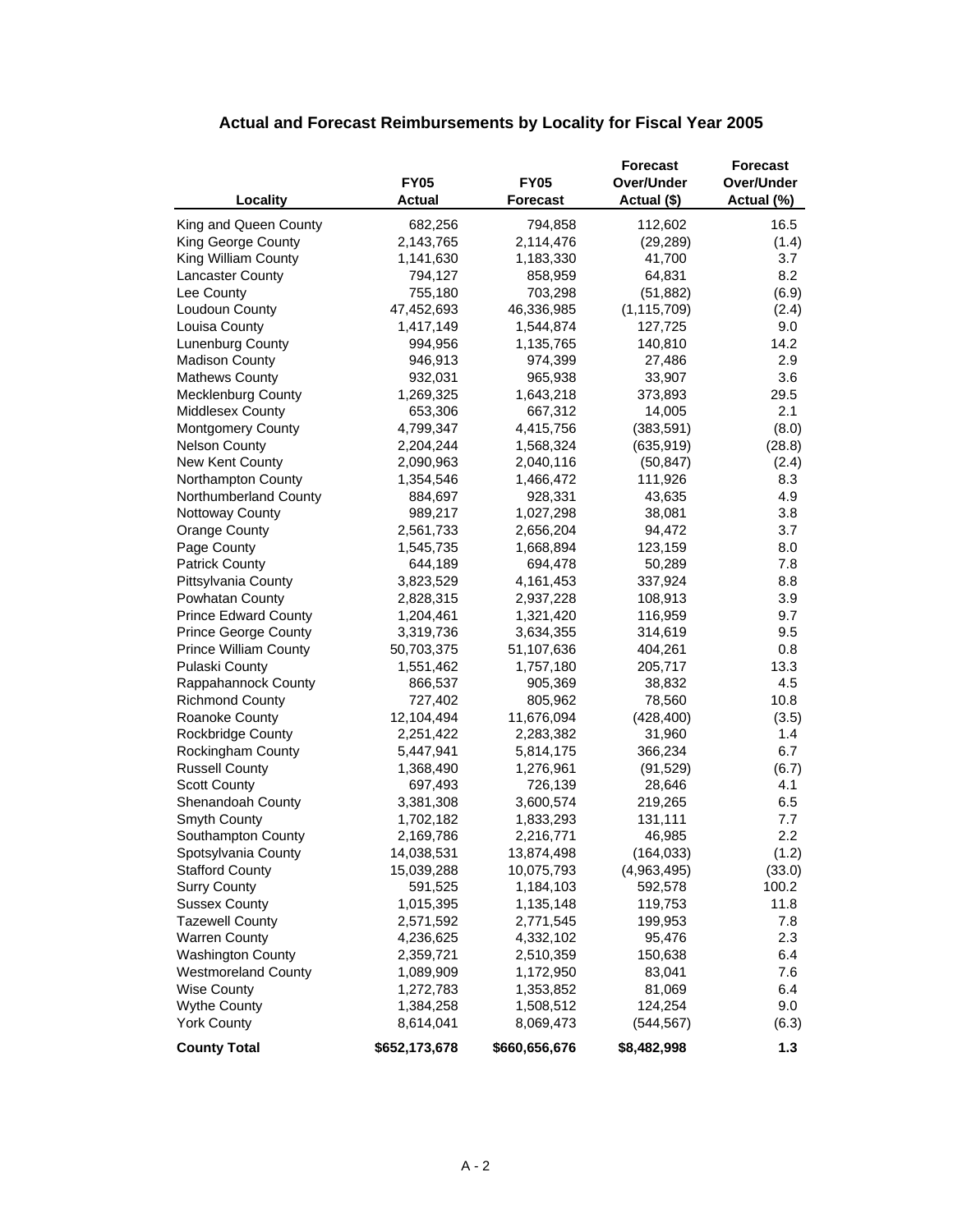#### **Forecast Forecast FY05 FY05 Over/Under Over/Under Locality Actual Forecast Actual (\$) Actual (%) Cities** Alexandria 21,763,798 23,472,977 1,709,179 7.9 Bedford City **261,650** 292,594 30,943 11.8 Bristol 680,375 756,411 76,037 11.2 Buena Vista 631,868 670,022 38,154 6.0 Charlottesville 3,370,420 3,359,501 (10,919) (0.3) Chesapeake 28,729,261 26,693,540 (2,035,721) (7.1) Colonial Heights 1,422,322 2,085,652 663,330 46.6 Covington 506,863 523,647 16,784 3.3 Danville 3,413,860 3,487,899 74,039 2.2 Emporia 531,055 584,475 53,421 10.1 Fairfax City 2,858,562 3,181,830 323,268 11.3 Falls Church 1,715,298 1,820,686 105,388 6.1 Franklin City **854,395** 1,035,408 81,013 8.5 Fredericksburg 1,666,730 1,575,947 (90,784) (5.4) Galax 247,228 193,658 (53,570) (21.7) Hampton 15,073,671 15,048,876 (24,795) (0.2) Harrisonburg 1,398,391 1,564,280 165,889 11.9 Hopewell 1,507,288 1,548,137 40,849 2.7 Lexington 576,485 541,416 (35,069) (6.1) Lynchburg 5,239,594 5,459,949 220,355 4.2 Manassas 3,521,679 3,878,370 356,692 10.1 Manassas Park 1,234,761 1,248,204 13,443 1.1 Martinsville 576,388 665,117 88,729 15.4 Newport News **17,859,505** 18,003,543 144,037 0.8 Norfolk 16,353,844 17,260,485 906,641 5.5 Norton 188,822 228,727 39,905 21.1 Petersburg 2,695,270 2,664,179 (31,091) (1.2) Poquoson 1,778,280 1,737,932 (40,348) (2.3) Portsmouth 9,577,126 9,382,792 (194,333) (2.0) Radford 588,700 625,091 36,391 6.2 Richmond City 15,228,525 17,024,055 1,795,530 11.8 Roanoke City 8,223,439 8,023,597 (199,843) (2.4) Salem 2,837,980 2,253,879 (584,101) (20.6) Staunton 1,561,881 1,532,752 (29,129) (1.9) Suffolk 9,262,966 9,857,892 594,926 6.4 Virginia Beach 57,407,844 48,483,598 (8,924,246) (15.5) Waynesboro 1,572,415 1,901,907 329,492 21.0 Williamsburg 19.0 1208,152 843,014 134,862 19.0 Winchester 2,649,592 2,562,265 (87,327) (3.3) **City Total \$246,376,283 \$242,074,304 (\$4,301,979) (1.7)**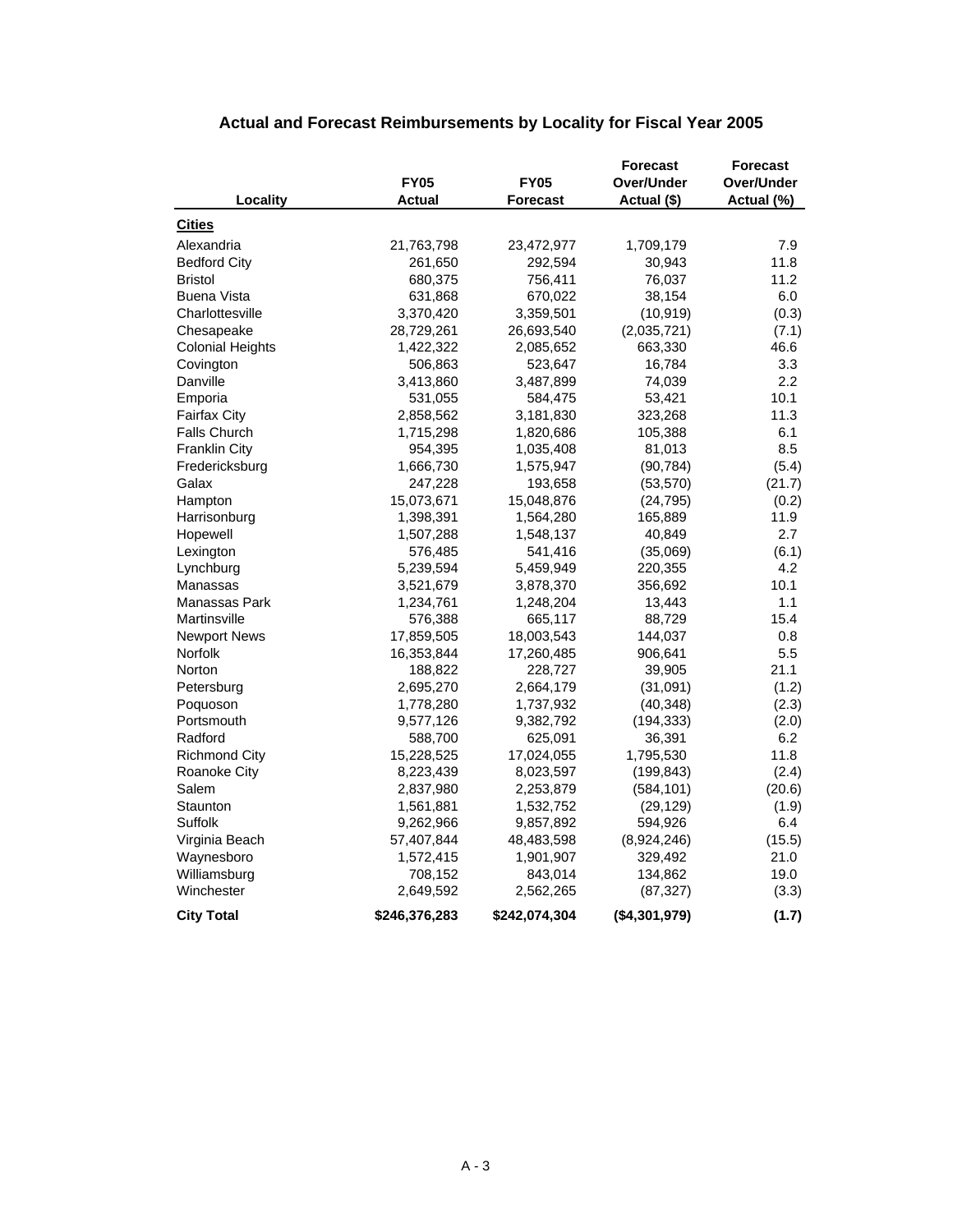|                         |               |                 | <b>Forecast</b> | <b>Forecast</b>   |
|-------------------------|---------------|-----------------|-----------------|-------------------|
|                         | <b>FY05</b>   | <b>FY05</b>     | Over/Under      | <b>Over/Under</b> |
| Locality                | <b>Actual</b> | <b>Forecast</b> | Actual (\$)     | Actual (%)        |
| Towns                   |               |                 |                 |                   |
|                         | 126,245       | 126,245         |                 |                   |
| Abingdon, Town of       | 948           | 948             | (0)             | (0.0)             |
| Accomac, Town of        |               |                 | (0)             | (0.0)             |
| Alberta, Town of        | 15,495        | 15,495          | 0               | 0.0               |
| Altavista, Town of      | 115,699       | 106,099         | (9,600)         | (8.3)             |
| Amherst, Town of        | 16,187        | 14,531          | (1,656)         | (10.2)            |
| Appalachia, Town of     | 22,207        | 22,207          | 0               | 0.0               |
| Appomattox, Town of     | 21,297        | 24,328          | 3,030           | 14.2              |
| Ashland, Town of        | 111,382       | 104,629         | (6, 753)        | (6.1)             |
| Berryville, Town of     | 216,468       | 118,203         | (98, 265)       | (45.4)            |
| Big Stone Gap, Town of  | 62,393        | 70,875          | 8,483           | 13.6              |
| Blackstone, Town of     | 39,827        | 42,877          | 3,051           | 7.7               |
| Bloxom, Town of         | 0             | 0               | 0               | #                 |
| Bluefield, Town of      | 102,054       | 104,911         | 2,857           | 2.8               |
| Boones Mill, Town of    | 0             | 1,276           | 1,276           | #                 |
| Bowling Green, Town of  | 15,008        | 15,013          | 5               | 0.0               |
| Boyce, Town of          | 6,842         | 6,842           | (0)             | (0.0)             |
| Boydton, Town of        | 9,324         | 9,071           | (253)           | (2.7)             |
| Boykins, Town of        | 22,669        | 22,683          | 14              | 0.1               |
| Branchville, Town of    | 0             | 3,174           | 3,174           | #                 |
| Bridgewater, Town of    | 93,120        | 96,312          | 3,191           | 3.4               |
| Broadway, Town of       | 30,290        | 30,290          |                 |                   |
|                         |               |                 | (0)             | (0.0)             |
| Brodnax, Town of        | 13,914        | 9,185           | (4, 729)        | (34.0)            |
| Brookneal, Town of      | 24,538        | 24,538          | (0)             | (0.0)             |
| Buchanan, Town of       | 10,584        | 10,584          | 0               | 0.0               |
| Burkeville, Town of     | 8,903         | 8,903           | (0)             | (0.0)             |
| Cape Charles, Town of   | 33,903        | 25,512          | (8,391)         | (24.7)            |
| Capron, Town of         | 5,567         | 10,792          | 5,225           | 93.9              |
| Cedar Bluff, Town of    | 8,409         | 8,409           | 0               | 0.0               |
| Charlotte CH, Town of   | 5,476         | 10,755          | 5,279           | 96.4              |
| Chase City, Town of     | 60,083        | 61,945          | 1,862           | 3.1               |
| Chatham, Town of        | 37,587        | 37,587          | 0               | 0.0               |
| Chilhowie, Town of      | 9,035         | 9,056           | 21              | 0.2               |
| Chincoteague, Town of   | 117,861       | 117,839         | (22)            | (0.0)             |
| Christiansburg, Town of | 202,996       | 222,611         | 19,615          | 9.7               |
| Claremont, Town of      | 7,613         | 7,914           | 301             | 4.0               |
| Clarksville, Town of    | 49,559        | 49,559          | (0)             | (0.0)             |
| Cleveland, Town of      | 1,449         | 1,449           | $\cup$          | $0.0\,$           |
| Clifton Forge, Town of  | 292,706       | 347,492         | 54,785          | 18.7              |
| Coeburn, Town of        | 16,235        | 16,235          | (0)             | (0.0)             |
| Colonial Beach, Town of | 236,117       | 216,095         | (20, 022)       | (8.5)             |
| Courtland, Town of      | 33,656        | 35,888          | 2,232           | 6.6               |
| Crewe, Town of          | 48,746        | 48,746          | 0               | 0.0               |
|                         | 204,325       | 221,448         |                 | 8.4               |
| Culpeper, Town of       |               |                 | 17,123          |                   |
| Damascus, Town of       | 4,279         | 4,279           | (0)             | (0.0)             |
| Dillwyn, Town of        | 1,921         | 1,921           | 0               | 0.0               |
| Drakes Branch, Town of  | 5,402         | 3,938           | (1, 465)        | (27.1)            |
| Dublin, Town of         | 23,479        | 23,479          | (0)             | (0.0)             |
| Eastville, Town of      | 0             | 898             | 898             | #                 |
| Edinburg, Town of       | 14,287        | 14,287          | $\mathbf 0$     | 0.0               |
| Elkton, Town of         | 27,077        | 25,617          | (1, 459)        | (5.4)             |
| Exmore, Town of         | 0             | (34)            | (34)            | #                 |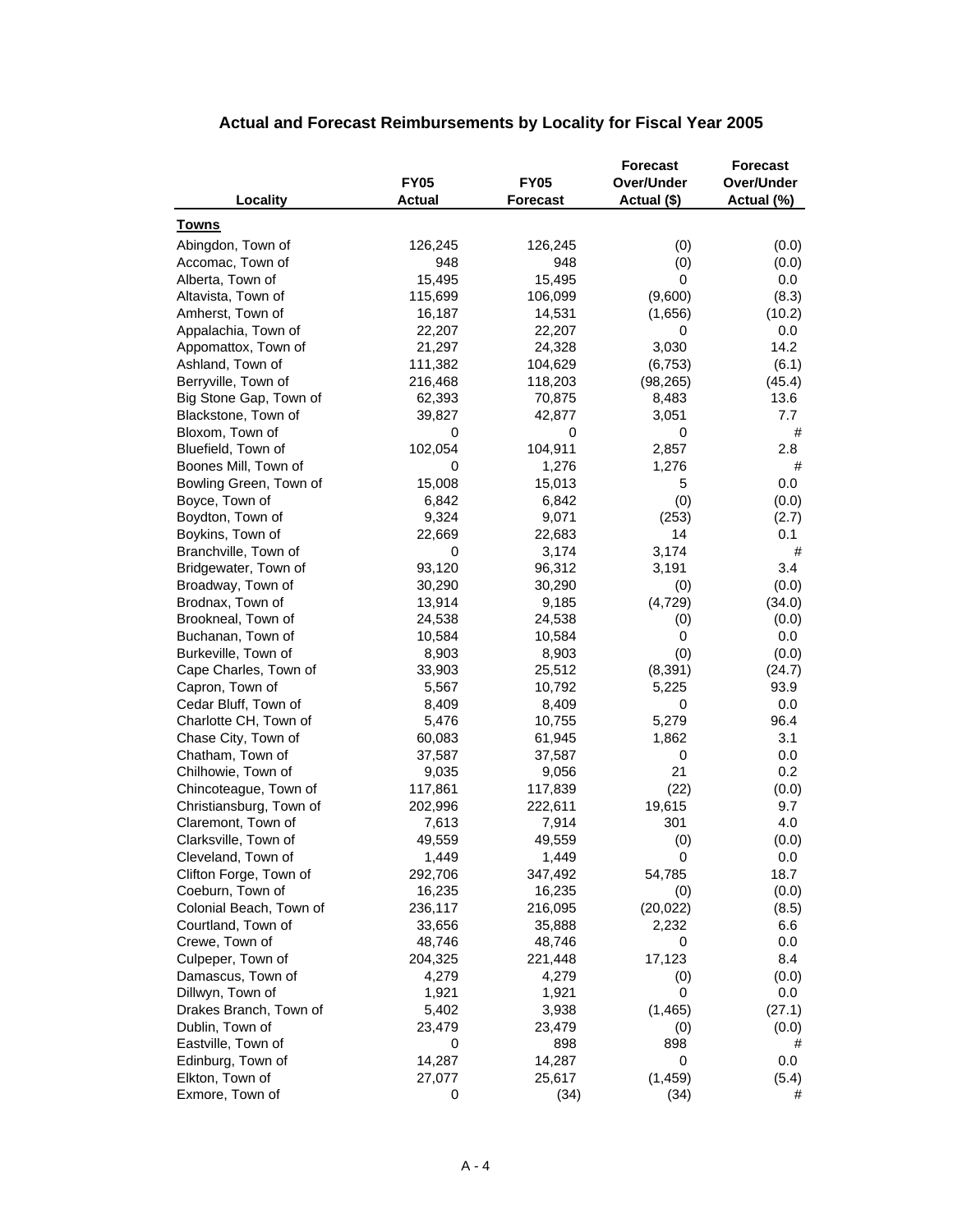|                                     |                 |                 | <b>Forecast</b>  | <b>Forecast</b> |
|-------------------------------------|-----------------|-----------------|------------------|-----------------|
|                                     | <b>FY05</b>     | <b>FY05</b>     | Over/Under       | Over/Under      |
| Locality                            | <b>Actual</b>   | <b>Forecast</b> | Actual (\$)      | Actual (%)      |
| Fries, Town of                      | 3,255           | 3,255           | (0)              | (0.0)           |
| Front Royal, Town of                | 262,449         | 524,342         | 261,893          | 99.8            |
| Glade Spring, Town of               | 6,001           | 6,973           | 972              | 16.2            |
| Glasgow, Town of                    | 11,568          | 11,568          | (0)              | (0.0)           |
| Glen Lyn, Town of                   | 1,332           | 1,332           | 0                | $0.0\,$         |
| Gordonsville, Town of               | 58,129          | 7,520           | (50, 609)        | (87.1)          |
| Gretna, Town of                     | 13,945          | 13,945          | 0                | $0.0\,$         |
| Grottoes, Town of                   | 19,850          | 8,310           | (11, 540)        | (58.1)          |
| Grundy, Town of                     | 6,547           | 6,547           | (0)              | (0.0)           |
| Halifax, Town of                    | 50,558          | 37,528          | (13,030)         | (25.8)          |
| Hallwood, Town of                   | 2,706           | 2,706           | 0                | $0.0\,$         |
| Hamilton, Town of                   | 21,422          | 21,440          | 18               | 0.1             |
| Haymarket, Town of                  | 33,180          | 16,197          | (16, 983)        | (51.2)          |
| Hillsville, Town of                 | 52,612          | 52,597          | (15)             | (0.0)           |
| Hurt, Town of                       | 31,615          | 31,615          | 0                | $0.0\,$         |
| Independence, Town of               | 20,180          | 20,180          | 0                | $0.0\,$         |
| Iron Gate, Town of                  | 6,263           | 12,363          | 6,100            | 97.4            |
| Ivor, Town of                       | 5,347           | 5,347           | 0                | 0.0             |
| Jarratt, Town of                    | 0               | 0               | 0                | #               |
| Jonesville, Town of                 | 5,398           | 5,398           | (0)              | (0.0)           |
| Keller, Town of                     | 2,326           | 0               | (2,326)          | (100.0)         |
| Kenbridge, Town of                  | 41,359          | 41,359          | 0                | $0.0\,$         |
| Keysville, Town of                  | 11,555          | 11,555          | (0)              | (0.0)           |
| Kilmarnock, Town of                 | 8,374           | 5,694           | (2,680)          | (32.0)          |
| La Crosse, Town of                  | 4,917           | 7,994           | 3,077            | 62.6            |
| Lawrenceville, Town of              | 28,451          | 28,283          | (168)            | (0.6)           |
| Lebanon, Town of                    | 31,325          | 62,581          | 31,256           | 99.8            |
| Leesburg, Town of                   | 1,382,029       | 1,481,429       | 99,401           | 7.2             |
| Louisa, Town of                     | 19,492          | 19,492          | (0)              | (0.0)           |
| Luray, Town of                      | 67,992          | 67,992          | 0                | $0.0\,$         |
| Marion, Town of                     | 41,744          | 44,128          | 2,384            | 5.7             |
| McKenney, Town of                   | 5,015           | 5,015           | 0                | 0.0             |
| Middletown, Town of                 | 38,309          | 38,309          | (0)              | (0.0)           |
| Mineral, Town of                    | 4,026           | 7,971           | 3,945            | 98.0            |
| Monterey, Town of                   | 2,105           | 2,105           | 0                | 0.0             |
| Mount Crawford, Town of             | 1,250           | 1,250           | (0)              | (0.0)           |
| Mount Jackson, Town of              | 30,608          | 31,126          | 518              | 1.7             |
| Narrows, Town of                    | 58,373          | 58,373          | 0                | 0.0             |
| New Market, Town of                 | 80,119          | 0<br>62,106     | (80, 119)        | (100.0)         |
| Onancock, Town of                   | 62,240<br>1,880 | 1,880           | (134)            | (0.2)           |
| Onley, Town of                      |                 | 72,634          | (0)<br>(10, 230) | (0.0)           |
| Orange, Town of<br>Painter, Town of | 82,864<br>0     | 2,408           | 2,408            | (12.3)<br>#     |
| Pamplin, Town of                    | 2,359           | 2,359           | 0                | 0.0             |
| Parksley, Town of                   | 13,751          | 13,751          | 0                | 0.0             |
| Pearisburg, Town of                 | 84,060          | 84,060          | 0                | 0.0             |
| Pembroke, Town of                   | 21,149          | 21,149          | (0)              | (0.0)           |
| Pennington Gap, Town of             | 8,094           | 8,094           | (0)              | (0.0)           |
| Phenix, Town of                     | 1,944           | 1,944           | (0)              | (0.0)           |
| Pocahontas, Town of                 | 7,005           | 7,005           | (0)              | (0.0)           |
| Pound, Town of                      | 9,289           | 9,289           | (0)              | (0.0)           |
| Pulaski, Town of                    | 167,114         | 197,868         | 30,755           | 18.4            |
| Purcellville, Town of               | 335,479         | 173,144         | (162, 335)       | (48.4)          |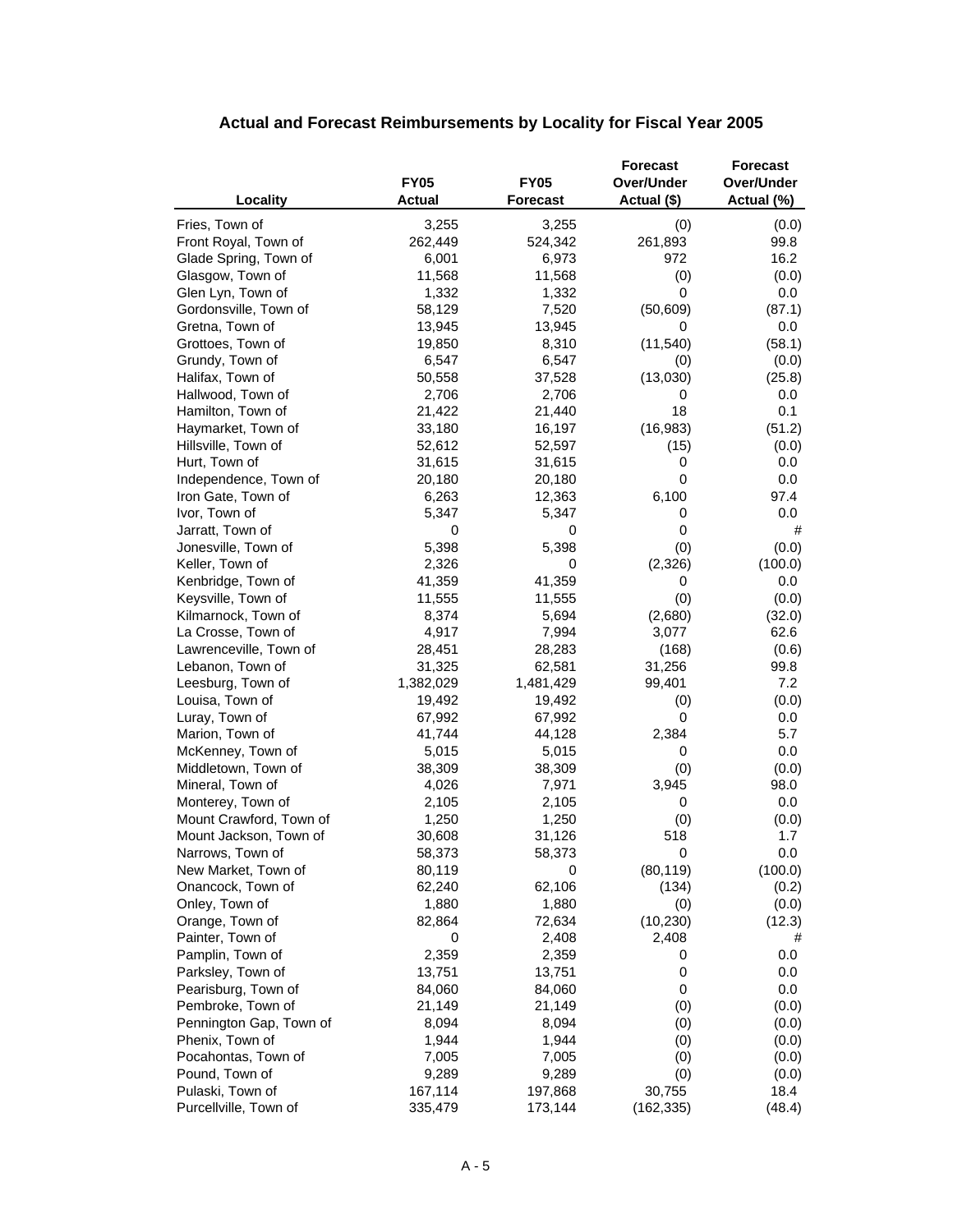|                        |               |                 | <b>Forecast</b> | Forecast   |
|------------------------|---------------|-----------------|-----------------|------------|
|                        | <b>FY05</b>   | <b>FY05</b>     | Over/Under      | Over/Under |
| Locality               | Actual        | <b>Forecast</b> | Actual (\$)     | Actual (%) |
| Remington, Town of     | 14,286        | 14,930          | 644             | 4.5        |
| Rich Creek, Town of    | 10,772        | 0               | (10, 772)       | (100.0)    |
| Ridgeway, Town of      | 3,283         | 1,612           | (1,671)         | (50.9)     |
| Rocky Mount, Town of   | 49,107        | 49,107          | 0               | $0.0\,$    |
| Round Hill, Town of    | 16,249        | 15,435          | (814)           | (5.0)      |
| Rural Retreat, Town of | 16,782        | 24,351          | 7,569           | 45.1       |
| Saint Paul, Town of    | 8,100         | 8,100           | (0)             | (0.0)      |
| Saltville, Town of     | 29,389        | 29,389          | (0)             | (0.0)      |
| Saxis, Town of         | 6,365         | 0               | (6, 365)        | (100.0)    |
| Scottsburg, Town of    | 888           | 0               | (888)           | (100.0)    |
| Shenandoah, Town of    | 16,198        | 16,198          | 0               | 0.0        |
| Smithfield, Town of    | 237,671       | 199,288         | (38, 383)       | (16.1)     |
| South Boston, Town of  | 411,013       | 324,800         | (86, 213)       | (21.0)     |
| South Hill, Town of    | 103,089       | 107,359         | 4,270           | 4.1        |
| Stanley, Town of       | 15,421        | 15,421          | (0)             | (0.0)      |
| Stephens City, Town of | 28,159        | 27,400          | (759)           | (2.7)      |
| Stony Creek, Town of   | 4,169         | 4,169           | 0               | $0.0\,$    |
| Strasburg, Town of     | 127,164       | 121,267         | (5,897)         | (4.6)      |
| Stuart, Town of        | 6,693         | 6,693           | (0)             | (0.0)      |
| Surry, Town of         | 2,006         | 2,006           | (0)             | (0.0)      |
| Tappahannock, Town of  | 42,620        | 57,694          | 15,074          | 35.4       |
| Tazewell, Town of      | 49,982        | 49,717          | (265)           | (0.5)      |
| The Plains, Town of    | 2,768         | 2,905           | 137             | 4.9        |
| Timberville, Town of   | 12,840        | 12,840          | 0               | 0.0        |
| Toms Brook, Town of    | 3,218         | 3,218           | 0               | 0.0        |
| Urbanna, Town of       | 5,466         | 5,466           | (0)             | (0.0)      |
| Victoria, Town of      | 41,897        | 41,897          | 0               | $0.0\,$    |
| Vinton, Town of        | 201,448       | 238,716         | 37,267          | 18.5       |
| Virgilina, Town of     | 1,205         | 1,205           | (0)             | (0.0)      |
| Wakefield, Town of     | 17,881        | 19,648          | 1,767           | 9.9        |
| Warrenton, Town of     | 623,327       | 538,379         | (84, 948)       | (13.6)     |
| Warsaw, Town of        | 17,187        | 15,979          | (1, 207)        | (7.0)      |
| Waverly, Town of       | 81,683        | 83,830          | 2,147           | 2.6        |
| West Point, Town of    | 334,199       | 334,199         | 0               | 0.0        |
| Windsor, Town of       | 49,257        | 2,049           | (47, 208)       | (95.8)     |
| Wise, Town of          | 54,647        | 58,421          | 3,774           | 6.9        |
| Woodstock, Town of     | 97,331        | 97,331          | (0)             | (0.0)      |
| Wytheville, Town of    | 56,435        | 61,762          | 5,327           | 9.4        |
| <b>Town Total</b>      | \$8,602,310   | \$8,467,226     | (\$135,084)     | (1.6)      |
| <b>Grand Total</b>     | \$907,152,271 | \$911,198,207   | \$4,045,935     | 0.4        |

# - Percentage is undefined or greater than 1,000%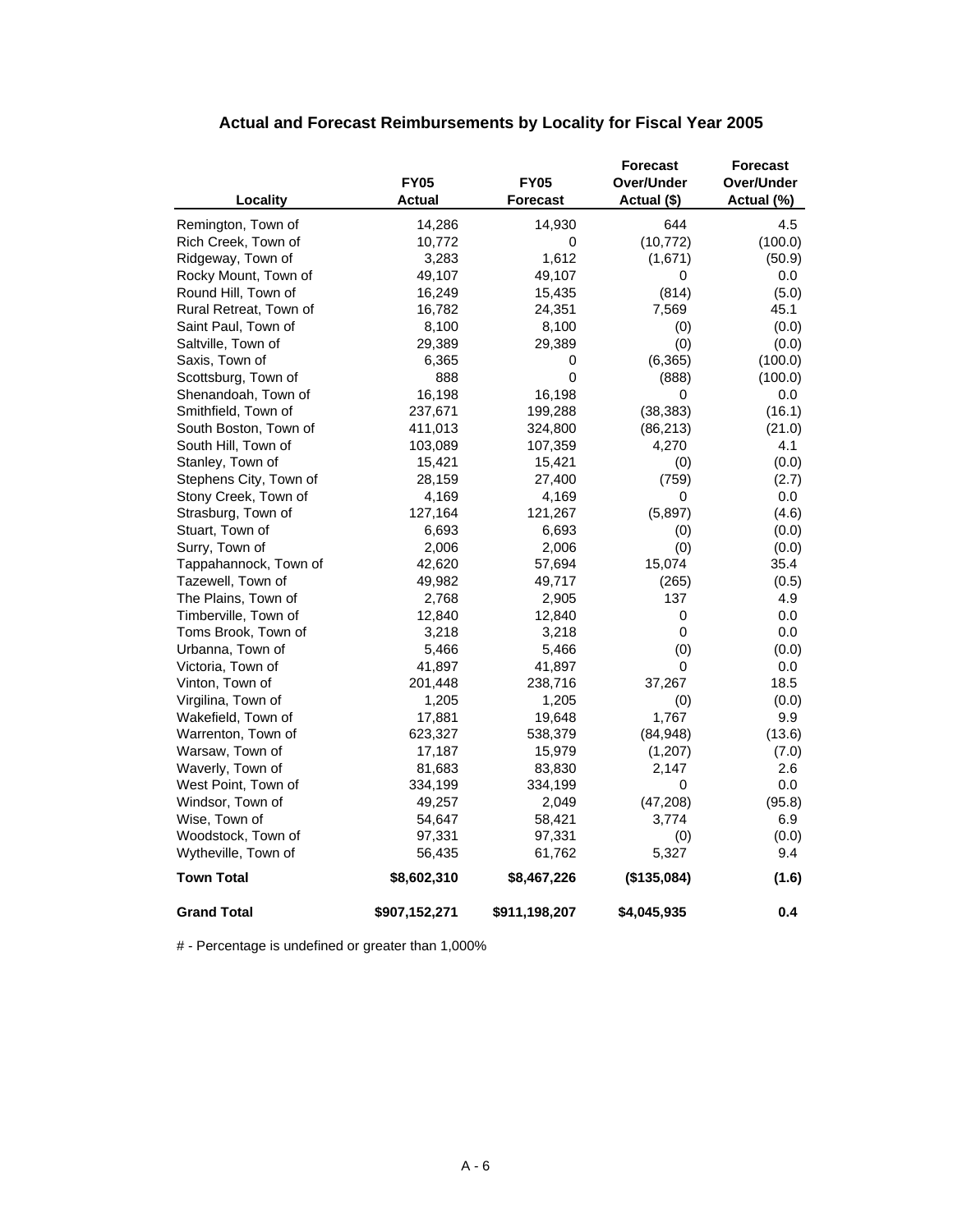| Jan-Jun 00<br>Jul-Dec 99<br>Total<br>Total<br>156,034,524<br>166,033,761<br>Total<br>181,484,846<br>322,068,285<br><b>County Total</b><br>113,187,599<br>216,604,198<br>122,133,194<br>94,471,004<br><b>City Total</b><br>67,200,233<br>29,913,874<br>98,702,257<br>68,788,383<br><b>Town Total</b><br>1,097,014<br>423,293<br>1,787,771<br>2,211,064<br>1998 Reimbursements<br>3,564,163<br>4,550,767<br>986,603<br>FY99<br><b>FY00</b><br>Locality<br>Jul-Dec 99<br><u>Jan-Jun 00</u><br><b>Accomack County</b><br>381,226<br>933,124<br>933,124<br><b>Albemarle County</b><br>3,804,374<br>2,259,246<br>3,807,847<br>6,067,093<br><b>Alleghany County</b><br>219,750<br>397,071<br>69,615<br>466,687<br>Amelia County<br>162,197<br>312,223<br>312,223<br><b>Amherst County</b><br>371,736<br>614,427<br>150,418<br>764,845<br><b>Appomattox County</b><br>135,821<br>239,111<br>56,558<br>295,669<br>9,329,905<br><b>Arlington County</b><br>4,306,941<br>439,498<br>9,769,403<br><b>Augusta County</b><br>664,259<br>1,204,310<br>221,035<br>1,425,345<br><b>Bath County</b><br>5,833<br>12,059<br>2,405<br>14,465<br>861,996<br>1,612,554<br>299,506<br>1,912,061<br><b>Bedford County</b><br><b>Bland County</b><br>43,033<br>118,314<br>56,794<br>75,281<br><b>Botetourt County</b><br>97,383<br>453,800<br>1,033,076<br>1,130,459<br><b>Brunswick County</b><br>223,491<br>61,305<br>395,248<br>456,553<br><b>Buchanan County</b><br>218,454<br>205,811<br>263,319<br>469,130<br><b>Buckingham County</b><br>188,147<br>288,475<br>103,801<br>392,276<br><b>Campbell County</b><br>484,527<br>22,635<br>1,056,384<br>1,079,019<br>Caroline County<br>330,733<br>526,315<br>139,482<br>665,797<br><b>Carroll County</b><br>366,220<br>366,220<br>164,003<br><b>Charles City County</b><br>117,081<br>158,243<br>53,043<br>211,286<br><b>Charlotte County</b><br>125,236<br>33,904<br>209,866<br>243,769<br><b>Chesterfield County</b><br>14,979,578<br>2,338,357<br>17,781,664<br>20,120,022<br>549,601<br><b>Clarke County</b><br>318,712<br>497,319<br>816,031<br>Craig County<br>59,504<br>127,099<br>127,099<br><b>Culpeper County</b><br>317,971<br>843,660<br>843,660<br><b>Cumberland County</b><br>146,215<br>204,827<br>84,471<br>289,297<br>87,397<br>162,569<br>Dickenson County<br>24,114<br>186,683<br>Dinwiddie County<br>514,957<br>929,890<br>289,281<br>1,219,171<br>335,931<br><b>Essex County</b><br>169,044<br>270,366<br>65,564<br><b>Fairfax County</b><br>26,505,341<br>55,401,433<br>6,429,073<br>61,830,506<br><b>Fauquier County</b><br>1,487,942<br>2,651,368<br>413,105<br>3,064,474<br><b>Floyd County</b><br>146,171<br>304,338<br>304,338<br><b>Fluvanna County</b><br>296,375<br>359,897<br>337,624<br>697,522<br><b>Franklin County</b><br>735,323<br>401,457<br>115,357<br>850,680<br><b>Frederick County</b><br>1,540,067<br>4,329,410<br>2,782,057<br>2,789,343<br><b>Giles County</b><br>163,911<br>506,536<br>506,536<br><b>Gloucester County</b><br>359,271<br>618,401<br>183,295<br>801,697<br>Goochland County<br>365,294<br>449,712<br>369,015<br>818,727<br><b>Grayson County</b><br>86,902<br>76,472<br>166,197<br>89,725<br>Greene County<br>273,563<br>512,948<br>148,773<br>661,722<br><b>Greensville County</b><br>176,705<br>355,523<br>355,523<br><b>Halifax County</b><br>288,098<br>260,256<br>279,173<br>567,271<br><b>Hanover County</b><br>1,876,463<br>3,532,121<br>695,551<br>4,227,672<br><b>Henrico County</b><br>9,364,250<br>4,672,569<br>10,293,679<br>14,966,248<br><b>Henry County</b><br>272,814<br>753,709<br>753,709<br><b>Highland County</b><br>25,384<br>48,505<br>7,972<br>56,476 |                      | <b>FY99</b> | <b>FY00</b> |         |  |  |  |
|------------------------------------------------------------------------------------------------------------------------------------------------------------------------------------------------------------------------------------------------------------------------------------------------------------------------------------------------------------------------------------------------------------------------------------------------------------------------------------------------------------------------------------------------------------------------------------------------------------------------------------------------------------------------------------------------------------------------------------------------------------------------------------------------------------------------------------------------------------------------------------------------------------------------------------------------------------------------------------------------------------------------------------------------------------------------------------------------------------------------------------------------------------------------------------------------------------------------------------------------------------------------------------------------------------------------------------------------------------------------------------------------------------------------------------------------------------------------------------------------------------------------------------------------------------------------------------------------------------------------------------------------------------------------------------------------------------------------------------------------------------------------------------------------------------------------------------------------------------------------------------------------------------------------------------------------------------------------------------------------------------------------------------------------------------------------------------------------------------------------------------------------------------------------------------------------------------------------------------------------------------------------------------------------------------------------------------------------------------------------------------------------------------------------------------------------------------------------------------------------------------------------------------------------------------------------------------------------------------------------------------------------------------------------------------------------------------------------------------------------------------------------------------------------------------------------------------------------------------------------------------------------------------------------------------------------------------------------------------------------------------------------------------------------------------------------------------------------------------------------------------------------------------------------------------------------------------------------------------------------------------------------------------------------------------------------------------------------------------------------------------------------------------------------------------------------------------------------------------------------------------------------------------------------------------------------------------------------------------------------------------------------------------------|----------------------|-------------|-------------|---------|--|--|--|
|                                                                                                                                                                                                                                                                                                                                                                                                                                                                                                                                                                                                                                                                                                                                                                                                                                                                                                                                                                                                                                                                                                                                                                                                                                                                                                                                                                                                                                                                                                                                                                                                                                                                                                                                                                                                                                                                                                                                                                                                                                                                                                                                                                                                                                                                                                                                                                                                                                                                                                                                                                                                                                                                                                                                                                                                                                                                                                                                                                                                                                                                                                                                                                                                                                                                                                                                                                                                                                                                                                                                                                                                                                                                  |                      |             |             |         |  |  |  |
|                                                                                                                                                                                                                                                                                                                                                                                                                                                                                                                                                                                                                                                                                                                                                                                                                                                                                                                                                                                                                                                                                                                                                                                                                                                                                                                                                                                                                                                                                                                                                                                                                                                                                                                                                                                                                                                                                                                                                                                                                                                                                                                                                                                                                                                                                                                                                                                                                                                                                                                                                                                                                                                                                                                                                                                                                                                                                                                                                                                                                                                                                                                                                                                                                                                                                                                                                                                                                                                                                                                                                                                                                                                                  |                      |             |             |         |  |  |  |
|                                                                                                                                                                                                                                                                                                                                                                                                                                                                                                                                                                                                                                                                                                                                                                                                                                                                                                                                                                                                                                                                                                                                                                                                                                                                                                                                                                                                                                                                                                                                                                                                                                                                                                                                                                                                                                                                                                                                                                                                                                                                                                                                                                                                                                                                                                                                                                                                                                                                                                                                                                                                                                                                                                                                                                                                                                                                                                                                                                                                                                                                                                                                                                                                                                                                                                                                                                                                                                                                                                                                                                                                                                                                  |                      |             |             |         |  |  |  |
|                                                                                                                                                                                                                                                                                                                                                                                                                                                                                                                                                                                                                                                                                                                                                                                                                                                                                                                                                                                                                                                                                                                                                                                                                                                                                                                                                                                                                                                                                                                                                                                                                                                                                                                                                                                                                                                                                                                                                                                                                                                                                                                                                                                                                                                                                                                                                                                                                                                                                                                                                                                                                                                                                                                                                                                                                                                                                                                                                                                                                                                                                                                                                                                                                                                                                                                                                                                                                                                                                                                                                                                                                                                                  |                      |             |             |         |  |  |  |
|                                                                                                                                                                                                                                                                                                                                                                                                                                                                                                                                                                                                                                                                                                                                                                                                                                                                                                                                                                                                                                                                                                                                                                                                                                                                                                                                                                                                                                                                                                                                                                                                                                                                                                                                                                                                                                                                                                                                                                                                                                                                                                                                                                                                                                                                                                                                                                                                                                                                                                                                                                                                                                                                                                                                                                                                                                                                                                                                                                                                                                                                                                                                                                                                                                                                                                                                                                                                                                                                                                                                                                                                                                                                  |                      |             |             |         |  |  |  |
|                                                                                                                                                                                                                                                                                                                                                                                                                                                                                                                                                                                                                                                                                                                                                                                                                                                                                                                                                                                                                                                                                                                                                                                                                                                                                                                                                                                                                                                                                                                                                                                                                                                                                                                                                                                                                                                                                                                                                                                                                                                                                                                                                                                                                                                                                                                                                                                                                                                                                                                                                                                                                                                                                                                                                                                                                                                                                                                                                                                                                                                                                                                                                                                                                                                                                                                                                                                                                                                                                                                                                                                                                                                                  |                      |             |             |         |  |  |  |
|                                                                                                                                                                                                                                                                                                                                                                                                                                                                                                                                                                                                                                                                                                                                                                                                                                                                                                                                                                                                                                                                                                                                                                                                                                                                                                                                                                                                                                                                                                                                                                                                                                                                                                                                                                                                                                                                                                                                                                                                                                                                                                                                                                                                                                                                                                                                                                                                                                                                                                                                                                                                                                                                                                                                                                                                                                                                                                                                                                                                                                                                                                                                                                                                                                                                                                                                                                                                                                                                                                                                                                                                                                                                  |                      |             |             |         |  |  |  |
|                                                                                                                                                                                                                                                                                                                                                                                                                                                                                                                                                                                                                                                                                                                                                                                                                                                                                                                                                                                                                                                                                                                                                                                                                                                                                                                                                                                                                                                                                                                                                                                                                                                                                                                                                                                                                                                                                                                                                                                                                                                                                                                                                                                                                                                                                                                                                                                                                                                                                                                                                                                                                                                                                                                                                                                                                                                                                                                                                                                                                                                                                                                                                                                                                                                                                                                                                                                                                                                                                                                                                                                                                                                                  |                      |             |             |         |  |  |  |
|                                                                                                                                                                                                                                                                                                                                                                                                                                                                                                                                                                                                                                                                                                                                                                                                                                                                                                                                                                                                                                                                                                                                                                                                                                                                                                                                                                                                                                                                                                                                                                                                                                                                                                                                                                                                                                                                                                                                                                                                                                                                                                                                                                                                                                                                                                                                                                                                                                                                                                                                                                                                                                                                                                                                                                                                                                                                                                                                                                                                                                                                                                                                                                                                                                                                                                                                                                                                                                                                                                                                                                                                                                                                  |                      |             |             |         |  |  |  |
|                                                                                                                                                                                                                                                                                                                                                                                                                                                                                                                                                                                                                                                                                                                                                                                                                                                                                                                                                                                                                                                                                                                                                                                                                                                                                                                                                                                                                                                                                                                                                                                                                                                                                                                                                                                                                                                                                                                                                                                                                                                                                                                                                                                                                                                                                                                                                                                                                                                                                                                                                                                                                                                                                                                                                                                                                                                                                                                                                                                                                                                                                                                                                                                                                                                                                                                                                                                                                                                                                                                                                                                                                                                                  |                      |             |             |         |  |  |  |
|                                                                                                                                                                                                                                                                                                                                                                                                                                                                                                                                                                                                                                                                                                                                                                                                                                                                                                                                                                                                                                                                                                                                                                                                                                                                                                                                                                                                                                                                                                                                                                                                                                                                                                                                                                                                                                                                                                                                                                                                                                                                                                                                                                                                                                                                                                                                                                                                                                                                                                                                                                                                                                                                                                                                                                                                                                                                                                                                                                                                                                                                                                                                                                                                                                                                                                                                                                                                                                                                                                                                                                                                                                                                  |                      |             |             |         |  |  |  |
|                                                                                                                                                                                                                                                                                                                                                                                                                                                                                                                                                                                                                                                                                                                                                                                                                                                                                                                                                                                                                                                                                                                                                                                                                                                                                                                                                                                                                                                                                                                                                                                                                                                                                                                                                                                                                                                                                                                                                                                                                                                                                                                                                                                                                                                                                                                                                                                                                                                                                                                                                                                                                                                                                                                                                                                                                                                                                                                                                                                                                                                                                                                                                                                                                                                                                                                                                                                                                                                                                                                                                                                                                                                                  |                      |             |             |         |  |  |  |
|                                                                                                                                                                                                                                                                                                                                                                                                                                                                                                                                                                                                                                                                                                                                                                                                                                                                                                                                                                                                                                                                                                                                                                                                                                                                                                                                                                                                                                                                                                                                                                                                                                                                                                                                                                                                                                                                                                                                                                                                                                                                                                                                                                                                                                                                                                                                                                                                                                                                                                                                                                                                                                                                                                                                                                                                                                                                                                                                                                                                                                                                                                                                                                                                                                                                                                                                                                                                                                                                                                                                                                                                                                                                  |                      |             |             |         |  |  |  |
|                                                                                                                                                                                                                                                                                                                                                                                                                                                                                                                                                                                                                                                                                                                                                                                                                                                                                                                                                                                                                                                                                                                                                                                                                                                                                                                                                                                                                                                                                                                                                                                                                                                                                                                                                                                                                                                                                                                                                                                                                                                                                                                                                                                                                                                                                                                                                                                                                                                                                                                                                                                                                                                                                                                                                                                                                                                                                                                                                                                                                                                                                                                                                                                                                                                                                                                                                                                                                                                                                                                                                                                                                                                                  |                      |             |             |         |  |  |  |
|                                                                                                                                                                                                                                                                                                                                                                                                                                                                                                                                                                                                                                                                                                                                                                                                                                                                                                                                                                                                                                                                                                                                                                                                                                                                                                                                                                                                                                                                                                                                                                                                                                                                                                                                                                                                                                                                                                                                                                                                                                                                                                                                                                                                                                                                                                                                                                                                                                                                                                                                                                                                                                                                                                                                                                                                                                                                                                                                                                                                                                                                                                                                                                                                                                                                                                                                                                                                                                                                                                                                                                                                                                                                  |                      |             |             |         |  |  |  |
|                                                                                                                                                                                                                                                                                                                                                                                                                                                                                                                                                                                                                                                                                                                                                                                                                                                                                                                                                                                                                                                                                                                                                                                                                                                                                                                                                                                                                                                                                                                                                                                                                                                                                                                                                                                                                                                                                                                                                                                                                                                                                                                                                                                                                                                                                                                                                                                                                                                                                                                                                                                                                                                                                                                                                                                                                                                                                                                                                                                                                                                                                                                                                                                                                                                                                                                                                                                                                                                                                                                                                                                                                                                                  |                      |             |             |         |  |  |  |
|                                                                                                                                                                                                                                                                                                                                                                                                                                                                                                                                                                                                                                                                                                                                                                                                                                                                                                                                                                                                                                                                                                                                                                                                                                                                                                                                                                                                                                                                                                                                                                                                                                                                                                                                                                                                                                                                                                                                                                                                                                                                                                                                                                                                                                                                                                                                                                                                                                                                                                                                                                                                                                                                                                                                                                                                                                                                                                                                                                                                                                                                                                                                                                                                                                                                                                                                                                                                                                                                                                                                                                                                                                                                  |                      |             |             |         |  |  |  |
|                                                                                                                                                                                                                                                                                                                                                                                                                                                                                                                                                                                                                                                                                                                                                                                                                                                                                                                                                                                                                                                                                                                                                                                                                                                                                                                                                                                                                                                                                                                                                                                                                                                                                                                                                                                                                                                                                                                                                                                                                                                                                                                                                                                                                                                                                                                                                                                                                                                                                                                                                                                                                                                                                                                                                                                                                                                                                                                                                                                                                                                                                                                                                                                                                                                                                                                                                                                                                                                                                                                                                                                                                                                                  |                      |             |             |         |  |  |  |
|                                                                                                                                                                                                                                                                                                                                                                                                                                                                                                                                                                                                                                                                                                                                                                                                                                                                                                                                                                                                                                                                                                                                                                                                                                                                                                                                                                                                                                                                                                                                                                                                                                                                                                                                                                                                                                                                                                                                                                                                                                                                                                                                                                                                                                                                                                                                                                                                                                                                                                                                                                                                                                                                                                                                                                                                                                                                                                                                                                                                                                                                                                                                                                                                                                                                                                                                                                                                                                                                                                                                                                                                                                                                  |                      |             |             |         |  |  |  |
|                                                                                                                                                                                                                                                                                                                                                                                                                                                                                                                                                                                                                                                                                                                                                                                                                                                                                                                                                                                                                                                                                                                                                                                                                                                                                                                                                                                                                                                                                                                                                                                                                                                                                                                                                                                                                                                                                                                                                                                                                                                                                                                                                                                                                                                                                                                                                                                                                                                                                                                                                                                                                                                                                                                                                                                                                                                                                                                                                                                                                                                                                                                                                                                                                                                                                                                                                                                                                                                                                                                                                                                                                                                                  |                      |             |             |         |  |  |  |
|                                                                                                                                                                                                                                                                                                                                                                                                                                                                                                                                                                                                                                                                                                                                                                                                                                                                                                                                                                                                                                                                                                                                                                                                                                                                                                                                                                                                                                                                                                                                                                                                                                                                                                                                                                                                                                                                                                                                                                                                                                                                                                                                                                                                                                                                                                                                                                                                                                                                                                                                                                                                                                                                                                                                                                                                                                                                                                                                                                                                                                                                                                                                                                                                                                                                                                                                                                                                                                                                                                                                                                                                                                                                  |                      |             |             |         |  |  |  |
|                                                                                                                                                                                                                                                                                                                                                                                                                                                                                                                                                                                                                                                                                                                                                                                                                                                                                                                                                                                                                                                                                                                                                                                                                                                                                                                                                                                                                                                                                                                                                                                                                                                                                                                                                                                                                                                                                                                                                                                                                                                                                                                                                                                                                                                                                                                                                                                                                                                                                                                                                                                                                                                                                                                                                                                                                                                                                                                                                                                                                                                                                                                                                                                                                                                                                                                                                                                                                                                                                                                                                                                                                                                                  |                      |             |             |         |  |  |  |
|                                                                                                                                                                                                                                                                                                                                                                                                                                                                                                                                                                                                                                                                                                                                                                                                                                                                                                                                                                                                                                                                                                                                                                                                                                                                                                                                                                                                                                                                                                                                                                                                                                                                                                                                                                                                                                                                                                                                                                                                                                                                                                                                                                                                                                                                                                                                                                                                                                                                                                                                                                                                                                                                                                                                                                                                                                                                                                                                                                                                                                                                                                                                                                                                                                                                                                                                                                                                                                                                                                                                                                                                                                                                  |                      |             |             |         |  |  |  |
|                                                                                                                                                                                                                                                                                                                                                                                                                                                                                                                                                                                                                                                                                                                                                                                                                                                                                                                                                                                                                                                                                                                                                                                                                                                                                                                                                                                                                                                                                                                                                                                                                                                                                                                                                                                                                                                                                                                                                                                                                                                                                                                                                                                                                                                                                                                                                                                                                                                                                                                                                                                                                                                                                                                                                                                                                                                                                                                                                                                                                                                                                                                                                                                                                                                                                                                                                                                                                                                                                                                                                                                                                                                                  |                      |             |             |         |  |  |  |
|                                                                                                                                                                                                                                                                                                                                                                                                                                                                                                                                                                                                                                                                                                                                                                                                                                                                                                                                                                                                                                                                                                                                                                                                                                                                                                                                                                                                                                                                                                                                                                                                                                                                                                                                                                                                                                                                                                                                                                                                                                                                                                                                                                                                                                                                                                                                                                                                                                                                                                                                                                                                                                                                                                                                                                                                                                                                                                                                                                                                                                                                                                                                                                                                                                                                                                                                                                                                                                                                                                                                                                                                                                                                  |                      |             |             |         |  |  |  |
|                                                                                                                                                                                                                                                                                                                                                                                                                                                                                                                                                                                                                                                                                                                                                                                                                                                                                                                                                                                                                                                                                                                                                                                                                                                                                                                                                                                                                                                                                                                                                                                                                                                                                                                                                                                                                                                                                                                                                                                                                                                                                                                                                                                                                                                                                                                                                                                                                                                                                                                                                                                                                                                                                                                                                                                                                                                                                                                                                                                                                                                                                                                                                                                                                                                                                                                                                                                                                                                                                                                                                                                                                                                                  |                      |             |             |         |  |  |  |
|                                                                                                                                                                                                                                                                                                                                                                                                                                                                                                                                                                                                                                                                                                                                                                                                                                                                                                                                                                                                                                                                                                                                                                                                                                                                                                                                                                                                                                                                                                                                                                                                                                                                                                                                                                                                                                                                                                                                                                                                                                                                                                                                                                                                                                                                                                                                                                                                                                                                                                                                                                                                                                                                                                                                                                                                                                                                                                                                                                                                                                                                                                                                                                                                                                                                                                                                                                                                                                                                                                                                                                                                                                                                  |                      |             |             |         |  |  |  |
|                                                                                                                                                                                                                                                                                                                                                                                                                                                                                                                                                                                                                                                                                                                                                                                                                                                                                                                                                                                                                                                                                                                                                                                                                                                                                                                                                                                                                                                                                                                                                                                                                                                                                                                                                                                                                                                                                                                                                                                                                                                                                                                                                                                                                                                                                                                                                                                                                                                                                                                                                                                                                                                                                                                                                                                                                                                                                                                                                                                                                                                                                                                                                                                                                                                                                                                                                                                                                                                                                                                                                                                                                                                                  |                      |             |             |         |  |  |  |
|                                                                                                                                                                                                                                                                                                                                                                                                                                                                                                                                                                                                                                                                                                                                                                                                                                                                                                                                                                                                                                                                                                                                                                                                                                                                                                                                                                                                                                                                                                                                                                                                                                                                                                                                                                                                                                                                                                                                                                                                                                                                                                                                                                                                                                                                                                                                                                                                                                                                                                                                                                                                                                                                                                                                                                                                                                                                                                                                                                                                                                                                                                                                                                                                                                                                                                                                                                                                                                                                                                                                                                                                                                                                  |                      |             |             |         |  |  |  |
|                                                                                                                                                                                                                                                                                                                                                                                                                                                                                                                                                                                                                                                                                                                                                                                                                                                                                                                                                                                                                                                                                                                                                                                                                                                                                                                                                                                                                                                                                                                                                                                                                                                                                                                                                                                                                                                                                                                                                                                                                                                                                                                                                                                                                                                                                                                                                                                                                                                                                                                                                                                                                                                                                                                                                                                                                                                                                                                                                                                                                                                                                                                                                                                                                                                                                                                                                                                                                                                                                                                                                                                                                                                                  |                      |             |             |         |  |  |  |
|                                                                                                                                                                                                                                                                                                                                                                                                                                                                                                                                                                                                                                                                                                                                                                                                                                                                                                                                                                                                                                                                                                                                                                                                                                                                                                                                                                                                                                                                                                                                                                                                                                                                                                                                                                                                                                                                                                                                                                                                                                                                                                                                                                                                                                                                                                                                                                                                                                                                                                                                                                                                                                                                                                                                                                                                                                                                                                                                                                                                                                                                                                                                                                                                                                                                                                                                                                                                                                                                                                                                                                                                                                                                  |                      |             |             |         |  |  |  |
|                                                                                                                                                                                                                                                                                                                                                                                                                                                                                                                                                                                                                                                                                                                                                                                                                                                                                                                                                                                                                                                                                                                                                                                                                                                                                                                                                                                                                                                                                                                                                                                                                                                                                                                                                                                                                                                                                                                                                                                                                                                                                                                                                                                                                                                                                                                                                                                                                                                                                                                                                                                                                                                                                                                                                                                                                                                                                                                                                                                                                                                                                                                                                                                                                                                                                                                                                                                                                                                                                                                                                                                                                                                                  |                      |             |             |         |  |  |  |
|                                                                                                                                                                                                                                                                                                                                                                                                                                                                                                                                                                                                                                                                                                                                                                                                                                                                                                                                                                                                                                                                                                                                                                                                                                                                                                                                                                                                                                                                                                                                                                                                                                                                                                                                                                                                                                                                                                                                                                                                                                                                                                                                                                                                                                                                                                                                                                                                                                                                                                                                                                                                                                                                                                                                                                                                                                                                                                                                                                                                                                                                                                                                                                                                                                                                                                                                                                                                                                                                                                                                                                                                                                                                  |                      |             |             |         |  |  |  |
|                                                                                                                                                                                                                                                                                                                                                                                                                                                                                                                                                                                                                                                                                                                                                                                                                                                                                                                                                                                                                                                                                                                                                                                                                                                                                                                                                                                                                                                                                                                                                                                                                                                                                                                                                                                                                                                                                                                                                                                                                                                                                                                                                                                                                                                                                                                                                                                                                                                                                                                                                                                                                                                                                                                                                                                                                                                                                                                                                                                                                                                                                                                                                                                                                                                                                                                                                                                                                                                                                                                                                                                                                                                                  |                      |             |             |         |  |  |  |
|                                                                                                                                                                                                                                                                                                                                                                                                                                                                                                                                                                                                                                                                                                                                                                                                                                                                                                                                                                                                                                                                                                                                                                                                                                                                                                                                                                                                                                                                                                                                                                                                                                                                                                                                                                                                                                                                                                                                                                                                                                                                                                                                                                                                                                                                                                                                                                                                                                                                                                                                                                                                                                                                                                                                                                                                                                                                                                                                                                                                                                                                                                                                                                                                                                                                                                                                                                                                                                                                                                                                                                                                                                                                  |                      |             |             |         |  |  |  |
|                                                                                                                                                                                                                                                                                                                                                                                                                                                                                                                                                                                                                                                                                                                                                                                                                                                                                                                                                                                                                                                                                                                                                                                                                                                                                                                                                                                                                                                                                                                                                                                                                                                                                                                                                                                                                                                                                                                                                                                                                                                                                                                                                                                                                                                                                                                                                                                                                                                                                                                                                                                                                                                                                                                                                                                                                                                                                                                                                                                                                                                                                                                                                                                                                                                                                                                                                                                                                                                                                                                                                                                                                                                                  |                      |             |             |         |  |  |  |
|                                                                                                                                                                                                                                                                                                                                                                                                                                                                                                                                                                                                                                                                                                                                                                                                                                                                                                                                                                                                                                                                                                                                                                                                                                                                                                                                                                                                                                                                                                                                                                                                                                                                                                                                                                                                                                                                                                                                                                                                                                                                                                                                                                                                                                                                                                                                                                                                                                                                                                                                                                                                                                                                                                                                                                                                                                                                                                                                                                                                                                                                                                                                                                                                                                                                                                                                                                                                                                                                                                                                                                                                                                                                  |                      |             |             |         |  |  |  |
|                                                                                                                                                                                                                                                                                                                                                                                                                                                                                                                                                                                                                                                                                                                                                                                                                                                                                                                                                                                                                                                                                                                                                                                                                                                                                                                                                                                                                                                                                                                                                                                                                                                                                                                                                                                                                                                                                                                                                                                                                                                                                                                                                                                                                                                                                                                                                                                                                                                                                                                                                                                                                                                                                                                                                                                                                                                                                                                                                                                                                                                                                                                                                                                                                                                                                                                                                                                                                                                                                                                                                                                                                                                                  |                      |             |             |         |  |  |  |
|                                                                                                                                                                                                                                                                                                                                                                                                                                                                                                                                                                                                                                                                                                                                                                                                                                                                                                                                                                                                                                                                                                                                                                                                                                                                                                                                                                                                                                                                                                                                                                                                                                                                                                                                                                                                                                                                                                                                                                                                                                                                                                                                                                                                                                                                                                                                                                                                                                                                                                                                                                                                                                                                                                                                                                                                                                                                                                                                                                                                                                                                                                                                                                                                                                                                                                                                                                                                                                                                                                                                                                                                                                                                  |                      |             |             |         |  |  |  |
|                                                                                                                                                                                                                                                                                                                                                                                                                                                                                                                                                                                                                                                                                                                                                                                                                                                                                                                                                                                                                                                                                                                                                                                                                                                                                                                                                                                                                                                                                                                                                                                                                                                                                                                                                                                                                                                                                                                                                                                                                                                                                                                                                                                                                                                                                                                                                                                                                                                                                                                                                                                                                                                                                                                                                                                                                                                                                                                                                                                                                                                                                                                                                                                                                                                                                                                                                                                                                                                                                                                                                                                                                                                                  |                      |             |             |         |  |  |  |
|                                                                                                                                                                                                                                                                                                                                                                                                                                                                                                                                                                                                                                                                                                                                                                                                                                                                                                                                                                                                                                                                                                                                                                                                                                                                                                                                                                                                                                                                                                                                                                                                                                                                                                                                                                                                                                                                                                                                                                                                                                                                                                                                                                                                                                                                                                                                                                                                                                                                                                                                                                                                                                                                                                                                                                                                                                                                                                                                                                                                                                                                                                                                                                                                                                                                                                                                                                                                                                                                                                                                                                                                                                                                  |                      |             |             |         |  |  |  |
|                                                                                                                                                                                                                                                                                                                                                                                                                                                                                                                                                                                                                                                                                                                                                                                                                                                                                                                                                                                                                                                                                                                                                                                                                                                                                                                                                                                                                                                                                                                                                                                                                                                                                                                                                                                                                                                                                                                                                                                                                                                                                                                                                                                                                                                                                                                                                                                                                                                                                                                                                                                                                                                                                                                                                                                                                                                                                                                                                                                                                                                                                                                                                                                                                                                                                                                                                                                                                                                                                                                                                                                                                                                                  |                      |             |             |         |  |  |  |
|                                                                                                                                                                                                                                                                                                                                                                                                                                                                                                                                                                                                                                                                                                                                                                                                                                                                                                                                                                                                                                                                                                                                                                                                                                                                                                                                                                                                                                                                                                                                                                                                                                                                                                                                                                                                                                                                                                                                                                                                                                                                                                                                                                                                                                                                                                                                                                                                                                                                                                                                                                                                                                                                                                                                                                                                                                                                                                                                                                                                                                                                                                                                                                                                                                                                                                                                                                                                                                                                                                                                                                                                                                                                  |                      |             |             |         |  |  |  |
|                                                                                                                                                                                                                                                                                                                                                                                                                                                                                                                                                                                                                                                                                                                                                                                                                                                                                                                                                                                                                                                                                                                                                                                                                                                                                                                                                                                                                                                                                                                                                                                                                                                                                                                                                                                                                                                                                                                                                                                                                                                                                                                                                                                                                                                                                                                                                                                                                                                                                                                                                                                                                                                                                                                                                                                                                                                                                                                                                                                                                                                                                                                                                                                                                                                                                                                                                                                                                                                                                                                                                                                                                                                                  |                      |             |             |         |  |  |  |
|                                                                                                                                                                                                                                                                                                                                                                                                                                                                                                                                                                                                                                                                                                                                                                                                                                                                                                                                                                                                                                                                                                                                                                                                                                                                                                                                                                                                                                                                                                                                                                                                                                                                                                                                                                                                                                                                                                                                                                                                                                                                                                                                                                                                                                                                                                                                                                                                                                                                                                                                                                                                                                                                                                                                                                                                                                                                                                                                                                                                                                                                                                                                                                                                                                                                                                                                                                                                                                                                                                                                                                                                                                                                  |                      |             |             |         |  |  |  |
|                                                                                                                                                                                                                                                                                                                                                                                                                                                                                                                                                                                                                                                                                                                                                                                                                                                                                                                                                                                                                                                                                                                                                                                                                                                                                                                                                                                                                                                                                                                                                                                                                                                                                                                                                                                                                                                                                                                                                                                                                                                                                                                                                                                                                                                                                                                                                                                                                                                                                                                                                                                                                                                                                                                                                                                                                                                                                                                                                                                                                                                                                                                                                                                                                                                                                                                                                                                                                                                                                                                                                                                                                                                                  |                      |             |             |         |  |  |  |
|                                                                                                                                                                                                                                                                                                                                                                                                                                                                                                                                                                                                                                                                                                                                                                                                                                                                                                                                                                                                                                                                                                                                                                                                                                                                                                                                                                                                                                                                                                                                                                                                                                                                                                                                                                                                                                                                                                                                                                                                                                                                                                                                                                                                                                                                                                                                                                                                                                                                                                                                                                                                                                                                                                                                                                                                                                                                                                                                                                                                                                                                                                                                                                                                                                                                                                                                                                                                                                                                                                                                                                                                                                                                  |                      |             |             |         |  |  |  |
|                                                                                                                                                                                                                                                                                                                                                                                                                                                                                                                                                                                                                                                                                                                                                                                                                                                                                                                                                                                                                                                                                                                                                                                                                                                                                                                                                                                                                                                                                                                                                                                                                                                                                                                                                                                                                                                                                                                                                                                                                                                                                                                                                                                                                                                                                                                                                                                                                                                                                                                                                                                                                                                                                                                                                                                                                                                                                                                                                                                                                                                                                                                                                                                                                                                                                                                                                                                                                                                                                                                                                                                                                                                                  |                      |             |             |         |  |  |  |
|                                                                                                                                                                                                                                                                                                                                                                                                                                                                                                                                                                                                                                                                                                                                                                                                                                                                                                                                                                                                                                                                                                                                                                                                                                                                                                                                                                                                                                                                                                                                                                                                                                                                                                                                                                                                                                                                                                                                                                                                                                                                                                                                                                                                                                                                                                                                                                                                                                                                                                                                                                                                                                                                                                                                                                                                                                                                                                                                                                                                                                                                                                                                                                                                                                                                                                                                                                                                                                                                                                                                                                                                                                                                  |                      |             |             |         |  |  |  |
|                                                                                                                                                                                                                                                                                                                                                                                                                                                                                                                                                                                                                                                                                                                                                                                                                                                                                                                                                                                                                                                                                                                                                                                                                                                                                                                                                                                                                                                                                                                                                                                                                                                                                                                                                                                                                                                                                                                                                                                                                                                                                                                                                                                                                                                                                                                                                                                                                                                                                                                                                                                                                                                                                                                                                                                                                                                                                                                                                                                                                                                                                                                                                                                                                                                                                                                                                                                                                                                                                                                                                                                                                                                                  |                      |             |             |         |  |  |  |
|                                                                                                                                                                                                                                                                                                                                                                                                                                                                                                                                                                                                                                                                                                                                                                                                                                                                                                                                                                                                                                                                                                                                                                                                                                                                                                                                                                                                                                                                                                                                                                                                                                                                                                                                                                                                                                                                                                                                                                                                                                                                                                                                                                                                                                                                                                                                                                                                                                                                                                                                                                                                                                                                                                                                                                                                                                                                                                                                                                                                                                                                                                                                                                                                                                                                                                                                                                                                                                                                                                                                                                                                                                                                  |                      |             |             |         |  |  |  |
|                                                                                                                                                                                                                                                                                                                                                                                                                                                                                                                                                                                                                                                                                                                                                                                                                                                                                                                                                                                                                                                                                                                                                                                                                                                                                                                                                                                                                                                                                                                                                                                                                                                                                                                                                                                                                                                                                                                                                                                                                                                                                                                                                                                                                                                                                                                                                                                                                                                                                                                                                                                                                                                                                                                                                                                                                                                                                                                                                                                                                                                                                                                                                                                                                                                                                                                                                                                                                                                                                                                                                                                                                                                                  |                      |             |             |         |  |  |  |
|                                                                                                                                                                                                                                                                                                                                                                                                                                                                                                                                                                                                                                                                                                                                                                                                                                                                                                                                                                                                                                                                                                                                                                                                                                                                                                                                                                                                                                                                                                                                                                                                                                                                                                                                                                                                                                                                                                                                                                                                                                                                                                                                                                                                                                                                                                                                                                                                                                                                                                                                                                                                                                                                                                                                                                                                                                                                                                                                                                                                                                                                                                                                                                                                                                                                                                                                                                                                                                                                                                                                                                                                                                                                  |                      |             |             |         |  |  |  |
|                                                                                                                                                                                                                                                                                                                                                                                                                                                                                                                                                                                                                                                                                                                                                                                                                                                                                                                                                                                                                                                                                                                                                                                                                                                                                                                                                                                                                                                                                                                                                                                                                                                                                                                                                                                                                                                                                                                                                                                                                                                                                                                                                                                                                                                                                                                                                                                                                                                                                                                                                                                                                                                                                                                                                                                                                                                                                                                                                                                                                                                                                                                                                                                                                                                                                                                                                                                                                                                                                                                                                                                                                                                                  | Isle of Wight County | 646,449     |             | 869,911 |  |  |  |
| 215,921<br>1,085,832<br>James City County<br>757,729<br>2,080,082<br>949,818<br>1,707,548                                                                                                                                                                                                                                                                                                                                                                                                                                                                                                                                                                                                                                                                                                                                                                                                                                                                                                                                                                                                                                                                                                                                                                                                                                                                                                                                                                                                                                                                                                                                                                                                                                                                                                                                                                                                                                                                                                                                                                                                                                                                                                                                                                                                                                                                                                                                                                                                                                                                                                                                                                                                                                                                                                                                                                                                                                                                                                                                                                                                                                                                                                                                                                                                                                                                                                                                                                                                                                                                                                                                                                        |                      |             |             |         |  |  |  |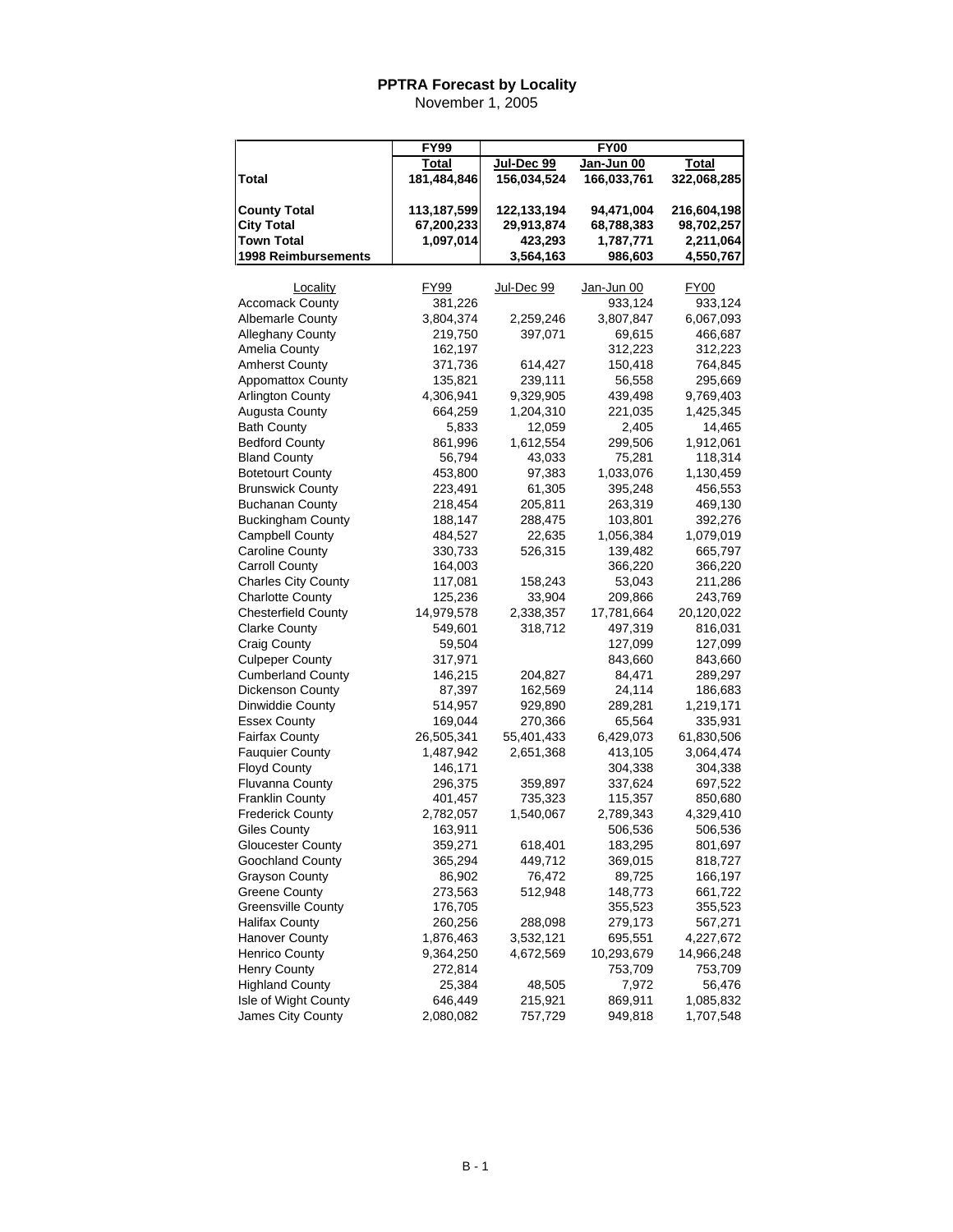|                                             | <b>FY99</b>        | <b>FY00</b>        |                    |                    |  |  |
|---------------------------------------------|--------------------|--------------------|--------------------|--------------------|--|--|
|                                             | Total              | Jul-Dec 99         | Jan-Jun 00         | Total              |  |  |
| Total                                       | 181,484,846        | 156,034,524        | 166,033,761        | 322,068,285        |  |  |
|                                             |                    |                    |                    |                    |  |  |
| <b>County Total</b>                         | 113,187,599        | 122,133,194        | 94,471,004         | 216,604,198        |  |  |
| <b>City Total</b>                           | 67,200,233         | 29,913,874         | 68,788,383         | 98,702,257         |  |  |
| <b>Town Total</b>                           | 1,097,014          | 423,293            | 1,787,771          | 2,211,064          |  |  |
| 1998 Reimbursements                         |                    | 3,564,163          | 986,603            | 4,550,767          |  |  |
|                                             |                    |                    |                    |                    |  |  |
| Locality                                    | FY99               | Jul-Dec 99         | Jan-Jun 00         | <b>FY00</b>        |  |  |
| King and Queen County                       | 123,296            | 175,100            |                    | 175,100            |  |  |
| King George County                          | 237,975            | 172,426            | 106,820            | 279,246            |  |  |
| King William County                         | 171,019            | 289,154            | 85,168             | 374,322            |  |  |
| Lancaster County                            | 120,656            | 8,247              | 267,102            | 275,349            |  |  |
| Lee County                                  | 115,077            | 193,634            | 34,879             | 228,512            |  |  |
| Loudoun County                              | 8,179,285          | 5,022,887          | 9,316,768          | 14,339,656         |  |  |
| Louisa County                               | 225,228            | 396,942            | 99,234             | 496,176            |  |  |
| <b>Lunenburg County</b>                     | 185,715            | 248,350            | 92,346             | 340,696            |  |  |
| <b>Madison County</b>                       | 135,584            | 9,455              | 287,854            | 297,309            |  |  |
| <b>Mathews County</b>                       | 154,540            |                    | 336,038            | 336,038            |  |  |
| <b>Mecklenburg County</b>                   | 255,612            | 56,447             | 456,184            | 512,631            |  |  |
| Middlesex County                            | 95,019             |                    | 217,174            | 217,174            |  |  |
| Montgomery County                           | 691,430            |                    | 1,421,738          | 1,421,738          |  |  |
| <b>Nelson County</b><br>New Kent County     | 199,575            | 375,606            | 176,801            | 552,407            |  |  |
|                                             | 266,659            | 38,707             | 546,641            | 585,348<br>129,724 |  |  |
| Northampton County<br>Northumberland County | 123,650            |                    | 129,724<br>31,876  |                    |  |  |
|                                             | 127,538<br>172,392 | 252,687            |                    | 284,563<br>294,402 |  |  |
| Nottoway County<br><b>Orange County</b>     | 336,625            | 574,875            | 294,402<br>183,087 | 757,962            |  |  |
| Page County                                 |                    |                    |                    |                    |  |  |
| <b>Patrick County</b>                       | 258,732<br>126,426 | 408,342<br>206,670 | 96,563<br>38,509   | 504,904<br>245,180 |  |  |
| Pittsylvania County                         | 692,494            | 143,867            | 1,311,107          | 1,454,975          |  |  |
| Powhatan County                             | 362,517            | 57,769             | 765,426            | 823,195            |  |  |
| <b>Prince Edward County</b>                 | 183,158            |                    | 367,619            | 367,619            |  |  |
| <b>Prince George County</b>                 | 479,918            | 595,911            | 391,098            | 987,009            |  |  |
| <b>Prince William County</b>                | 4,436,652          | 9,291,973          | 1,856,082          | 11,148,055         |  |  |
| Pulaski County                              | 264,783            | 46,523             | 508,427            | 554,951            |  |  |
| Rappahannock County                         | 136,722            | 233,923            | 49,784             | 283,707            |  |  |
| <b>Richmond County</b>                      | 125,473            |                    | 221,815            | 221,815            |  |  |
| Roanoke County                              | 5,676,856          | 216,155            | 6,906,966          | 7,123,121          |  |  |
| Rockbridge County                           | 308,986            |                    | 646,071            | 646,071            |  |  |
| Rockingham County                           | 920,076            | 1,694,327          | 234,703            | 1,929,029          |  |  |
| <b>Russell County</b>                       | 180,933            | 201,981            | 185,627            | 387,608            |  |  |
| <b>Scott County</b>                         | 106,079            | 183,148            | 36,211             | 219,359            |  |  |
| Shenandoah County                           | 475,419            | 496,879            | 460,108            | 956,986            |  |  |
| Smyth County                                | 306,390            | 522,406            | 138,138            | 660,544            |  |  |
| Southampton County                          | 324,067            |                    | 683,931            | 683,931            |  |  |
| Spotsylvania County                         | 2,723,596          | 1,581,761          | 3,009,856          | 4,591,618          |  |  |
| <b>Stafford County</b>                      | 1,149,461          | 1,725,387          | 2,297,562          | 4,022,948          |  |  |
| <b>Surry County</b>                         | 102,605            | 122,343            |                    | 122,343            |  |  |
| <b>Sussex County</b>                        | 188,813            | 283,538            | 113,011            | 396,549            |  |  |
| <b>Tazewell County</b>                      | 422,525            | 733,789            | 190,827            | 924,617            |  |  |
| <b>Warren County</b>                        | 499,208            |                    | 1,158,580          | 1,158,580          |  |  |
| <b>Washington County</b>                    | 394,422            | 671,695            | 151,943            | 823,638            |  |  |
| Westmoreland County                         | 192,670            |                    | 438,095            | 438,095            |  |  |
| <b>Wise County</b>                          | 207,685            | 354,549            | 99,395             | 453,945            |  |  |
| <b>Wythe County</b>                         | 249,550            | 431,862            | 107,560            | 539,423            |  |  |
| <b>York County</b>                          | 2,103,155          | 922,802            | 2,329,510          | 3,252,312          |  |  |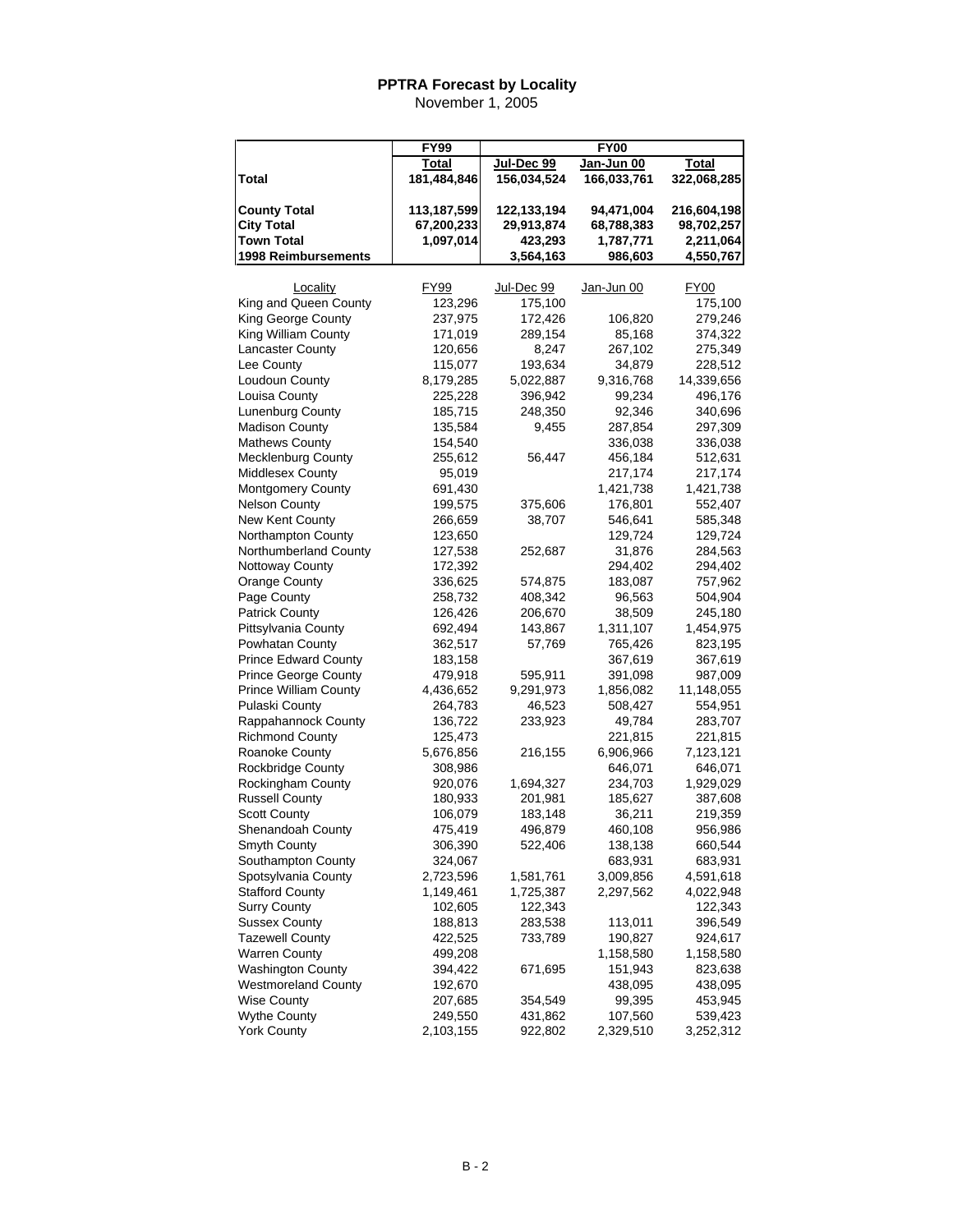|                            | <b>FY99</b> | <b>FY00</b> |             |              |  |  |
|----------------------------|-------------|-------------|-------------|--------------|--|--|
|                            | Total       | Jul-Dec 99  | Jan-Jun 00  | <b>Total</b> |  |  |
| Total                      | 181,484,846 | 156,034,524 | 166,033,761 | 322,068,285  |  |  |
|                            |             |             |             |              |  |  |
| <b>County Total</b>        | 113,187,599 | 122,133,194 | 94,471,004  | 216,604,198  |  |  |
| <b>City Total</b>          | 67,200,233  | 29,913,874  | 68,788,383  | 98,702,257   |  |  |
| <b>Town Total</b>          | 1,097,014   | 423,293     | 1,787,771   | 2,211,064    |  |  |
| <b>1998 Reimbursements</b> |             | 3,564,163   | 986,603     | 4,550,767    |  |  |
| Locality                   | FY99        | Jul-Dec 99  | Jan-Jun 00  | <b>FY00</b>  |  |  |
| Alexandria                 | 2,769,830   | 6,449,132   | 345,633     | 6,794,765    |  |  |
| <b>Bedford City</b>        | 52,815      | 88,261      | 18,154      | 106,415      |  |  |
| <b>Bristol</b>             | 119,227     |             | 215,003     | 215,003      |  |  |
| <b>Buena Vista</b>         | 111,353     | 176,596     | 49,376      | 225,972      |  |  |
| Charlottesville            | 746,545     | 682,936     | 118,211     | 801,147      |  |  |
| Chesapeake                 | 8,903,001   | 1,398,181   | 10,989,460  | 12,387,642   |  |  |
| Colonial Heights           | 286,872     | 620,572     | $-93,351$   | 527,221      |  |  |
| Covington                  | 171,173     | 84,703      | 170,920     | 255,622      |  |  |
| Danville                   | 1,304,560   | 544,905     | 1,354,140   | 1,899,045    |  |  |
| Emporia                    | 99,134      | 163,758     | 37,059      | 200,817      |  |  |
| Fairfax City               | 423,270     | 912,086     | 39,825      | 951,912      |  |  |
| <b>Falls Church</b>        | 285,179     | 673,133     |             | 673,133      |  |  |
| <b>Franklin City</b>       | 185,541     |             | 377,050     | 377,050      |  |  |
| Fredericksburg             | 226,053     | 489,366     | 454,426     | 943,792      |  |  |
| Galax                      | 35,797      |             |             | 0            |  |  |
| Hampton                    | 3,238,951   | 1,225,109   | 2,242,821   | 3,467,929    |  |  |
| Harrisonburg               | 229,659     | 468,293     | 24,691      | 492,983      |  |  |
| Hopewell                   | 229,603     |             | 138,397     | 138,397      |  |  |
| Lexington                  | 176,082     | 40,437      | 161,844     | 202,281      |  |  |
| Lynchburg                  | 904,780     | 1,565,040   | 381,436     | 1,946,476    |  |  |
| Manassas                   | 491,858     | 748,930     | 340,400     | 1,089,330    |  |  |
| Manassas Park              | 123,211     | 17,602      |             | 17,602       |  |  |
| Martinsville               | 122,101     |             | 213,476     | 213,476      |  |  |
| <b>Newport News</b>        | 4,560,656   | 2,757,788   | 4,602,564   | 7,360,352    |  |  |
| Norfolk                    | 6,462,610   | 788,525     | 7,544,948   | 8,333,473    |  |  |
| Norton                     | 33,923      | 56,019      | 15,168      | 71,187       |  |  |
| Petersburg                 | 511,498     | 989,292     | 1,408,784   | 2,398,075    |  |  |
| Poquoson                   | 242,373     | 246,210     | 261,723     | 507,933      |  |  |
| Portsmouth                 | 3,396,332   | 713,181     | 3,834,038   | 4,547,220    |  |  |
| Radford                    | 95,167      | 4,521       | 212,444     | 216,965      |  |  |
| <b>Richmond City</b>       | 7,808,784   | 719,463     | 9,142,610   | 9,862,073    |  |  |
| Roanoke City               | 3,122,763   | 1,201,369   | 404,272     | 1,605,641    |  |  |
| Salem                      | 1,229,722   | 62,421      | 1,520,316   | 1,582,737    |  |  |
| Staunton                   | 236,667     | 409,676     | 134,070     | 543,746      |  |  |
| Suffolk                    | 1,136,171   | 1,937,813   | 595,096     | 2,532,909    |  |  |
| Virginia Beach             | 16,584,371  | 3,458,641   | 20,641,262  | 24,099,903   |  |  |
| Waynesboro                 | 245,206     | 218,128     | 308,716     | 526,844      |  |  |
| Williamsburg               | 110,975     |             | 234,302     | 234,302      |  |  |
| Winchester                 | 186,420     | 1,787       | 349,099     | 350,886      |  |  |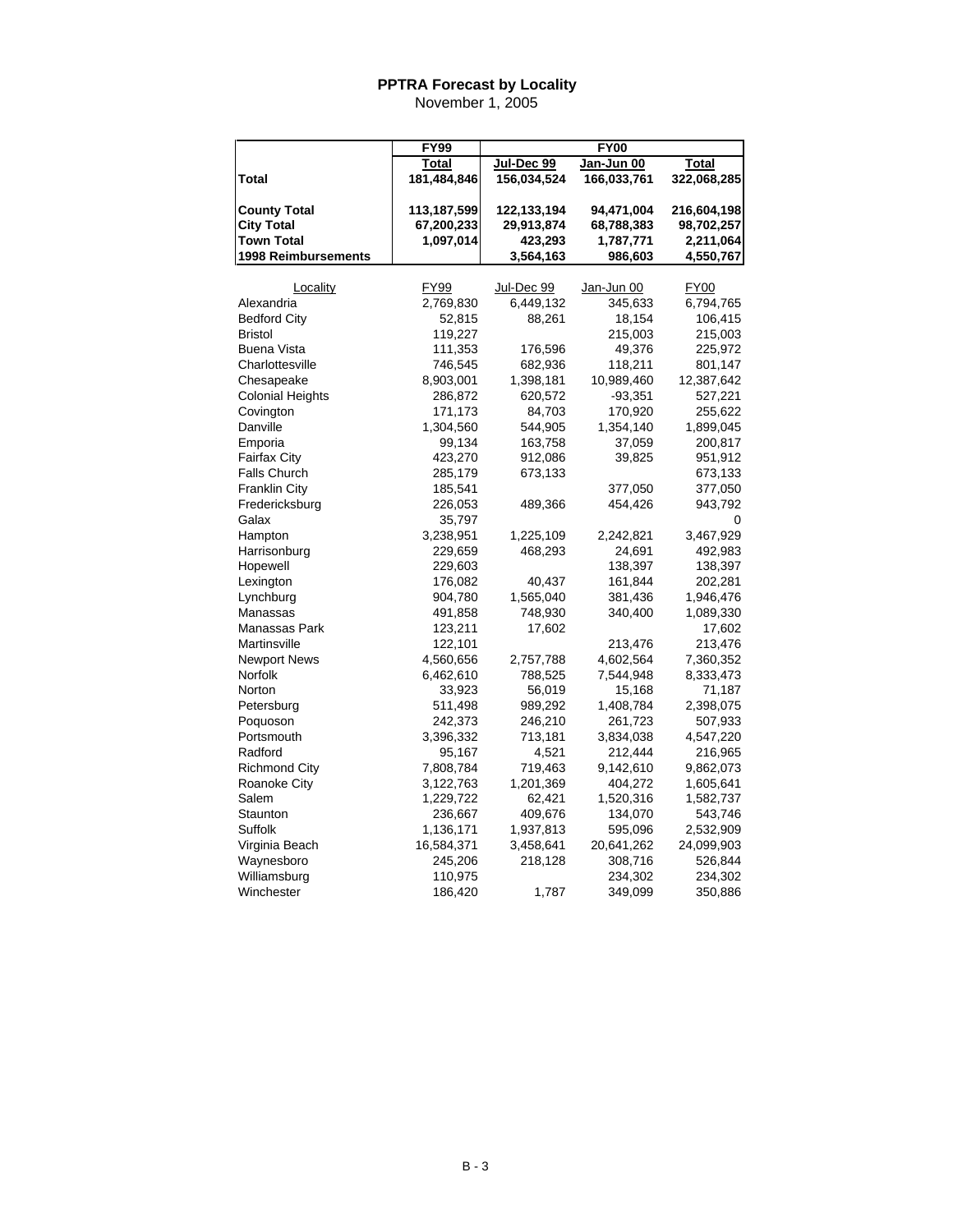|                                           | <b>FY99</b>    |             | <b>FY00</b>    |                |
|-------------------------------------------|----------------|-------------|----------------|----------------|
|                                           | Total          | Jul-Dec 99  | Jan-Jun 00     | Total          |
| <b>Total</b>                              | 181,484,846    | 156,034,524 | 166,033,761    | 322,068,285    |
|                                           |                |             |                |                |
| <b>County Total</b>                       | 113,187,599    | 122,133,194 | 94,471,004     | 216,604,198    |
| <b>City Total</b>                         | 67,200,233     | 29,913,874  | 68,788,383     | 98,702,257     |
| <b>Town Total</b>                         | 1,097,014      | 423,293     | 1,787,771      | 2,211,064      |
| <b>1998 Reimbursements</b>                |                | 3,564,163   | 986,603        | 4,550,767      |
|                                           |                |             |                |                |
| Locality                                  | FY99           | Jul-Dec 99  | Jan-Jun 00     | FY00           |
| Abingdon, Town of                         | 20,497         |             | 42,974         | 42,974         |
| Accomac, Town of                          | 121            |             |                | 0              |
| Alberta, Town of                          | 2,516          | 1,677       | 3,264          | 4,941          |
| Altavista, Town of                        | 18,491         | 31,861      | 6,890          | 38,752         |
| Amherst, Town of                          | 2,972          |             | 6,497          | 6,497          |
| Appalachia, Town of                       | 3,679          | 5,982       | 6              | 5,989          |
| Appomattox, Town of                       | 3,932          | 6,461       | 194            | 6,654          |
| Ashland, Town of                          | 15,134         |             | 28,048         | 28,048         |
| Berryville, Town of                       | 13,651         |             | 27,970         | 27,970         |
| Big Stone Gap, Town of                    | 11,057         | 19,365      | 5,668          | 25,033         |
| Blackstone, Town of                       | 1,622          |             | 15,850         | 15,850         |
| Bloxom, Town of                           | 173            |             |                | 0              |
| Bluefield, Town of                        | 17,435         | 30,531      | 3,835          | 34,366         |
| Boones Mill, Town of                      | 175            |             | 572            | 572            |
| Bowling Green, Town of                    | 2,098          |             | 6,001          | 6,001          |
| Boyce, Town of                            | 1,179          |             | 2,214          | 2,214          |
| Boydton, Town of                          | 1,541          |             | 2,573          | 2,573          |
| Boykins, Town of                          | 3,750          | 7,759       | 28             | 7,788          |
| Branchville, Town of                      | 252            |             |                | 0              |
| Bridgewater, Town of                      | 15,060         | 30,117      | 2,577          | 32,694         |
| Broadway, Town of                         | 4,937          |             | 9,142          | 9,142          |
| Brodnax, Town of<br>Brookneal, Town of    | 1,035<br>3,790 |             | 2,368<br>8,429 | 2,368<br>8,429 |
| Buchanan, Town of                         | 1,416          |             | 3,091          | 3,091          |
| Burkeville, Town of                       | 1,360          |             | 2,572          | 2,572          |
| Cape Charles, Town of                     | 6,062          | 9,792       | 2,320          | 12,112         |
| Capron, Town of                           | 846            | 1,377       |                | 1,377          |
| Cedar Bluff, Town of                      | 1,128          |             | 2,628          | 2,628          |
| Charlotte CH, Town of                     | 1,092          |             | 1,452          | 1,452          |
| Chase City, Town of                       | 10,680         |             | 19,215         | 19,215         |
| Chatham, Town of                          | 6,234          |             | 13,584         | 13,584         |
| Chilhowie, Town of                        | 359            |             | 3,392          | 3,392          |
| Chincoteague, Town of                     | 3,582          |             | 35,476         | 35,476         |
| Christiansburg, Town of                   | 31,899         |             | 68,724         | 68,724         |
| Claremont, Town of                        | 1,068          |             | 1,811          | 1,811          |
| Clarksville, Town of                      | 9,240          |             |                | 0              |
| Cleveland, Town of                        | 225            |             | 566            | 566            |
| Clifton Forge, Town of                    | 44,554         |             |                | 0              |
| Coeburn, Town of                          | 2,657          | 5,292       |                | 5,292          |
| Colonial Beach, Town of                   | 18,661         |             | 42,995         | 42,995         |
| Courtland, Town of                        | 4,812          |             | 10,598         | 10,598         |
| Crewe, Town of                            | 8,523          | 10,907      | 5,515          | 16,422         |
| Culpeper, Town of                         | 22,576         |             | 52,633         | 52,633         |
| Damascus, Town of                         | 755            |             |                | 0              |
| Dillwyn, Town of                          | 265            | 490         |                | 490            |
| Drakes Branch, Town of<br>Dublin, Town of | 820<br>4,160   | 908         | 1,664<br>7,138 | 1,664<br>8,046 |
| Eastville, Town of                        | 142            |             | 300            | 300            |
| Edinburg, Town of                         | 2,088          |             | 4,316          | 4,316          |
| Elkton, Town of                           | 4,026          |             | 8,668          | 8,668          |
| Exmore, Town of                           | 1,373          |             | 2,566          | 2,566          |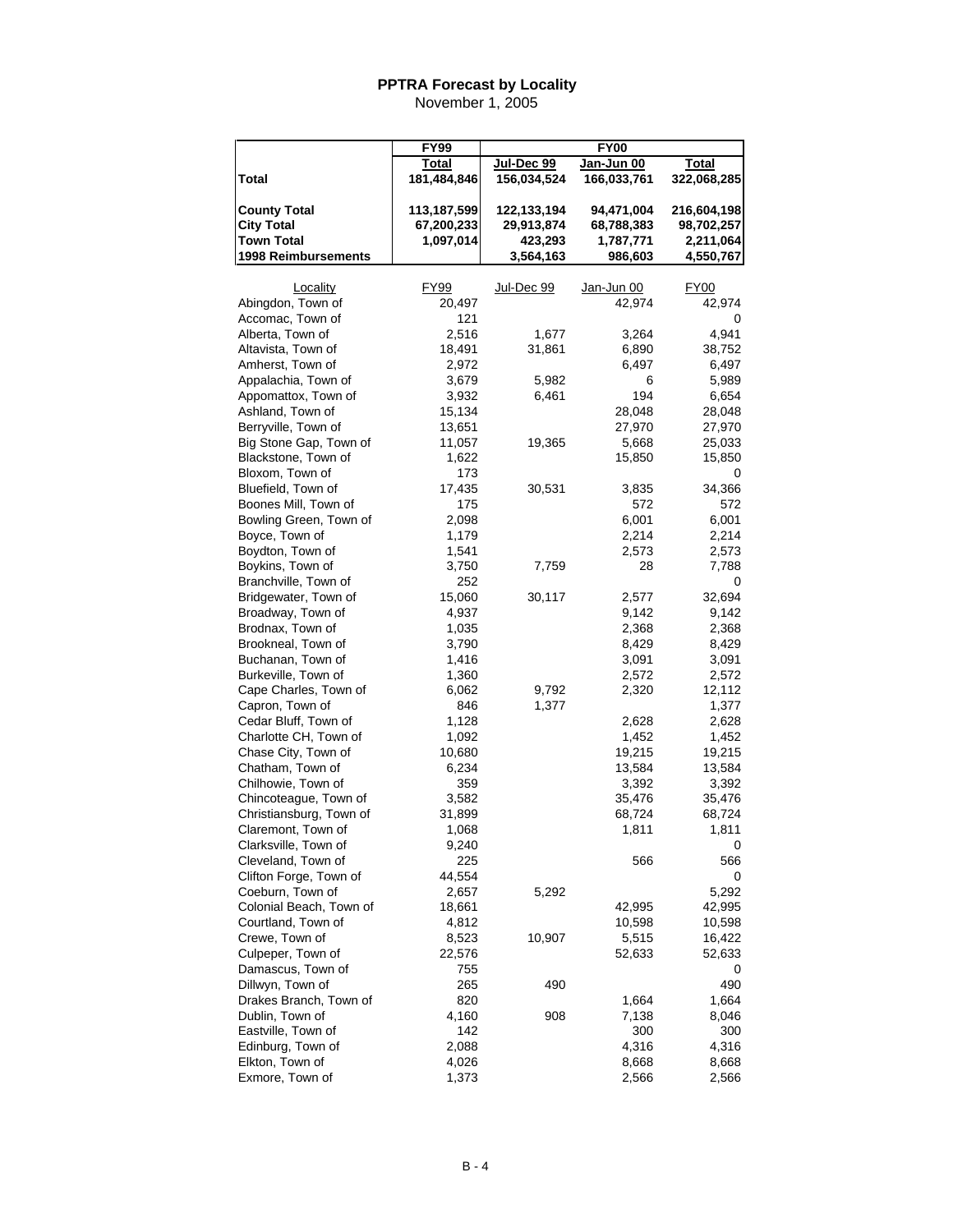|                         | <b>FY99</b> | <b>FY00</b> |             |              |  |  |
|-------------------------|-------------|-------------|-------------|--------------|--|--|
|                         | Total       | Jul-Dec 99  | Jan-Jun 00  | <b>Total</b> |  |  |
| <b>Total</b>            | 181,484,846 | 156,034,524 | 166,033,761 | 322,068,285  |  |  |
|                         |             |             |             |              |  |  |
| <b>County Total</b>     | 113,187,599 | 122,133,194 | 94,471,004  | 216,604,198  |  |  |
| City Total              | 67,200,233  | 29,913,874  | 68,788,383  | 98,702,257   |  |  |
| <b>Town Total</b>       | 1,097,014   | 423,293     | 1,787,771   | 2,211,064    |  |  |
| 1998 Reimbursements     |             | 3,564,163   | 986,603     | 4,550,767    |  |  |
|                         |             |             |             |              |  |  |
| Locality                | <b>FY99</b> | Jul-Dec 99  | Jan-Jun 00  | <b>FY00</b>  |  |  |
| Fries, Town of          | 328         | 148         |             | 148          |  |  |
| Front Royal, Town of    | 33,905      | 60,376      | 19,276      | 79,652       |  |  |
| Glade Spring, Town of   | 1,262       |             | 2,022       | 2,022        |  |  |
| Glasgow, Town of        | 2,332       |             | 3,910       | 3,910        |  |  |
| Glen Lyn, Town of       | 200         | 214         |             | 214          |  |  |
| Gordonsville, Town of   | 4,727       |             | 11,555      | 11,555       |  |  |
| Gretna, Town of         | 1,718       |             | 3,493       | 3,493        |  |  |
| Grottoes, Town of       | 3,389       | 6,066       | 493         | 6,559        |  |  |
| Grundy, Town of         | 1,387       | 1,014       | 1,382       | 2,396        |  |  |
| Halifax, Town of        | 3,162       |             | 6,104       | 6,104        |  |  |
| Hallwood, Town of       | 171         |             | 600         | 600          |  |  |
| Hamilton, Town of       | 2,859       | 491         | 5,981       | 6,473        |  |  |
| Haymarket, Town of      | 1,648       |             | 3,663       | 3,663        |  |  |
| Hillsville, Town of     | 8,090       |             | 16,992      | 16,992       |  |  |
| Hurt, Town of           | 5,200       | 9,079       | 894         | 9,973        |  |  |
| Independence, Town of   | 1,415       |             | 1,657       | 1,657        |  |  |
| Iron Gate, Town of      | 879         |             | 1,935       | 1,935        |  |  |
| Ivor, Town of           | 820         |             | 1,752       | 1,752        |  |  |
| Jarratt, Town of        | 2,023       |             | 4,726       | 4,726        |  |  |
| Jonesville, Town of     | 1,057       |             | 1,623       | 1,623        |  |  |
| Keller, Town of         | 413         |             | 289         | 289          |  |  |
| Kenbridge, Town of      | 6,294       |             | 12,929      | 12,929       |  |  |
| Keysville, Town of      | 1,877       | 2,912       | 367         | 3,279        |  |  |
| Kilmarnock, Town of     | 905         |             | 2,089       | 2,089        |  |  |
| La Crosse, Town of      | 738         | 799         | 576         | 1,375        |  |  |
| Lawrenceville, Town of  | 5,790       | 4,162       | 7,734       | 11,897       |  |  |
| Lebanon, Town of        | 4,728       |             | 10,776      | 10,776       |  |  |
| Leesburg, Town of       | 122,340     |             | 386,840     | 386,840      |  |  |
| Louisa, Town of         | 2,760       |             | 6,710       | 6,710        |  |  |
| Luray, Town of          | 161         |             | 9,424       | 9,424        |  |  |
| Marion, Town of         | 6,325       |             | 12,733      | 12,733       |  |  |
| McKenney, Town of       | 832         |             | 1,576       | 1,576        |  |  |
| Middletown, Town of     | 4,599       | 8,711       | 2,334       | 11,045       |  |  |
| Mineral, Town of        | 630         |             | 1,250       | 1,250        |  |  |
| Monterey, Town of       | 371         |             | 756         | 756          |  |  |
| Mount Crawford, Town of | 195         |             | 414         | 414          |  |  |
| Mount Jackson, Town of  | 3,483       |             |             | 0            |  |  |
| Narrows, Town of        | 17,838      |             | 18,787      | 18,787       |  |  |
| New Market, Town of     | 5,678       |             | 12,348      | 12,348       |  |  |
| Onancock, Town of       | 10,279      |             | 17,712      | 17,712       |  |  |
| Onley, Town of          | 200         |             | 831         | 831          |  |  |
| Orange, Town of         | 9,687       |             | 21,114      | 21,114       |  |  |
| Painter, Town of        | 456         |             | 850         | 850          |  |  |
| Pamplin, Town of        | 535         | 777         | -77         | 700          |  |  |
| Parksley, Town of       | 2,361       |             | 4,637       | 4,637        |  |  |
| Pearisburg, Town of     | 8,693       |             | 29,692      | 29,692       |  |  |
| Pembroke, Town of       | 3,454       |             | 7,394       | 7,394        |  |  |
| Pennington Gap, Town of | 1,348       |             | 2,966       | 2,966        |  |  |
| Phenix, Town of         | 176         |             | 402         | 402          |  |  |
| Pocahontas, Town of     | 1,290       |             | 2,448       | 2,448        |  |  |
| Pound, Town of          | 1,413       |             | 2,401       | 2,401        |  |  |
| Pulaski, Town of        | 22,670      |             | 54,194      | 54,194       |  |  |
| Purcellville, Town of   | 12,201      | 11,060      | 18,452      | 29,512       |  |  |
|                         |             |             |             |              |  |  |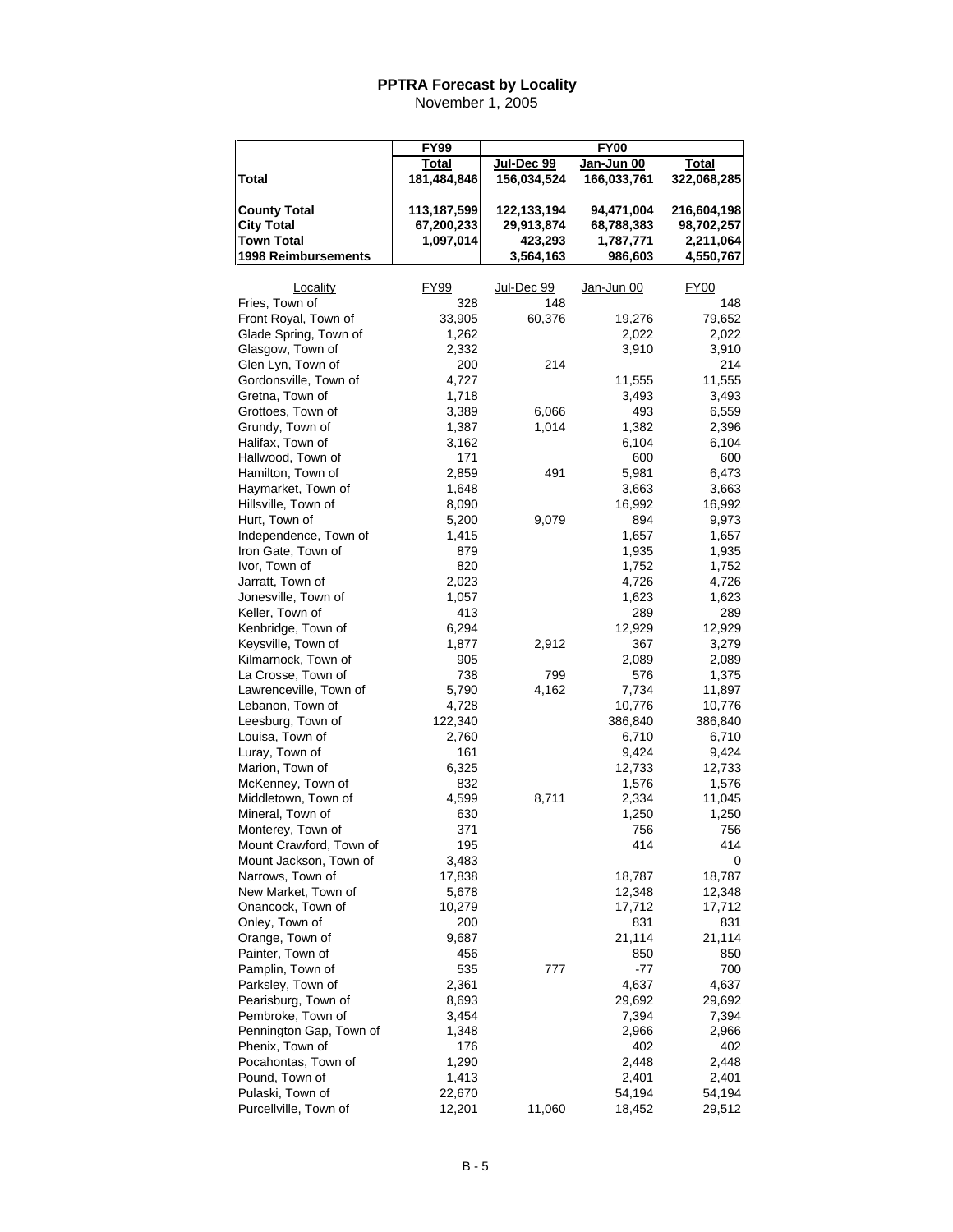|                                                                                      | <b>FY99</b>                            |                                                   | <b>FY00</b>                                      |                                                     |
|--------------------------------------------------------------------------------------|----------------------------------------|---------------------------------------------------|--------------------------------------------------|-----------------------------------------------------|
|                                                                                      | Total                                  | Jul-Dec 99                                        | Jan-Jun 00                                       | Total                                               |
| <b>Total</b>                                                                         | 181,484,846                            | 156,034,524                                       | 166,033,761                                      | 322,068,285                                         |
| <b>County Total</b><br><b>City Total</b><br><b>Town Total</b><br>1998 Reimbursements | 113,187,599<br>67,200,233<br>1,097,014 | 122,133,194<br>29,913,874<br>423,293<br>3,564,163 | 94,471,004<br>68,788,383<br>1,787,771<br>986,603 | 216,604,198<br>98,702,257<br>2,211,064<br>4,550,767 |
|                                                                                      |                                        |                                                   |                                                  |                                                     |
| Locality                                                                             | <b>FY99</b>                            | Jul-Dec 99                                        | Jan-Jun 00                                       | <b>FY00</b>                                         |
| Remington, Town of                                                                   | 1,965                                  |                                                   | 4,501                                            | 4,501                                               |
| Rich Creek, Town of                                                                  | 2,261                                  |                                                   | 4,563                                            | 4,563                                               |
| Ridgeway, Town of                                                                    | 20                                     |                                                   | 576                                              | 576                                                 |
| Rocky Mount, Town of                                                                 | 2,652                                  |                                                   |                                                  | 0                                                   |
| Round Hill, Town of                                                                  | 1,528                                  |                                                   | 3,032                                            | 3,032                                               |
| Rural Retreat, Town of                                                               | 2,117                                  | 3,037                                             | 3,276                                            | 6,312                                               |
| Saint Paul, Town of                                                                  | 1,183                                  | 1,753                                             | 1,109                                            | 2,862                                               |
| Saltville, Town of                                                                   | 4,346                                  | 860                                               | 5,144                                            | 6,004                                               |
| Saxis, Town of                                                                       | 377                                    |                                                   | 742                                              | 742                                                 |
| Scottsburg, Town of                                                                  | 66                                     |                                                   | 151                                              | 151                                                 |
| Shenandoah, Town of                                                                  | 2,190                                  |                                                   | 5,496                                            | 5,496                                               |
| Smithfield, Town of                                                                  | 25,051                                 |                                                   |                                                  | 0                                                   |
| South Boston, Town of                                                                | 55,429                                 | 27,673                                            | 93,222                                           | 120,895                                             |
| South Hill, Town of                                                                  | 19,628                                 | 6,841                                             | 33,617                                           | 40,458                                              |
| Stanley, Town of                                                                     | 2,063                                  |                                                   | 4,497                                            | 4,497                                               |
| Stephens City, Town of                                                               | 2,958                                  |                                                   | 8,424                                            | 8,424                                               |
| Stony Creek, Town of                                                                 | 530                                    |                                                   | 893                                              | 893                                                 |
| Strasburg, Town of                                                                   | 16,294                                 | 4,364                                             | 28,477                                           | 32,841                                              |
| Stuart, Town of                                                                      | 954                                    |                                                   | 456                                              | 456                                                 |
| Surry, Town of                                                                       | 537                                    |                                                   | 653                                              | 653                                                 |
| Tappahannock, Town of                                                                | 9,804                                  |                                                   | 19,649                                           | 19,649                                              |
| Tazewell, Town of                                                                    | 7,401                                  | 11,291                                            | 5,972                                            | 17,263                                              |
| The Plains, Town of                                                                  | 366                                    |                                                   | 788                                              | 788                                                 |
| Timberville, Town of                                                                 | 2,427                                  |                                                   | 3,430                                            | 3,430                                               |
| Toms Brook, Town of                                                                  | 271                                    |                                                   | 761                                              | 761                                                 |
| Urbanna, Town of                                                                     | 726                                    |                                                   | 2,008                                            | 2,008                                               |
| Victoria, Town of                                                                    | 7,402                                  |                                                   | 12,932                                           | 12,932                                              |
| Vinton, Town of                                                                      | 98,860                                 | 4,609                                             | 117,235                                          | 121,843                                             |
| Virgilina, Town of                                                                   | 173                                    |                                                   | 325                                              | 325                                                 |
| Wakefield, Town of                                                                   | 2,899                                  |                                                   | 5,765                                            | 5,765                                               |
| Warrenton, Town of                                                                   | 58,387                                 |                                                   | 135,406                                          | 135,406                                             |
| Warsaw, Town of                                                                      | 2,399                                  |                                                   | 1,499                                            | 1,499                                               |
| Waverly, Town of                                                                     | 12,393                                 |                                                   | 25,825                                           | 25,825                                              |
| West Point, Town of                                                                  | 44,403                                 | 65,029                                            | 8,094                                            | 73,123                                              |
| Windsor, Town of                                                                     | 1,584                                  |                                                   | 4,240                                            | 4,240                                               |
| Wise, Town of                                                                        | 7,814                                  | 8,197                                             | 9,327                                            | 17,524                                              |
| Woodstock, Town of                                                                   | 14,390                                 | 2,756                                             | 26,389                                           | 29,145                                              |
| Wytheville, Town of                                                                  | 9,990                                  | 18,556                                            | 3,777                                            | 22,333                                              |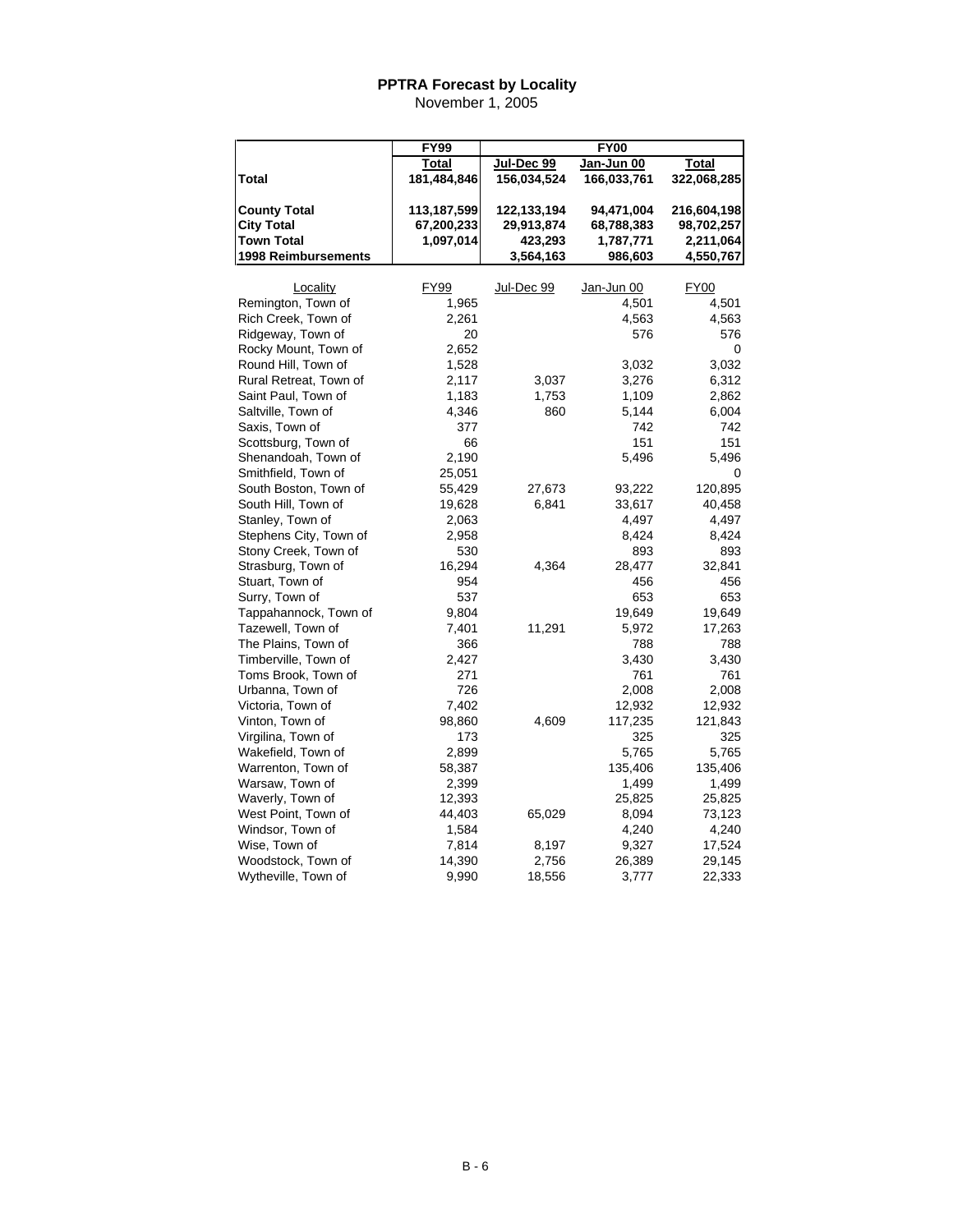|                            |             | <b>FY01</b> |              |             | <b>FY02</b> |               |
|----------------------------|-------------|-------------|--------------|-------------|-------------|---------------|
|                            | Jul-Dec 00  | Jan-Jun 01  | <b>Total</b> | Jul-Dec 01  | Jan-Jun 02  | <b>Total</b>  |
| <b>Total</b>               | 312,427,813 | 291,756,394 | 604,184,207  | 469,991,438 | 356,173,860 | 826,165,298   |
|                            |             |             |              |             |             |               |
| <b>County Total</b>        | 247,232,302 | 167,367,527 | 414,599,830  | 379,517,842 | 210,692,875 | 590,210,717   |
| <b>City Total</b>          | 63,495,023  | 120,637,398 | 184,132,421  | 87,170,029  | 141,127,103 | 228,297,133   |
| <b>Town Total</b>          | 1,121,014   | 3,462,021   | 4,583,035    | 2,960,814   | 4,200,446   | 7,161,259     |
| 1998 Reimbursements        | 579,473     | 289,448     | 868,921      | 342,753     | 153,436     | 496,189       |
|                            |             |             |              |             |             |               |
| Locality                   | Jul-Dec 00  | Jan-Jun 01  | FY01         | Jul-Dec 01  | Jan-Jun 02  | FY02          |
| <b>Accomack County</b>     | 17,299      | 1,709,892   | 1,727,191    | 1,852,021   | 783,587     | 2,635,609     |
| <b>Albemarle County</b>    | 4,153,320   | 6,046,559   | 10,199,879   | 6,440,274   | 6,504,859   | 12,945,133    |
| <b>Alleghany County</b>    | 707,389     | 147,284     | 854,674      | 69,943      | 1,283,011   | 1,352,954     |
| Amelia County              | 423,822     | 147,638     | 571,460      | 677,314     | 197,806     | 875,121       |
| <b>Amherst County</b>      | 1,085,985   | 319,153     | 1,405,138    | 1,618,074   | 462,497     | 2,080,571     |
| <b>Appomattox County</b>   | 266,648     | 288,420     | 555,068      | 473,437     | 453,367     | 926,804       |
| <b>Arlington County</b>    | 17,532,482  | 823,916     | 18,356,398   | 26,824,136  | 1,742,887   | 28,567,022    |
| Augusta County             | 1,499,699   | 1,065,478   | 2,565,178    | 3,299,011   | 582,892     | 3,881,904     |
| <b>Bath County</b>         | 22,168      | 5,226       | 27,394       | 34,123      | 6,720       | 40,842        |
| <b>Bedford County</b>      | 2,999,628   | 583,058     | 3,582,685    | 4,604,230   | 907,051     | 5,511,281     |
| <b>Bland County</b>        | 172,810     | 51,463      | 224,273      | 257,407     | 66,426      | 323,832       |
| <b>Botetourt County</b>    | 1,654,162   | 327,576     | 1,981,737    | 2,595,803   | 380,172     | 2,975,974     |
| <b>Brunswick County</b>    | 77,898      | 780,477     | 858,375      | 1,039,439   | 289,718     | 1,329,157     |
| <b>Buchanan County</b>     | 414,553     | 486,959     | 901,512      | 74,199      | 1,273,617   | 1,347,816     |
| <b>Buckingham County</b>   | 449,722     | 252,824     | 702,546      | 749,094     | 349,114     | 1,098,208     |
| <b>Campbell County</b>     | 6,461       | 2,098,627   | 2,105,088    | 67,662      | 3,248,938   | 3,316,600     |
| Caroline County            | 571,456     | 1,537,589   | 2,109,045    | 460,430     | 1,657,210   | 2,117,640     |
| <b>Carroll County</b>      |             | 558,066     | 558,066      |             | 1,027,956   | 1,027,956     |
| <b>Charles City County</b> |             | 390,609     | 390,609      |             | 610,774     | 610,774       |
| <b>Charlotte County</b>    | 57,706      | 388,904     | 446,610      | 11,496      | 674,487     | 685,984       |
| <b>Chesterfield County</b> | 5,032,402   | 29,220,787  | 34,253,189   | 6,156,932   | 31,404,401  | 37,561,334    |
| <b>Clarke County</b>       | 721,314     | 946,853     | 1,668,166    | 964,203     | 1,049,601   | 2,013,804     |
| <b>Craig County</b>        | 123,400     | 108,062     | 231,462      | 372,938     | 45,859      | 418,798       |
| <b>Culpeper County</b>     |             | 1,414,990   | 1,414,990    |             | 2,437,139   | 2,437,139     |
| <b>Cumberland County</b>   | 366,020     | 170,360     | 536,380      | 567,034     | 234,035     | 801,069       |
| <b>Dickenson County</b>    | 318,290     | 76,940      | 395,231      | 511,490     | 40,336      | 551,826       |
| Dinwiddie County           | 1,543,917   | 1,618,305   | 3,162,222    | 1,314,024   | 1,908,944   | 3,222,968     |
| <b>Essex County</b>        | 484,797     | 159,524     | 644,321      | 758,947     | 206,947     | 965,894       |
| <b>Fairfax County</b>      | 107,445,754 | 12,200,672  | 119,646,426  | 170,750,796 | 17,377,016  | 188, 127, 813 |
| <b>Fauquier County</b>     | 5,045,666   | 1,808,689   | 6,854,354    | 8,336,289   | 2,397,336   | 10,733,625    |
| <b>Floyd County</b>        | 476,005     | 70,728      | 546,733      | 627,764     | 214,029     | 841,793       |
| Fluvanna County            | 1,044,920   | 1,643,501   | 2,688,421    | 1,083,478   | 1,302,006   | 2,385,484     |
| <b>Franklin County</b>     | 93,922      | 1,194,393   | 1,288,314    | 99,121      | 2,313,317   | 2,412,438     |
| <b>Frederick County</b>    | 3,031,469   | 4,824,260   | 7,855,729    | 4,515,721   | 5,259,881   | 9,775,603     |
| Giles County               | 542.324     | 7,839       | 550,163      | 1,048,480   | 218,038     | 1,266,518     |
| <b>Gloucester County</b>   | 1,194,892   | 433,846     | 1,628,738    | 1,727,394   | 706,920     | 2,434,313     |
| <b>Goochland County</b>    | 342,539     | 1,197,434   | 1,539,973    | 27,449      | 2,065,699   | 2,093,148     |
| <b>Grayson County</b>      | 225,236     | 60,642      | 285,878      | 339,405     | 111,312     | 450,717       |
| Greene County              | 1,058,705   | 1,085,922   | 2,144,626    | 731,355     | 1,264,206   | 1,995,561     |
| <b>Greensville County</b>  | 12,339      | 648,764     | 661,103      | 52,401      | 985,481     | 1,037,881     |
| <b>Halifax County</b>      | 504,009     | 522,834     | 1,026,843    | 1,221,458   | 356,056     | 1,577,514     |
| <b>Hanover County</b>      | 6,555,071   | 1,359,823   | 7,914,895    | 10,314,849  | 1,999,038   | 12,313,887    |
| <b>Henrico County</b>      | 9,048,048   | 17,402,013  | 26,450,061   | 13,571,154  | 19,291,879  | 32,863,033    |
| <b>Henry County</b>        |             | 1,038,980   | 1,038,980    | 4,330       | 1,700,864   | 1,705,194     |
| <b>Highland County</b>     | 86,656      | 15,893      | 102,549      |             | 153,112     | 153,112       |
| Isle of Wight County       | 280,290     | 2,479,879   | 2,760,169    |             | 3,991,910   | 3,991,910     |
| James City County          | 4,377,324   | 4,139,292   | 8,516,616    | 3,534,469   | 4,523,954   | 8,058,424     |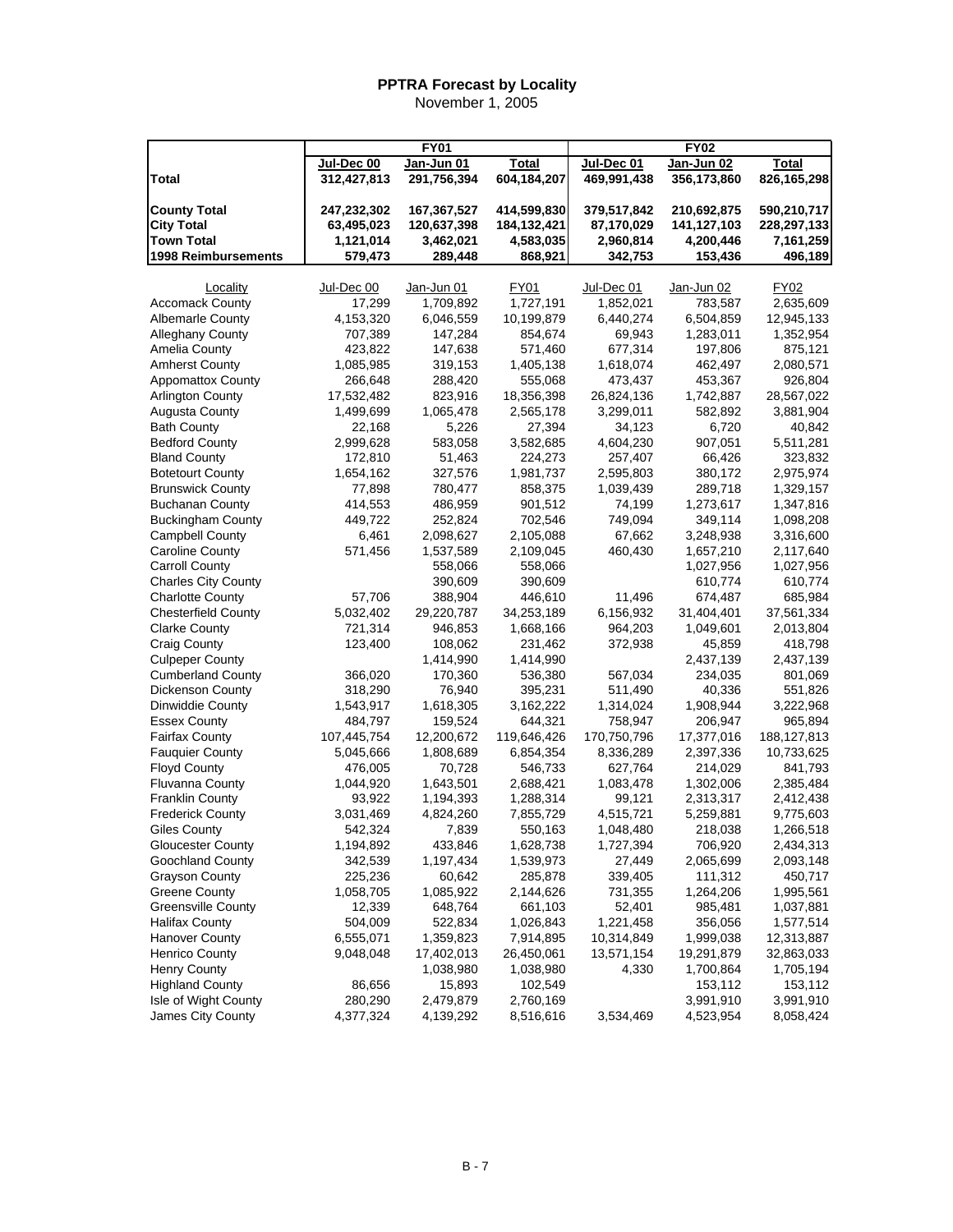|                                              | <b>FY01</b>        |                     |                    | FY02                 |                    |                      |  |
|----------------------------------------------|--------------------|---------------------|--------------------|----------------------|--------------------|----------------------|--|
|                                              | Jul-Dec 00         | Jan-Jun 01          | <b>Total</b>       | Jul-Dec 01           | Jan-Jun 02         | Total                |  |
| <b>Total</b>                                 | 312,427,813        | 291,756,394         | 604,184,207        | 469,991,438          | 356,173,860        | 826,165,298          |  |
|                                              |                    |                     |                    |                      |                    |                      |  |
| <b>County Total</b>                          | 247,232,302        | 167,367,527         | 414,599,830        | 379,517,842          | 210,692,875        | 590,210,717          |  |
| <b>City Total</b>                            | 63,495,023         | 120,637,398         | 184, 132, 421      | 87,170,029           | 141, 127, 103      | 228,297,133          |  |
| <b>Town Total</b>                            | 1,121,014          | 3,462,021           | 4,583,035          | 2,960,814            | 4,200,446          | 7,161,259            |  |
| 1998 Reimbursements                          | 579,473            | 289,448             | 868,921            | 342,753              | 153,436            | 496,189              |  |
|                                              |                    |                     |                    |                      |                    |                      |  |
| Locality                                     | Jul-Dec 00         | Jan-Jun 01          | FY01               | Jul-Dec 01           | Jan-Jun 02         | FY02                 |  |
| King and Queen County                        | 82,189             | 480,888             | 563,076            | 7,417                | 642,780            | 650,197              |  |
| King George County                           | 1,093,499          | 838,330             | 1,931,828          | 681,363              | 1,021,581          | 1,702,944            |  |
| King William County                          | 545,576            | 169,866             | 715,442            | 848,320              | 260,515            | 1,108,835            |  |
| <b>Lancaster County</b>                      | 421,994            | 98,075              | 520,069            |                      | 788,068            | 788,068              |  |
| Lee County                                   | 47,512             | 435,120             | 482,632            | 104,313              | 567,205            | 671,517              |  |
| Loudoun County                               | 10,493,910         | 15,429,237          | 25,923,148         | 18,280,047           | 18,349,467         | 36,629,514           |  |
| Louisa County                                | 695,087            | 198,979             | 894,067            | 1,136,708            | 269,478            | 1,406,185            |  |
| Lunenburg County                             | 743,750            |                     | 743,750            | 17                   | 1,047,799          | 1,047,816            |  |
| <b>Madison County</b>                        | 20,294             | 546,425             | 566,719            | 340,892              | 551,706            | 892,598              |  |
| <b>Mathews County</b>                        | 509,473            | 87,580              | 597,053            | 730,738              | 195,939            | 926,677              |  |
| <b>Mecklenburg County</b>                    |                    | 763,747             | 763,747            |                      | 1,501,616          | 1,501,616            |  |
| Middlesex County                             | 336,439            | 68,901              | 405,341            | 542,353              | 89,781             | 632,135              |  |
| <b>Montgomery County</b>                     | 47,888             | 2,575,397           | 2,623,285          |                      | 4,154,401          | 4,154,401            |  |
| <b>Nelson County</b>                         | 780,920            | 198,333             | 979,253            | 95,521               | 1,477,536          | 1,573,057            |  |
| New Kent County                              | 5,647              | 1,107,125           | 1,112,772          | 76,692               | 1,652,058          | 1,728,750            |  |
| Northampton County                           | 290,902            | 765,792             | 1,056,694          | 44,155               | 1,176,085          | 1,220,240            |  |
| Northumberland County                        | 477,498            | 81,444              | 558,942            | 738,168              | 125,843            | 864,011              |  |
| Nottoway County                              | 32,747             | 593,016             | 625,763            |                      | 935,644            | 935,644              |  |
| Orange County                                | 1,142,063          | 318,214             | 1,460,278          | 1,828,701            | 474,810            | 2,303,512            |  |
| Page County                                  | 778,606            | 218,020             | 996,626<br>444,397 | 1,128,053<br>548,116 | 315,922            | 1,443,975            |  |
| <b>Patrick County</b><br>Pittsylvania County | 362,564<br>151,110 | 81,834<br>2,495,573 | 2,646,683          | 3,072,273            | 126,639<br>797,421 | 674,755<br>3,869,694 |  |
| Powhatan County                              | 1,283,848          | 302,839             | 1,586,687          | 728,885              | 1,756,946          | 2,485,830            |  |
| <b>Prince Edward County</b>                  | 97,061             | 724,976             | 822,037            | 75,997               | 1,132,667          | 1,208,664            |  |
| Prince George County                         | 2,078,742          | -493                | 2,078,249          | 3,144,915            | 28,083             | 3,172,998            |  |
| <b>Prince William County</b>                 | 20,332,398         | 3,199,818           | 23,532,216         | 33,514,117           | 6,188,779          | 39,702,896           |  |
| Pulaski County                               | 66,666             | 924,237             | 990,902            | 226,159              | 1,323,030          | 1,549,189            |  |
| Rappahannock County                          | 436,464            | 96,567              | 533,031            | 687,644              | 152,305            | 839,949              |  |
| <b>Richmond County</b>                       | 431,455            | 102,470             | 533,925            | 569,470              | 135,848            | 705,318              |  |
| <b>Roanoke County</b>                        | 455,182            | 10,463,002          | 10,918,184         | 636,599              | 10,612,357         | 11,248,956           |  |
| <b>Rockbridge County</b>                     | 1,158,753          | $-2,360$            | 1,156,393          | 1,962,801            | 369,804            | 2,332,605            |  |
| Rockingham County                            | 3,029,434          | 519,080             | 3,548,514          | 3,534,233            | 1,696,241          | 5,230,473            |  |
| <b>Russell County</b>                        | 484,469            | 246,841             | 731,310            | 795,144              | 374,060            | 1,169,205            |  |
| <b>Scott County</b>                          | 207,186            | 236,251             | 443,437            | 456,991              | 273,103            | 730,094              |  |
| Shenandoah County                            | 87,373             | 1,981,855           | 2,069,229          | 2,722,693            | 305,504            | 3,028,197            |  |
| Smyth County                                 | 957,646            | 269,069             | 1,226,714          | 1,436,380            | 377,101            | 1,813,481            |  |
| Southampton County                           | 11,894             | 997,055             | 1,008,949          | 767,678              | 1,265,839          | 2,033,516            |  |
| Spotsylvania County                          | 3,258,155          | 5,418,941           | 8,677,096          | 5,406,363            | 6,239,649          | 11,646,011           |  |
| <b>Stafford County</b>                       | 3,800,324          | 4,325,610           | 8,125,934          | 4,158,538            | 3,109,206          | 7,267,744            |  |
| <b>Surry County</b>                          | 24                 | 209,873             | 209,897            |                      | 425,473            | 425,473              |  |
| <b>Sussex County</b>                         | 514,149            | 222,654             | 736,803            | 705,137              | 371,569            | 1,076,706            |  |
| <b>Tazewell County</b>                       | 1,344,881          | 330,560             | 1,675,441          | 1,922,225            | 556,279            | 2,478,503            |  |
| <b>Warren County</b>                         | 1,695,342          | 27,328              | 1,722,670          |                      | 3,998,079          | 3,998,079            |  |
| <b>Washington County</b>                     | 102,541            | 1,444,158           | 1,546,699          | 109,511              | 2,216,583          | 2,326,094            |  |
| <b>Westmoreland County</b>                   | 589,384            | 142,324             | 731,707            | 333,599              | 805,046            | 1,138,645            |  |
| <b>Wise County</b>                           | 674,796            | 166,138             | 840,934            | 1,075,589            | 191,898            | 1,267,488            |  |
| <b>Wythe County</b>                          | 715,216            | 273,153             | 988,369            | 1,086,358            | 414,808            | 1,501,166            |  |
| <b>York County</b>                           | 2,290,737          | 3,332,741           | 5,623,478          | 3,477,396            | 3,787,919          | 7,265,314            |  |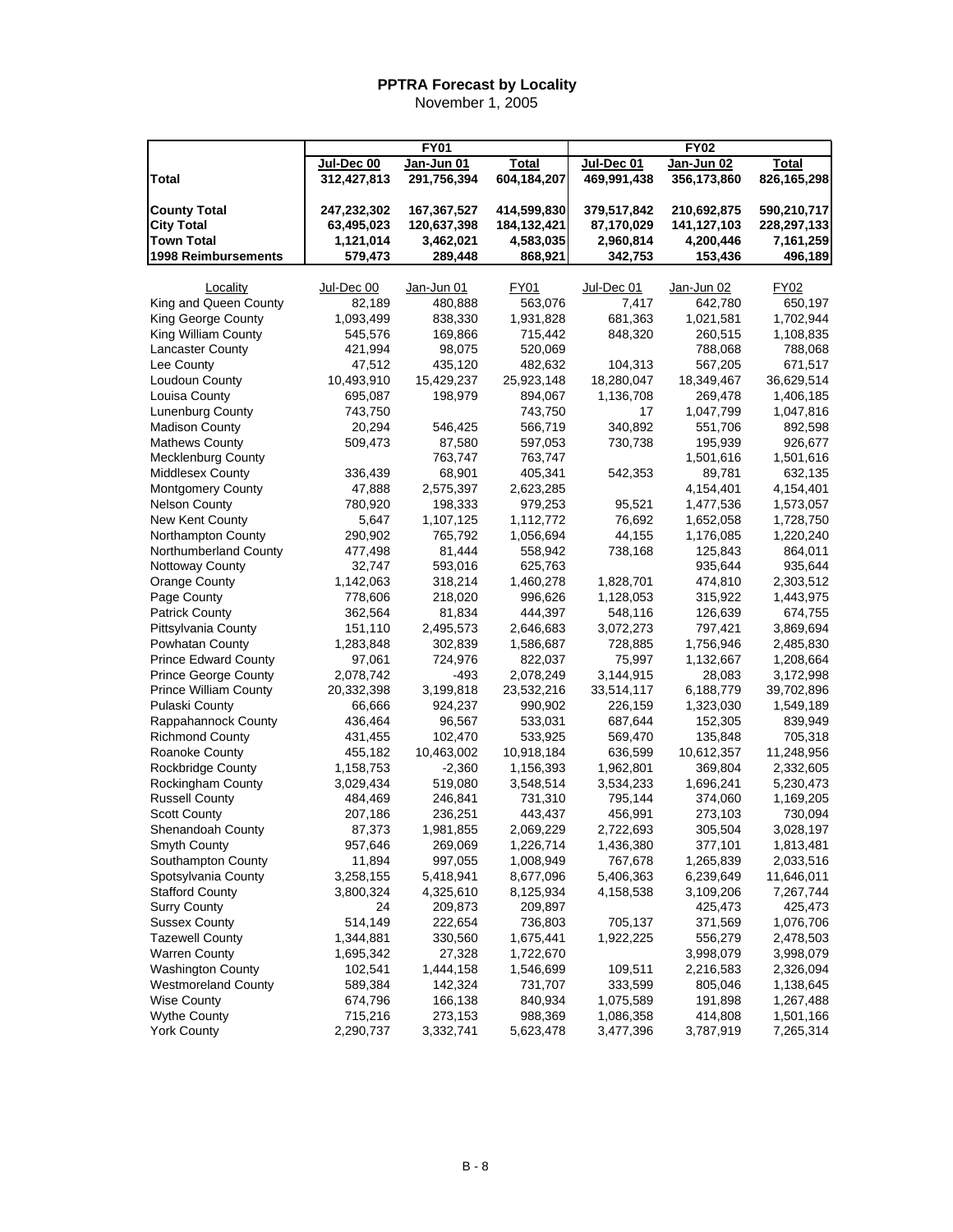|                            |             | <b>FY01</b> |              |             | <b>FY02</b> |              |
|----------------------------|-------------|-------------|--------------|-------------|-------------|--------------|
|                            | Jul-Dec 00  | Jan-Jun 01  | <b>Total</b> | Jul-Dec 01  | Jan-Jun 02  | <b>Total</b> |
| Total                      | 312,427,813 | 291,756,394 | 604,184,207  | 469,991,438 | 356,173,860 | 826,165,298  |
| <b>County Total</b>        | 247,232,302 | 167,367,527 | 414,599,830  | 379,517,842 | 210,692,875 | 590,210,717  |
| <b>City Total</b>          | 63,495,023  | 120,637,398 | 184,132,421  | 87,170,029  | 141,127,103 | 228,297,133  |
| <b>Town Total</b>          | 1,121,014   | 3,462,021   | 4,583,035    | 2,960,814   | 4,200,446   | 7,161,259    |
| <b>1998 Reimbursements</b> | 579,473     | 289,448     | 868,921      | 342,753     | 153,436     | 496,189      |
| Locality                   | Jul-Dec 00  | Jan-Jun 01  | <b>FY01</b>  | Jul-Dec 01  | Jan-Jun 02  | <b>FY02</b>  |
| Alexandria                 | 12,672,075  | 691,851     | 13,363,926   | 20,035,011  | 1,250,187   | 21,285,198   |
| <b>Bedford City</b>        | 158,189     | 31,700      | 189,889      | 234,672     | 47,090      | 281,761      |
| <b>Bristol</b>             | 429,891     | 96,144      | 526,035      | 192,837     | 519,888     | 712,725      |
| <b>Buena Vista</b>         | 312,905     | $-222$      | 312,683      | 401,138     | 624,738     | 1,025,876    |
| Charlottesville            | 1,986,658   | 1,323,874   | 3,310,532    | 1,517,671   | 1,927,555   | 3,445,226    |
| Chesapeake                 | 3,054,783   | 18,332,350  | 21,387,134   | 4,106,136   | 20,570,487  | 24,676,623   |
| <b>Colonial Heights</b>    |             | 1,203,390   | 1,203,390    |             | 1,620,798   | 1,620,798    |
| Covington                  | 153,874     | 280,429     | 434,303      | 237,242     | 296,313     | 533,555      |
| Danville                   | 986,206     | 2,069,798   | 3,056,003    | 1,477,796   | 2,157,323   | 3,635,118    |
|                            | 313,316     | 157,558     | 470,874      | 371,596     | 177,671     | 549,268      |
| Emporia                    |             |             |              |             |             |              |
| <b>Fairfax City</b>        | 1,734,111   | 84,409      | 1,818,520    | 2,737,401   | 112,713     | 2,850,114    |
| <b>Falls Church</b>        | 1,066,129   |             | 1,066,129    | 1,764,272   | 266,922     | 2,031,194    |
| <b>Franklin City</b>       | 42,799      | 660.324     | 703,123      | 801,534     | 233,885     | 1,035,419    |
| Fredericksburg             | 469,910     | 496,524     | 966,434      | 801,501     | 976,449     | 1,777,950    |
| Galax                      | 141,408     | 108,218     | 249,626      | 200,009     | 50,727      | 250,736      |
| Hampton                    | 6,787,962   | 1,951,972   | 8,739,934    | 9,062,968   | 9,182,919   | 18,245,887   |
| Harrisonburg               | 717,352     | 299         | 717,650      | 180,398     | 1,221,658   | 1,402,055    |
| Hopewell                   | 1,007,352   | 242,478     | 1,249,830    | 983,317     | 353,271     | 1,336,588    |
| Lexington                  | 213,371     | 330,905     | 544,276      | 169,162     | 316,738     | 485,900      |
| Lynchburg                  | 1,055,920   | 2,504,383   | 3,560,303    | 4,292,278   | 973,596     | 5,265,874    |
| Manassas                   | 1,922,447   | 220,598     | 2,143,045    | 3,039,514   | 304,292     | 3,343,806    |
| Manassas Park              | 263,496     | 271,616     | 535,112      | 367,030     | 847,977     | 1,215,007    |
| Martinsville               | 300,097     | 183,419     | 483,516      | 519,525     | 156,957     | 676,482      |
| <b>Newport News</b>        | 5,119,752   | 7,896,713   | 13,016,466   | 7,929,608   | 8,628,401   | 16,558,010   |
| Norfolk                    | 1,626,474   | 12,058,529  | 13,685,003   | 2,052,447   | 13,060,152  | 15,112,599   |
| Norton                     | 102,266     | 27,254      | 129,519      | 154,004     | 45,950      | 199,953      |
| Petersburg                 | 295,577     | 2,372,468   | 2,668,044    | 257,911     | 2,274,834   | 2,532,745    |
| Poquoson                   | 421,896     | 1,107,378   | 1,529,274    | 978,099     | 746,892     | 1,724,991    |
| Portsmouth                 | 1,260,821   | 6,369,776   | 7,630,596    | 2,352,634   | 6,540,338   | 8,892,972    |
| Radford                    | 133,322     | 275,034     | 408,357      | 26,945      | 620,157     | 647,102      |
| <b>Richmond City</b>       | 2,027,463   | 13,639,827  | 15,667,290   | 1,911,346   | 14,053,925  | 15,965,271   |
| Roanoke City               | 4,853,513   | 7,153,957   | 12,007,470   | 651,889     | 7,228,908   | 7,880,797    |
| Salem                      | 143,069     | 2,147,500   | 2,290,569    | 186,543     | 2,186,374   | 2,372,917    |
| Staunton                   | 754,743     | 216,797     | 971,539      | 1,139,235   | 359,101     | 1,498,337    |
| Suffolk                    | 3,587,203   | 1,197,998   | 4,785,200    | 5,723,000   | 2,048,153   | 7,771,153    |
| Virginia Beach             | 6,819,769   | 33,020,244  | 39,840,013   | 7,521,649   | 37,859,524  | 45,381,173   |
| Waynesboro                 |             | 794,027     | 794,027      | 1,455,592   | 300,445     | 1,756,037    |
| Williamsburg               | 13,468      | 437,395     | 450,863      | 600,259     | 91,437      | 691,696      |
| Winchester                 | 545,438     | 680,487     | 1,225,924    | 735,863     | 892,359     | 1,628,221    |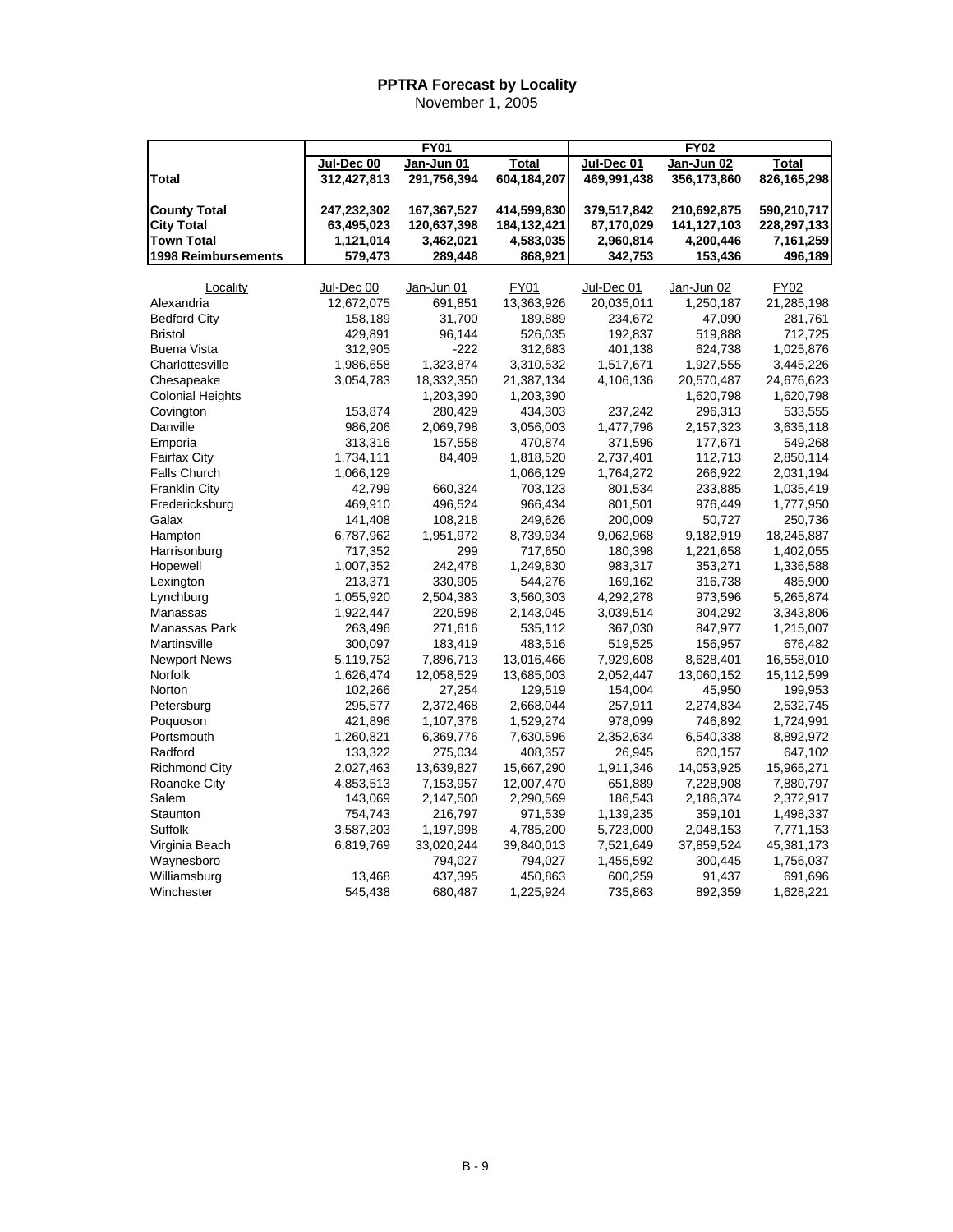|                                          |                           |                           |                             | <b>FY02</b><br><b>FY01</b> |              |                             |  |
|------------------------------------------|---------------------------|---------------------------|-----------------------------|----------------------------|--------------|-----------------------------|--|
|                                          |                           |                           |                             | Jul-Dec 01                 | $Jan-Jun$ 02 |                             |  |
| <b>Total</b>                             | Jul-Dec 00<br>312,427,813 | Jan-Jun 01<br>291,756,394 | <b>Total</b><br>604,184,207 | 469,991,438                | 356,173,860  | <b>Total</b><br>826,165,298 |  |
|                                          |                           |                           |                             |                            |              |                             |  |
| <b>County Total</b>                      | 247,232,302               | 167,367,527               | 414,599,830                 | 379,517,842                | 210,692,875  | 590,210,717                 |  |
| <b>City Total</b>                        | 63,495,023                | 120,637,398               | 184, 132, 421               | 87,170,029                 | 141,127,103  | 228,297,133                 |  |
| <b>Town Total</b>                        | 1,121,014                 | 3,462,021                 | 4,583,035                   | 2,960,814                  | 4,200,446    | 7,161,259                   |  |
| 1998 Reimbursements                      | 579,473                   | 289,448                   | 868,921                     | 342,753                    | 153,436      | 496,189                     |  |
|                                          |                           |                           |                             |                            |              |                             |  |
| Locality                                 | Jul-Dec 00                | Jan-Jun 01                | FY01                        | Jul-Dec 01                 | Jan-Jun 02   | <b>FY02</b>                 |  |
| Abingdon, Town of                        |                           | 84,429                    | 84,429                      | 127,552                    | -11          | 127,541                     |  |
| Accomac, Town of                         | 351                       | 608                       | 959                         |                            | 938          | 938                         |  |
| Alberta, Town of                         |                           | 9,068                     | 9,068                       |                            | 12,953       | 12,953                      |  |
| Altavista, Town of                       | 59,791                    | 10,694                    | 70,485                      | 91,368                     | 17,540       | 108,909                     |  |
| Amherst, Town of                         | 85                        |                           | 85                          | 11,372                     | 14,136       | 25,508                      |  |
| Appalachia, Town of                      | 16,987                    |                           | 16,987                      | 21,564                     |              | 21,564                      |  |
| Appomattox, Town of                      | 12,373                    | $-337$                    | 12,036                      | 21,018                     | 34           | 21,052                      |  |
| Ashland, Town of                         | 1,720                     | 1,000                     | 2,721                       | 55,051                     | 84,540       | 139,591                     |  |
| Berryville, Town of                      | 1,169                     | 47,037                    | 48,206                      | 91,966                     | 45,904       | 137,870                     |  |
| Big Stone Gap, Town of                   | 565                       | 37,429                    | 37,994                      | 1,425                      | 53,415       | 54,840                      |  |
| Blackstone, Town of                      |                           | 27,758                    | 27,758                      |                            | 41,301       | 41,301                      |  |
| Bloxom, Town of                          | 415                       |                           | 415                         |                            | 1,844        | 1,844                       |  |
| Bluefield, Town of                       | 64,375                    | $-5,058$                  | 59,317                      | 95,573                     | $-1,210$     | 94,363                      |  |
| Boones Mill, Town of                     |                           |                           | 0                           | 1,131                      | 1,116        | 2,247                       |  |
| Bowling Green, Town of                   | 8,842                     | 240                       | 9,081                       |                            | 13,214       | 13,214                      |  |
| Boyce, Town of                           |                           | 4,468                     | 4,468                       | 6,015                      |              | 6,015                       |  |
| Boydton, Town of                         |                           |                           | 0                           |                            | 11,702       | 11,702                      |  |
| Boykins, Town of                         | 13,583                    | -14                       | 13,569                      |                            | 18,685       | 18,685                      |  |
| Branchville, Town of                     | 628                       |                           | 628                         |                            | 2,298        | 2,298                       |  |
| Bridgewater, Town of                     | 54,342                    | 5,205                     | 59,547                      | 63,539                     | 29,511       | 93,050                      |  |
| Broadway, Town of                        |                           | 18,205                    | 18,205                      | 30,384                     |              | 30,384                      |  |
| Brodnax, Town of                         |                           |                           | 0                           |                            | 8,787        | 8,787                       |  |
| Brookneal, Town of                       |                           | 15,299                    | 15,299                      |                            |              | 0                           |  |
| Buchanan, Town of                        | 6,299<br>20               | -23<br>5,518              | 6,276                       |                            | 9,384        | 9,384                       |  |
| Burkeville, Town of                      |                           | 1,633                     | 5,538                       | 8,295                      | 26,581       | 8,295                       |  |
| Cape Charles, Town of<br>Capron, Town of | 16,490<br>493             |                           | 18,123<br>493               | 3,174                      | 30           | 26,581<br>3,204             |  |
| Cedar Bluff, Town of                     | 466                       | 4,151                     | 4,617                       | 8,623                      | 407          | 9,030                       |  |
| Charlotte CH, Town of                    |                           |                           | 0                           | 2,847                      | 3,949        | 6,796                       |  |
| Chase City, Town of                      | 422                       | 33,440                    | 33,862                      | 765                        | 48,537       | 49,302                      |  |
| Chatham, Town of                         | 23,948                    | -15                       | 23,933                      | 36,085                     |              | 36,085                      |  |
| Chilhowie, Town of                       | 4,093                     | 987                       | 5,080                       | 4,759                      | 2,458        | 7,217                       |  |
| Chincoteague, Town of                    | 75,520                    | 495                       | 76,015                      | 113,075                    | 129          | 113,204                     |  |
| Christiansburg, Town of                  | 1,881                     | 125,300                   | 127,181                     |                            | 194,558      | 194,558                     |  |
| Claremont, Town of                       | 246                       | 4,476                     | 4,723                       | 29                         | 5,032        | 5,061                       |  |
| Clarksville, Town of                     | 17,887                    |                           | 17,887                      |                            | 80,548       | 80,548                      |  |
| Cleveland, Town of                       | 874                       |                           | 874                         |                            | 1,316        | 1,316                       |  |
| Clifton Forge, Town of                   | 119,544                   | 214,791                   | 334,335                     | 253,159                    | 49,814       | 302,972                     |  |
| Coeburn, Town of                         | 9,487                     | 1,030                     | 10,516                      |                            | 15,895       | 15,895                      |  |
| Colonial Beach, Town of                  | 3,045                     | 123,411                   | 126,457                     | 2,518                      | 198,495      | 201,013                     |  |
| Courtland, Town of                       | 163                       | 19,529                    | 19,692                      | 236                        | 28,892       | 29,128                      |  |
| Crewe, Town of                           |                           | 30,494                    | 30,494                      |                            | 45,839       | 45,839                      |  |
| Culpeper, Town of                        |                           | 107,191                   | 107,191                     |                            | 142,354      | 142,354                     |  |
| Damascus, Town of                        | 1,428                     | 2,576                     | 4,004                       | 3,889                      |              | 3,889                       |  |
| Dillwyn, Town of                         | 1,115                     |                           | 1,115                       | 1,702                      |              | 1,702                       |  |
| Drakes Branch, Town of                   | 46                        | 2,918                     | 2,963                       | 144                        | 3,849        | 3,993                       |  |
| Dublin, Town of                          | 2,393                     | 11,124                    | 13,517                      | 2,990                      | 25,530       | 28,520                      |  |
| Eastville, Town of                       | 609                       |                           | 609                         |                            | 803          | 803                         |  |
| Edinburg, Town of                        |                           | 8,302                     | 8,302                       |                            | 12,608       | 12,608                      |  |
| Elkton, Town of                          | 161                       | -5                        | 156                         | 15,051                     | 22,569       | 37,620                      |  |
| Exmore, Town of                          | 835                       | 4,833                     | 5,667                       | 9,038                      |              | 9,038                       |  |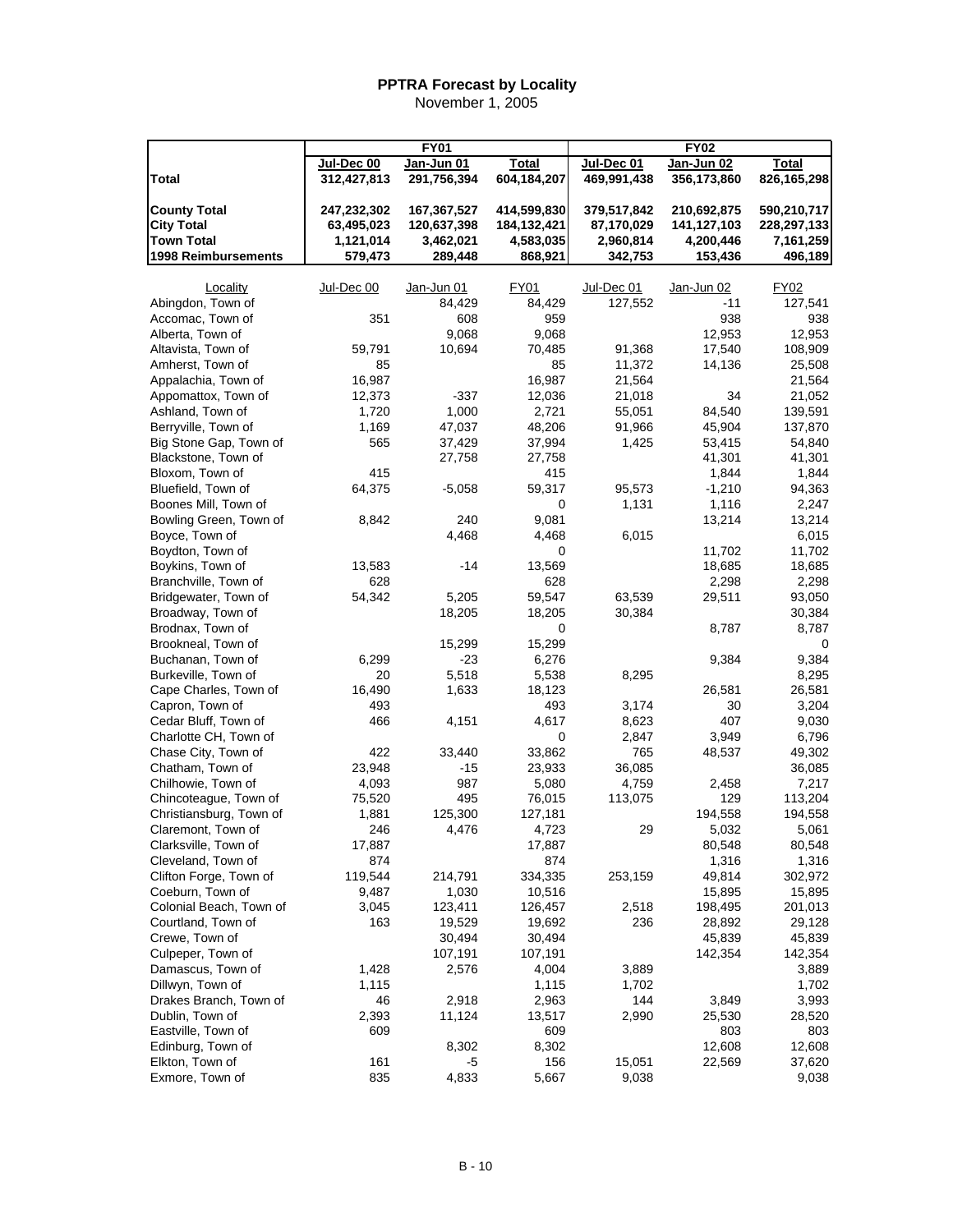|                                              |             | <b>FY01</b>  |                 |             | <b>FY02</b>   |              |
|----------------------------------------------|-------------|--------------|-----------------|-------------|---------------|--------------|
|                                              | Jul-Dec 00  | Jan-Jun 01   | <b>Total</b>    | Jul-Dec 01  | $Jan-Jun$ 02  | <b>Total</b> |
| Total                                        | 312,427,813 | 291,756,394  | 604,184,207     | 469,991,438 | 356,173,860   | 826,165,298  |
|                                              |             |              |                 |             |               |              |
| <b>County Total</b>                          | 247,232,302 | 167,367,527  | 414,599,830     | 379,517,842 | 210,692,875   | 590,210,717  |
| <b>City Total</b>                            | 63,495,023  | 120,637,398  | 184, 132, 421   | 87,170,029  | 141,127,103   | 228,297,133  |
| <b>Town Total</b>                            | 1,121,014   | 3,462,021    | 4,583,035       | 2,960,814   | 4,200,446     | 7,161,259    |
| 1998 Reimbursements                          | 579,473     | 289,448      | 868,921         | 342,753     | 153,436       | 496,189      |
|                                              |             |              |                 |             |               |              |
| Locality                                     | Jul-Dec 00  | Jan-Jun 01   | FY01            | Jul-Dec 01  | Jan-Jun 02    | FY02         |
| Fries, Town of                               | 2,108       |              | 2,108           | 3,022       |               | 3,022        |
| Front Royal, Town of                         | 11,438      | 132,470      | 143,908         | 9,867       | 223,054       | 232,921      |
| Glade Spring, Town of                        | 473         | 3,378        | 3,851           |             | 3,060         | 3,060        |
| Glasgow, Town of                             | 9,712       |              | 9,712           | 10,665      |               | 10,665       |
| Glen Lyn, Town of                            | 57          | 800          | 857             |             | 1,208         | 1,208        |
| Gordonsville, Town of                        |             |              | 0               | 6,460       | 5,722         | 12,182       |
| Gretna, Town of                              | 1,314       | 8,433        | 9,747           | 13,180      |               | 13,180       |
| Grottoes, Town of                            |             | 11,543       | 11,543          |             | 12,186        | 12,186       |
| Grundy, Town of                              |             | 5,969        | 5,969           |             | 8,601         | 8,601        |
| Halifax, Town of                             | 17,430      | 1,882        | 19,312          | 39,491      |               | 39,491       |
| Hallwood, Town of                            |             | 1,637        | 1,637           |             | 2,442         | 2,442        |
| Hamilton, Town of                            | 9,438       | 36           | 9,474           | 14,386      | 1,157         | 15,543       |
| Haymarket, Town of                           |             | 7,921        | 7,921           |             | 18,961        | 18,961       |
| Hillsville, Town of                          | 32,742      |              | 32,742          | 49,531      | 406           | 49,937       |
| Hurt, Town of                                | 608         | 19,248       | 19,856          |             | 29,388        | 29,388       |
| Independence, Town of                        |             |              | 0               |             | 30,725        | 30,725       |
| Iron Gate, Town of                           |             | 2,663        | 2,663           | 948         | $-29$         | 919          |
| Ivor, Town of                                |             | 5,058        | 5,058           |             | 5,004         | 5,004        |
| Jarratt, Town of                             |             | 39           | 39              |             |               | 0            |
| Jonesville, Town of                          |             | 60           | 60              | 3,589       | 5,384         | 8,973        |
| Keller, Town of                              | 130         | 7            | 137             | 753         |               | 753          |
| Kenbridge, Town of                           |             |              | 20,102          | 3,854       |               | 28,017       |
|                                              | 7,238       | 20,102       | 7,238           |             | 24,163        |              |
| Keysville, Town of<br>Kilmarnock, Town of    | 4,095       |              | 4,652           | 5,763       | 10,937<br>774 | 10,937       |
|                                              | 123         | 556<br>1,747 |                 |             |               | 6,538        |
| La Crosse, Town of<br>Lawrenceville, Town of | 12          | 20,954       | 1,870<br>20,965 | 1,118<br>96 | 3,820         | 4,938        |
|                                              |             |              |                 |             | 32,106        | 32,202       |
| Lebanon, Town of<br>Leesburg, Town of        |             | 14,097       | 14,097          |             |               | 1,030,964    |
|                                              |             | 597,345      | 597,345         | 908,663     | 122,300       |              |
| Louisa, Town of                              | 6,508       | 9,322        | 9,322           |             | 19,203        | 19,203       |
| Luray, Town of                               |             | 45,748       | 52,256          | 66,025      | 57            | 66,082       |
| Marion, Town of                              | 1,471       | 24,919       | 26,389          | 246         | 36,142        | 36,389       |
| McKenney, Town of                            | 4,128       |              | 4,128           | 4,337       |               | 4,337        |
| Middletown, Town of                          | 16,895      | 5,100        | 21,995          | 33,724      | 18            | 33,742       |
| Mineral, Town of                             |             | -9           | $\pmb{0}$       |             | 5,759         | 5,759        |
| Monterey, Town of                            | 1,457       |              | 1,448           | 0           | 2,191         | 2,191        |
| Mount Crawford, Town of                      |             | 1,862        | 1,862           | 1,122       |               | 1,122        |
| Mount Jackson, Town of                       | 9,130       |              | 9,130           | 17,363      | 24,770        | 42,133       |
| Narrows, Town of                             | 73,595      | $-128$       | 73,467          | 0           | 54,512        | 54,512       |
| New Market, Town of                          | 610         | 23,305       | 23,914          | 258         | 36,359        | 36,617       |
| Onancock, Town of                            | 5,890       | 37,923       | 43,813          |             | 53,082        | 53,082       |
| Onley, Town of                               |             | 755          | 755             |             | 1,980         | 1,980        |
| Orange, Town of                              |             | 42,664       | 42,664          |             | 62,968        | 62,968       |
| Painter, Town of                             |             | 1,458        | 1,458           |             | 2,412         | 2,412        |
| Pamplin, Town of                             | 1,288       | -48          | 1,240           | 2,123       | -58           | 2,065        |
| Parksley, Town of                            |             |              | 0               |             | 20,616        | 20,616       |
| Pearisburg, Town of                          | 1,069       | 53,675       | 54,744          |             | 81,109        | 81,109       |
| Pembroke, Town of                            |             | 12,966       | 12,966          |             | 19,817        | 19,817       |
| Pennington Gap, Town of                      |             | 4,465        | 4,465           |             | 6,995         | 6,995        |
| Phenix, Town of                              |             | 265          | 265             |             | 2,971         | 2,971        |
| Pocahontas, Town of                          |             | 5,874        | 5,874           |             | 6,509         | 6,509        |
| Pound, Town of                               | 6,726       | 17           | 6,743           | 9,055       |               | 9,055        |
| Pulaski, Town of                             | 69,916      | 38,875       | 108,791         | 2,347       | 166,909       | 169,256      |
| Purcellville, Town of                        | 52,399      |              | 52,399          | 12,955      | 120,771       | 133,726      |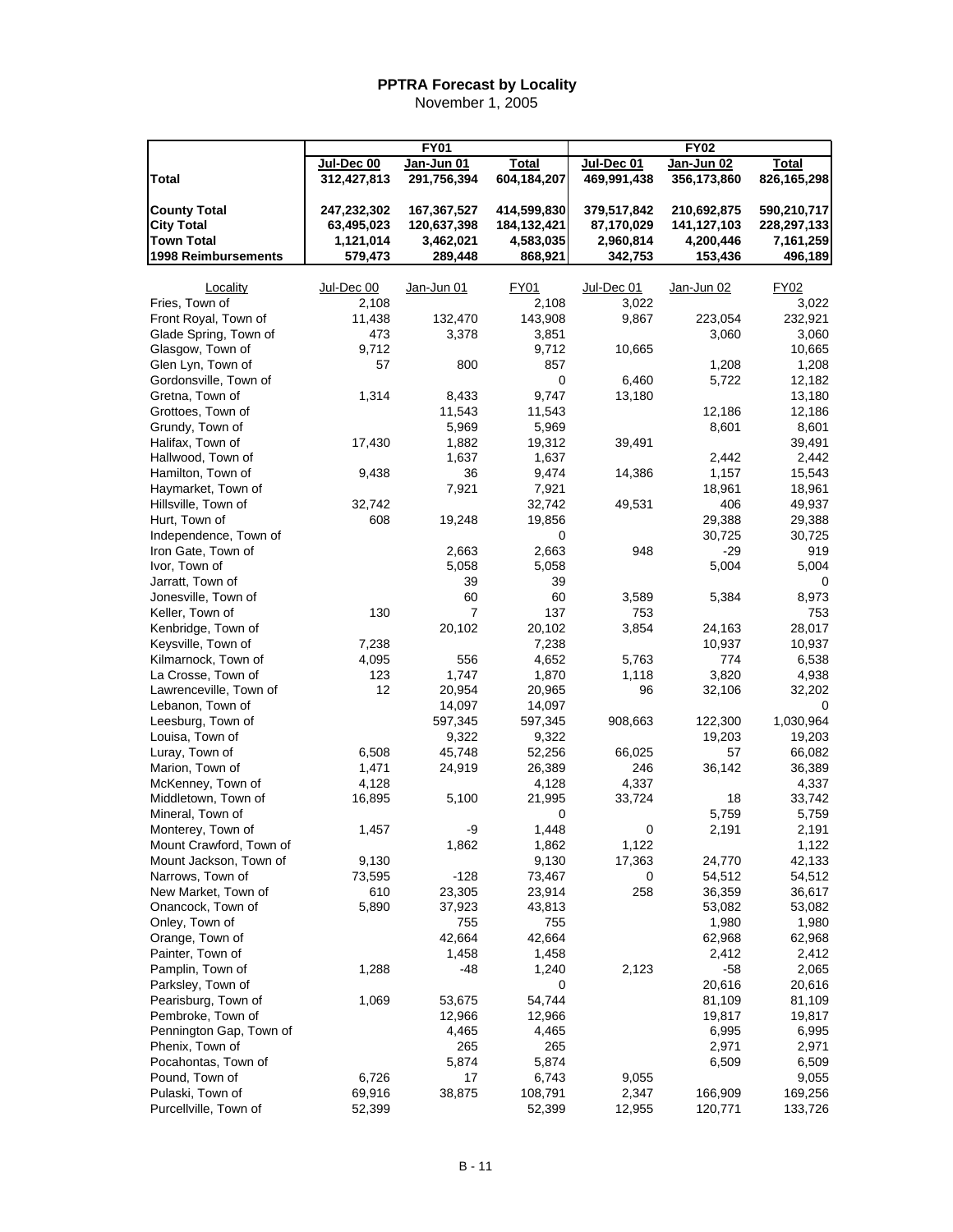|                        |             | <b>FY01</b> |               |             | <b>FY02</b> |             |
|------------------------|-------------|-------------|---------------|-------------|-------------|-------------|
|                        | Jul-Dec 00  | Jan-Jun 01  | Total         | Jul-Dec 01  | Jan-Jun 02  | Total       |
| <b>Total</b>           | 312,427,813 | 291,756,394 | 604,184,207   | 469,991,438 | 356,173,860 | 826,165,298 |
|                        |             |             |               |             |             |             |
| <b>County Total</b>    | 247,232,302 | 167,367,527 | 414,599,830   | 379,517,842 | 210,692,875 | 590,210,717 |
| <b>City Total</b>      | 63,495,023  | 120,637,398 | 184, 132, 421 | 87,170,029  | 141,127,103 | 228,297,133 |
| <b>Town Total</b>      | 1,121,014   | 3,462,021   | 4,583,035     | 2,960,814   | 4,200,446   | 7,161,259   |
| 1998 Reimbursements    | 579,473     | 289,448     | 868,921       | 342,753     | 153,436     | 496,189     |
| Locality               | Jul-Dec 00  | Jan-Jun 01  | FY01          | Jul-Dec 01  | Jan-Jun 02  | FY02        |
| Remington, Town of     |             | 14,439      | 14,439        |             | 12,276      | 12,276      |
| Rich Creek, Town of    | 9,446       | -8          | 9,438         |             | 13,587      | 13,587      |
| Ridgeway, Town of      | 115         | 1,028       | 1,144         |             |             | 0           |
| Rocky Mount, Town of   | 14,000      | 1,860       | 15,860        |             | 28,614      | 28,614      |
| Round Hill, Town of    |             | 6,625       | 6,625         |             | 8,957       | 8,957       |
| Rural Retreat, Town of | 5,971       | 4,358       | 10,329        | 7,528       | 8,418       | 15,946      |
| Saint Paul, Town of    |             | 4,736       | 4,736         | 7,783       | $-23$       | 7,760       |
| Saltville, Town of     | 22,747      |             | 22,747        |             | 27,652      | 27,652      |
| Saxis, Town of         |             | 1,814       | 1,814         |             |             | 0           |
| Scottsburg, Town of    | 13,583      | $-13,183$   | 400           | 40          | 409         | 449         |
| Shenandoah, Town of    | 10,248      |             | 10,248        | 14,772      |             | 14.772      |
| Smithfield, Town of    | 55,017      | 101,964     | 156,981       | 138,154     | 29,865      | 168,019     |
| South Boston, Town of  |             | 210,728     |               |             | 332,997     |             |
|                        | 5,330       |             | 216,057       | 1,485       |             | 334,483     |
| South Hill, Town of    | 29,783      | 32,713      | 62,496        |             | 104,549     | 104,549     |
| Stanley, Town of       | 11,800      |             | 11,800        |             | 13,962      | 13,962      |
| Stephens City, Town of |             | 23,906      | 23,906        |             | 20,474      | 20,474      |
| Stony Creek, Town of   |             | 1,902       | 1,902         |             |             |             |
| Strasburg, Town of     | 599         | 63,731      | 64,330        | 49,179      | 61,762      | 110,940     |
| Stuart, Town of        |             | 4,198       | 4,198         | 6,356       |             | 6,356       |
| Surry, Town of         |             |             | 0             |             | 1,174       | 1,174       |
| Tappahannock, Town of  | 13,484      | 22,099      | 35,582        | 371         | 51,035      | 51,406      |
| Tazewell, Town of      | 4,183       | 27,116      | 31,299        |             | 46,029      | 46,029      |
| The Plains, Town of    |             | 1,559       | 1,559         |             | 2,368       | 2,368       |
| Timberville, Town of   | 953         | $-28$       | 925           | 7,484       | 10,805      | 18,288      |
| Toms Brook, Town of    |             | 261         | 261           |             | 1,735       | 1,735       |
| Urbanna, Town of       |             | 3,317       | 3,317         |             | 5,062       | 5,062       |
| Victoria, Town of      |             | 20,746      | 20,746        | 4,268       | 37,707      | 41,975      |
| Vinton, Town of        | 8,683       | 175,319     | 184,003       | 12,783      | 182,003     | 194,786     |
| Virgilina, Town of     | 1,231       |             | 1,231         |             | 1,141       | 1,141       |
| Wakefield, Town of     | 25          | 10,325      | 10,350        | 24          | 15,814      | 15,838      |
| Warrenton, Town of     | 3,825       | 265,902     | 269,727       | 12,777      | 478,506     | 491,284     |
| Warsaw, Town of        | 1,439       |             | 1,439         | 20,557      | $-112$      | 20,445      |
| Waverly, Town of       | 1,456       | 46,608      | 48,064        | 1,674       | 69,152      | 70,826      |
| West Point, Town of    | 751         | 195,409     | 196,160       | 231,600     | 32,714      | 264,315     |
| Windsor, Town of       |             | 9,414       | 9,414         |             |             | 0           |
| Wise, Town of          | 169         | 30,736      | 30,905        |             | 48,711      | 48,711      |
| Woodstock, Town of     | 2,455       | 61,951      | 64,406        | 90,410      |             | 90,410      |
| Wytheville, Town of    | 33,033      | 6,746       | 39,780        | 48,293      | 10,369      | 58,661      |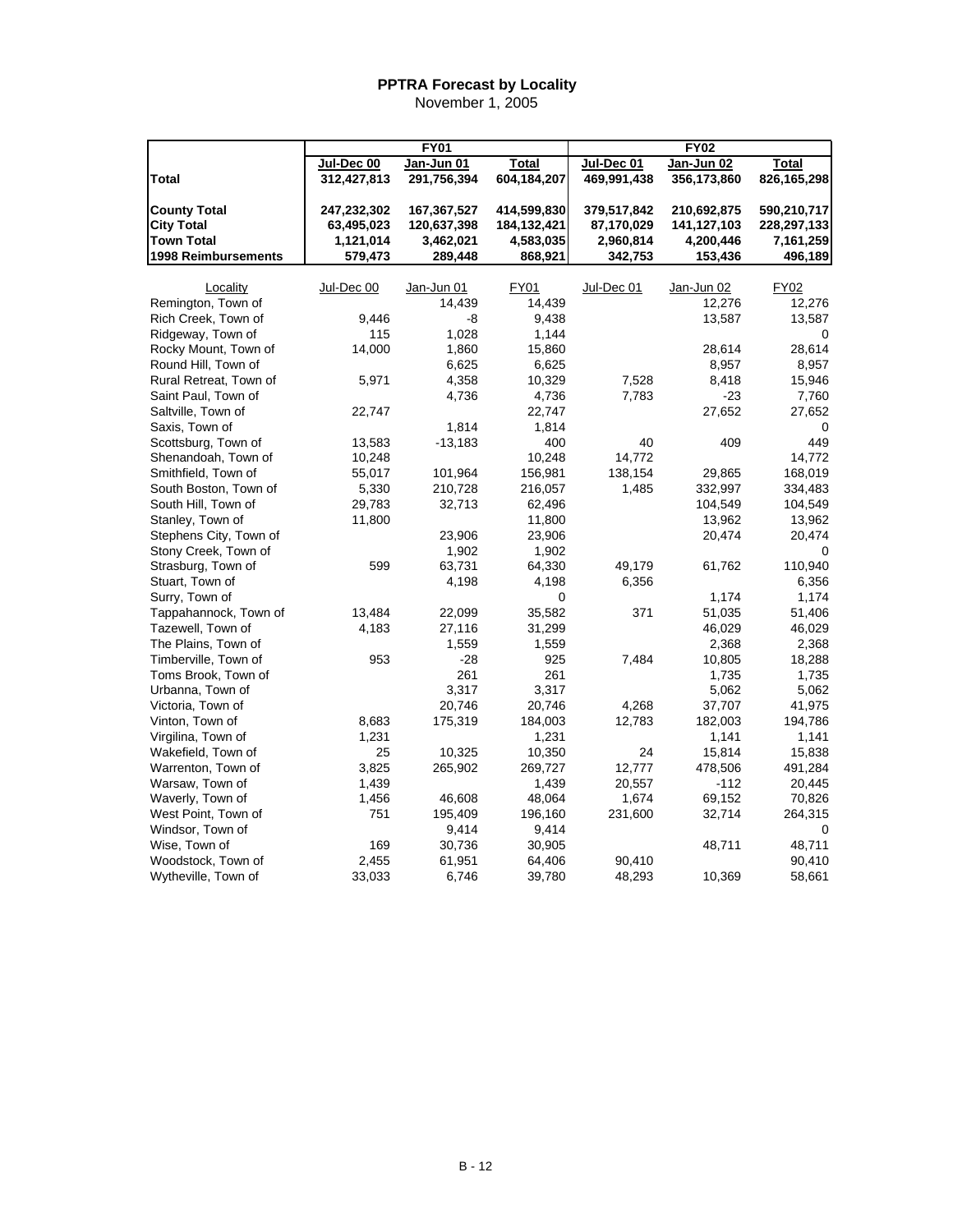|                                           |             | $\overline{FY}$ 03 |              |             | <b>FY04</b>          |              |
|-------------------------------------------|-------------|--------------------|--------------|-------------|----------------------|--------------|
|                                           | Jul-Dec 02  | Jan-Jun 03         | <b>Total</b> | Jul-Dec 03  | Jan-Jun 04           | <b>Total</b> |
| Total                                     | 489,338,338 | 367,400,805        | 856,739,143  | 511,343,177 | 368,812,235          | 880,155,412  |
|                                           |             |                    |              |             |                      |              |
| <b>County Total</b>                       | 399,996,643 | 219,170,178        | 619,166,821  | 417,129,055 | 221,186,380          | 638,315,436  |
| <b>City Total</b>                         | 85,891,985  | 144,181,386        | 230,073,371  | 91,112,883  | 142,466,449          | 233,579,332  |
| <b>Town Total</b>                         | 3,347,162   | 3,952,510          | 7,299,671    | 2,968,423   | 5,086,612            | 8,055,036    |
| 1998 Reimbursements                       | 102,548     | 96,731             | 199,280      | 132,815     | 72,794               | 205,609      |
| Locality                                  | Jul-Dec 02  | Jan-Jun 03         | <b>FY03</b>  | Jul-Dec 03  | Jan-Jun 04           | <b>FY04</b>  |
| <b>Accomack County</b>                    | 2,145,882   | 591,600            | 2,737,481    | 1,524,046   | 1,339,143            | 2,863,189    |
| <b>Albemarle County</b>                   | 6,586,707   | 6,820,145          | 13,406,851   | 6,816,348   |                      | 13,971,116   |
| <b>Alleghany County</b>                   |             | 1,624,873          | 1,624,873    | 1,377,140   | 7,154,768<br>212,025 | 1,589,166    |
| Amelia County                             |             | 203,189            |              | 766,856     | 232,170              |              |
|                                           | 708,114     |                    | 911,303      |             |                      | 999,026      |
| <b>Amherst County</b>                     | 1,616,899   | 416,843            | 2,033,742    | 1,639,799   | 468,327              | 2,108,125    |
| <b>Appomattox County</b>                  | 727,161     | 200,742            | 927,904      | 410,842     | 559,273              | 970,115      |
| <b>Arlington County</b>                   | 27,097,510  | 1,524,810          | 28,622,320   | 27,199,119  | 2,613,113            | 29,812,232   |
| Augusta County                            | 3,352,592   | 607,354            | 3,959,947    | 3,571,643   | 584,618              | 4,156,261    |
| <b>Bath County</b>                        | 34,238      | 6,815              | 41,053       | 31,153      | 6,632                | 37,784       |
| <b>Bedford County</b>                     | 4,686,010   | 844,435            | 5,530,445    | 4,906,214   | 860,066              | 5,766,280    |
| <b>Bland County</b>                       | 274,267     | 71,300             | 345,567      | 10,574      | 299,506              | 310,080      |
| <b>Botetourt County</b>                   | 2,432,388   | 654,632            | 3,087,020    | 2,806,562   | 451,886              | 3,258,448    |
| <b>Brunswick County</b>                   | 993,688     | 342,901            | 1,336,590    | 80,388      | 1,250,430            | 1,330,817    |
| <b>Buchanan County</b>                    | 141,411     | 1,281,230          | 1,422,642    | 256,292     | 1,321,555            | 1,577,847    |
| <b>Buckingham County</b>                  | 735,183     | 343,520            | 1,078,704    | 773,723     | 340,428              | 1,114,151    |
| <b>Campbell County</b>                    | 83,824      | 3,246,133          | 3,329,957    | 1,669,168   | 1,609,563            | 3,278,731    |
| Caroline County                           | 789,414     | 1,109,573          | 1,898,987    | 1,102,746   | 1,016,164            | 2,118,910    |
| <b>Carroll County</b>                     |             | 1,023,649          | 1,023,649    |             | 1,074,288            | 1,074,288    |
| <b>Charles City County</b>                |             | 608,491            | 608,491      | -935        | 618,358              | 617,423      |
| <b>Charlotte County</b>                   | 10,421      | 666,178            | 676,599      | 4,767       | 661,157              | 665,924      |
| <b>Chesterfield County</b>                | 5,258,631   | 32,663,482         | 37,922,113   | 5,311,176   | 32,445,576           | 37,756,752   |
| <b>Clarke County</b>                      | 1,054,841   | 1,097,076          | 2,151,917    | 450,075     | 1,647,746            | 2,097,821    |
| <b>Craig County</b>                       |             | 347,680            | 347,680      |             | 343,131              | 343,131      |
| <b>Culpeper County</b>                    |             | 3,078,848          | 3,078,848    |             | 3,111,373            | 3,111,373    |
| <b>Cumberland County</b>                  | 588,192     | 226,572            | 814,764      | 604,157     | 213,903              | 818,060      |
| Dickenson County                          | 630,957     | 160,083            | 791,040      | 525,904     | 243,697              | 769,601      |
| Dinwiddie County                          | 1,296,941   | 1,997,562          | 3,294,503    | 1,372,101   | 1,830,347            | 3,202,448    |
| <b>Essex County</b>                       | 749,959     | 231,254            | 981,213      | 801,469     | 243,574              | 1,045,043    |
| <b>Fairfax County</b>                     | 176,779,103 | 18,424,170         | 195,203,273  | 178,049,742 | 21,638,153           | 199,687,895  |
| <b>Fauquier County</b>                    | 9,600,531   | 1,693,168          | 11,293,699   | 10,548,369  | 1,858,078            | 12,406,447   |
| <b>Floyd County</b>                       | 730,873     | 101,616            | 832,489      | 754,923     | $-181$               | 754,742      |
| Fluvanna County                           | 1,224,141   | 1,352,429          | 2,576,570    | 1,185,655   | 1,405,950            | 2,591,604    |
| <b>Franklin County</b>                    | 98,145      | 2,078,853          | 2,176,998    | 407,332     | 2,415,369            | 2,822,700    |
| <b>Frederick County</b>                   | 5,154,504   | 5,966,384          | 11,120,888   | 5,557,303   | 6,806,577            | 12,363,880   |
| Giles County                              | 914,625     | 253,315            | 1,167,940    | 728,536     | 438,200              | 1,166,736    |
| <b>Gloucester County</b>                  | 2,211,195   | 312,502            | 2,523,697    | 2,093,904   | 482,171              | 2,576,075    |
| Goochland County                          | 409,175     | 2,174,632          | 2,583,807    | $-2,464$    | 2,500,941            | 2,498,477    |
| <b>Grayson County</b>                     | 65,405      | 362,110            | 427,515      |             | 412,256              | 412,256      |
| <b>Greene County</b>                      | 767,415     | 1,303,337          | 2,070,753    | 743,073     | 1,375,360            | 2,118,433    |
| <b>Greensville County</b>                 | 35,044      | 998,080            | 1,033,124    | 783,508     | 277,213              | 1,060,722    |
| <b>Halifax County</b>                     | 964,936     | 534,731            | 1,499,667    | 548,570     | 962,374              | 1,510,944    |
| <b>Hanover County</b>                     | 10,677,975  | 2,191,089          | 12,869,064   | 11,654,761  | 2,116,673            | 13,771,434   |
| <b>Henrico County</b>                     | 12,887,592  | 20,786,628         | 33,674,220   | 13,444,522  | 20,779,929           | 34,224,451   |
| <b>Henry County</b>                       |             | 2,117,092          | 2,117,092    | $-2,642$    | 1,335,158            | 1,332,516    |
| <b>Highland County</b>                    |             | 137,758            | 137,758      | 15,804      | 154,846              | 170,651      |
|                                           | 50,799      | 4,140,451          | 4,191,250    | $-158,263$  | 3,725,850            |              |
| Isle of Wight County<br>James City County | 3,736,752   |                    |              |             | 4,794,252            | 3,567,587    |
|                                           |             | 4,785,962          | 8,522,714    | 4,148,427   |                      | 8,942,679    |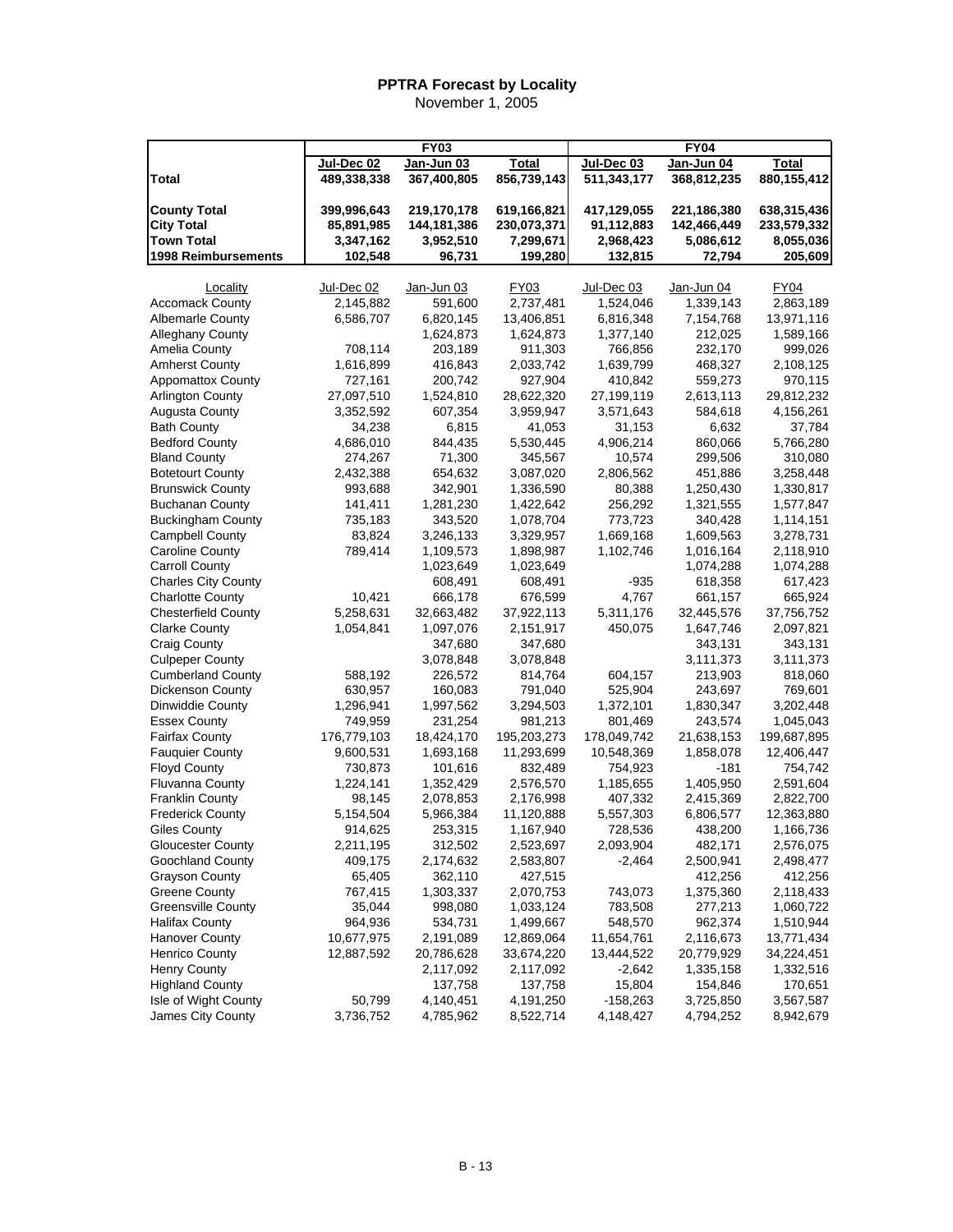|                              |                           | FY03        |              |                           | <b>FY04</b> |              |
|------------------------------|---------------------------|-------------|--------------|---------------------------|-------------|--------------|
|                              |                           | Jan-Jun 03  | <b>Total</b> |                           | Jan-Jun 04  | <b>Total</b> |
| Total                        | Jul-Dec 02<br>489,338,338 | 367,400,805 | 856,739,143  | Jul-Dec 03<br>511,343,177 | 368,812,235 | 880,155,412  |
|                              |                           |             |              |                           |             |              |
| <b>County Total</b>          | 399,996,643               | 219,170,178 | 619,166,821  | 417,129,055               | 221,186,380 | 638,315,436  |
| <b>City Total</b>            | 85,891,985                | 144,181,386 | 230,073,371  | 91,112,883                | 142,466,449 | 233,579,332  |
| <b>Town Total</b>            | 3,347,162                 | 3,952,510   | 7,299,671    | 2,968,423                 | 5,086,612   | 8,055,036    |
| 1998 Reimbursements          | 102,548                   | 96,731      | 199,280      | 132,815                   | 72,794      | 205,609      |
|                              |                           |             |              |                           |             |              |
| Locality                     | Jul-Dec 02                | Jan-Jun 03  | FY03         | Jul-Dec 03                | Jan-Jun 04  | FY04         |
| King and Queen County        | 42,736                    | 752,841     | 795,577      | 1,194                     | 781,191     | 782,385      |
| King George County           | 360,171                   | 1,387,390   | 1,747,561    | 807,665                   | 1,171,173   | 1,978,838    |
| King William County          | 868,417                   | 261,045     | 1,129,462    | 353,767                   | 784,868     | 1,138,636    |
| <b>Lancaster County</b>      |                           | 819,300     | 819,300      |                           | 833,466     | 833,466      |
| Lee County                   | 23,261                    | 652,306     | 675,567      |                           | 693,188     | 693,188      |
| Loudoun County               | 19,009,058                | 19,909,016  | 38,918,073   | 21,445,913                | 20,626,932  | 42,072,845   |
| Louisa County                | 1,188,219                 | 285,330     | 1,473,549    | 1,192,201                 | 282,277     | 1,474,478    |
| Lunenburg County             | 790,513                   | 204,558     | 995,071      | 752,201                   | 324,299     | 1,076,500    |
| <b>Madison County</b>        | 763,454                   | 155,398     | 918,853      | 784,570                   | 160,839     | 945,409      |
| <b>Mathews County</b>        | 789,405                   | 149,899     | 939,304      | 826,273                   | 123,695     | 949,968      |
| <b>Mecklenburg County</b>    |                           | 1,151,957   | 1,151,957    | 237,643                   | 1,381,105   | 1,618,748    |
| <b>Middlesex County</b>      | 554,247                   | 86,694      | 640,941      | 17,078                    | 625,007     | 642,085      |
| <b>Montgomery County</b>     | 3,614,667                 | 775,835     | 4,390,502    | 3,085,709                 | 1,398,486   | 4,484,196    |
| <b>Nelson County</b>         | 118,395                   | 1,478,972   | 1,597,367    | 98,003                    | 1,437,563   | 1,535,567    |
| New Kent County              |                           | 1,746,939   | 1,746,939    | $-278$                    | 1,914,986   | 1,914,708    |
| Northampton County           | 41,322                    | 1,222,813   | 1,264,136    | 64,617                    | 1,350,184   | 1,414,801    |
| Northumberland County        | 325,650                   | 566,984     | 892,633      | 782,640                   | 122,647     | 905,287      |
| Nottoway County              | 51,059                    | 953,783     | 1,004,842    | 47,475                    | 954,745     | 1,002,219    |
| <b>Orange County</b>         | 1,916,574                 | 504,521     | 2,421,095    | 2,080,443                 | 449,255     | 2,529,698    |
| Page County                  | 1,175,933                 | 337,653     | 1,513,586    | 1,238,104                 | 369,291     | 1,607,395    |
| Patrick County               | 531,016                   | 127,280     | 658,296      | 545,292                   | 122,825     | 668,118      |
| Pittsylvania County          | 2,138,612                 | 1,883,797   | 4,022,408    | 1,899,528                 | 2,193,149   | 4,092,677    |
| Powhatan County              | 2,168,958                 | 485,509     | 2,654,467    | 2,324,921                 | 448,120     | 2,773,041    |
| <b>Prince Edward County</b>  | 1,002,798                 | 290,706     | 1,293,503    | 1,009,067                 | 282,195     | 1,291,262    |
| <b>Prince George County</b>  | 3,222,339                 | -630        | 3,221,709    | 3,389,449                 | 25,575      | 3,415,024    |
| <b>Prince William County</b> | 37,104,962                | 6,825,224   | 43,930,186   | 40,487,706                | 7,750,324   | 48,238,030   |
| Pulaski County               | 229,021                   | 1,206,049   | 1,435,070    | 146,518                   | 1,529,919   | 1,676,438    |
| Rappahannock County          | 704,096                   | 157,306     | 861,401      | 714,201                   | 175,191     | 889,392      |
| <b>Richmond County</b>       |                           | 735,309     | 735,309      |                           | 778,022     | 778,022      |
| Roanoke County               | 655,263                   | 10,887,207  | 11,542,470   | 696,670                   | 10,480,925  | 11,177,595   |
| Rockbridge County            | 1,906,363                 | 287,879     | 2,194,242    | 1,959,673                 | 286,148     | 2,245,820    |
| Rockingham County            | 4,710,062                 | 749,636     | 5,459,698    | 4,905,348                 | 755,184     | 5,660,532    |
| <b>Russell County</b>        | 644,704                   | 664,683     | 1,309,387    | 795,598                   | 506,755     | 1,302,353    |
| <b>Scott County</b>          | 309,561                   | 405,424     | 714,985      | 562,942                   | 159,804     | 722,746      |
| Shenandoah County            | 2,189,142                 | 1,073,290   | 3,262,432    | 2,939,077                 | 497,034     | 3,436,111    |
| Smyth County                 | 716,336                   | 1,069,927   | 1,786,263    | 695,385                   | 1,137,443   | 1,832,828    |
| Southampton County           | 1,556,603                 | 340,585     | 1,897,188    | 876,740                   | 1,281,606   | 2,158,347    |
| Spotsylvania County          | 5,760,604                 | 6,884,514   | 12,645,118   | 5,960,053                 | 7,003,966   | 12,964,019   |
| <b>Stafford County</b>       | 3,220,155                 | 9,519,270   | 12,739,425   | 5,264,546                 | 4,129,407   | 9,393,954    |
| <b>Surry County</b>          |                           | 580,823     | 580,823      | $-29,091$                 | 1,175,211   | 1,146,120    |
| <b>Sussex County</b>         | 776,501                   | 309,679     | 1,086,180    | 797,959                   | 297,062     | 1,095,021    |
| <b>Tazewell County</b>       | 1,996,419                 | 501,081     | 2,497,500    | 1,623,156                 | 1,074,387   | 2,697,543    |
| <b>Warren County</b>         |                           | 3,769,045   | 3,769,045    | 3,293,563                 | 898,247     | 4,191,810    |
| Washington County            | 1,886,998                 | 438,854     | 2,325,852    | 1,833,665                 | 609,299     | 2,442,965    |
| <b>Westmoreland County</b>   | 895,019                   | 257,806     | 1,152,825    | 46,652                    | 1,088,199   | 1,134,850    |
| <b>Wise County</b>           | 1,078,445                 | 207,306     | 1,285,751    | 1,148,640                 | 192,468     | 1,341,108    |
| <b>Wythe County</b>          | 1,129,058                 | 335,243     | 1,464,301    | 1,107,374                 | 355,728     | 1,463,102    |
| <b>York County</b>           | 3,527,088                 | 4,068,867   | 7,595,955    | 3,806,820                 | 3,935,008   | 7,741,828    |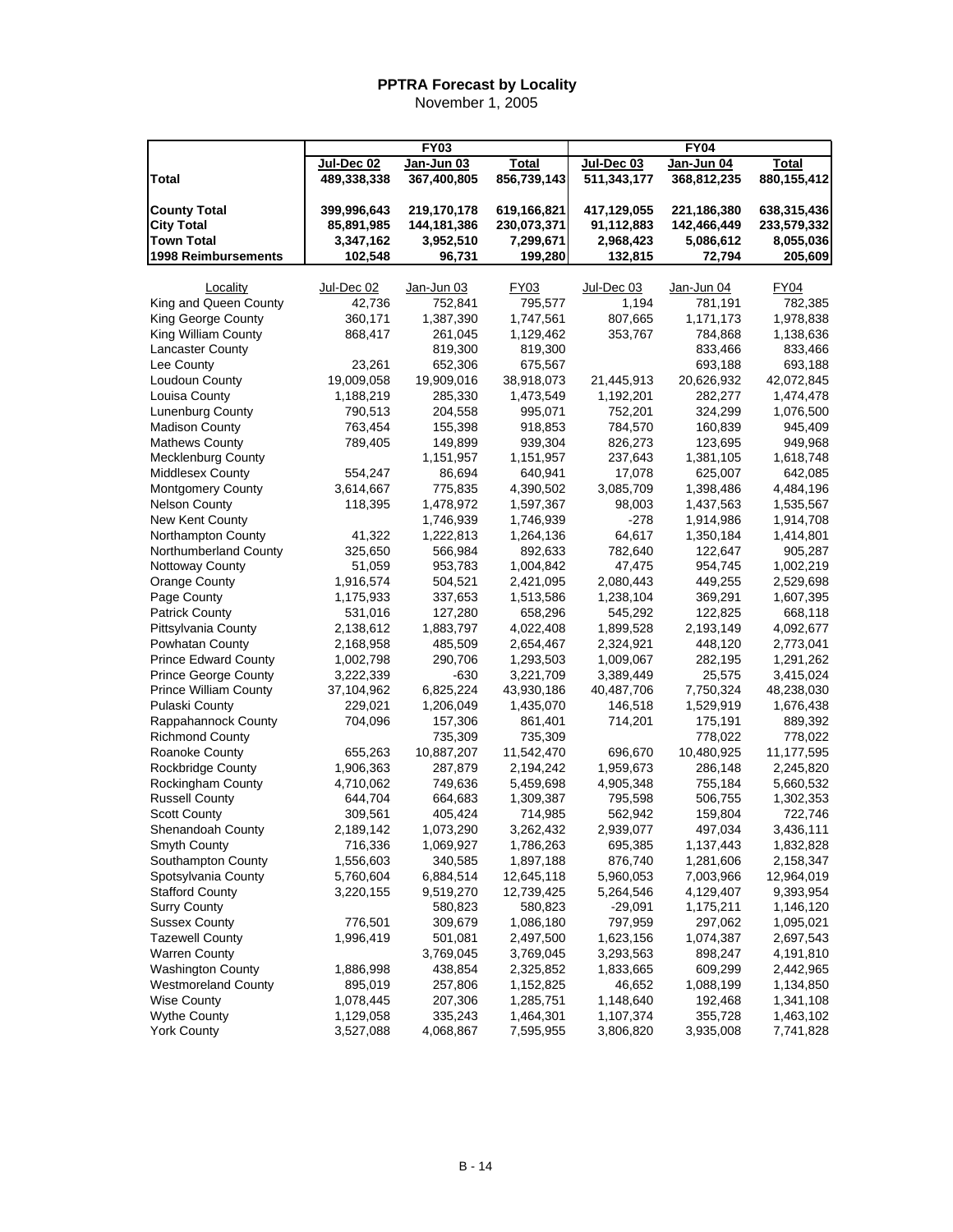|                         |             | <b>FY03</b> |              |             | <b>FY04</b> |              |
|-------------------------|-------------|-------------|--------------|-------------|-------------|--------------|
|                         | Jul-Dec 02  | Jan-Jun 03  | <b>Total</b> | Jul-Dec 03  | Jan-Jun 04  | <b>Total</b> |
| Total                   | 489,338,338 | 367,400,805 | 856,739,143  | 511,343,177 | 368,812,235 | 880,155,412  |
|                         |             |             |              |             |             |              |
| <b>County Total</b>     | 399,996,643 | 219,170,178 | 619,166,821  | 417,129,055 | 221,186,380 | 638,315,436  |
| <b>City Total</b>       | 85,891,985  | 144,181,386 | 230,073,371  | 91,112,883  | 142,466,449 | 233,579,332  |
| <b>Town Total</b>       | 3,347,162   | 3,952,510   | 7,299,671    | 2,968,423   | 5,086,612   | 8,055,036    |
| 1998 Reimbursements     | 102,548     | 96,731      | 199,280      | 132,815     | 72,794      | 205,609      |
| Locality                | Jul-Dec 02  | Jan-Jun 03  | FY03         | Jul-Dec 03  | Jan-Jun 04  | <b>FY04</b>  |
| Alexandria              | 20,897,161  | 1,088,341   | 21,985,502   | 21,470,016  | 1,434,885   | 22,904,901   |
| <b>Bedford City</b>     | 244,346     | 27,062      | 271,408      | 242,374     | 40,179      | 282,553      |
| <b>Bristol</b>          | 547,015     | 156,838     | 703,853      | 569,842     | 156,103     | 725,945      |
| <b>Buena Vista</b>      |             | 645,218     | 645,218      |             | 634,664     | 634,664      |
| Charlottesville         | 1,699,900   | 1,959,904   | 3,659,804    | 1,553,228   | 1,793,143   | 3,346,371    |
| Chesapeake              | 4,291,885   | 21,390,286  | 25,682,171   | 4,300,580   | 21,411,868  | 25,712,449   |
| <b>Colonial Heights</b> |             | 1,416,189   | 1,416,189    |             | 1,931,798   | 1,931,798    |
| Covington               | 235,543     | 294,345     | 529,888      | 184,886     | 345,039     | 529,926      |
|                         |             |             |              |             |             |              |
| Danville                | 1,422,757   | 2,171,641   | 3,594,398    | 1,481,379   | 1,977,065   | 3,458,444    |
| Emporia                 | 376,608     | 174,979     | 551,587      | 366,999     | 188,455     | 555,454      |
| <b>Fairfax City</b>     | 2,793,803   | 76,447      | 2,870,250    | 2,869,941   | 125,134     | 2,995,075    |
| <b>Falls Church</b>     |             | 1,894,552   | 1,894,552    |             | 1,747,501   | 1,747,501    |
| <b>Franklin City</b>    | 306,617     | 704.574     | 1,011,191    | 4,793       | 982,479     | 987,272      |
| Fredericksburg          | 860,746     | 807,824     | 1,668,570    | 864,411     | 678,495     | 1,542,906    |
| Galax                   | 1,510       | 232,632     | 234,142      | 1,638       | 188,062     | 189,699      |
| Hampton                 | 6,285,224   | 7,665,360   | 13,950,585   | 6,654,221   | 7,768,559   | 14,422,779   |
| Harrisonburg            | 175,260     | 1,401,446   | 1,576,706    | 1,330,919   | 213,421     | 1,544,340    |
| Hopewell                | 1,166,321   | 420,300     | 1,586,621    | 1,126,427   | 432,533     | 1,558,960    |
| Lexington               | 205,932     | 334,435     | 540,367      | 188,964     | 341,505     | 530,469      |
| Lynchburg               | 4,243,877   | 1,123,990   | 5,367,867    | 4,460,947   | 964,226     | 5,425,172    |
| Manassas                | 3,340,108   | 248,891     | 3,588,999    | 3,414,055   | 316,339     | 3,730,394    |
| Manassas Park           | 1,272,529   | 322,269     | 1,594,799    | 1,107,048   | 80,679      | 1,187,728    |
| Martinsville            | 508,932     | 139,795     | 648,728      | 474,883     | 160,548     | 635,431      |
| <b>Newport News</b>     | 7,988,973   | 9,099,204   | 17,088,176   | 8,563,418   | 8,726,691   | 17,290,109   |
| Norfolk                 | 2,492,335   | 12,954,041  | 15,446,376   | 2,594,616   | 13,285,882  | 15,880,498   |
| Norton                  | 160,514     | 42,276      | 202,790      | 114,222     | 92,322      | 206,544      |
| Petersburg              | 488,357     | 2,261,883   | 2,750,239    | 504,331     | 2,124,893   | 2,629,224    |
| Poquoson                | 804,355     | 826,461     | 1,630,817    | 827,358     | 881,267     | 1,708,624    |
| Portsmouth              | 2,378,895   | 6,814,944   | 9,193,839    | 2,397,578   | 6,724,646   | 9,122,224    |
| Radford                 | 205,275     | 415,940     | 621,215      | 7,907       | 609,446     | 617,352      |
| <b>Richmond City</b>    | 2,848,494   | 13,629,238  | 16,477,733   | 3,459,947   | 13,550,710  | 17,010,656   |
| <b>Roanoke City</b>     | 618,826     | 7,213,488   | 7,832,314    | 841,866     | 6,935,835   | 7,777,701    |
| Salem                   | 269,707     | 2,297,300   | 2,567,007    | 106,223     | 2,124,493   | 2,230,717    |
| Staunton                | 1,119,112   | 368,217     | 1,487,330    | 1,129,196   | 338,587     | 1,467,783    |
| Suffolk                 | 6,474,485   | 1,826,656   | 8,301,141    | 7,034,211   | 2,096,232   | 9,130,442    |
| Virginia Beach          | 6,871,532   | 39,244,511  | 46,116,044   | 7,819,059   | 39,182,425  | 47,001,483   |
| Waynesboro              | 390,536     | 1,066,108   | 1,456,644    | 1,163,461   | 507,595     | 1,671,056    |
| Williamsburg            | 453,289     | 255,715     | 709,004      | 564,186     | 192,818     | 757,004      |
|                         |             |             |              |             |             |              |
| Winchester              | 1,451,224   | 1,168,086   | 2,619,310    | 1,317,755   | 1,179,928   | 2,497,683    |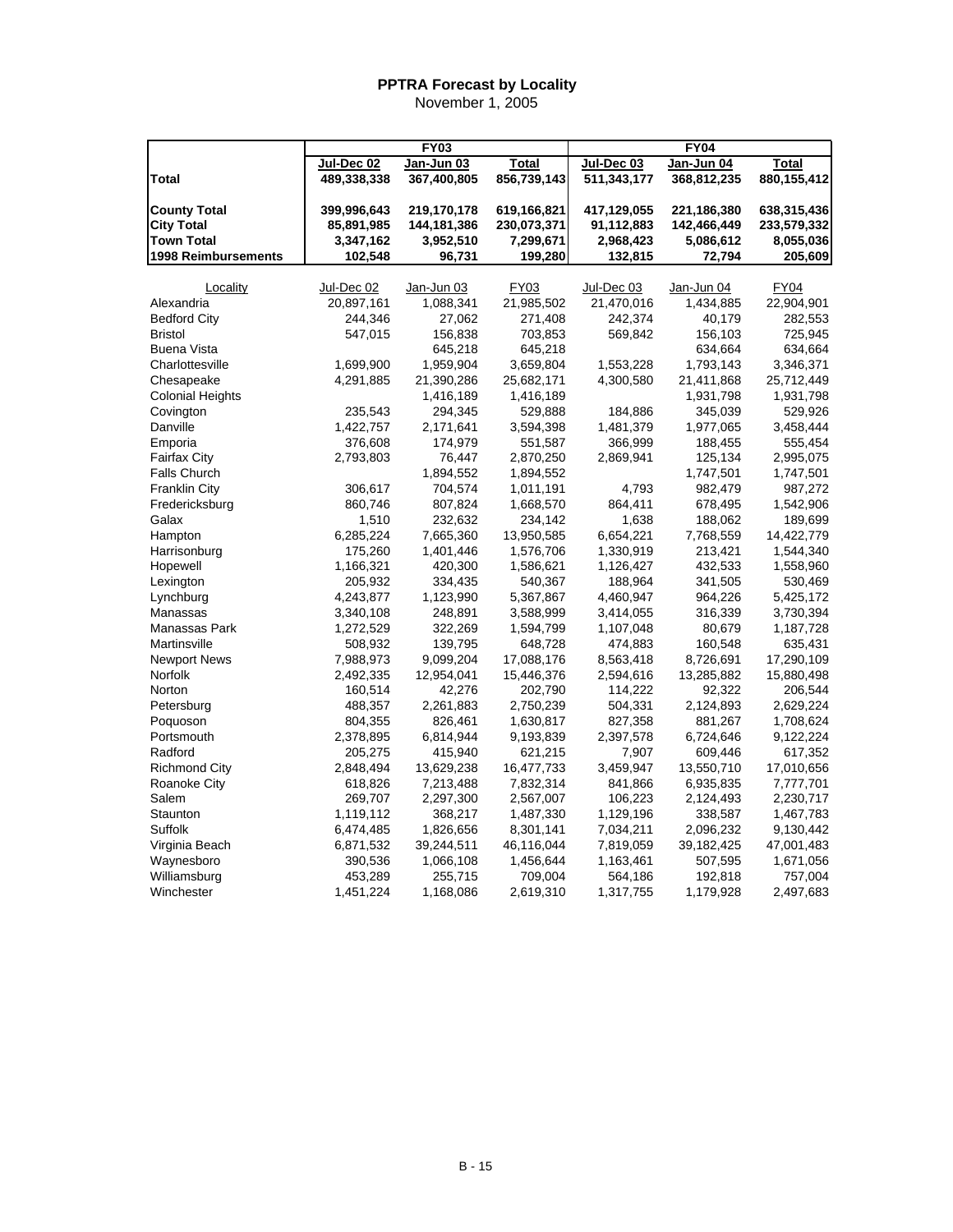|                                       |                           | <b>FY03</b>               |                             |                           | <b>FY04</b>      |                  |
|---------------------------------------|---------------------------|---------------------------|-----------------------------|---------------------------|------------------|------------------|
|                                       |                           |                           |                             |                           | Jan-Jun 04       |                  |
| <b>Total</b>                          | Jul-Dec 02<br>489,338,338 | Jan-Jun 03<br>367,400,805 | <b>Total</b><br>856,739,143 | Jul-Dec 03<br>511,343,177 | 368,812,235      | <b>Total</b>     |
|                                       |                           |                           |                             |                           |                  | 880,155,412      |
| <b>County Total</b>                   | 399,996,643               | 219,170,178               | 619,166,821                 | 417,129,055               | 221,186,380      | 638,315,436      |
| <b>City Total</b>                     | 85,891,985                | 144,181,386               | 230,073,371                 | 91,112,883                | 142,466,449      | 233,579,332      |
| <b>Town Total</b>                     | 3,347,162                 | 3,952,510                 | 7,299,671                   | 2,968,423                 | 5,086,612        | 8,055,036        |
| 1998 Reimbursements                   | 102,548                   | 96,731                    | 199,280                     | 132,815                   |                  | 205,609          |
|                                       |                           |                           |                             |                           | 72,794           |                  |
| Locality                              | Jul-Dec 02                | Jan-Jun 03                | FY03                        | Jul-Dec 03                | Jan-Jun 04       | <b>FY04</b>      |
| Abingdon, Town of                     | 127,282                   |                           | 127,282                     |                           | 123,257          | 123,257          |
| Accomac, Town of                      | 943                       |                           | 943                         |                           | 923              | 923              |
| Alberta, Town of                      |                           | 14,886                    | 14,886                      |                           | 14,958           | 14,958           |
| Altavista, Town of                    | 85,956                    | 15,603                    | 101,559                     | 83,230                    | 21,573           | 104,803          |
| Amherst, Town of                      | 3,372                     | 20,626                    | 23,998                      |                           | 14,555           | 14,555           |
| Appalachia, Town of                   | 21,954                    |                           | 21,954                      |                           | 21,669           | 21,669           |
| Appomattox, Town of                   |                           | 20,189                    | 20,189                      | 18,590                    | 5,224            | 23,814           |
| Ashland, Town of                      |                           | 92,306                    | 92,306                      |                           | 102,807          | 102,807          |
| Berryville, Town of                   | 20,238                    | 89,697                    | 109,936                     | 111,654                   | $-291$           | 111,364          |
| Big Stone Gap, Town of                | 8,811                     | 48,614                    | 57,425                      | 11,849                    | 58,547           | 70,396           |
| Blackstone, Town of                   |                           | 42,472                    | 42,472                      |                           | 42,388           | 42,388           |
| Bloxom, Town of                       |                           |                           | 0                           |                           |                  | 0                |
| Bluefield, Town of                    | 103,407                   | -499                      | 102,908                     | 104,668                   | -456             | 104,212          |
| Boones Mill, Town of                  |                           | 1,173                     | 1,173                       |                           | 1,192            | 1,192            |
| Bowling Green, Town of                | 13,739                    | $-39$                     | 13,700                      | 14,055                    | $-135$           | 13,921           |
| Boyce, Town of                        | 6,310                     |                           | 6,310                       |                           | 6,402            | 6,402            |
| Boydton, Town of                      |                           | 8,840                     | 8,840                       |                           | 8,965            | 8,965            |
| Boykins, Town of                      |                           | 21,804                    | 21,804                      | 14                        | 21,665           | 21,679           |
| Branchville, Town of                  |                           | 14                        | 14                          |                           | 1,707            | 1,707            |
| Bridgewater, Town of                  | 86,535                    | 7,582                     | 94,116                      | 87,644                    | 6,825            | 94,468           |
| Broadway, Town of                     | 29,551                    |                           | 29,551                      |                           | 28,948           | 28,948           |
| Brodnax, Town of                      |                           |                           | 0                           | 1,990                     | 6,858            | 8,848            |
| Brookneal, Town of                    |                           | 47,788                    | 47,788                      |                           | 23,813           | 23,813           |
| Buchanan, Town of                     | 9,845                     |                           | 9,845                       |                           | 9,969            | 9,969            |
| Burkeville, Town of                   | 8,486                     |                           | 8,486                       |                           | 8,452            | 8,452            |
| Cape Charles, Town of                 | 7,611                     | 33,151                    | 40,762                      | 10,756                    | 34,028           | 44,784           |
| Capron, Town of                       | 4,768                     |                           | 4,768                       | 5,205                     | 5,225            | 10,430           |
| Cedar Bluff, Town of                  |                           | 8,356                     | 8,356                       |                           | 8,142            | 8,142            |
| Charlotte CH, Town of                 |                           |                           | 0                           | 5,015                     | 5,279            | 10,294           |
| Chase City, Town of                   | 67                        | 49,309                    | 49,376                      | 2,619                     | 51,823           | 54,442           |
| Chatham, Town of                      | 37,718                    |                           | 37,718                      |                           | 36,648           | 36,648           |
| Chilhowie, Town of                    | 3,332                     | 4,120                     | 7,452                       |                           | 9,136            | 9,136            |
| Chincoteague, Town of                 | 117,350                   | 75                        | 117,425                     | 17                        | 114,423          | 114,440          |
| Christiansburg, Town of               | 163,390                   | 38,861                    | 202,251                     | 174,883                   | 37,580           | 212,463          |
| Claremont, Town of                    | 650                       | 5,204                     | 5,854                       |                           | 8,166            | 8,166            |
| Clarksville, Town of                  |                           | 47,585                    | 47,585                      |                           | 47,472           | 47,472           |
| Cleveland, Town of                    |                           | 1,363                     | 1,363                       |                           | 1,374            | 1,374            |
| Clifton Forge, Town of                | 242,504                   | 58,931                    | 301,434                     | 264,716                   | 50,989           | 315,705          |
| Coeburn, Town of                      |                           | 15,963                    | 15,963                      |                           | 15,702           | 15,702           |
| Colonial Beach, Town of               | 425                       | 151,865                   | 152,291                     | 6,693                     | 205,667          | 212,360          |
| Courtland, Town of                    | 319                       | 27,759                    | 28,078                      | 686                       | 33,749           | 34,435           |
| Crewe, Town of                        | 46,909                    |                           | 46,909                      |                           | 46,710           | 46,710           |
| Culpeper, Town of                     |                           | 202,458                   | 202,458                     |                           | 211,270          | 211,270          |
|                                       |                           |                           |                             |                           |                  |                  |
| Damascus, Town of<br>Dillwyn, Town of | 4,053                     | 1,787                     | 4,053<br>1,787              |                           | 4,073            | 4,073            |
| Drakes Branch, Town of                | 196                       | 3,829                     | 4,025                       | 127                       | 1,806<br>3,744   | 1,806<br>3,871   |
|                                       |                           |                           |                             |                           |                  |                  |
| Dublin, Town of                       | 1,057                     | 20,147                    | 21,203                      |                           | 23,433           | 23,433           |
| Eastville, Town of                    |                           | 833                       | 833                         |                           | 844              | 844              |
| Edinburg, Town of<br>Elkton, Town of  | 13,093<br>76              | 23,440                    | 13,093<br>23,516            |                           | 13,287<br>25,440 | 13,287<br>25,440 |
| Exmore, Town of                       | 2,714                     |                           | 2,714                       | $-33$                     |                  | -33              |
|                                       |                           |                           |                             |                           |                  |                  |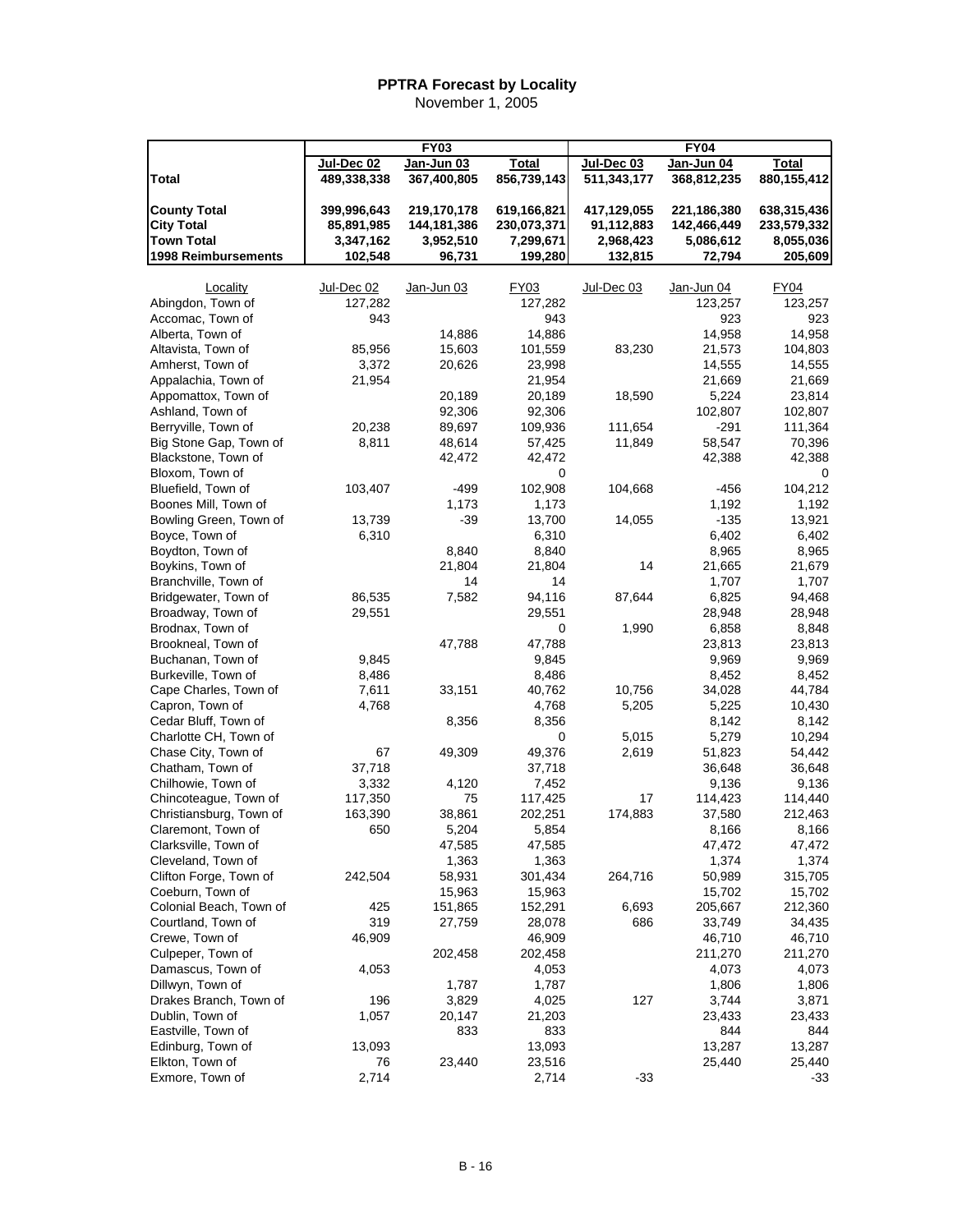|                                                   |              | <b>FY03</b>     |                    |             | <b>FY04</b>       |                    |
|---------------------------------------------------|--------------|-----------------|--------------------|-------------|-------------------|--------------------|
|                                                   | Jul-Dec 02   | Jan-Jun 03      | Total              | Jul-Dec 03  | Jan-Jun 04        | Total              |
| Total                                             | 489,338,338  | 367,400,805     | 856,739,143        | 511,343,177 | 368,812,235       | 880,155,412        |
|                                                   |              |                 |                    |             |                   |                    |
| <b>County Total</b>                               | 399,996,643  | 219,170,178     | 619,166,821        | 417,129,055 | 221,186,380       | 638,315,436        |
| <b>City Total</b>                                 | 85,891,985   | 144,181,386     | 230,073,371        | 91,112,883  | 142,466,449       | 233,579,332        |
| <b>Town Total</b>                                 | 3,347,162    | 3,952,510       | 7,299,671          | 2,968,423   | 5,086,612         | 8,055,036          |
| 1998 Reimbursements                               | 102,548      | 96,731          | 199,280            | 132,815     | 72,794            | 205,609            |
|                                                   |              |                 |                    |             |                   |                    |
| Locality<br>Fries, Town of                        | Jul-Dec 02   | Jan-Jun 03      | FY03               | Jul-Dec 03  | Jan-Jun 04        | <b>FY04</b>        |
| Front Royal, Town of                              | 3,127        | 53              | 3,127              |             | 3,134             | 3,134              |
| Glade Spring, Town of                             | 3,319        | 6,672           | 53<br>9,991        | 187,747     | 320,809<br>6,906  | 508,556<br>6,906   |
| Glasgow, Town of                                  | 10,925       |                 | 10,925             |             | 11,090            | 11,090             |
| Glen Lyn, Town of                                 |              | 1,251           | 1,251              |             | 1,260             | 1,260              |
| Gordonsville, Town of                             |              | 52,593          | 52,593             | -77         | 7,095             | 7,018              |
| Gretna, Town of                                   |              | 13,552          | 13,552             |             | 13,310            | 13,310             |
| Grottoes, Town of                                 |              | 18,912          | 18,912             |             | 14,442            | 14,442             |
| Grundy, Town of                                   |              | 7,950           | 7,950              |             | 7,168             | 7,168              |
| Halifax, Town of                                  | 5,604        | 35,901          | 41,505             | 31,149      | 5,560             | 36,709             |
| Hallwood, Town of                                 | 2,534        |                 | 2,534              |             | 2,561             | 2,561              |
| Hamilton, Town of                                 | 14,381       | 1,645           | 16,027             |             | 20,142            | 20,142             |
| Haymarket, Town of                                |              | 9               | 9                  | 21,091      |                   | 21,091             |
| Hillsville, Town of                               | 50,240       | 9               | 50,249             |             | 49,572            | 49,572             |
| Hurt, Town of                                     |              | 30,425          | 30,425             |             | 30,128            | 30,128             |
| Independence, Town of                             | 19,900       |                 | 19,900             |             | 19,515            | 19,515             |
| Iron Gate, Town of                                | 3,026        |                 | 3,026              | 7,089       | 6,100             | 13,189             |
| Ivor, Town of                                     |              | 5,094           | 5,094              |             | 5,024             | 5,024              |
| Jarratt, Town of                                  |              |                 | 0                  |             |                   | 0                  |
| Jonesville, Town of                               |              | 5,392<br>2,234  | 5,392<br>2,234     |             | 5,263             | 5,263              |
| Keller, Town of<br>Kenbridge, Town of             | 9,058        | 37,304          | 46,362             |             | 41,632            | 0<br>41,632        |
| Keysville, Town of                                | 11,155       |                 | 11,155             |             | 11,088            | 11,088             |
| Kilmarnock, Town of                               |              | 6,652           | 6,652              |             | 5,550             | 5,550              |
| La Crosse, Town of                                | 2,307        | $-100$          | 2,207              | 2,933       | 4,881             | 7,815              |
| Lawrenceville, Town of                            | 879          | 33,410          | 34,290             | 78          | 27,841            | 27,919             |
| Lebanon, Town of                                  | 48,020       |                 | 48,020             | 32,056      | 31,256            | 63,312             |
| Leesburg, Town of                                 | 993,263      | 313,677         | 1,306,940          | 1,128,475   | 241,016           | 1,369,491          |
| Louisa, Town of                                   |              | 17,648          | 17,648             |             | 17,963            | 17,963             |
| Luray, Town of                                    | 19           | 65,740          | 65,759             |             | 63,883            | 63,883             |
| Marion, Town of                                   |              | 34,737          | 34,737             |             | 44,907            | 44,907             |
| McKenney, Town of                                 |              | 4,527           | 4,527              |             | 4,632             | 4,632              |
| Middletown, Town of                               | 35,124       |                 | 35,124             |             | 35,599            | 35,599             |
| Mineral, Town of                                  |              |                 | 0                  | 3,619       | 3,945             | 7,564              |
| Monterey, Town of                                 |              | 2,154           | 2,154              |             | 2,070             | 2,070              |
| Mount Crawford, Town of<br>Mount Jackson, Town of |              | 1,173<br>28,252 | 1,173<br>28,252    | $-71$       | 1,180<br>31,095   | 1,180<br>31,024    |
| Narrows, Town of                                  | 55,896       |                 | 55,896             |             | 55,660            | 55,660             |
| New Market, Town of                               |              | 38,059          | 38,059             |             |                   | 0                  |
| Onancock, Town of                                 | 60,367       | 13,993          | 74,360             | 62,514      | $-129$            | 62,385             |
| Onley, Town of                                    |              | 2,409           | 2,409              |             | 1,920             | 1,920              |
| Orange, Town of                                   | 1,251        | 62,690          | 63,941             | 54,043      | 13,924            | 67,966             |
| Painter, Town of                                  |              | 2,353           | 2,353              |             | 2,373             | 2,373              |
| Pamplin, Town of                                  | 2,243        |                 | 2,243              | 2,341       |                   | 2,341              |
| Parksley, Town of                                 | 12,857       |                 | 12,857             |             | 12,995            | 12,995             |
| Pearisburg, Town of                               |              | 82,314          | 82,314             |             | 81,087            | 81,087             |
| Pembroke, Town of                                 | 20,328       |                 | 20,328             |             | 20,200            | 20,200             |
| Pennington Gap, Town of                           | 952          | 7,737           | 8,689              |             | 8,324             | 8,324              |
| Phenix, Town of                                   |              | 1,913           | 1,913              |             | 1,835             | 1,835              |
| Pocahontas, Town of                               |              | 6,705           | 6,705              |             | 6,732             | 6,732              |
| Pound, Town of<br>Pulaski, Town of                | 9,180<br>373 | 112,984         | 9,180              | $-135$      | 9,025             | 9,025              |
| Purcellville, Town of                             | 113,751      | 21,683          | 113,357<br>135,435 | 136,821     | 137,657<br>25,113 | 137,522<br>161,934 |
|                                                   |              |                 |                    |             |                   |                    |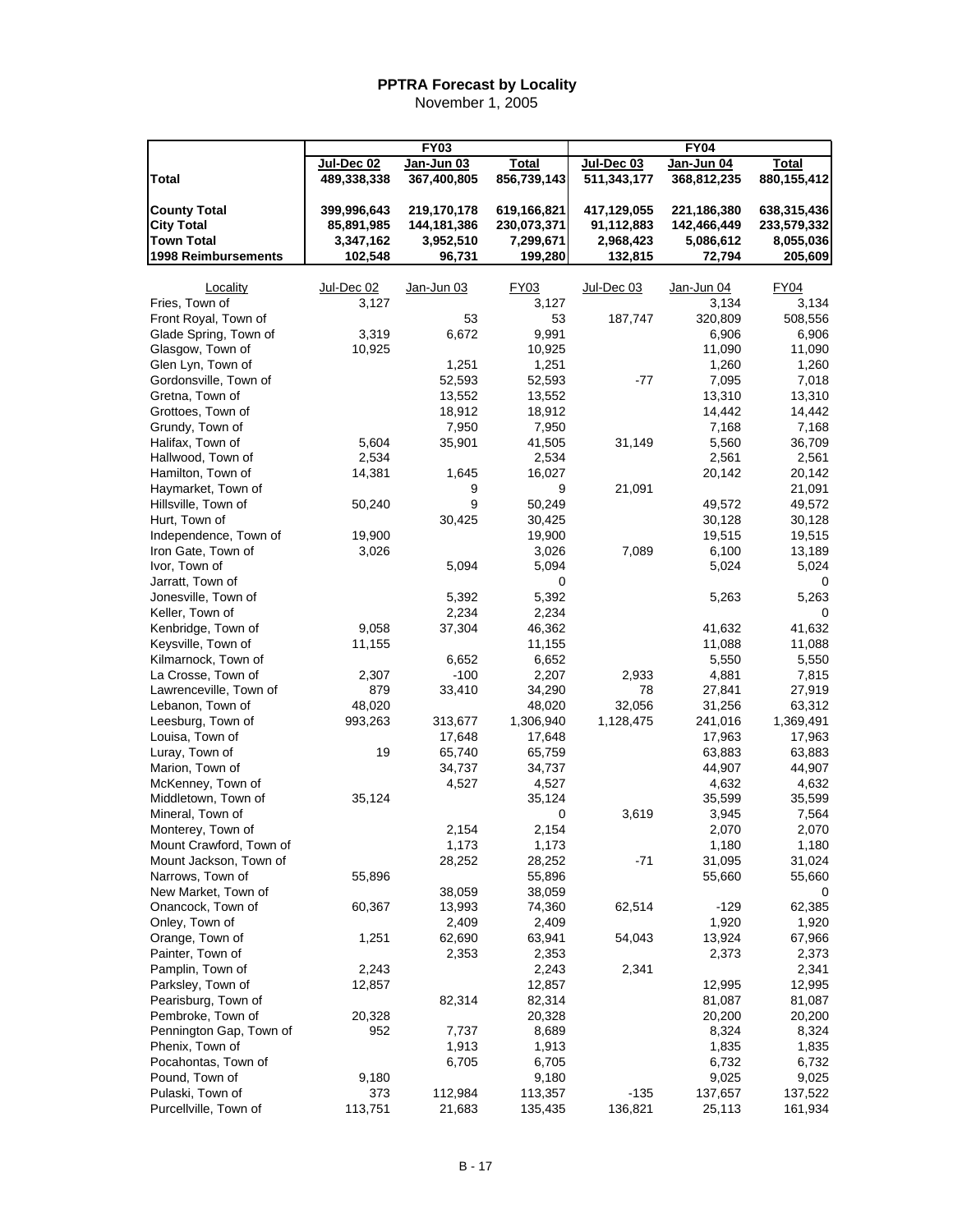|                                                               |                                        | <b>FY03</b>                             |                                         |                                        | <b>FY04</b>                             |                                         |
|---------------------------------------------------------------|----------------------------------------|-----------------------------------------|-----------------------------------------|----------------------------------------|-----------------------------------------|-----------------------------------------|
|                                                               | Jul-Dec 02                             | Jan-Jun 03                              | Total                                   | Jul-Dec 03                             | Jan-Jun 04                              | Total                                   |
| <b>Total</b>                                                  | 489,338,338                            | 367,400,805                             | 856,739,143                             | 511,343,177                            | 368,812,235                             | 880,155,412                             |
| <b>County Total</b><br><b>City Total</b><br><b>Town Total</b> | 399,996,643<br>85,891,985<br>3,347,162 | 219,170,178<br>144,181,386<br>3,952,510 | 619,166,821<br>230,073,371<br>7,299,671 | 417,129,055<br>91,112,883<br>2,968,423 | 221,186,380<br>142,466,449<br>5,086,612 | 638,315,436<br>233,579,332<br>8,055,036 |
| <b>1998 Reimbursements</b>                                    | 102,548                                | 96,731                                  | 199,280                                 | 132,815                                | 72,794                                  | 205,609                                 |
|                                                               |                                        |                                         |                                         |                                        |                                         |                                         |
| Locality                                                      | Jul-Dec 02                             | Jan-Jun 03                              | FY03                                    | Jul-Dec 03                             | Jan-Jun 04                              | FY04                                    |
| Remington, Town of                                            |                                        | 12,291                                  | 12,291                                  | 630                                    | 13,211                                  | 13,841                                  |
| Rich Creek. Town of                                           | 14,021                                 |                                         | 14,021                                  |                                        |                                         |                                         |
| Ridgeway, Town of                                             | 1,279                                  |                                         | 1,279                                   | 1,616                                  |                                         | 1,616                                   |
| Rocky Mount, Town of                                          | 44,340                                 | 46,552                                  | 90,892                                  |                                        | 46,231                                  | 46,231                                  |
| Round Hill, Town of                                           |                                        | 14,216                                  | 14,216                                  |                                        | 14,094                                  | 14,094                                  |
| Rural Retreat, Town of                                        | 12,532                                 | 0                                       | 12,532                                  | 13,227                                 | 10,474                                  | 23,700                                  |
| Saint Paul, Town of                                           |                                        | 7,903                                   | 7,903                                   |                                        | 7,847                                   | 7,847                                   |
| Saltville, Town of                                            |                                        | 28,381                                  | 28,381                                  |                                        | 28,270                                  | 28,270                                  |
| Saxis, Town of                                                | 2,032                                  |                                         | 2,032                                   |                                        |                                         | 0                                       |
| Scottsburg, Town of                                           | 429                                    |                                         | 429                                     |                                        |                                         | $\mathbf 0$                             |
| Shenandoah, Town of                                           | 15,187                                 |                                         | 15,187                                  |                                        | 15,385                                  | 15,385                                  |
| Smithfield, Town of                                           | 143,421                                | 33,395                                  | 176,815                                 | 141,269                                | 50,298                                  | 191,567                                 |
| South Boston, Town of                                         | 104,637                                | 209,502                                 | 314,139                                 | $-11$                                  | 311,011                                 | 311,000                                 |
| South Hill, Town of                                           |                                        | 106,432                                 | 106,432                                 |                                        | 106,080                                 | 106,080                                 |
| Stanley, Town of                                              |                                        | 14,418                                  | 14,418                                  |                                        | 14,464                                  | 14,464                                  |
| Stephens City, Town of                                        |                                        | 23,989                                  | 23,989                                  | $-7$                                   | 26,161                                  | 26,154                                  |
| Stony Creek, Town of                                          | 7,763                                  |                                         | 7,763                                   |                                        | 3,985                                   | 3,985                                   |
| Strasburg, Town of                                            | 119,776                                | 2,477                                   | 122,253                                 | 119,046                                | 623                                     | 119,669                                 |
| Stuart, Town of                                               |                                        | 6,565                                   | 6,565                                   |                                        | 6,406                                   | 6,406                                   |
| Surry, Town of                                                | 3,631                                  |                                         | 3,631                                   |                                        | 1,884                                   | 1,884                                   |
| Tappahannock, Town of                                         | 361                                    | 50,894                                  | 51,254                                  | 173                                    | 52,860                                  | 53,033                                  |
| Tazewell, Town of                                             | 726                                    | 47,605                                  | 48,331                                  | $-257$                                 | 50,975                                  | 50,718                                  |
| The Plains, Town of                                           |                                        | 2,262                                   | 2,262                                   | 132                                    | 2,666                                   | 2,798                                   |
| Timberville, Town of                                          |                                        | 12,285                                  | 12,285                                  |                                        | 12,266                                  | 12,266                                  |
| Toms Brook, Town of                                           | 1,828                                  | 2,980                                   | 4,808                                   |                                        | 3,014                                   | 3,014                                   |
| Urbanna, Town of                                              | 5,347                                  |                                         | 5,347                                   |                                        | 5,435                                   | 5,435                                   |
| Victoria, Town of                                             | 39,086                                 |                                         | 39,086                                  |                                        | 39,567                                  | 39,567                                  |
| Vinton, Town of                                               | 9,269                                  | 182,696                                 | 191,965                                 | 14,076                                 | 173,391                                 | 187,467                                 |
| Virgilina, Town of                                            | 1,166                                  |                                         | 1,166                                   |                                        | 1,133                                   | 1,133                                   |
| Wakefield, Town of                                            | 24                                     | 15,731                                  | 15,755                                  | 1,113                                  | 17,672                                  | 18,785                                  |
| Warrenton, Town of                                            | 8,320                                  | 541,578                                 | 549,898                                 | 6,409                                  | 520,135                                 | 526,544                                 |
| Warsaw, Town of                                               | 1,987                                  | 15,549                                  | 17,536                                  |                                        | 15,591                                  | 15,591                                  |
| Waverly, Town of                                              | 1,736                                  | 69,569                                  | 71,305                                  | 2,174                                  | 81,859                                  | 84,033                                  |
| West Point, Town of                                           | 4,713                                  | 229,086                                 | 233,798                                 |                                        | 337,737                                 | 337,737                                 |
| Windsor, Town of                                              |                                        | 10,018                                  | 10,018                                  | 1,917                                  |                                         | 1,917                                   |
| Wise, Town of                                                 |                                        | 50,023                                  | 50,023                                  | 44,214                                 | 13,368                                  | 57,582                                  |
| Woodstock, Town of                                            | 92,217                                 |                                         | 92,217                                  |                                        | 91,948                                  | 91,948                                  |
| Wytheville, Town of                                           | 48,597                                 | 10,313                                  | 58,910                                  | 48,652                                 | 10,414                                  | 59,066                                  |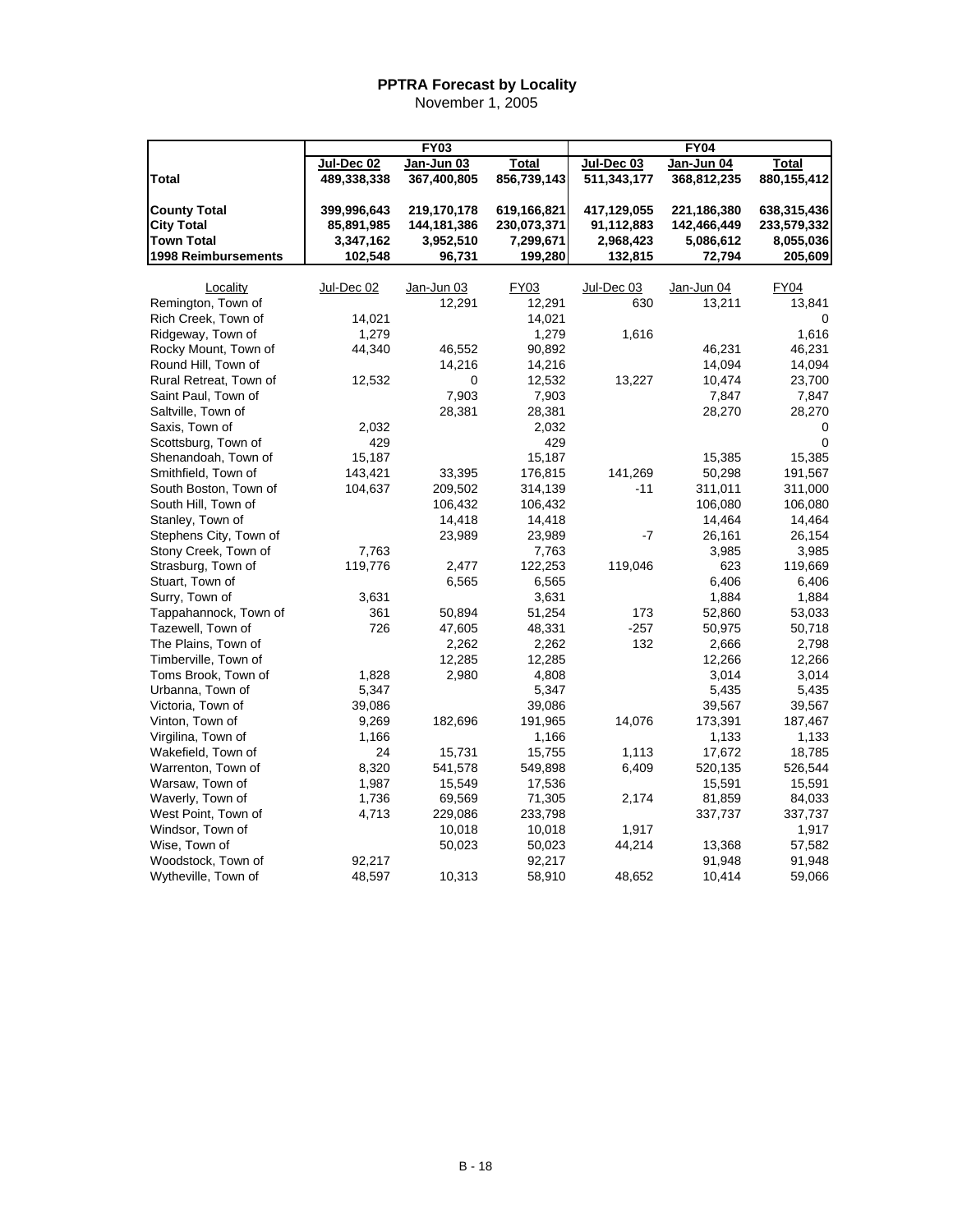|                            |             | <b>FY05</b> |              |             | <b>FY06</b> |              |
|----------------------------|-------------|-------------|--------------|-------------|-------------|--------------|
|                            | Jul-Dec 04  | Jan-Jun 05  | <u>Total</u> | Jul-Dec 05  | Jan-Jun 06  | <b>Total</b> |
| Total                      | 535,828,642 | 371,323,630 | 907,152,271  | 560,174,215 | 132,569,786 | 692,744,001  |
|                            |             |             |              |             |             |              |
| <b>County Total</b>        | 436,033,963 | 216,139,715 | 652,173,678  | 455,197,712 | 97,955,545  | 553,153,256  |
| <b>City Total</b>          | 95,461,916  | 150,914,367 | 246,376,283  | 100,360,234 | 30,267,954  | 130,628,188  |
| <b>Town Total</b>          | 4,332,763   | 4,269,547   | 8,602,310    | 4,616,269   | 4,346,288   | 8,962,557    |
| 1998 Reimbursements        |             |             |              |             |             |              |
|                            |             |             |              |             |             |              |
| Locality                   | Jul-Dec 04  | Jan-Jun 05  | <b>FY05</b>  | Jul-Dec 05  | Jan-Jun 06  | <b>FY06</b>  |
| <b>Accomack County</b>     | 1,397,355   | 1,807,782   | 3,205,137    | 1,360,442   | 1,760,027   | 3,120,469    |
| <b>Albemarle County</b>    | 6,931,649   | 7,483,420   | 14,415,069   | 7,256,923   | 1,331,210   | 8,588,133    |
| <b>Alleghany County</b>    | 1,272,885   | 215,804     | 1,488,689    | 1,336,072   | 226,517     | 1,562,589    |
| Amelia County              | 703,493     | 232,665     | 936,157      | 748,496     | 247,548     | 996,044      |
| <b>Amherst County</b>      | 1,577,449   | 450,424     | 2,027,873    | 1,672,160   | 477,467     | 2,149,627    |
| <b>Appomattox County</b>   | 664,898     | 286,367     | 951,265      | 692,368     | 298,197     | 990,565      |
| <b>Arlington County</b>    | 29,515,780  | -782,383    | 28,733,397   | 30,242,617  | $-801,649$  | 29,440,968   |
| Augusta County             | 3,274,122   | 708,404     | 3,982,526    | 3,455,712   | 747,694     | 4,203,406    |
| <b>Bath County</b>         | 30,217      | 6,549       | 36,766       | 32,946      | 7,141       | 40,087       |
| <b>Bedford County</b>      | 4,713,900   | 908,764     | 5,622,664    | 4,965,568   | 957,281     | 5,922,850    |
| <b>Bland County</b>        | 75,768      | 191,288     | 267,056      | 85,642      | 216,218     | 301,861      |
| <b>Botetourt County</b>    | 2,751,819   | 388,570     | 3,140,389    | 2,886,553   | 407,595     | 3,294,148    |
| <b>Brunswick County</b>    | 1,009,396   | 246,762     | 1,256,158    | 1,067,014   | 260,847     | 1,327,861    |
| <b>Buchanan County</b>     | 1,066,103   | 533,294     | 1,599,397    | 1,077,765   | 539,127     | 1,616,892    |
| <b>Buckingham County</b>   | 732,261     | 363,387     | 1,095,649    | 787,716     | 390,907     | 1,178,624    |
| <b>Campbell County</b>     | 1,377,067   | 1,871,181   | 3,248,249    | 1,458,888   | 1,982,360   | 3,441,248    |
| <b>Caroline County</b>     | 1,156,873   | 1,491,567   | 2,648,440    | 1,274,781   | 579,637     | 1,854,418    |
| <b>Carroll County</b>      | $-105$      | 919,427     | 919,322      | $-109$      | 958,154     | 958,045      |
| <b>Charles City County</b> |             | 703,353     | 703,353      | 0           | 768,443     | 768,443      |
| <b>Charlotte County</b>    | 16,683      | 618,877     | 635,560      | 18,052      | 669,677     | 687,730      |
| <b>Chesterfield County</b> | 4,843,206   | 35,401,433  | 40,244,639   | 5,110,546   | 526,948     | 5,637,494    |
| <b>Clarke County</b>       | 1,048,146   | $-1,744$    | 1,046,402    | 1,105,016   | $-1,839$    | 1,103,178    |
| <b>Craig County</b>        | 271,931     | $-1,169$    | 270,762      | 292,204     | $-1,256$    | 290,948      |
| <b>Culpeper County</b>     |             | 3,113,516   | 3,113,516    | 0           | 3,343,067   | 3,343,067    |
| <b>Cumberland County</b>   | 620,743     | 240,187     | 860,930      | 678,948     | 262,709     | 941,657      |
| Dickenson County           | 612,630     | 203,639     | 816,270      | 602,652     | 200,323     | 802,975      |
| Dinwiddie County           | 1,516,350   | 2,176,341   | 3,692,691    | 1,670,269   | 696,039     | 2,366,308    |
| <b>Essex County</b>        | 753,046     | 207,255     | 960,301      | 811,164     | 223,250     | 1,034,414    |
| <b>Fairfax County</b>      | 173,870,397 | 20,001,591  | 193,871,989  | 180,116,653 | 20,720,144  | 200,836,797  |
| <b>Fauquier County</b>     | 10,941,066  | 1,595,973   | 12,537,038   | 11,470,345  | 1,673,179   | 13,143,523   |
| <b>Floyd County</b>        | 857,293     | 107,480     | 964,773      | 948,778     | 118,949     | 1,067,727    |
| Fluvanna County            | 1,364,352   | 1,663,433   | 3,027,785    | 1,538,106   | 401,039     | 1,939,145    |
| <b>Franklin County</b>     | 2,198,685   | $-2,432$    | 2,196,253    | 2,256,192   | $-2,496$    | 2,253,696    |
| <b>Frederick County</b>    | 5,137,715   | 6,761,469   | 11,899,183   | 5,604,008   | 1,291,016   | 6,895,024    |
| Giles County               | 923,376     | 235,278     | 1,158,654    | 969,488     | 247,028     | 1,216,516    |
| <b>Gloucester County</b>   | 1,890,872   | 665,432     | 2,556,304    | 2,030,873   | 714,701     | 2,745,574    |
| Goochland County           | 839,026     | 2,089,017   | 2,928,043    | 823,632     | 2,050,690   | 2,874,323    |
| <b>Grayson County</b>      | 143,511     | 276,502     | 420,013      | 154,886     | 298,419     | 453,305      |
| <b>Greene County</b>       | 766,154     | 1,428,787   | 2,194,941    | 828,981     | 319,369     | 1,148,350    |
| <b>Greensville County</b>  | 746,286     | 229,437     | 975,723      | 791,397     | 243,306     | 1,034,703    |
| <b>Halifax County</b>      | 1,024,942   | 374,997     | 1,399,939    | 1,120,370   | 409,912     | 1,530,282    |
| <b>Hanover County</b>      | 11,754,335  | 2,010,212   | 13,764,547   | 12,429,442  | 2,125,668   | 14,555,110   |
| <b>Henrico County</b>      | 13,319,178  | 22,326,165  | 35,645,344   | 13,829,667  | 6,498,305   | 20,327,972   |
| <b>Henry County</b>        | 1,683,564   | 456,211     | 2,139,776    | 1,914,079   | 518,676     | 2,432,755    |
| <b>Highland County</b>     | 132,671     | 21,147      | 153,818      | 138,089     | 22,010      | 160,100      |
| Isle of Wight County       |             | 4,260,390   | 4,260,390    | 0           | 4,540,093   | 4,540,093    |
| James City County          | 4,275,974   | 5,264,964   | 9,540,938    | 4,596,990   | 1,016,182   | 5,613,172    |
|                            |             |             |              |             |             |              |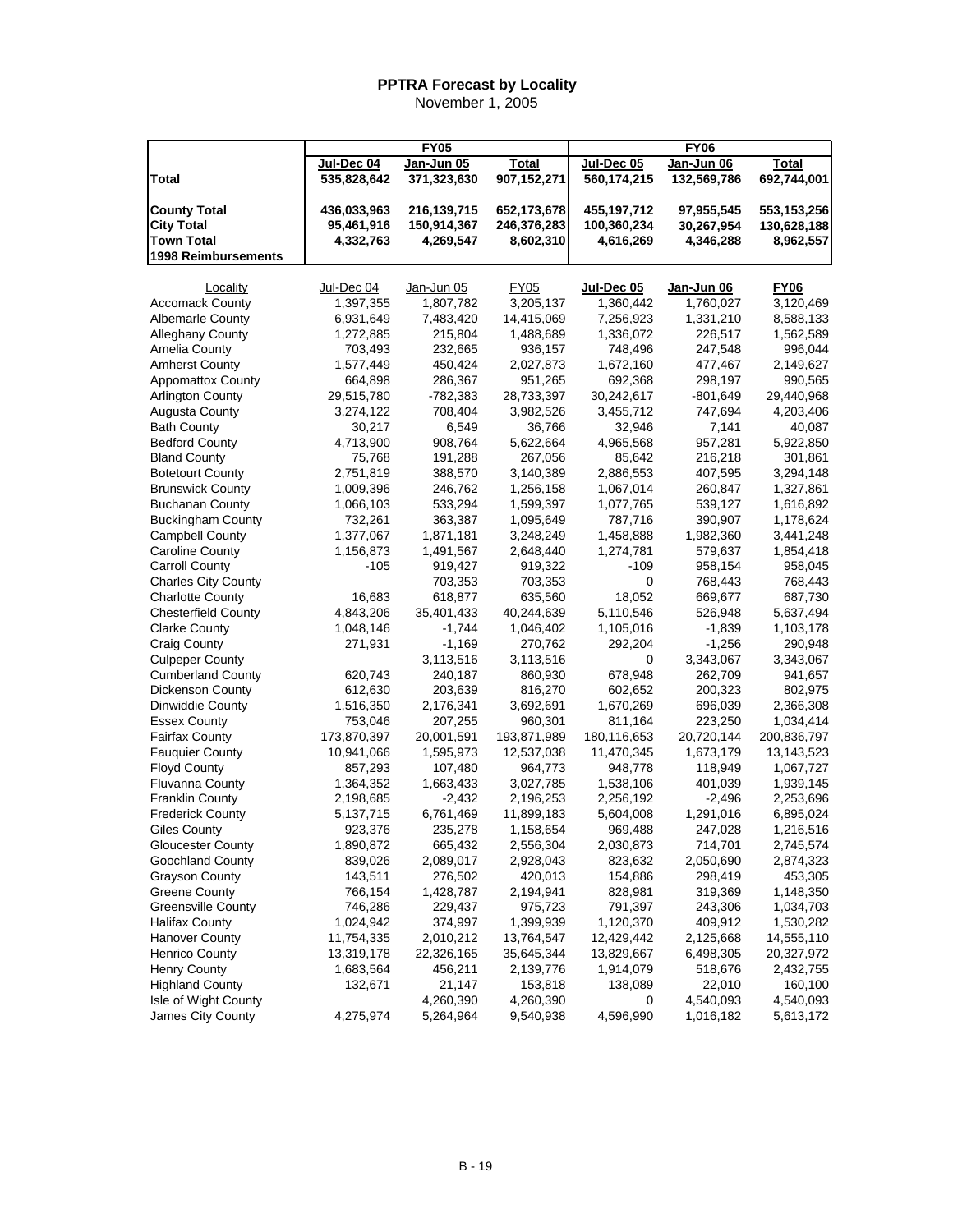| Jul-Dec 04<br>Jan-Jun 05<br><b>Total</b><br>Jul-Dec 05<br>Jan-Jun 06<br><b>Total</b><br>Total<br>535,828,642<br>371,323,630<br>907,152,271<br>560,174,215<br>132,569,786<br>692,744,001<br><b>County Total</b><br>436,033,963<br>216,139,715<br>652,173,678<br>455,197,712<br>97,955,545<br>553,153,256<br><b>City Total</b><br>95,461,916<br>150,914,367<br>246,376,283<br>100,360,234<br>30,267,954<br>130,628,188<br><b>Town Total</b><br>8,962,557<br>4,332,763<br>4,269,547<br>8,602,310<br>4,616,269<br>4,346,288<br>1998 Reimbursements<br>Jan-Jun 06<br>Locality<br>Jul-Dec 04<br>Jan-Jun 05<br>FY05<br>Jul-Dec 05<br><b>FY06</b><br>King and Queen County<br>682,256<br>$-324$<br>682,579<br>$-343$<br>722,544<br>722,887<br>King George County<br>842,255<br>1,301,510<br>2,143,765<br>1,066,005<br>527,562<br>1,593,567<br>King William County<br>908,311<br>233,319<br>1,141,630<br>987,512<br>253,664<br>1,241,175<br>Lancaster County<br>794,127<br>794,127<br>838,040<br>838,040<br>0<br>721,880<br>755,180<br>34,824<br>754,920<br>Lee County<br>33,300<br>789,745<br>Loudoun County<br>24,990,991<br>22,461,702<br>47,452,693<br>24,603,693<br>$-1,837,599$<br>22,766,094<br>Louisa County<br>878,987<br>538,162<br>1,417,149<br>954,164<br>584,189<br>1,538,354<br><b>Lunenburg County</b><br>729,807<br>798,316<br>265,149<br>994,956<br>290,039<br>1,088,355<br><b>Madison County</b><br>792,931<br>153,982<br>946,913<br>836,518<br>162,447<br>998,964<br><b>Mathews County</b><br>932,031<br>813,233<br>118,798<br>877,934<br>128,249<br>1,006,183<br><b>Mecklenburg County</b><br>1,269,325<br>1,269,325<br>1,321,242<br>1,321,242<br>0<br><b>Middlesex County</b><br>91,849<br>653,306<br>592,615<br>96,946<br>689,561<br>561,458<br>Montgomery County<br>3,902,666<br>4,799,347<br>3,895,317<br>896,681<br>894,992<br>4,790,309<br><b>Nelson County</b><br>1,554,086<br>2,204,244<br>1,020,616<br>650,158<br>694,459<br>1,715,075<br>New Kent County<br>2,090,963<br>2,254,056<br>2,090,963<br>0<br>2,254,056<br>Northampton County<br>1,311,116<br>1,354,546<br>44,926<br>43,429<br>1,356,294<br>1,401,220<br>Northumberland County<br>22,202<br>862,495<br>884,697<br>23,404<br>909,196<br>932,600<br>Nottoway County<br>989,217<br>989,217<br>1,061,999<br>1,061,999<br>0<br>2,561,733<br>Orange County<br>2,074,036<br>487,697<br>2,231,449<br>524,711<br>2,756,160<br>Page County<br>1,208,028<br>337,707<br>1,545,735<br>1,635,061<br>1,277,838<br>357,222<br><b>Patrick County</b><br>527,208<br>116,981<br>644,189<br>566,490<br>125,696<br>692,186<br>Pittsylvania County<br>1,356,775<br>3,823,529<br>1,376,877<br>3,880,178<br>2,466,754<br>2,503,301<br>Powhatan County<br>2,332,137<br>496,178<br>2,828,315<br>542,132<br>3,090,258<br>2,548,126<br><b>Prince Edward County</b><br>967,568<br>236,893<br>1,204,461<br>1,023,185<br>250,510<br>1,273,695<br>Prince George County<br>3,273,931<br>49,534<br>45,805<br>3,319,736<br>3,540,445<br>3,589,978<br><b>Prince William County</b><br>43,930,609<br>6,772,766<br>50,703,375<br>46,780,769<br>7,212,174<br>53,992,943<br>Pulaski County<br>360,452<br>1,191,010<br>1,551,462<br>366,192<br>1,209,976<br>1,576,168<br>Rappahannock County<br>701,207<br>165,330<br>866,537<br>735,046<br>908,354<br>173,308<br><b>Richmond County</b><br>$-1,260$<br>728,662<br>727,402<br>$-1,331$<br>769,619<br>768,288<br>Roanoke County<br>674,218<br>11,430,277<br>12,104,494<br>716,942<br>345,069<br>1,062,011<br>Rockbridge County<br>1,909,823<br>341,599<br>2,251,422<br>2,095,855<br>374,874<br>2,470,729<br>Rockingham County<br>4,741,873<br>706,068<br>5,447,941<br>5,041,829<br>750,732<br>5,792,561<br><b>Russell County</b><br>715,195<br>653,294<br>1,368,490<br>720,129<br>657,801<br>1,377,929<br><b>Scott County</b><br>554,001<br>143,493<br>697,493<br>561,659<br>140,235<br>701,895<br>3,054,843<br>3,255,615<br>Shenandoah County<br>326,465<br>3,381,308<br>347,922<br>Smyth County<br>1,349,913<br>352,269<br>1,702,182<br>1,284,181<br>335,116<br>1,619,297<br>Southampton County<br>452,044<br>1,740,444<br>429,341<br>2,169,786<br>1,832,477<br>2,284,521<br>Spotsylvania County<br>6,346,887<br>7,691,644<br>14,038,531<br>6,886,007<br>2,151,243<br>9,037,250<br><b>Stafford County</b><br>8,203,565<br>6,835,722<br>15,039,288<br>8,762,270<br>2,211,185<br>10,973,455<br><b>Surry County</b><br>591,525<br>591,525<br>0<br>625,909<br>625,909<br><b>Sussex County</b><br>728,279<br>287,116<br>1,015,395<br>782,101<br>308,335<br>1,090,436<br><b>Tazewell County</b><br>2,075,427<br>496,164<br>2,571,592<br>2,147,473<br>513,388<br>2,660,861<br><b>Warren County</b><br>1,019,022<br>4,236,625<br>4,406,681<br>3,217,603<br>3,346,756<br>1,059,925<br><b>Washington County</b><br>1,919,033<br>440,687<br>2,359,721<br>2,015,238<br>462,780<br>2,478,018<br><b>Westmoreland County</b><br>1,089,909<br>893,902<br>196,007<br>1,045,469<br>229,242<br>1,274,711<br><b>Wise County</b><br>1,070,299<br>202,484<br>1,272,783<br>1,104,164<br>208,891<br>1,313,055<br><b>Wythe County</b><br>1,049,103<br>335,155<br>1,384,258<br>1,125,498<br>359,561<br>1,485,058<br><b>York County</b><br>4,086,397<br>4,527,644<br>4,367,238<br>883,538<br>5,250,777 |  | <b>FY05</b> |           | <b>FY06</b> |  |
|--------------------------------------------------------------------------------------------------------------------------------------------------------------------------------------------------------------------------------------------------------------------------------------------------------------------------------------------------------------------------------------------------------------------------------------------------------------------------------------------------------------------------------------------------------------------------------------------------------------------------------------------------------------------------------------------------------------------------------------------------------------------------------------------------------------------------------------------------------------------------------------------------------------------------------------------------------------------------------------------------------------------------------------------------------------------------------------------------------------------------------------------------------------------------------------------------------------------------------------------------------------------------------------------------------------------------------------------------------------------------------------------------------------------------------------------------------------------------------------------------------------------------------------------------------------------------------------------------------------------------------------------------------------------------------------------------------------------------------------------------------------------------------------------------------------------------------------------------------------------------------------------------------------------------------------------------------------------------------------------------------------------------------------------------------------------------------------------------------------------------------------------------------------------------------------------------------------------------------------------------------------------------------------------------------------------------------------------------------------------------------------------------------------------------------------------------------------------------------------------------------------------------------------------------------------------------------------------------------------------------------------------------------------------------------------------------------------------------------------------------------------------------------------------------------------------------------------------------------------------------------------------------------------------------------------------------------------------------------------------------------------------------------------------------------------------------------------------------------------------------------------------------------------------------------------------------------------------------------------------------------------------------------------------------------------------------------------------------------------------------------------------------------------------------------------------------------------------------------------------------------------------------------------------------------------------------------------------------------------------------------------------------------------------------------------------------------------------------------------------------------------------------------------------------------------------------------------------------------------------------------------------------------------------------------------------------------------------------------------------------------------------------------------------------------------------------------------------------------------------------------------------------------------------------------------------------------------------------------------------------------------------------------------------------------------------------------------------------------------------------------------------------------------------------------------------------------------------------------------------------------------------------------------------------------------------------------------------------------------------------------------------------------------------------------------------------------------------------------------------------------------------------------------------------------------------------------------------------------------------------------------------------------------------------------------------------------------------------------------------------------------------------------------------------------------------------------------------------------------------------------------------------------------------------------------------------------------------------------------------------------------------|--|-------------|-----------|-------------|--|
|                                                                                                                                                                                                                                                                                                                                                                                                                                                                                                                                                                                                                                                                                                                                                                                                                                                                                                                                                                                                                                                                                                                                                                                                                                                                                                                                                                                                                                                                                                                                                                                                                                                                                                                                                                                                                                                                                                                                                                                                                                                                                                                                                                                                                                                                                                                                                                                                                                                                                                                                                                                                                                                                                                                                                                                                                                                                                                                                                                                                                                                                                                                                                                                                                                                                                                                                                                                                                                                                                                                                                                                                                                                                                                                                                                                                                                                                                                                                                                                                                                                                                                                                                                                                                                                                                                                                                                                                                                                                                                                                                                                                                                                                                                                                                                                                                                                                                                                                                                                                                                                                                                                                                                                                                                                                    |  |             |           |             |  |
|                                                                                                                                                                                                                                                                                                                                                                                                                                                                                                                                                                                                                                                                                                                                                                                                                                                                                                                                                                                                                                                                                                                                                                                                                                                                                                                                                                                                                                                                                                                                                                                                                                                                                                                                                                                                                                                                                                                                                                                                                                                                                                                                                                                                                                                                                                                                                                                                                                                                                                                                                                                                                                                                                                                                                                                                                                                                                                                                                                                                                                                                                                                                                                                                                                                                                                                                                                                                                                                                                                                                                                                                                                                                                                                                                                                                                                                                                                                                                                                                                                                                                                                                                                                                                                                                                                                                                                                                                                                                                                                                                                                                                                                                                                                                                                                                                                                                                                                                                                                                                                                                                                                                                                                                                                                                    |  |             |           |             |  |
|                                                                                                                                                                                                                                                                                                                                                                                                                                                                                                                                                                                                                                                                                                                                                                                                                                                                                                                                                                                                                                                                                                                                                                                                                                                                                                                                                                                                                                                                                                                                                                                                                                                                                                                                                                                                                                                                                                                                                                                                                                                                                                                                                                                                                                                                                                                                                                                                                                                                                                                                                                                                                                                                                                                                                                                                                                                                                                                                                                                                                                                                                                                                                                                                                                                                                                                                                                                                                                                                                                                                                                                                                                                                                                                                                                                                                                                                                                                                                                                                                                                                                                                                                                                                                                                                                                                                                                                                                                                                                                                                                                                                                                                                                                                                                                                                                                                                                                                                                                                                                                                                                                                                                                                                                                                                    |  |             |           |             |  |
|                                                                                                                                                                                                                                                                                                                                                                                                                                                                                                                                                                                                                                                                                                                                                                                                                                                                                                                                                                                                                                                                                                                                                                                                                                                                                                                                                                                                                                                                                                                                                                                                                                                                                                                                                                                                                                                                                                                                                                                                                                                                                                                                                                                                                                                                                                                                                                                                                                                                                                                                                                                                                                                                                                                                                                                                                                                                                                                                                                                                                                                                                                                                                                                                                                                                                                                                                                                                                                                                                                                                                                                                                                                                                                                                                                                                                                                                                                                                                                                                                                                                                                                                                                                                                                                                                                                                                                                                                                                                                                                                                                                                                                                                                                                                                                                                                                                                                                                                                                                                                                                                                                                                                                                                                                                                    |  |             |           |             |  |
|                                                                                                                                                                                                                                                                                                                                                                                                                                                                                                                                                                                                                                                                                                                                                                                                                                                                                                                                                                                                                                                                                                                                                                                                                                                                                                                                                                                                                                                                                                                                                                                                                                                                                                                                                                                                                                                                                                                                                                                                                                                                                                                                                                                                                                                                                                                                                                                                                                                                                                                                                                                                                                                                                                                                                                                                                                                                                                                                                                                                                                                                                                                                                                                                                                                                                                                                                                                                                                                                                                                                                                                                                                                                                                                                                                                                                                                                                                                                                                                                                                                                                                                                                                                                                                                                                                                                                                                                                                                                                                                                                                                                                                                                                                                                                                                                                                                                                                                                                                                                                                                                                                                                                                                                                                                                    |  |             |           |             |  |
|                                                                                                                                                                                                                                                                                                                                                                                                                                                                                                                                                                                                                                                                                                                                                                                                                                                                                                                                                                                                                                                                                                                                                                                                                                                                                                                                                                                                                                                                                                                                                                                                                                                                                                                                                                                                                                                                                                                                                                                                                                                                                                                                                                                                                                                                                                                                                                                                                                                                                                                                                                                                                                                                                                                                                                                                                                                                                                                                                                                                                                                                                                                                                                                                                                                                                                                                                                                                                                                                                                                                                                                                                                                                                                                                                                                                                                                                                                                                                                                                                                                                                                                                                                                                                                                                                                                                                                                                                                                                                                                                                                                                                                                                                                                                                                                                                                                                                                                                                                                                                                                                                                                                                                                                                                                                    |  |             |           |             |  |
|                                                                                                                                                                                                                                                                                                                                                                                                                                                                                                                                                                                                                                                                                                                                                                                                                                                                                                                                                                                                                                                                                                                                                                                                                                                                                                                                                                                                                                                                                                                                                                                                                                                                                                                                                                                                                                                                                                                                                                                                                                                                                                                                                                                                                                                                                                                                                                                                                                                                                                                                                                                                                                                                                                                                                                                                                                                                                                                                                                                                                                                                                                                                                                                                                                                                                                                                                                                                                                                                                                                                                                                                                                                                                                                                                                                                                                                                                                                                                                                                                                                                                                                                                                                                                                                                                                                                                                                                                                                                                                                                                                                                                                                                                                                                                                                                                                                                                                                                                                                                                                                                                                                                                                                                                                                                    |  |             |           |             |  |
| 3,603,537                                                                                                                                                                                                                                                                                                                                                                                                                                                                                                                                                                                                                                                                                                                                                                                                                                                                                                                                                                                                                                                                                                                                                                                                                                                                                                                                                                                                                                                                                                                                                                                                                                                                                                                                                                                                                                                                                                                                                                                                                                                                                                                                                                                                                                                                                                                                                                                                                                                                                                                                                                                                                                                                                                                                                                                                                                                                                                                                                                                                                                                                                                                                                                                                                                                                                                                                                                                                                                                                                                                                                                                                                                                                                                                                                                                                                                                                                                                                                                                                                                                                                                                                                                                                                                                                                                                                                                                                                                                                                                                                                                                                                                                                                                                                                                                                                                                                                                                                                                                                                                                                                                                                                                                                                                                          |  |             |           |             |  |
|                                                                                                                                                                                                                                                                                                                                                                                                                                                                                                                                                                                                                                                                                                                                                                                                                                                                                                                                                                                                                                                                                                                                                                                                                                                                                                                                                                                                                                                                                                                                                                                                                                                                                                                                                                                                                                                                                                                                                                                                                                                                                                                                                                                                                                                                                                                                                                                                                                                                                                                                                                                                                                                                                                                                                                                                                                                                                                                                                                                                                                                                                                                                                                                                                                                                                                                                                                                                                                                                                                                                                                                                                                                                                                                                                                                                                                                                                                                                                                                                                                                                                                                                                                                                                                                                                                                                                                                                                                                                                                                                                                                                                                                                                                                                                                                                                                                                                                                                                                                                                                                                                                                                                                                                                                                                    |  |             |           |             |  |
|                                                                                                                                                                                                                                                                                                                                                                                                                                                                                                                                                                                                                                                                                                                                                                                                                                                                                                                                                                                                                                                                                                                                                                                                                                                                                                                                                                                                                                                                                                                                                                                                                                                                                                                                                                                                                                                                                                                                                                                                                                                                                                                                                                                                                                                                                                                                                                                                                                                                                                                                                                                                                                                                                                                                                                                                                                                                                                                                                                                                                                                                                                                                                                                                                                                                                                                                                                                                                                                                                                                                                                                                                                                                                                                                                                                                                                                                                                                                                                                                                                                                                                                                                                                                                                                                                                                                                                                                                                                                                                                                                                                                                                                                                                                                                                                                                                                                                                                                                                                                                                                                                                                                                                                                                                                                    |  |             |           |             |  |
|                                                                                                                                                                                                                                                                                                                                                                                                                                                                                                                                                                                                                                                                                                                                                                                                                                                                                                                                                                                                                                                                                                                                                                                                                                                                                                                                                                                                                                                                                                                                                                                                                                                                                                                                                                                                                                                                                                                                                                                                                                                                                                                                                                                                                                                                                                                                                                                                                                                                                                                                                                                                                                                                                                                                                                                                                                                                                                                                                                                                                                                                                                                                                                                                                                                                                                                                                                                                                                                                                                                                                                                                                                                                                                                                                                                                                                                                                                                                                                                                                                                                                                                                                                                                                                                                                                                                                                                                                                                                                                                                                                                                                                                                                                                                                                                                                                                                                                                                                                                                                                                                                                                                                                                                                                                                    |  |             |           |             |  |
|                                                                                                                                                                                                                                                                                                                                                                                                                                                                                                                                                                                                                                                                                                                                                                                                                                                                                                                                                                                                                                                                                                                                                                                                                                                                                                                                                                                                                                                                                                                                                                                                                                                                                                                                                                                                                                                                                                                                                                                                                                                                                                                                                                                                                                                                                                                                                                                                                                                                                                                                                                                                                                                                                                                                                                                                                                                                                                                                                                                                                                                                                                                                                                                                                                                                                                                                                                                                                                                                                                                                                                                                                                                                                                                                                                                                                                                                                                                                                                                                                                                                                                                                                                                                                                                                                                                                                                                                                                                                                                                                                                                                                                                                                                                                                                                                                                                                                                                                                                                                                                                                                                                                                                                                                                                                    |  |             |           |             |  |
|                                                                                                                                                                                                                                                                                                                                                                                                                                                                                                                                                                                                                                                                                                                                                                                                                                                                                                                                                                                                                                                                                                                                                                                                                                                                                                                                                                                                                                                                                                                                                                                                                                                                                                                                                                                                                                                                                                                                                                                                                                                                                                                                                                                                                                                                                                                                                                                                                                                                                                                                                                                                                                                                                                                                                                                                                                                                                                                                                                                                                                                                                                                                                                                                                                                                                                                                                                                                                                                                                                                                                                                                                                                                                                                                                                                                                                                                                                                                                                                                                                                                                                                                                                                                                                                                                                                                                                                                                                                                                                                                                                                                                                                                                                                                                                                                                                                                                                                                                                                                                                                                                                                                                                                                                                                                    |  |             |           |             |  |
|                                                                                                                                                                                                                                                                                                                                                                                                                                                                                                                                                                                                                                                                                                                                                                                                                                                                                                                                                                                                                                                                                                                                                                                                                                                                                                                                                                                                                                                                                                                                                                                                                                                                                                                                                                                                                                                                                                                                                                                                                                                                                                                                                                                                                                                                                                                                                                                                                                                                                                                                                                                                                                                                                                                                                                                                                                                                                                                                                                                                                                                                                                                                                                                                                                                                                                                                                                                                                                                                                                                                                                                                                                                                                                                                                                                                                                                                                                                                                                                                                                                                                                                                                                                                                                                                                                                                                                                                                                                                                                                                                                                                                                                                                                                                                                                                                                                                                                                                                                                                                                                                                                                                                                                                                                                                    |  |             |           |             |  |
|                                                                                                                                                                                                                                                                                                                                                                                                                                                                                                                                                                                                                                                                                                                                                                                                                                                                                                                                                                                                                                                                                                                                                                                                                                                                                                                                                                                                                                                                                                                                                                                                                                                                                                                                                                                                                                                                                                                                                                                                                                                                                                                                                                                                                                                                                                                                                                                                                                                                                                                                                                                                                                                                                                                                                                                                                                                                                                                                                                                                                                                                                                                                                                                                                                                                                                                                                                                                                                                                                                                                                                                                                                                                                                                                                                                                                                                                                                                                                                                                                                                                                                                                                                                                                                                                                                                                                                                                                                                                                                                                                                                                                                                                                                                                                                                                                                                                                                                                                                                                                                                                                                                                                                                                                                                                    |  |             |           |             |  |
|                                                                                                                                                                                                                                                                                                                                                                                                                                                                                                                                                                                                                                                                                                                                                                                                                                                                                                                                                                                                                                                                                                                                                                                                                                                                                                                                                                                                                                                                                                                                                                                                                                                                                                                                                                                                                                                                                                                                                                                                                                                                                                                                                                                                                                                                                                                                                                                                                                                                                                                                                                                                                                                                                                                                                                                                                                                                                                                                                                                                                                                                                                                                                                                                                                                                                                                                                                                                                                                                                                                                                                                                                                                                                                                                                                                                                                                                                                                                                                                                                                                                                                                                                                                                                                                                                                                                                                                                                                                                                                                                                                                                                                                                                                                                                                                                                                                                                                                                                                                                                                                                                                                                                                                                                                                                    |  |             |           |             |  |
|                                                                                                                                                                                                                                                                                                                                                                                                                                                                                                                                                                                                                                                                                                                                                                                                                                                                                                                                                                                                                                                                                                                                                                                                                                                                                                                                                                                                                                                                                                                                                                                                                                                                                                                                                                                                                                                                                                                                                                                                                                                                                                                                                                                                                                                                                                                                                                                                                                                                                                                                                                                                                                                                                                                                                                                                                                                                                                                                                                                                                                                                                                                                                                                                                                                                                                                                                                                                                                                                                                                                                                                                                                                                                                                                                                                                                                                                                                                                                                                                                                                                                                                                                                                                                                                                                                                                                                                                                                                                                                                                                                                                                                                                                                                                                                                                                                                                                                                                                                                                                                                                                                                                                                                                                                                                    |  |             |           |             |  |
|                                                                                                                                                                                                                                                                                                                                                                                                                                                                                                                                                                                                                                                                                                                                                                                                                                                                                                                                                                                                                                                                                                                                                                                                                                                                                                                                                                                                                                                                                                                                                                                                                                                                                                                                                                                                                                                                                                                                                                                                                                                                                                                                                                                                                                                                                                                                                                                                                                                                                                                                                                                                                                                                                                                                                                                                                                                                                                                                                                                                                                                                                                                                                                                                                                                                                                                                                                                                                                                                                                                                                                                                                                                                                                                                                                                                                                                                                                                                                                                                                                                                                                                                                                                                                                                                                                                                                                                                                                                                                                                                                                                                                                                                                                                                                                                                                                                                                                                                                                                                                                                                                                                                                                                                                                                                    |  |             |           |             |  |
|                                                                                                                                                                                                                                                                                                                                                                                                                                                                                                                                                                                                                                                                                                                                                                                                                                                                                                                                                                                                                                                                                                                                                                                                                                                                                                                                                                                                                                                                                                                                                                                                                                                                                                                                                                                                                                                                                                                                                                                                                                                                                                                                                                                                                                                                                                                                                                                                                                                                                                                                                                                                                                                                                                                                                                                                                                                                                                                                                                                                                                                                                                                                                                                                                                                                                                                                                                                                                                                                                                                                                                                                                                                                                                                                                                                                                                                                                                                                                                                                                                                                                                                                                                                                                                                                                                                                                                                                                                                                                                                                                                                                                                                                                                                                                                                                                                                                                                                                                                                                                                                                                                                                                                                                                                                                    |  |             |           |             |  |
|                                                                                                                                                                                                                                                                                                                                                                                                                                                                                                                                                                                                                                                                                                                                                                                                                                                                                                                                                                                                                                                                                                                                                                                                                                                                                                                                                                                                                                                                                                                                                                                                                                                                                                                                                                                                                                                                                                                                                                                                                                                                                                                                                                                                                                                                                                                                                                                                                                                                                                                                                                                                                                                                                                                                                                                                                                                                                                                                                                                                                                                                                                                                                                                                                                                                                                                                                                                                                                                                                                                                                                                                                                                                                                                                                                                                                                                                                                                                                                                                                                                                                                                                                                                                                                                                                                                                                                                                                                                                                                                                                                                                                                                                                                                                                                                                                                                                                                                                                                                                                                                                                                                                                                                                                                                                    |  |             |           |             |  |
|                                                                                                                                                                                                                                                                                                                                                                                                                                                                                                                                                                                                                                                                                                                                                                                                                                                                                                                                                                                                                                                                                                                                                                                                                                                                                                                                                                                                                                                                                                                                                                                                                                                                                                                                                                                                                                                                                                                                                                                                                                                                                                                                                                                                                                                                                                                                                                                                                                                                                                                                                                                                                                                                                                                                                                                                                                                                                                                                                                                                                                                                                                                                                                                                                                                                                                                                                                                                                                                                                                                                                                                                                                                                                                                                                                                                                                                                                                                                                                                                                                                                                                                                                                                                                                                                                                                                                                                                                                                                                                                                                                                                                                                                                                                                                                                                                                                                                                                                                                                                                                                                                                                                                                                                                                                                    |  |             |           |             |  |
|                                                                                                                                                                                                                                                                                                                                                                                                                                                                                                                                                                                                                                                                                                                                                                                                                                                                                                                                                                                                                                                                                                                                                                                                                                                                                                                                                                                                                                                                                                                                                                                                                                                                                                                                                                                                                                                                                                                                                                                                                                                                                                                                                                                                                                                                                                                                                                                                                                                                                                                                                                                                                                                                                                                                                                                                                                                                                                                                                                                                                                                                                                                                                                                                                                                                                                                                                                                                                                                                                                                                                                                                                                                                                                                                                                                                                                                                                                                                                                                                                                                                                                                                                                                                                                                                                                                                                                                                                                                                                                                                                                                                                                                                                                                                                                                                                                                                                                                                                                                                                                                                                                                                                                                                                                                                    |  |             |           |             |  |
|                                                                                                                                                                                                                                                                                                                                                                                                                                                                                                                                                                                                                                                                                                                                                                                                                                                                                                                                                                                                                                                                                                                                                                                                                                                                                                                                                                                                                                                                                                                                                                                                                                                                                                                                                                                                                                                                                                                                                                                                                                                                                                                                                                                                                                                                                                                                                                                                                                                                                                                                                                                                                                                                                                                                                                                                                                                                                                                                                                                                                                                                                                                                                                                                                                                                                                                                                                                                                                                                                                                                                                                                                                                                                                                                                                                                                                                                                                                                                                                                                                                                                                                                                                                                                                                                                                                                                                                                                                                                                                                                                                                                                                                                                                                                                                                                                                                                                                                                                                                                                                                                                                                                                                                                                                                                    |  |             |           |             |  |
|                                                                                                                                                                                                                                                                                                                                                                                                                                                                                                                                                                                                                                                                                                                                                                                                                                                                                                                                                                                                                                                                                                                                                                                                                                                                                                                                                                                                                                                                                                                                                                                                                                                                                                                                                                                                                                                                                                                                                                                                                                                                                                                                                                                                                                                                                                                                                                                                                                                                                                                                                                                                                                                                                                                                                                                                                                                                                                                                                                                                                                                                                                                                                                                                                                                                                                                                                                                                                                                                                                                                                                                                                                                                                                                                                                                                                                                                                                                                                                                                                                                                                                                                                                                                                                                                                                                                                                                                                                                                                                                                                                                                                                                                                                                                                                                                                                                                                                                                                                                                                                                                                                                                                                                                                                                                    |  |             |           |             |  |
|                                                                                                                                                                                                                                                                                                                                                                                                                                                                                                                                                                                                                                                                                                                                                                                                                                                                                                                                                                                                                                                                                                                                                                                                                                                                                                                                                                                                                                                                                                                                                                                                                                                                                                                                                                                                                                                                                                                                                                                                                                                                                                                                                                                                                                                                                                                                                                                                                                                                                                                                                                                                                                                                                                                                                                                                                                                                                                                                                                                                                                                                                                                                                                                                                                                                                                                                                                                                                                                                                                                                                                                                                                                                                                                                                                                                                                                                                                                                                                                                                                                                                                                                                                                                                                                                                                                                                                                                                                                                                                                                                                                                                                                                                                                                                                                                                                                                                                                                                                                                                                                                                                                                                                                                                                                                    |  |             |           |             |  |
|                                                                                                                                                                                                                                                                                                                                                                                                                                                                                                                                                                                                                                                                                                                                                                                                                                                                                                                                                                                                                                                                                                                                                                                                                                                                                                                                                                                                                                                                                                                                                                                                                                                                                                                                                                                                                                                                                                                                                                                                                                                                                                                                                                                                                                                                                                                                                                                                                                                                                                                                                                                                                                                                                                                                                                                                                                                                                                                                                                                                                                                                                                                                                                                                                                                                                                                                                                                                                                                                                                                                                                                                                                                                                                                                                                                                                                                                                                                                                                                                                                                                                                                                                                                                                                                                                                                                                                                                                                                                                                                                                                                                                                                                                                                                                                                                                                                                                                                                                                                                                                                                                                                                                                                                                                                                    |  |             |           |             |  |
|                                                                                                                                                                                                                                                                                                                                                                                                                                                                                                                                                                                                                                                                                                                                                                                                                                                                                                                                                                                                                                                                                                                                                                                                                                                                                                                                                                                                                                                                                                                                                                                                                                                                                                                                                                                                                                                                                                                                                                                                                                                                                                                                                                                                                                                                                                                                                                                                                                                                                                                                                                                                                                                                                                                                                                                                                                                                                                                                                                                                                                                                                                                                                                                                                                                                                                                                                                                                                                                                                                                                                                                                                                                                                                                                                                                                                                                                                                                                                                                                                                                                                                                                                                                                                                                                                                                                                                                                                                                                                                                                                                                                                                                                                                                                                                                                                                                                                                                                                                                                                                                                                                                                                                                                                                                                    |  |             |           |             |  |
|                                                                                                                                                                                                                                                                                                                                                                                                                                                                                                                                                                                                                                                                                                                                                                                                                                                                                                                                                                                                                                                                                                                                                                                                                                                                                                                                                                                                                                                                                                                                                                                                                                                                                                                                                                                                                                                                                                                                                                                                                                                                                                                                                                                                                                                                                                                                                                                                                                                                                                                                                                                                                                                                                                                                                                                                                                                                                                                                                                                                                                                                                                                                                                                                                                                                                                                                                                                                                                                                                                                                                                                                                                                                                                                                                                                                                                                                                                                                                                                                                                                                                                                                                                                                                                                                                                                                                                                                                                                                                                                                                                                                                                                                                                                                                                                                                                                                                                                                                                                                                                                                                                                                                                                                                                                                    |  |             |           |             |  |
|                                                                                                                                                                                                                                                                                                                                                                                                                                                                                                                                                                                                                                                                                                                                                                                                                                                                                                                                                                                                                                                                                                                                                                                                                                                                                                                                                                                                                                                                                                                                                                                                                                                                                                                                                                                                                                                                                                                                                                                                                                                                                                                                                                                                                                                                                                                                                                                                                                                                                                                                                                                                                                                                                                                                                                                                                                                                                                                                                                                                                                                                                                                                                                                                                                                                                                                                                                                                                                                                                                                                                                                                                                                                                                                                                                                                                                                                                                                                                                                                                                                                                                                                                                                                                                                                                                                                                                                                                                                                                                                                                                                                                                                                                                                                                                                                                                                                                                                                                                                                                                                                                                                                                                                                                                                                    |  |             |           |             |  |
|                                                                                                                                                                                                                                                                                                                                                                                                                                                                                                                                                                                                                                                                                                                                                                                                                                                                                                                                                                                                                                                                                                                                                                                                                                                                                                                                                                                                                                                                                                                                                                                                                                                                                                                                                                                                                                                                                                                                                                                                                                                                                                                                                                                                                                                                                                                                                                                                                                                                                                                                                                                                                                                                                                                                                                                                                                                                                                                                                                                                                                                                                                                                                                                                                                                                                                                                                                                                                                                                                                                                                                                                                                                                                                                                                                                                                                                                                                                                                                                                                                                                                                                                                                                                                                                                                                                                                                                                                                                                                                                                                                                                                                                                                                                                                                                                                                                                                                                                                                                                                                                                                                                                                                                                                                                                    |  |             |           |             |  |
|                                                                                                                                                                                                                                                                                                                                                                                                                                                                                                                                                                                                                                                                                                                                                                                                                                                                                                                                                                                                                                                                                                                                                                                                                                                                                                                                                                                                                                                                                                                                                                                                                                                                                                                                                                                                                                                                                                                                                                                                                                                                                                                                                                                                                                                                                                                                                                                                                                                                                                                                                                                                                                                                                                                                                                                                                                                                                                                                                                                                                                                                                                                                                                                                                                                                                                                                                                                                                                                                                                                                                                                                                                                                                                                                                                                                                                                                                                                                                                                                                                                                                                                                                                                                                                                                                                                                                                                                                                                                                                                                                                                                                                                                                                                                                                                                                                                                                                                                                                                                                                                                                                                                                                                                                                                                    |  |             |           |             |  |
|                                                                                                                                                                                                                                                                                                                                                                                                                                                                                                                                                                                                                                                                                                                                                                                                                                                                                                                                                                                                                                                                                                                                                                                                                                                                                                                                                                                                                                                                                                                                                                                                                                                                                                                                                                                                                                                                                                                                                                                                                                                                                                                                                                                                                                                                                                                                                                                                                                                                                                                                                                                                                                                                                                                                                                                                                                                                                                                                                                                                                                                                                                                                                                                                                                                                                                                                                                                                                                                                                                                                                                                                                                                                                                                                                                                                                                                                                                                                                                                                                                                                                                                                                                                                                                                                                                                                                                                                                                                                                                                                                                                                                                                                                                                                                                                                                                                                                                                                                                                                                                                                                                                                                                                                                                                                    |  |             |           |             |  |
|                                                                                                                                                                                                                                                                                                                                                                                                                                                                                                                                                                                                                                                                                                                                                                                                                                                                                                                                                                                                                                                                                                                                                                                                                                                                                                                                                                                                                                                                                                                                                                                                                                                                                                                                                                                                                                                                                                                                                                                                                                                                                                                                                                                                                                                                                                                                                                                                                                                                                                                                                                                                                                                                                                                                                                                                                                                                                                                                                                                                                                                                                                                                                                                                                                                                                                                                                                                                                                                                                                                                                                                                                                                                                                                                                                                                                                                                                                                                                                                                                                                                                                                                                                                                                                                                                                                                                                                                                                                                                                                                                                                                                                                                                                                                                                                                                                                                                                                                                                                                                                                                                                                                                                                                                                                                    |  |             |           |             |  |
|                                                                                                                                                                                                                                                                                                                                                                                                                                                                                                                                                                                                                                                                                                                                                                                                                                                                                                                                                                                                                                                                                                                                                                                                                                                                                                                                                                                                                                                                                                                                                                                                                                                                                                                                                                                                                                                                                                                                                                                                                                                                                                                                                                                                                                                                                                                                                                                                                                                                                                                                                                                                                                                                                                                                                                                                                                                                                                                                                                                                                                                                                                                                                                                                                                                                                                                                                                                                                                                                                                                                                                                                                                                                                                                                                                                                                                                                                                                                                                                                                                                                                                                                                                                                                                                                                                                                                                                                                                                                                                                                                                                                                                                                                                                                                                                                                                                                                                                                                                                                                                                                                                                                                                                                                                                                    |  |             |           |             |  |
|                                                                                                                                                                                                                                                                                                                                                                                                                                                                                                                                                                                                                                                                                                                                                                                                                                                                                                                                                                                                                                                                                                                                                                                                                                                                                                                                                                                                                                                                                                                                                                                                                                                                                                                                                                                                                                                                                                                                                                                                                                                                                                                                                                                                                                                                                                                                                                                                                                                                                                                                                                                                                                                                                                                                                                                                                                                                                                                                                                                                                                                                                                                                                                                                                                                                                                                                                                                                                                                                                                                                                                                                                                                                                                                                                                                                                                                                                                                                                                                                                                                                                                                                                                                                                                                                                                                                                                                                                                                                                                                                                                                                                                                                                                                                                                                                                                                                                                                                                                                                                                                                                                                                                                                                                                                                    |  |             |           |             |  |
|                                                                                                                                                                                                                                                                                                                                                                                                                                                                                                                                                                                                                                                                                                                                                                                                                                                                                                                                                                                                                                                                                                                                                                                                                                                                                                                                                                                                                                                                                                                                                                                                                                                                                                                                                                                                                                                                                                                                                                                                                                                                                                                                                                                                                                                                                                                                                                                                                                                                                                                                                                                                                                                                                                                                                                                                                                                                                                                                                                                                                                                                                                                                                                                                                                                                                                                                                                                                                                                                                                                                                                                                                                                                                                                                                                                                                                                                                                                                                                                                                                                                                                                                                                                                                                                                                                                                                                                                                                                                                                                                                                                                                                                                                                                                                                                                                                                                                                                                                                                                                                                                                                                                                                                                                                                                    |  |             |           |             |  |
|                                                                                                                                                                                                                                                                                                                                                                                                                                                                                                                                                                                                                                                                                                                                                                                                                                                                                                                                                                                                                                                                                                                                                                                                                                                                                                                                                                                                                                                                                                                                                                                                                                                                                                                                                                                                                                                                                                                                                                                                                                                                                                                                                                                                                                                                                                                                                                                                                                                                                                                                                                                                                                                                                                                                                                                                                                                                                                                                                                                                                                                                                                                                                                                                                                                                                                                                                                                                                                                                                                                                                                                                                                                                                                                                                                                                                                                                                                                                                                                                                                                                                                                                                                                                                                                                                                                                                                                                                                                                                                                                                                                                                                                                                                                                                                                                                                                                                                                                                                                                                                                                                                                                                                                                                                                                    |  |             |           |             |  |
|                                                                                                                                                                                                                                                                                                                                                                                                                                                                                                                                                                                                                                                                                                                                                                                                                                                                                                                                                                                                                                                                                                                                                                                                                                                                                                                                                                                                                                                                                                                                                                                                                                                                                                                                                                                                                                                                                                                                                                                                                                                                                                                                                                                                                                                                                                                                                                                                                                                                                                                                                                                                                                                                                                                                                                                                                                                                                                                                                                                                                                                                                                                                                                                                                                                                                                                                                                                                                                                                                                                                                                                                                                                                                                                                                                                                                                                                                                                                                                                                                                                                                                                                                                                                                                                                                                                                                                                                                                                                                                                                                                                                                                                                                                                                                                                                                                                                                                                                                                                                                                                                                                                                                                                                                                                                    |  |             |           |             |  |
|                                                                                                                                                                                                                                                                                                                                                                                                                                                                                                                                                                                                                                                                                                                                                                                                                                                                                                                                                                                                                                                                                                                                                                                                                                                                                                                                                                                                                                                                                                                                                                                                                                                                                                                                                                                                                                                                                                                                                                                                                                                                                                                                                                                                                                                                                                                                                                                                                                                                                                                                                                                                                                                                                                                                                                                                                                                                                                                                                                                                                                                                                                                                                                                                                                                                                                                                                                                                                                                                                                                                                                                                                                                                                                                                                                                                                                                                                                                                                                                                                                                                                                                                                                                                                                                                                                                                                                                                                                                                                                                                                                                                                                                                                                                                                                                                                                                                                                                                                                                                                                                                                                                                                                                                                                                                    |  |             |           |             |  |
|                                                                                                                                                                                                                                                                                                                                                                                                                                                                                                                                                                                                                                                                                                                                                                                                                                                                                                                                                                                                                                                                                                                                                                                                                                                                                                                                                                                                                                                                                                                                                                                                                                                                                                                                                                                                                                                                                                                                                                                                                                                                                                                                                                                                                                                                                                                                                                                                                                                                                                                                                                                                                                                                                                                                                                                                                                                                                                                                                                                                                                                                                                                                                                                                                                                                                                                                                                                                                                                                                                                                                                                                                                                                                                                                                                                                                                                                                                                                                                                                                                                                                                                                                                                                                                                                                                                                                                                                                                                                                                                                                                                                                                                                                                                                                                                                                                                                                                                                                                                                                                                                                                                                                                                                                                                                    |  |             |           |             |  |
|                                                                                                                                                                                                                                                                                                                                                                                                                                                                                                                                                                                                                                                                                                                                                                                                                                                                                                                                                                                                                                                                                                                                                                                                                                                                                                                                                                                                                                                                                                                                                                                                                                                                                                                                                                                                                                                                                                                                                                                                                                                                                                                                                                                                                                                                                                                                                                                                                                                                                                                                                                                                                                                                                                                                                                                                                                                                                                                                                                                                                                                                                                                                                                                                                                                                                                                                                                                                                                                                                                                                                                                                                                                                                                                                                                                                                                                                                                                                                                                                                                                                                                                                                                                                                                                                                                                                                                                                                                                                                                                                                                                                                                                                                                                                                                                                                                                                                                                                                                                                                                                                                                                                                                                                                                                                    |  |             |           |             |  |
|                                                                                                                                                                                                                                                                                                                                                                                                                                                                                                                                                                                                                                                                                                                                                                                                                                                                                                                                                                                                                                                                                                                                                                                                                                                                                                                                                                                                                                                                                                                                                                                                                                                                                                                                                                                                                                                                                                                                                                                                                                                                                                                                                                                                                                                                                                                                                                                                                                                                                                                                                                                                                                                                                                                                                                                                                                                                                                                                                                                                                                                                                                                                                                                                                                                                                                                                                                                                                                                                                                                                                                                                                                                                                                                                                                                                                                                                                                                                                                                                                                                                                                                                                                                                                                                                                                                                                                                                                                                                                                                                                                                                                                                                                                                                                                                                                                                                                                                                                                                                                                                                                                                                                                                                                                                                    |  |             |           |             |  |
|                                                                                                                                                                                                                                                                                                                                                                                                                                                                                                                                                                                                                                                                                                                                                                                                                                                                                                                                                                                                                                                                                                                                                                                                                                                                                                                                                                                                                                                                                                                                                                                                                                                                                                                                                                                                                                                                                                                                                                                                                                                                                                                                                                                                                                                                                                                                                                                                                                                                                                                                                                                                                                                                                                                                                                                                                                                                                                                                                                                                                                                                                                                                                                                                                                                                                                                                                                                                                                                                                                                                                                                                                                                                                                                                                                                                                                                                                                                                                                                                                                                                                                                                                                                                                                                                                                                                                                                                                                                                                                                                                                                                                                                                                                                                                                                                                                                                                                                                                                                                                                                                                                                                                                                                                                                                    |  |             |           |             |  |
|                                                                                                                                                                                                                                                                                                                                                                                                                                                                                                                                                                                                                                                                                                                                                                                                                                                                                                                                                                                                                                                                                                                                                                                                                                                                                                                                                                                                                                                                                                                                                                                                                                                                                                                                                                                                                                                                                                                                                                                                                                                                                                                                                                                                                                                                                                                                                                                                                                                                                                                                                                                                                                                                                                                                                                                                                                                                                                                                                                                                                                                                                                                                                                                                                                                                                                                                                                                                                                                                                                                                                                                                                                                                                                                                                                                                                                                                                                                                                                                                                                                                                                                                                                                                                                                                                                                                                                                                                                                                                                                                                                                                                                                                                                                                                                                                                                                                                                                                                                                                                                                                                                                                                                                                                                                                    |  |             |           |             |  |
|                                                                                                                                                                                                                                                                                                                                                                                                                                                                                                                                                                                                                                                                                                                                                                                                                                                                                                                                                                                                                                                                                                                                                                                                                                                                                                                                                                                                                                                                                                                                                                                                                                                                                                                                                                                                                                                                                                                                                                                                                                                                                                                                                                                                                                                                                                                                                                                                                                                                                                                                                                                                                                                                                                                                                                                                                                                                                                                                                                                                                                                                                                                                                                                                                                                                                                                                                                                                                                                                                                                                                                                                                                                                                                                                                                                                                                                                                                                                                                                                                                                                                                                                                                                                                                                                                                                                                                                                                                                                                                                                                                                                                                                                                                                                                                                                                                                                                                                                                                                                                                                                                                                                                                                                                                                                    |  |             |           |             |  |
|                                                                                                                                                                                                                                                                                                                                                                                                                                                                                                                                                                                                                                                                                                                                                                                                                                                                                                                                                                                                                                                                                                                                                                                                                                                                                                                                                                                                                                                                                                                                                                                                                                                                                                                                                                                                                                                                                                                                                                                                                                                                                                                                                                                                                                                                                                                                                                                                                                                                                                                                                                                                                                                                                                                                                                                                                                                                                                                                                                                                                                                                                                                                                                                                                                                                                                                                                                                                                                                                                                                                                                                                                                                                                                                                                                                                                                                                                                                                                                                                                                                                                                                                                                                                                                                                                                                                                                                                                                                                                                                                                                                                                                                                                                                                                                                                                                                                                                                                                                                                                                                                                                                                                                                                                                                                    |  |             |           |             |  |
|                                                                                                                                                                                                                                                                                                                                                                                                                                                                                                                                                                                                                                                                                                                                                                                                                                                                                                                                                                                                                                                                                                                                                                                                                                                                                                                                                                                                                                                                                                                                                                                                                                                                                                                                                                                                                                                                                                                                                                                                                                                                                                                                                                                                                                                                                                                                                                                                                                                                                                                                                                                                                                                                                                                                                                                                                                                                                                                                                                                                                                                                                                                                                                                                                                                                                                                                                                                                                                                                                                                                                                                                                                                                                                                                                                                                                                                                                                                                                                                                                                                                                                                                                                                                                                                                                                                                                                                                                                                                                                                                                                                                                                                                                                                                                                                                                                                                                                                                                                                                                                                                                                                                                                                                                                                                    |  |             |           |             |  |
|                                                                                                                                                                                                                                                                                                                                                                                                                                                                                                                                                                                                                                                                                                                                                                                                                                                                                                                                                                                                                                                                                                                                                                                                                                                                                                                                                                                                                                                                                                                                                                                                                                                                                                                                                                                                                                                                                                                                                                                                                                                                                                                                                                                                                                                                                                                                                                                                                                                                                                                                                                                                                                                                                                                                                                                                                                                                                                                                                                                                                                                                                                                                                                                                                                                                                                                                                                                                                                                                                                                                                                                                                                                                                                                                                                                                                                                                                                                                                                                                                                                                                                                                                                                                                                                                                                                                                                                                                                                                                                                                                                                                                                                                                                                                                                                                                                                                                                                                                                                                                                                                                                                                                                                                                                                                    |  |             |           |             |  |
|                                                                                                                                                                                                                                                                                                                                                                                                                                                                                                                                                                                                                                                                                                                                                                                                                                                                                                                                                                                                                                                                                                                                                                                                                                                                                                                                                                                                                                                                                                                                                                                                                                                                                                                                                                                                                                                                                                                                                                                                                                                                                                                                                                                                                                                                                                                                                                                                                                                                                                                                                                                                                                                                                                                                                                                                                                                                                                                                                                                                                                                                                                                                                                                                                                                                                                                                                                                                                                                                                                                                                                                                                                                                                                                                                                                                                                                                                                                                                                                                                                                                                                                                                                                                                                                                                                                                                                                                                                                                                                                                                                                                                                                                                                                                                                                                                                                                                                                                                                                                                                                                                                                                                                                                                                                                    |  |             |           |             |  |
|                                                                                                                                                                                                                                                                                                                                                                                                                                                                                                                                                                                                                                                                                                                                                                                                                                                                                                                                                                                                                                                                                                                                                                                                                                                                                                                                                                                                                                                                                                                                                                                                                                                                                                                                                                                                                                                                                                                                                                                                                                                                                                                                                                                                                                                                                                                                                                                                                                                                                                                                                                                                                                                                                                                                                                                                                                                                                                                                                                                                                                                                                                                                                                                                                                                                                                                                                                                                                                                                                                                                                                                                                                                                                                                                                                                                                                                                                                                                                                                                                                                                                                                                                                                                                                                                                                                                                                                                                                                                                                                                                                                                                                                                                                                                                                                                                                                                                                                                                                                                                                                                                                                                                                                                                                                                    |  |             |           |             |  |
|                                                                                                                                                                                                                                                                                                                                                                                                                                                                                                                                                                                                                                                                                                                                                                                                                                                                                                                                                                                                                                                                                                                                                                                                                                                                                                                                                                                                                                                                                                                                                                                                                                                                                                                                                                                                                                                                                                                                                                                                                                                                                                                                                                                                                                                                                                                                                                                                                                                                                                                                                                                                                                                                                                                                                                                                                                                                                                                                                                                                                                                                                                                                                                                                                                                                                                                                                                                                                                                                                                                                                                                                                                                                                                                                                                                                                                                                                                                                                                                                                                                                                                                                                                                                                                                                                                                                                                                                                                                                                                                                                                                                                                                                                                                                                                                                                                                                                                                                                                                                                                                                                                                                                                                                                                                                    |  |             |           |             |  |
|                                                                                                                                                                                                                                                                                                                                                                                                                                                                                                                                                                                                                                                                                                                                                                                                                                                                                                                                                                                                                                                                                                                                                                                                                                                                                                                                                                                                                                                                                                                                                                                                                                                                                                                                                                                                                                                                                                                                                                                                                                                                                                                                                                                                                                                                                                                                                                                                                                                                                                                                                                                                                                                                                                                                                                                                                                                                                                                                                                                                                                                                                                                                                                                                                                                                                                                                                                                                                                                                                                                                                                                                                                                                                                                                                                                                                                                                                                                                                                                                                                                                                                                                                                                                                                                                                                                                                                                                                                                                                                                                                                                                                                                                                                                                                                                                                                                                                                                                                                                                                                                                                                                                                                                                                                                                    |  |             |           |             |  |
|                                                                                                                                                                                                                                                                                                                                                                                                                                                                                                                                                                                                                                                                                                                                                                                                                                                                                                                                                                                                                                                                                                                                                                                                                                                                                                                                                                                                                                                                                                                                                                                                                                                                                                                                                                                                                                                                                                                                                                                                                                                                                                                                                                                                                                                                                                                                                                                                                                                                                                                                                                                                                                                                                                                                                                                                                                                                                                                                                                                                                                                                                                                                                                                                                                                                                                                                                                                                                                                                                                                                                                                                                                                                                                                                                                                                                                                                                                                                                                                                                                                                                                                                                                                                                                                                                                                                                                                                                                                                                                                                                                                                                                                                                                                                                                                                                                                                                                                                                                                                                                                                                                                                                                                                                                                                    |  |             |           |             |  |
|                                                                                                                                                                                                                                                                                                                                                                                                                                                                                                                                                                                                                                                                                                                                                                                                                                                                                                                                                                                                                                                                                                                                                                                                                                                                                                                                                                                                                                                                                                                                                                                                                                                                                                                                                                                                                                                                                                                                                                                                                                                                                                                                                                                                                                                                                                                                                                                                                                                                                                                                                                                                                                                                                                                                                                                                                                                                                                                                                                                                                                                                                                                                                                                                                                                                                                                                                                                                                                                                                                                                                                                                                                                                                                                                                                                                                                                                                                                                                                                                                                                                                                                                                                                                                                                                                                                                                                                                                                                                                                                                                                                                                                                                                                                                                                                                                                                                                                                                                                                                                                                                                                                                                                                                                                                                    |  |             |           |             |  |
|                                                                                                                                                                                                                                                                                                                                                                                                                                                                                                                                                                                                                                                                                                                                                                                                                                                                                                                                                                                                                                                                                                                                                                                                                                                                                                                                                                                                                                                                                                                                                                                                                                                                                                                                                                                                                                                                                                                                                                                                                                                                                                                                                                                                                                                                                                                                                                                                                                                                                                                                                                                                                                                                                                                                                                                                                                                                                                                                                                                                                                                                                                                                                                                                                                                                                                                                                                                                                                                                                                                                                                                                                                                                                                                                                                                                                                                                                                                                                                                                                                                                                                                                                                                                                                                                                                                                                                                                                                                                                                                                                                                                                                                                                                                                                                                                                                                                                                                                                                                                                                                                                                                                                                                                                                                                    |  |             |           |             |  |
|                                                                                                                                                                                                                                                                                                                                                                                                                                                                                                                                                                                                                                                                                                                                                                                                                                                                                                                                                                                                                                                                                                                                                                                                                                                                                                                                                                                                                                                                                                                                                                                                                                                                                                                                                                                                                                                                                                                                                                                                                                                                                                                                                                                                                                                                                                                                                                                                                                                                                                                                                                                                                                                                                                                                                                                                                                                                                                                                                                                                                                                                                                                                                                                                                                                                                                                                                                                                                                                                                                                                                                                                                                                                                                                                                                                                                                                                                                                                                                                                                                                                                                                                                                                                                                                                                                                                                                                                                                                                                                                                                                                                                                                                                                                                                                                                                                                                                                                                                                                                                                                                                                                                                                                                                                                                    |  |             | 8,614,041 |             |  |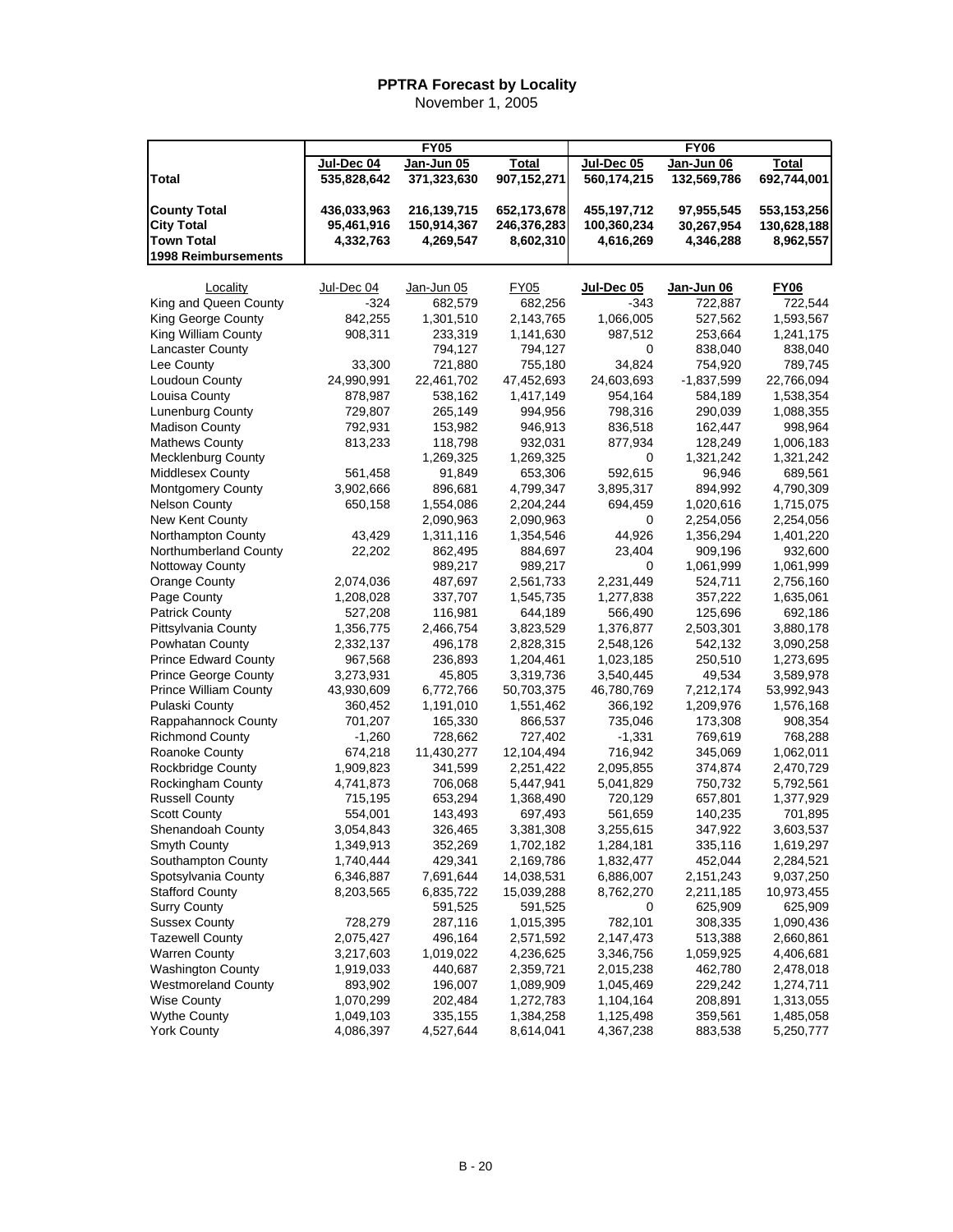|                                          |                           | <b>FY05</b>                |                            |                            | <b>FY06</b>              |                            |
|------------------------------------------|---------------------------|----------------------------|----------------------------|----------------------------|--------------------------|----------------------------|
|                                          | Jul-Dec 04                | Jan-Jun 05                 | Total                      | Jul-Dec 05                 | Jan-Jun 06               | <b>Total</b>               |
| Total                                    | 535,828,642               | 371,323,630                | 907,152,271                | 560,174,215                | 132,569,786              | 692,744,001                |
|                                          |                           |                            |                            |                            |                          |                            |
| <b>County Total</b><br><b>City Total</b> | 436,033,963<br>95,461,916 | 216,139,715<br>150,914,367 | 652,173,678<br>246,376,283 | 455,197,712<br>100,360,234 | 97,955,545<br>30,267,954 | 553,153,256<br>130,628,188 |
| <b>Town Total</b>                        | 4,332,763                 | 4,269,547                  | 8,602,310                  | 4,616,269                  | 4,346,288                | 8,962,557                  |
| <b>1998 Reimbursements</b>               |                           |                            |                            |                            |                          |                            |
|                                          |                           |                            |                            |                            |                          |                            |
| Locality                                 | Jul-Dec 04                | Jan-Jun 05                 | <b>FY05</b>                | Jul-Dec 05                 | Jan-Jun 06               | <b>FY06</b>                |
| Alexandria                               | 20,115,830                | 1,647,968                  | 21,763,798                 | 21,229,038                 | 1,739,166                | 22,968,204                 |
| <b>Bedford City</b>                      | 205,995                   | 55,655                     | 261,650                    | 213,621                    | 57,716                   | 271,337                    |
| <b>Bristol</b>                           | 541,162                   | 139,213                    | 680,375                    | 571,690                    | 147,066                  | 718,756                    |
| <b>Buena Vista</b>                       | 191,253                   | 440,616                    | 631,868                    | 201,356                    | 158,253                  | 359,609                    |
| Charlottesville                          | 1,301,086                 | 2,069,334                  | 3,370,420                  | 1,355,921                  | 808,808                  | 2,164,728                  |
| Chesapeake                               | 4,749,912                 | 23,979,349                 | 28,729,261                 | 5,153,453                  | 3,174,150                | 8,327,603                  |
| <b>Colonial Heights</b>                  | 410,064                   | 1,012,258                  | 1,422,322                  | 419,087                    | 1,034,529                | 1,453,616                  |
| Covington                                | 226,829                   | 280,033                    | 506,863                    | 228,527                    | 66,017                   | 294,545                    |
| Danville                                 | 1,378,344                 | 2,035,516                  | 3,413,860                  | 1,399,722                  | 387,691                  | 1,787,413                  |
| Emporia                                  | 371,781                   | 159,274                    | 531,055                    | 388,411                    | 37,568                   | 425,979                    |
| Fairfax City                             | 2,754,151                 | 104,411                    | 2,858,562                  | 2,950,236                  | 111,802                  | 3,062,038                  |
| <b>Falls Church</b>                      | 1,732,461                 | $-17,163$                  | 1,715,298                  | 1,833,812                  | $-18,167$                | 1,815,645                  |
| <b>Franklin City</b>                     | 29,948                    | 924,447                    | 954,395                    | 32,817                     | 1,013,020                | 1,045,837                  |
| Fredericksburg                           | 820,987                   | 845,743                    | 1,666,730                  | 865,679                    | 114,901                  | 980,581                    |
| Galax                                    | 38,215                    | 209,013                    | 247,228                    | 55,112                     | 301,428                  | 356,540                    |
| Hampton                                  | 6,799,231                 | 8,274,440                  | 15,073,671                 | 7,010,431                  | 2,866,928                | 9,877,359                  |
| Harrisonburg                             | 1,192,896                 | 205,495                    | 1,398,391                  | 1,242,486                  | 214,038                  | 1,456,524                  |
| Hopewell                                 | 1,107,125                 | 400,164                    | 1,507,288                  | 1,128,596                  | 407,924                  | 1,536,520                  |
| Lexington                                | 186,603                   | 389,882                    | 576,485                    | 195,542                    | 45,629                   | 241,171                    |
| Lynchburg                                | 4,319,280                 | 920,314                    | 5,239,594                  | 4,402,990                  | 938,150                  | 5,341,140                  |
| Manassas                                 | 3,381,423                 | 140,256                    | 3,521,679                  | 3,605,338                  | 149,544                  | 3,754,881                  |
| Manassas Park                            | 1,216,847                 | 17,914                     | 1,234,761                  | 1,307,481                  | 19,248                   | 1,326,730                  |
| Martinsville                             | 434,881                   | 141,507                    | 576,388                    | 443,075                    | 144,173                  | 587,248                    |
| <b>Newport News</b>                      | 8,428,314                 | 9,431,191                  | 17,859,505                 | 8,826,910                  | 2,705,720                | 11,532,631                 |
| Norfolk                                  | 3,113,762                 | 13,240,082                 | 16,353,844                 | 3,258,283                  | 1,206,558                | 4,464,841                  |
| Norton                                   | 147,950                   | 40,872                     | 188,822                    | 160,922                    | 44,455                   | 205,377                    |
| Petersburg                               | 420,310                   | 2,274,960                  | 2,695,270                  | 432,077                    | 176,245                  | 608,322                    |
| Poquoson                                 | 814,236                   | 964,044                    | 1,778,280                  | 850,288                    | 170,485                  | 1,020,773                  |
| Portsmouth                               | 2,588,744                 | 6,988,381                  | 9,577,126                  | 2,699,155                  | 884,698                  | 3,583,854                  |
| Radford                                  | 475,219                   |                            | 588,700                    | 494,631                    | 118,116                  |                            |
|                                          | 1,459,274                 | 113,481<br>13,769,252      | 15,228,525                 |                            |                          | 612,748                    |
| <b>Richmond City</b><br>Roanoke City     | 640,127                   | 7,583,313                  | 8,223,439                  | 1,499,752                  | 376,050<br>57,845        | 1,875,802                  |
| Salem                                    |                           |                            |                            | 654,567                    |                          | 712,413                    |
|                                          | 396,579                   | 2,441,401                  | 2,837,980                  | 429,041                    | 170,576                  | 599,617                    |
| Staunton                                 | 55,993                    | 1,505,888                  | 1,561,881                  | 57,965                     | 1,558,924                | 1,616,888                  |
| Suffolk                                  | 7,293,133                 | 1,969,833                  | 9,262,966                  | 7,792,137                  | 2,101,603                | 9,893,740                  |
| Virginia Beach                           | 13,864,093                | 43,543,751                 | 57,407,844                 | 14,610,025                 | 4,017,872                | 18,627,897                 |
| Waynesboro                               | 520,669                   | 1,051,746                  | 1,572,415                  | 541,043                    | 1,092,900                | 1,633,943                  |
| Williamsburg                             | 614,973                   | 93,179                     | 708,152                    | 669,174                    | 101,392                  | 770,566                    |
| Winchester                               | 1,122,234                 | 1,527,358                  | 2,649,592                  | 1,149,842                  | 1,564,933                | 2,714,774                  |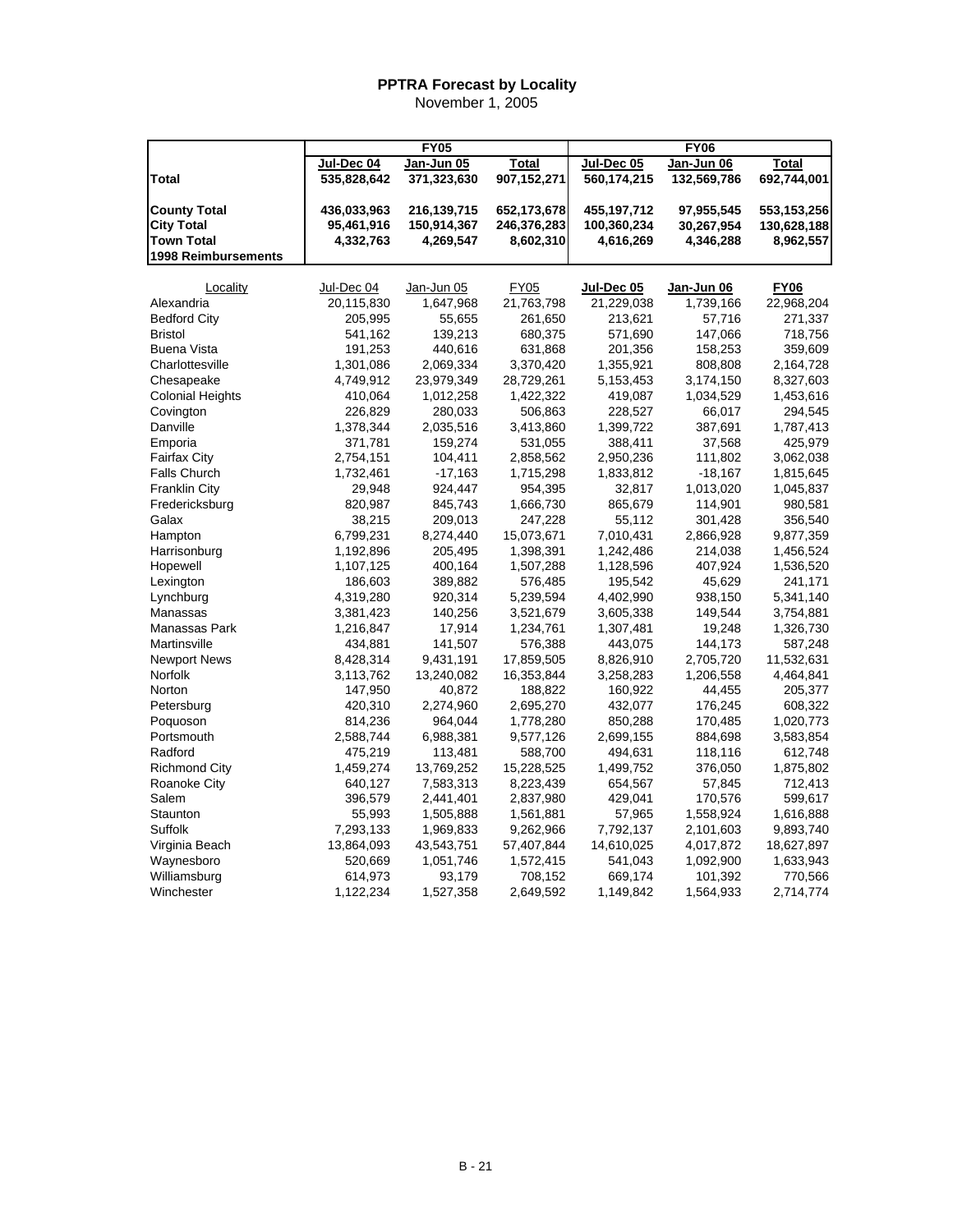|                                         |                 | $\overline{FY}$ 05 |                 |                     | $\overline{FY06}$ |                 |
|-----------------------------------------|-----------------|--------------------|-----------------|---------------------|-------------------|-----------------|
|                                         | Jul-Dec 04      | Jan-Jun 05         | Total           | Jul-Dec 05          | Jan-Jun 06        | <b>Total</b>    |
| <b>Total</b>                            | 535,828,642     | 371,323,630        | 907,152,271     | 560,174,215         | 132,569,786       | 692,744,001     |
|                                         |                 |                    |                 |                     |                   |                 |
| <b>County Total</b>                     | 436,033,963     | 216,139,715        | 652,173,678     | 455,197,712         | 97,955,545        | 553, 153, 256   |
| <b>City Total</b>                       | 95,461,916      | 150,914,367        | 246,376,283     | 100,360,234         | 30,267,954        | 130,628,188     |
| <b>Town Total</b>                       | 4,332,763       | 4,269,547          | 8,602,310       | 4,616,269           | 4,346,288         | 8,962,557       |
| 1998 Reimbursements                     |                 |                    |                 |                     |                   |                 |
|                                         |                 |                    |                 |                     |                   |                 |
| Locality                                | Jul-Dec 04      | Jan-Jun 05         | <b>FY05</b>     | $Jul\text{-}Dec 05$ | Jan-Jun 06        | <b>FY06</b>     |
| Abingdon, Town of                       | 126,245         |                    | 126,245         | 131,711             | 0                 | 131,711         |
| Accomac, Town of                        | 948             |                    | 948             | 985                 | 0                 | 985             |
| Alberta, Town of                        |                 | 15,495             | 15,495          | 0                   | 16,447            | 16,447          |
| Altavista, Town of                      | 31,735          | 83,964             | 115,699         | 42,706              | 112,989           | 155,695         |
| Amherst, Town of                        |                 | 16,187             | 16,187          | 0                   | 18,557            | 18,557          |
| Appalachia, Town of                     | 22,207          |                    | 22,207          | 22,889              | 0                 | 22,889          |
| Appomattox, Town of                     |                 | 21,297             | 21,297          | 0                   | 22,346            | 22,346          |
| Ashland, Town of                        |                 | 111,382            | 111,382         | 0                   | 113,947           | 113,947         |
| Berryville, Town of                     | 25,131          | 191,337            | 216,468         | 26,812              | 204,137           | 230,949         |
| Big Stone Gap, Town of                  |                 | 62,393             | 62,393          | 0                   | 63,381            | 63,381          |
| Blackstone, Town of                     |                 | 39,827             | 39,827          | 0                   | 41,356            | 41,356          |
| Bloxom, Town of                         |                 |                    | 0               |                     | 0                 | 0               |
| Bluefield, Town of                      | 102,327         | -273               | 102,054         | 104,877             | $-280$            | 104,598         |
| Boones Mill, Town of                    |                 |                    | 0               |                     | 0                 | 0               |
| Bowling Green, Town of                  | 15,008          |                    | 15,008          | 16,316              | 0                 | 16,316          |
| Boyce, Town of                          | 6,842           |                    | 6,842           | 7,242               | 0                 | 7,242           |
| Boydton, Town of                        |                 | 9,324              | 9,324           | 0                   | 9,702             | 9,702           |
| Boykins, Town of                        | 22,669          |                    | 22,669          | 24,375              | 0                 | 24,375          |
| Branchville, Town of                    |                 |                    | 0               |                     | 0                 | 0               |
| Bridgewater, Town of                    | 85,899          | 7,221              | 93,120          | 90,711              | 7,626             | 98,337          |
| Broadway, Town of                       | 30,290          |                    | 30,290          | 31,883              | 0                 | 31,883          |
| Brodnax, Town of                        | 6,129           | 7,785              | 13,914          | 6,329               | 8,038             | 14,367          |
| Brookneal, Town of<br>Buchanan, Town of | 24,538          |                    | 24,538          | 25,676              | 0<br>0            | 25,676          |
| Burkeville, Town of                     | 10,584<br>8,903 |                    | 10,584<br>8,903 | 11,148<br>9,256     | 0                 | 11,148<br>9,256 |
| Cape Charles, Town of                   |                 | 33,903             | 33,903          | 0                   | 34,077            | 34,077          |
| Capron, Town of                         |                 | 5,567              | 5,567           | 0                   | 5,828             | 5,828           |
| Cedar Bluff, Town of                    | 8,409           |                    | 8,409           | 8,683               | 0                 | 8,683           |
| Charlotte CH, Town of                   |                 | 5,476              | 5,476           | 0                   | 5,591             | 5,591           |
| Chase City, Town of                     |                 | 60,083             | 60,083          | 0                   | 64,033            | 64,033          |
| Chatham, Town of                        | 37,587          |                    | 37,587          | 39,285              | 0                 | 39,285          |
| Chilhowie, Town of                      | 9,035           |                    | 9,035           | 9,117               | 0                 | 9,117           |
| Chincoteague, Town of                   | 117,839         | 22                 | 117,861         | 122,389             | 23                | 122,412         |
| Christiansburg, Town of                 | 179,305         | 23,691             | 202,996         | 186,502             | 24,642            | 211,144         |
| Claremont, Town of                      | 7,613           |                    | 7,613           | 8,097               | $\Omega$          | 8,097           |
| Clarksville, Town of                    |                 | 49,559             | 49,559          | 0                   | 51,606            | 51,606          |
| Cleveland, Town of                      | 1,449           |                    | 1,449           | 1,506               | 0                 | 1,506           |
| Clifton Forge, Town of                  | 251,020         | 41,687             | 292,706         | 273,106             | 40,219            | 313,325         |
| Coeburn, Town of                        |                 | 16,235             | 16,235          | 0                   | 16,743            | 16,743          |
| Colonial Beach, Town of                 |                 | 236,117            | 236,117         | 0                   | 247,167           | 247,167         |
| Courtland, Town of                      |                 | 33,656             | 33,656          | 0                   | 35,439            | 35,439          |
| Crewe, Town of                          |                 | 48,746             | 48,746          | 0                   | 50,650            | 50,650          |
| Culpeper, Town of                       |                 | 204,325            | 204,325         | 0                   | 218,879           | 218,879         |
| Damascus, Town of                       | 4,279           |                    | 4,279           | 4,471               | 0                 | 4,471           |
| Dillwyn, Town of                        | 1,921           |                    | 1,921           | 2,026               | 0                 | 2,026           |
| Drakes Branch, Town of                  | 196             | 5,206              | 5,402           | 200                 | 5,310             | 5,510           |
| Dublin, Town of                         | 23,479          |                    | 23,479          | 24,301              | 0                 | 24,301          |
| Eastville, Town of                      |                 |                    | 0               |                     | 0                 | 0               |
| Edinburg, Town of                       | 14,287          |                    | 14,287          | 15,177              | 0                 | 15,177          |
| Elkton, Town of                         | 27,077          |                    | 27,077          | 26,888              | 0                 | 26,888          |
| Exmore, Town of                         |                 |                    | 0               |                     | 0                 | 0               |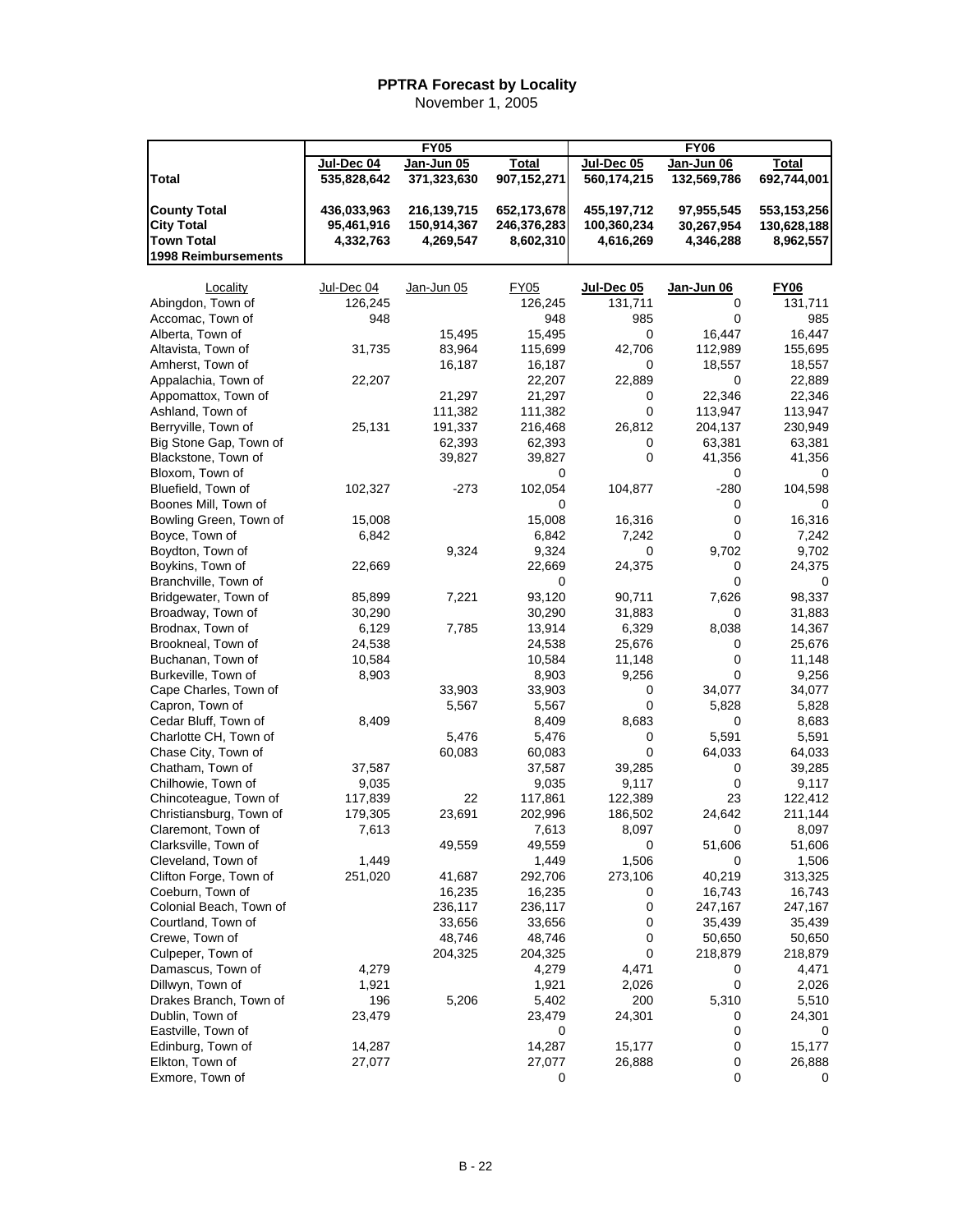|                         |             | <b>FY05</b> |              |             | <b>FY06</b> |               |
|-------------------------|-------------|-------------|--------------|-------------|-------------|---------------|
|                         |             |             |              |             |             |               |
|                         | Jul-Dec 04  | Jan-Jun 05  | <b>Total</b> | Jul-Dec 05  | Jan-Jun 06  | <b>Total</b>  |
| <b>Total</b>            | 535,828,642 | 371,323,630 | 907,152,271  | 560,174,215 | 132,569,786 | 692,744,001   |
|                         |             |             |              |             |             |               |
| <b>County Total</b>     | 436,033,963 | 216,139,715 | 652,173,678  | 455,197,712 | 97,955,545  | 553, 153, 256 |
| <b>City Total</b>       | 95,461,916  | 150,914,367 | 246,376,283  | 100,360,234 | 30,267,954  | 130,628,188   |
| <b>Town Total</b>       | 4,332,763   | 4,269,547   | 8,602,310    | 4,616,269   | 4,346,288   | 8,962,557     |
| 1998 Reimbursements     |             |             |              |             |             |               |
|                         |             |             |              |             |             |               |
| Locality                | Jul-Dec 04  | Jan-Jun 05  | FY05         | Jul-Dec 05  | Jan-Jun 06  | FY06          |
| Fries, Town of          | 3,255       |             | 3,255        | 3,371       | 0           | 3,371         |
| Front Royal, Town of    | 262,449     |             | 262,449      | 281,017     | 0           | 281,017       |
| Glade Spring, Town of   | 6,001       |             | 6,001        | 6,278       | 0           | 6,278         |
| Glasgow, Town of        | 11,568      |             | 11,568       | 12,669      | 0           | 12,669        |
| Glen Lyn, Town of       | 1,332       |             | 1,332        | 1,395       | 0           | 1,395         |
| Gordonsville, Town of   |             | 58,129      | 58,129       | 0           | 61,550      | 61,550        |
| Gretna, Town of         | 13,945      |             | 13,945       | 14,593      | 0           | 14,593        |
| Grottoes, Town of       | 2,966       | 16,884      | 19,850       | 3,108       | 17,694      | 20,802        |
| Grundy, Town of         | 6,547       |             | 6,547        | 6,675       | 0           | 6,675         |
| Halifax, Town of        | 50,558      |             | 50,558       | 53,169      | 0           | 53,169        |
| Hallwood, Town of       |             | 2,706       | 2,706        | 0           | 2,818       | 2,818         |
| Hamilton, Town of       | 21,422      |             | 21,422       | 24,235      | 0           | 24,235        |
| Haymarket, Town of      | 16,197      | 16,983      | 33,180       | 16,999      | 17,824      | 34,822        |
| Hillsville, Town of     | 52,612      |             | 52,612       | 54,923      | 0           | 54,923        |
| Hurt, Town of           | 31,615      |             | 31,615       | 33,081      | 0           | 33,081        |
| Independence, Town of   | 20,180      |             | 20,180       | 20,896      | 0           | 20,896        |
| Iron Gate, Town of      |             | 6,263       | 6,263        | 0           | 6,585       | 6,585         |
| Ivor, Town of           |             | 5,347       | 5,347        | 0           | 5,662       | 5,662         |
| Jarratt, Town of        |             |             | 0            |             | 0           | 0             |
| Jonesville, Town of     |             | 5,398       | 5,398        | 0           | 5,593       | 5,593         |
| Keller, Town of         | 1,194       | 1,132       | 2,326        | 1,225       | 1,161       | 2,386         |
| Kenbridge, Town of      | 41,359      |             | 41,359       | 42,616      | 0           | 42,616        |
| Keysville, Town of      |             | 11,555      | 11,555       | 0           | 12,022      | 12,022        |
| Kilmarnock, Town of     | 8,374       |             | 8,374        | 9,538       | 0           | 9,538         |
| La Crosse, Town of      | 4,917       |             | 4,917        | 5,144       | 0           | 5,144         |
| Lawrenceville, Town of  | 326         | 28,125      | 28,451       | 337         | 29,109      | 29,446        |
| Lebanon, Town of        | 31,325      |             | 31,325       | 32,507      | 0           | 32,507        |
| Leesburg, Town of       | 1,205,898   | 176,131     | 1,382,029    | 1,312,848   | 191,752     | 1,504,599     |
| Louisa, Town of         |             | 19,492      | 19,492       | 0           | 20,857      | 20,857        |
| Luray, Town of          | 67,992      |             | 67,992       | 71,575      | 0           | 71,575        |
| Marion, Town of         | 41,744      |             | 41,744       | 42,810      | 0           | 42,810        |
| McKenney, Town of       | 5,015       |             | 5,015        | 5,389       | 0           | 5,389         |
| Middletown, Town of     | 38,309      |             | 38,309       | 41,162      | 0           | 41,162        |
| Mineral, Town of        |             | 4,026       | 4,026        | 0           | 4,304       | 4,304         |
| Monterey, Town of       | 2,105       |             | 2,105        | 2,193       | 0           | 2,193         |
| Mount Crawford, Town of |             | 1,250       | 1,250        | 0           | 1,317       | 1,317         |
| Mount Jackson, Town of  |             | 30,608      | 30,608       | 0           | 33,024      | 33,024        |
| Narrows, Town of        | 58,373      |             | 58,373       | 61,109      | 0           | 61,109        |
| New Market, Town of     | 38,947      | 41,172      | 80,119       | 41,255      | 43,612      | 84,867        |
| Onancock, Town of       | 62,240      |             | 62,240       | 64,282      | 0           | 64,282        |
| Onley, Town of          |             | 1,880       | 1,880        | 0           | 2,083       | 2,083         |
| Orange, Town of         | 1,190       | 81,674      | 82,864       | 1,271       | 87,246      | 88,518        |
| Painter, Town of        |             |             | 0            |             | 0           | 0             |
| Pamplin, Town of        | 2,359       |             | 2,359        | 2,540       | 0           | 2,540         |
| Parksley, Town of       | 13,751      |             | 13,751       | 14,300      | 0           | 14,300        |
| Pearisburg, Town of     |             | 84,060      | 84,060       | 0           | 87,810      | 87,810        |
| Pembroke, Town of       | 21,149      |             | 21,149       | 22,119      | 0           | 22,119        |
| Pennington Gap, Town of |             | 8,094       | 8,094        | 0           | 8,354       | 8,354         |
| Phenix, Town of         |             | 1,944       | 1,944        | 0           | 2,025       | 2,025         |
| Pocahontas, Town of     |             | 7,005       | 7,005        | 0           | 7,237       | 7,237         |
| Pound, Town of          | 9,289       |             | 9,289        | 9,577       | 0           | 9,577         |
| Pulaski, Town of        | 140,066     | 27,048      | 167,114      | 147,690     | 28,520      | 176,210       |
| Purcellville, Town of   | 148,690     | 186,789     | 335,479      | 163,138     | 204,939     | 368,076       |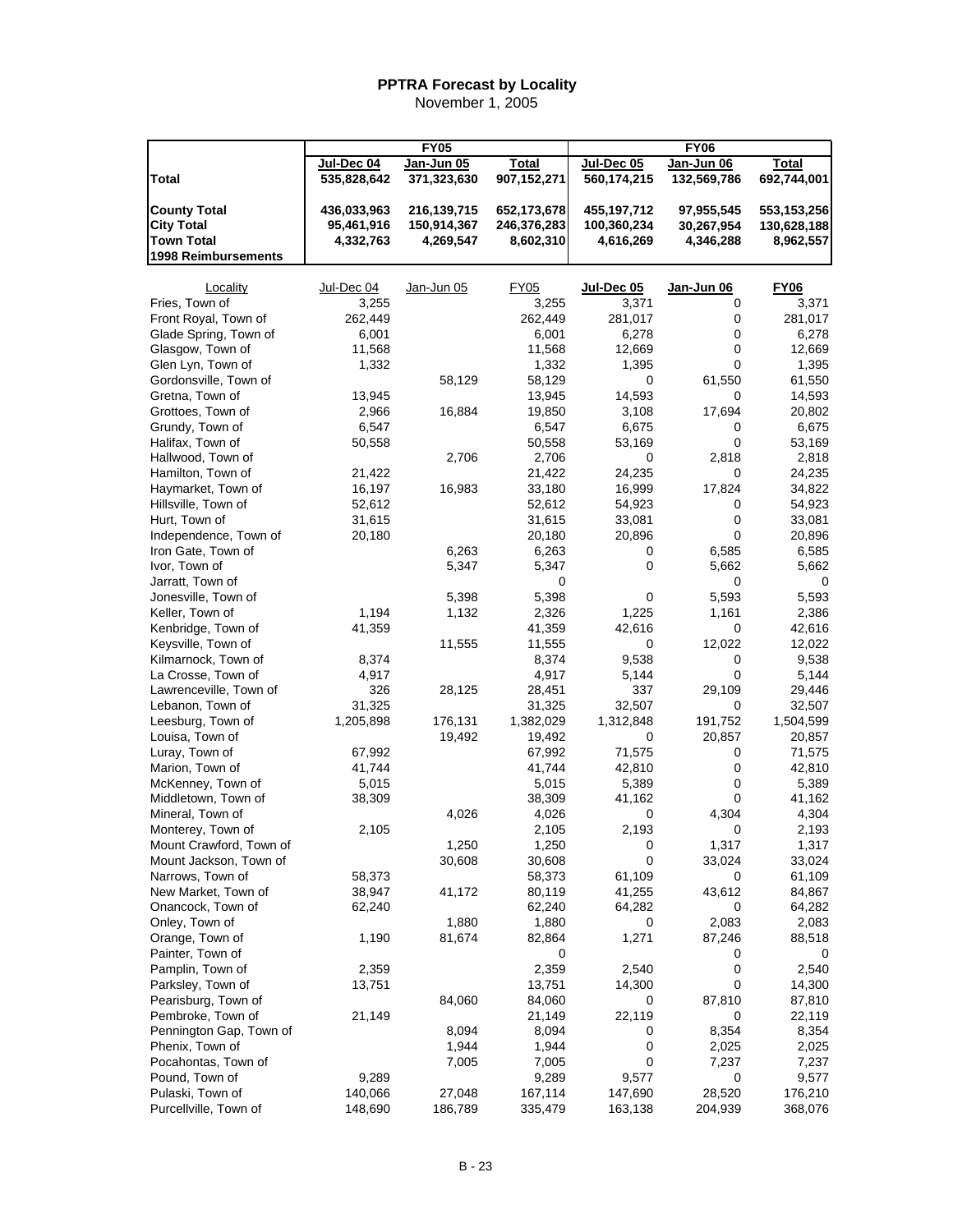|                            |             | <b>FY05</b> |             |             | <b>FY06</b> |             |
|----------------------------|-------------|-------------|-------------|-------------|-------------|-------------|
|                            | Jul-Dec 04  | Jan-Jun 05  | Total       | Jul-Dec 05  | Jan-Jun 06  | Total       |
| Total                      | 535,828,642 | 371,323,630 | 907,152,271 | 560,174,215 | 132,569,786 | 692,744,001 |
| <b>County Total</b>        | 436.033.963 | 216,139,715 | 652,173,678 | 455,197,712 | 97,955,545  | 553,153,256 |
| <b>City Total</b>          | 95,461,916  | 150,914,367 | 246,376,283 | 100,360,234 | 30,267,954  | 130,628,188 |
| <b>Town Total</b>          | 4,332,763   | 4,269,547   | 8,602,310   | 4,616,269   | 4,346,288   | 8,962,557   |
| <b>1998 Reimbursements</b> |             |             |             |             |             |             |
|                            |             |             |             |             |             |             |
| Locality                   | Jul-Dec 04  | Jan-Jun 05  | <b>FY05</b> | Jul-Dec 05  | Jan-Jun 06  | <b>FY06</b> |
| Remington, Town of         |             | 14,286      | 14,286      | $\Omega$    | 15,179      | 15,179      |
| Rich Creek, Town of        | 10,772      |             | 10,772      | 11,388      | 0           | 11,388      |
| Ridgeway, Town of          | 1,652       | 1,631       | 3,283       | 1,668       | 1,647       | 3,315       |
| Rocky Mount, Town of       |             | 49,107      | 49,107      | 0           | 51,835      | 51,835      |
| Round Hill, Town of        |             | 16,249      | 16,249      | $\mathbf 0$ | 18,103      | 18,103      |
| Rural Retreat, Town of     | 5,872       | 10,910      | 16,782      | 6,139       | 11,406      | 17,545      |
| Saint Paul, Town of        | 8,100       |             | 8,100       | 8,349       | 0           | 8,349       |
| Saltville, Town of         | 29,389      |             | 29,389      | 30,385      | 0           | 30,385      |
| Saxis, Town of             | 6,365       |             | 6,365       | 6,561       | 0           | 6,561       |
| Scottsburg, Town of        | 432         | 456         | 888         | 456         | 481         | 937         |
| Shenandoah, Town of        |             | 16,198      | 16,198      | 0           | 17,034      | 17,034      |
| Smithfield, Town of        | 16,895      | 220,776     | 237,671     | 17,778      | 232,316     | 250,094     |
| South Boston, Town of      |             | 411,013     | 411,013     | 0           | 440,989     | 440,989     |
| South Hill, Town of        |             | 103,089     | 103,089     | $\mathbf 0$ | 106,983     | 106,983     |
| Stanley, Town of           | 15,421      |             | 15,421      | 16,235      | 0           | 16,235      |
| Stephens City, Town of     |             | 28,159      | 28,159      | 0           | 30,273      | 30,273      |
| Stony Creek, Town of       | 4,169       |             | 4,169       | 4,331       | 0           | 4,331       |
| Strasburg, Town of         | 127,007     | 157         | 127,164     | 131,558     | 162         | 131,720     |
| Stuart, Town of            | 6,693       |             | 6,693       | 6,989       | 0           | 6,989       |
| Surry, Town of             | 2,006       |             | 2,006       | 2,123       | 0           | 2,123       |
| Tappahannock, Town of      | 1,333       | 41,287      | 42,620      | 1,426       | 44,179      | 45,605      |
| Tazewell, Town of          |             | 49,982      | 49,982      | 0           | 51,001      | 51,001      |
| The Plains, Town of        |             | 2,768       | 2,768       | $\mathbf 0$ | 2,907       | 2,907       |
| Timberville, Town of       | 12,840      |             | 12,840      | 13,651      | 0           | 13,651      |
| Toms Brook, Town of        | 3,218       |             | 3,218       | 3,469       | 0           | 3,469       |
| Urbanna, Town of           | 5,466       |             | 5,466       | 5,761       | 0           | 5,761       |
| Victoria, Town of          |             | 41,897      | 41,897      | 0           | 43,647      | 43,647      |
| Vinton, Town of            | 14,422      | 187,026     | 201,448     | 15,827      | 11,678      | 27,504      |
| Virgilina, Town of         | 1,205       |             | 1,205       | 1,271       | 0           | 1,271       |
| Wakefield, Town of         |             | 17,881      | 17,881      | 0           | 18,617      | 18,617      |
| Warrenton, Town of         | 90,017      | 533,310     | 623,327     | 93,160      | 551,928     | 645,087     |
| Warsaw, Town of            | 1,107       | 16,080      | 17,187      | 1,162       | 16,883      | 18,045      |
| Waverly, Town of           | 81,683      |             | 81,683      | 84,524      | 0           | 84,524      |
| West Point, Town of        |             | 334,199     | 334,199     | 0           | 357,508     | 357,508     |
| Windsor, Town of           | 49,257      |             | 49,257      | 51,123      | 0           | 51,123      |
| Wise, Town of              | 44,631      | 10,016      | 54,647      | 45,204      | 10,145      | 55,350      |
| Woodstock, Town of         | 97,331      |             | 97,331      | 103,288     | 0           | 103,288     |
| Wytheville, Town of        | 47,270      | 9,166       | 56,435      | 50,744      | 9,839       | 60,583      |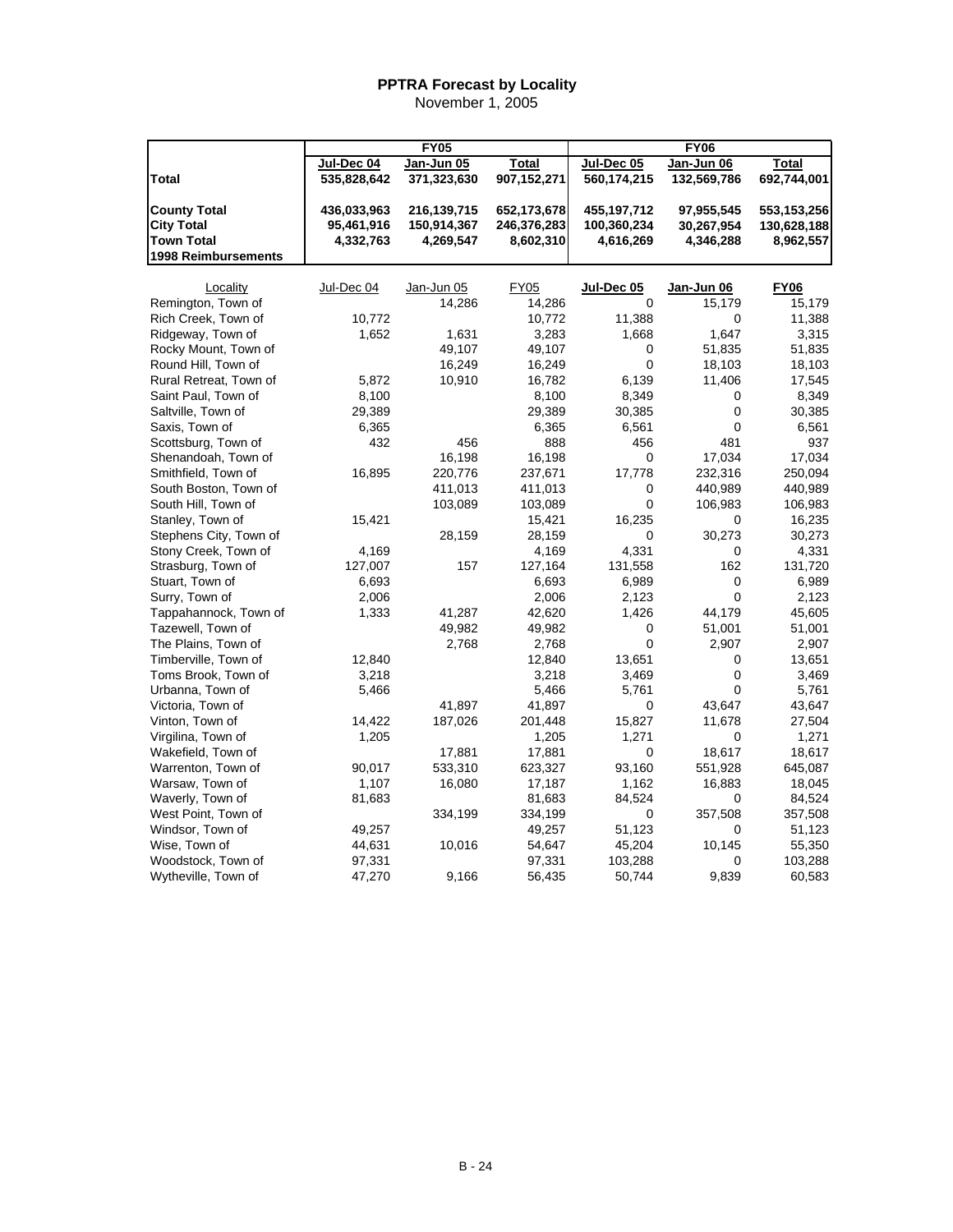|                            | FY07 - FY10   | FY07 - FY10 |
|----------------------------|---------------|-------------|
|                            | Total         | % of Total  |
| Total                      | 950,000,000   | 100.0%      |
|                            |               |             |
| <b>County Total</b>        | 687,904,430   | 72.4%       |
| <b>City Total</b>          | 252,757,999   | 26.6%       |
| <b>Town Total</b>          | 9,337,572     | 1.0%        |
|                            |               |             |
| Locality                   | FY07 - FY10 * | FY07 - FY10 |
| <b>Accomack County</b>     | 3,158,557     | 0.3%        |
| <b>Albemarle County</b>    | 15,111,936    | 1.6%        |
| Alleghany County           | 1,628,310     | 0.2%        |
| Amelia County              | 1,020,538     | 0.1%        |
| <b>Amherst County</b>      | 2,211,571     | 0.2%        |
| <b>Appomattox County</b>   | 1,030,995     | 0.1%        |
| <b>Arlington County</b>    | 31,313,980    | 3.3%        |
| <b>Augusta County</b>      | 4,315,657     | 0.5%        |
| <b>Bath County</b>         | 40,153        | $0.0\%$     |
| <b>Bedford County</b>      | 6,172,406     | 0.6%        |
| <b>Bland County</b>        | 290,263       | $0.0\%$     |
| <b>Botetourt County</b>    | 3,418,744     | $0.4\%$     |
| <b>Brunswick County</b>    | 1,366,776     | 0.1%        |
| <b>Buchanan County</b>     | 1,683,942     | 0.2%        |
| <b>Buckingham County</b>   | 1,172,842     | 0.1%        |
| <b>Campbell County</b>     | 3,495,254     | 0.4%        |
| <b>Caroline County</b>     | 2,709,971     | 0.3%        |
| <b>Carroll County</b>      | 1,006,511     | 0.1%        |
| <b>Charles City County</b> | 708,171       | 0.1%        |
| <b>Charlotte County</b>    | 689,921       | 0.1%        |
| <b>Chesterfield County</b> | 40,987,452    | 4.3%        |
| <b>Clarke County</b>       | 2,154,133     | 0.2%        |
| Craig County               | 295,299       | $0.0\%$     |
| <b>Culpeper County</b>     | 3,390,445     | 0.4%        |
| <b>Cumberland County</b>   | 896,788       | 0.1%        |
| Dickenson County           | 839,794       | 0.1%        |
| Dinwiddie County           | 3,705,552     | 0.4%        |
| <b>Essex County</b>        | 1,028,257     | 0.1%        |
| <b>Fairfax County</b>      | 211,995,999   | 22.3%       |
| <b>Fauquier County</b>     | 13,636,044    | 1.4%        |
| <b>Floyd County</b>        | 1,050,878     | 0.1%        |
| <b>Fluvanna County</b>     | 3,033,848     | 0.3%        |
| <b>Franklin County</b>     | 2,351,461     | 0.2%        |
| <b>Frederick County</b>    | 12,772,673    | 1.3%        |
| Giles Countv               | 1,257,198     | $0.1\%$     |
| <b>Gloucester County</b>   | 2,779,204     | 0.3%        |
| Goochland County           | 3,177,327     | 0.3%        |
| Grayson County             | 458,348       | 0.0%        |
| <b>Greene County</b>       | 2,269,638     | $0.2\%$     |
| <b>Greensville County</b>  | 1,062,435     | 0.1%        |
| <b>Halifax County</b>      | 1,509,203     | 0.2%        |
| <b>Hanover County</b>      | 15,011,843    | 1.6%        |
| <b>Henrico County</b>      | 37,415,217    | 3.9%        |
| Henry County               | 2,289,955     | 0.2%        |
| <b>Highland County</b>     | 167,807       | $0.0\%$     |
| Isle of Wight County       | 4,663,660     | 0.5%        |
| James City County          | 9,993,959     | 1.1%        |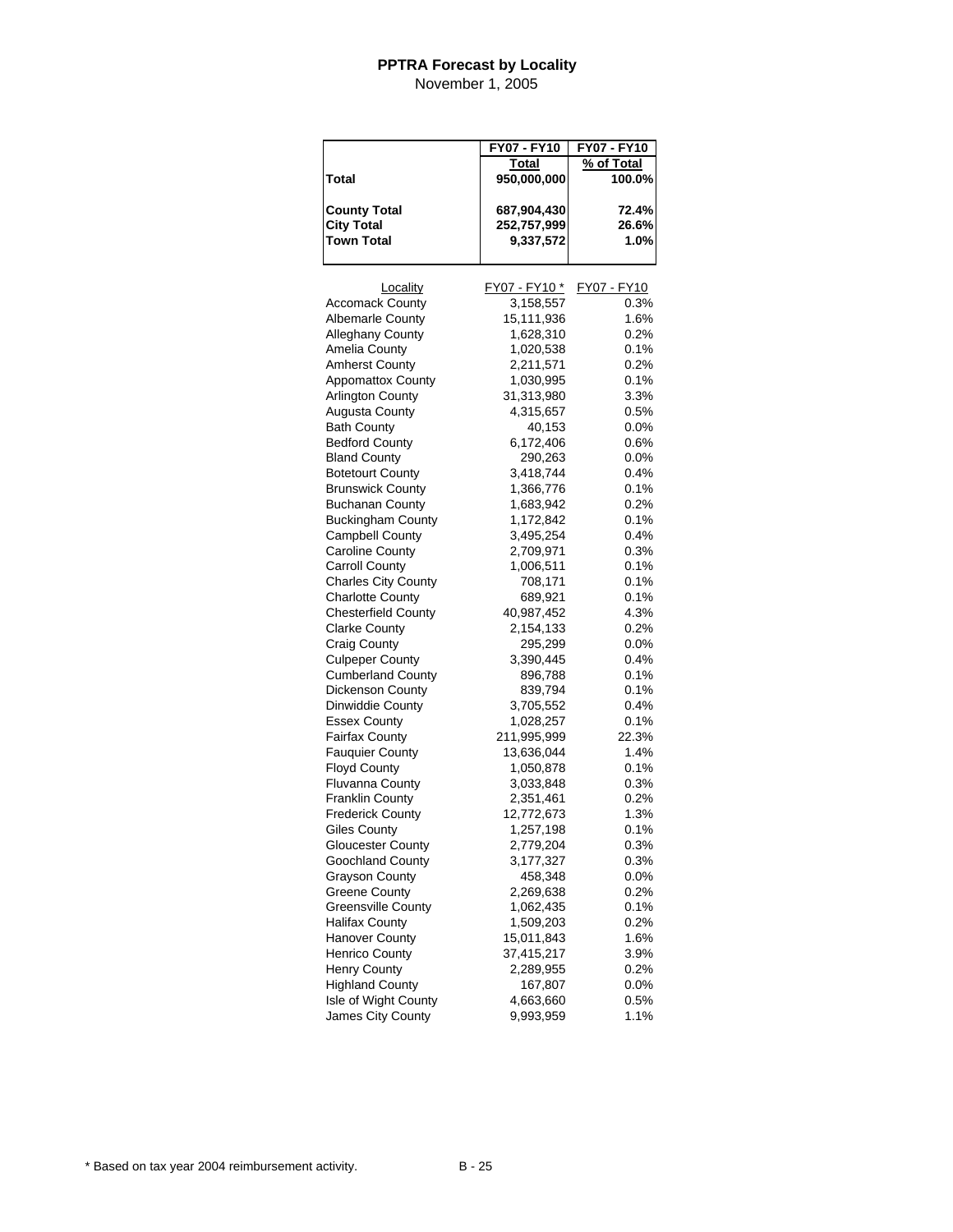|                              | FY07 - FY10   | FY07 - FY10 |
|------------------------------|---------------|-------------|
|                              | <b>Total</b>  | % of Total  |
| Total                        | 950,000,000   | 100.0%      |
|                              |               |             |
| <b>County Total</b>          | 687,904,430   | 72.4%       |
| <b>City Total</b>            | 252,757,999   | 26.6%       |
| <b>Town Total</b>            | 9,337,572     | 1.0%        |
|                              |               |             |
|                              |               |             |
| Locality                     | FY07 - FY10 * | FY07 - FY10 |
| King and Queen County        | 727,133       | 0.1%        |
| King George County           | 2,503,121     | 0.3%        |
| King William County          | 1,236,941     | 0.1%        |
| Lancaster County             | 863,555       | 0.1%        |
| Lee County                   | 800,273       | 0.1%        |
| Loudoun County               | 41,503,640    | 4.4%        |
| Louisa County                | 1,530,423     | 0.2%        |
| Lunenburg County             | 1,259,231     | 0.1%        |
| <b>Madison County</b>        | 1,033,552     | 0.1%        |
| <b>Mathews County</b>        | 1,012,769     | 0.1%        |
| <b>Mecklenburg County</b>    | 1,389,894     | 0.1%        |
| Middlesex County             | 711,658       | 0.1%        |
| Montgomery County            | 4,973,755     | 0.5%        |
| <b>Nelson County</b>         | 1,738,334     | 0.2%        |
| New Kent County              | 2,288,983     | 0.2%        |
| Northampton County           | 1,445,403     | 0.2%        |
| Northumberland County        | 957,263       | 0.1%        |
| Nottoway County              | 1,008,212     | 0.1%        |
| Orange County                | 2,801,166     | 0.3%        |
| Page County                  | 1,673,153     | 0.2%        |
| <b>Patrick County</b>        | 698,033       | 0.1%        |
| Pittsylvania County          | 4,147,734     | 0.4%        |
| Powhatan County              | 3,056,849     | 0.3%        |
| <b>Prince Edward County</b>  | 1,306,805     | 0.1%        |
| <b>Prince George County</b>  | 3,611,931     | 0.4%        |
| <b>Prince William County</b> | 55,102,349    | 5.8%        |
| Pulaski County               | 1,633,251     | 0.2%        |
| Rappahannock County          | 945,377       | 0.1%        |
| <b>Richmond County</b>       | 794,811       | 0.1%        |
| Roanoke County               | 12,194,350    | 1.3%        |
| Rockbridge County            | 2,449,531     | 0.3%        |
| Rockingham County            | 5,894,321     | 0.6%        |
| <b>Russell County</b>        | 1,463,445     | 0.2%        |
| <b>Scott County</b>          | 734,724       | 0.1%        |
| Shenandoah County            | 3,665,359     | 0.4%        |
| Smyth County                 | 1,825,906     | 0.2%        |
| Southampton County           | 2,358,630     | 0.2%        |
| Spotsylvania County          | 14,555,338    | 1.5%        |
| <b>Stafford County</b>       | 12,771,825    | 1.3%        |
| <b>Surry County</b>          | 647,553       | 0.1%        |
| <b>Sussex County</b>         | 1,092,900     | 0.1%        |
| <b>Tazewell County</b>       | 2,789,778     | 0.3%        |
| <b>Warren County</b>         | 4,529,002     | 0.5%        |
| <b>Washington County</b>     | 2,571,175     | 0.3%        |
| <b>Westmoreland County</b>   | 1,160,743     | 0.1%        |
| <b>Wise County</b>           | 1,380,394     | 0.1%        |
| <b>Wythe County</b>          | 1,506,801     | 0.2%        |
| <b>York County</b>           | 8,816,146     | 0.9%        |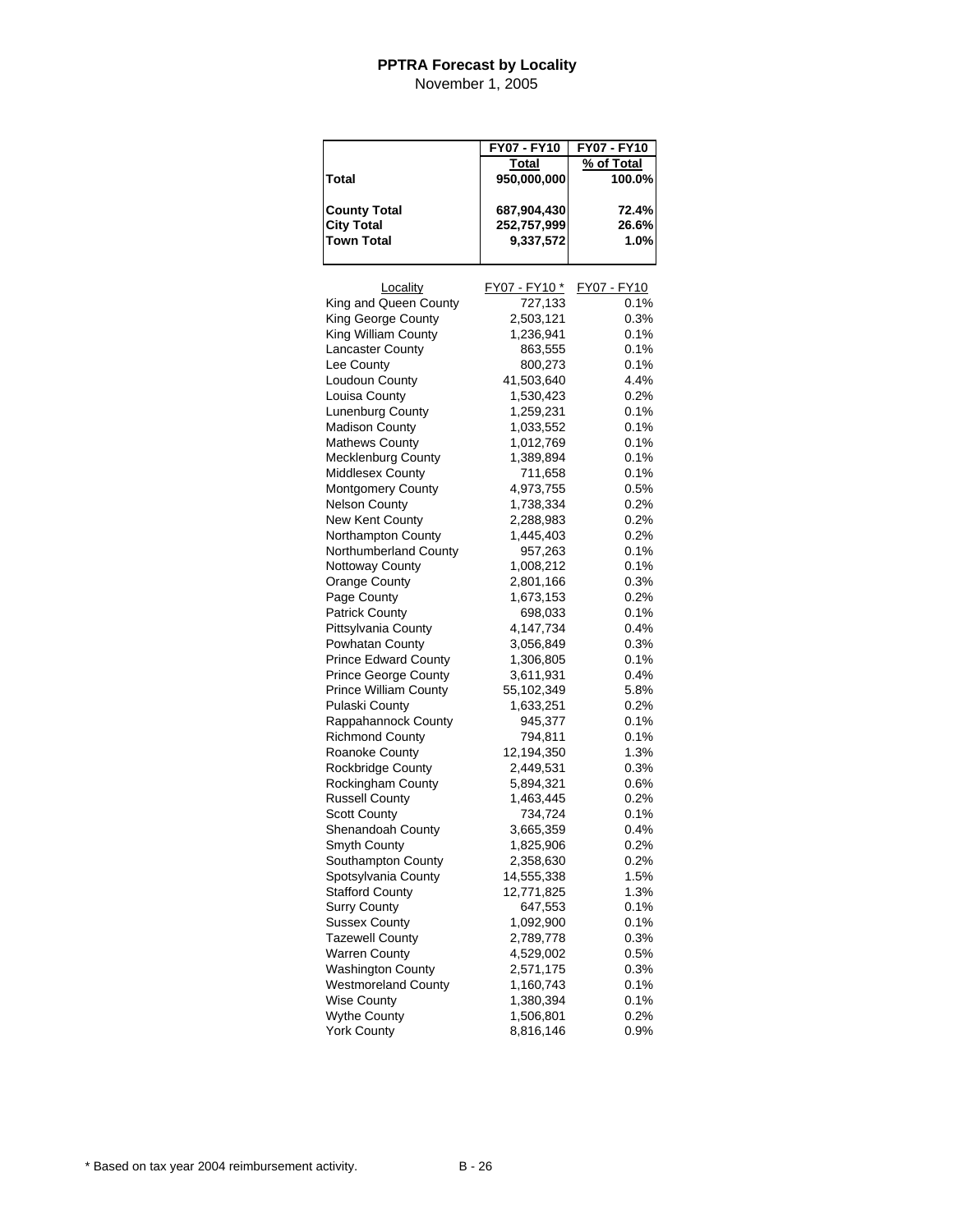|                                          | FY07 - FY10              | FY07 - FY10    |
|------------------------------------------|--------------------------|----------------|
|                                          | Total                    | % of Total     |
| Total                                    | 950,000,000              | 100.0%         |
|                                          |                          |                |
| <b>County Total</b><br><b>City Total</b> | 687,904,430              | 72.4%<br>26.6% |
| <b>Town Total</b>                        | 252,757,999<br>9,337,572 | 1.0%           |
|                                          |                          |                |
| Locality                                 | FY07 - FY10 *            | FY07 - FY10    |
| Alexandria                               | 23,557,811               | 2.5%           |
| <b>Bedford City</b>                      | 285,609                  | 0.0%           |
| Bristol                                  | 734,476                  | 0.1%           |
| Buena Vista                              | 664,321                  | 0.1%           |
| Charlottesville                          | 3,450,423                | 0.4%           |
| Chesapeake                               | 28,489,758               | 3.0%           |
| Colonial Heights                         | 1,520,051                | 0.2%           |
| Covington                                | 544,408                  | 0.1%           |
| Danville                                 | 3,607,422                | 0.4%           |
| Emporia                                  | 573,772                  | 0.1%           |
| <b>Fairfax City</b>                      | 3,122,602                | 0.3%           |
| <b>Falls Church</b>                      | 1,896,056                | 0.2%           |
| Franklin City                            | 1,039,589                | 0.1%           |
| Fredericksburg                           | 1,723,882                | 0.2%           |
| Galax                                    | 267,107                  | 0.0%           |
| Hampton                                  | 15,610,501               | 1.6%           |
| Harrisonburg                             | 1,515,869                | 0.2%           |
| Hopewell                                 | 1,618,927                | 0.2%           |
| Lexington                                | 592,756                  | 0.1%           |
| Lynchburg                                | 5,668,917                | 0.6%           |
| Manassas                                 | 3,821,488                | 0.4%           |
| Manassas Park                            | 1,342,010                | 0.1%           |
| Martinsville                             | 619,402                  | 0.1%           |
| <b>Newport News</b>                      | 18,590,875               | 2.0%           |
| Norfolk                                  | 16,752,826               | 1.8%           |
| Norton                                   | 205,547                  | 0.0%           |
| Petersburg                               | 2,777,835                | 0.3%           |
| Poquoson                                 | 1,880,186                | 0.2%           |
| Portsmouth                               | 9,967,138                | 1.0%           |
| Radford                                  | 634,992                  | 0.1%           |
| <b>Richmond City</b>                     | 15,928,668               | 1.7%           |
| <b>Roanoke City</b>                      | 8,261,488                | 0.9%           |
| Salem                                    | 2,674,838                | 0.3%           |
| Staunton                                 | 1,696,784                | 0.2%           |
| Suffolk                                  | 10,116,349               | 1.1%           |
| Virginia Beach                           | 55,673,386               | 5.9%           |
| Waynesboro                               | 1,712,790                | 0.2%           |
| Williamsburg                             | 773,504                  | 0.1%           |
| Winchester                               | 2,843,634                | 0.3%           |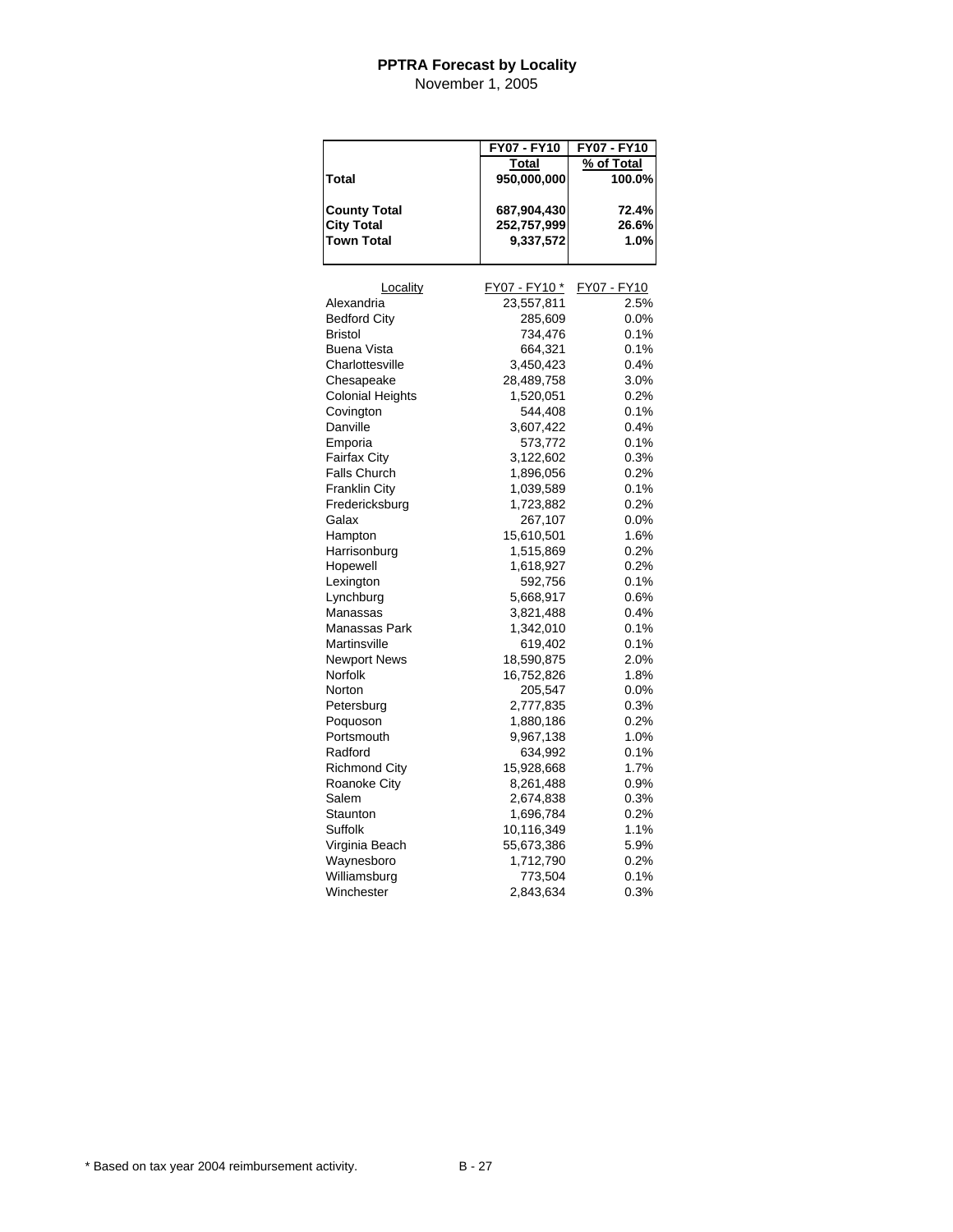|                         | FY07 - FY10   | FY07 - FY10 |
|-------------------------|---------------|-------------|
|                         | Total         | % of Total  |
| Total                   | 950,000,000   | 100.0%      |
|                         |               |             |
| <b>County Total</b>     | 687,904,430   | 72.4%       |
| <b>City Total</b>       | 252,757,999   | 26.6%       |
| <b>Town Total</b>       | 9,337,572     | 1.0%        |
|                         |               |             |
|                         |               |             |
| Locality                | FY07 - FY10 * | FY07 - FY10 |
| Abingdon, Town of       | 138,203       | $0.0\%$     |
| Accomac, Town of        | 1,038         | 0.0%        |
| Alberta, Town of        | 16,963        | $0.0\%$     |
| Altavista, Town of      | 142,393       | 0.0%        |
| Amherst, Town of        | 17,649        | 0.0%        |
| Appalachia, Town of     | 24,310        | 0.0%        |
| Appomattox, Town of     | 23,315        | $0.0\%$     |
| Ashland, Town of        | 117,664       | 0.0%        |
| Berryville, Town of     | 235,755       | $0.0\%$     |
| Big Stone Gap, Town of  | 67,208        | $0.0\%$     |
| Blackstone, Town of     | 43,599        | $0.0\%$     |
| Bloxom, Town of         | 0             | $0.0\%$     |
| Bluefield, Town of      | 110,085       | $0.0\%$     |
| Boones Mill, Town of    | 0             | 0.0%        |
| Bowling Green, Town of  | 16,371        | 0.0%        |
| Boyce, Town of          | 7,490         | $0.0\%$     |
| Boydton, Town of        | 10,207        | 0.0%        |
| Boykins, Town of        | 24,816        | 0.0%        |
| Branchville, Town of    | 0             | 0.0%        |
| Bridgewater, Town of    | 101,878       | 0.0%        |
| Broadway, Town of       | 33,159        | $0.0\%$     |
| Brodnax, Town of        | 15,346        | 0.0%        |
| Brookneal, Town of      | 26,862        | $0.0\%$     |
| Buchanan, Town of       | 11,587        | $0.0\%$     |
| Burkeville, Town of     | 9,746         | $0.0\%$     |
| Cape Charles, Town of   | 35,992        | $0.0\%$     |
| Capron, Town of         | 6,094         | $0.0\%$     |
| Cedar Bluff, Town of    | 9,206         | 0.0%        |
| Charlotte CH, Town of   | 5,995         | $0.0\%$     |
| Chase City, Town of     | 65,774        | $0.0\%$     |
| Chatham, Town of        | 41,147        | 0.0%        |
| Chilhowie, Town of      | 9,891         | $0.0\%$     |
| Chincoteague, Town of   | 129,001       | $0.0\%$     |
| Christiansburg, Town of | 218,766       | $0.0\%$     |
| Claremont, Town of      | 8,334         | 0.0%        |
| Clarksville, Town of    | 54,253        | 0.0%        |
| Cleveland, Town of      | 1,586         | 0.0%        |
| Clifton Forge, Town of  | 313,691       | $0.0\%$     |
| Coeburn, Town of        | 17,773        | 0.0%        |
| Colonial Beach, Town of | 259,452       | $0.0\%$     |
| Courtland, Town of      | 36,844        | $0.0\%$     |
| Crewe, Town of          | 53,363        | $0.0\%$     |
| Culpeper, Town of       | 223,679       | $0.0\%$     |
| Damascus, Town of       | 4,684         | 0.0%        |
| Dillwyn, Town of        | 2,103         | $0.0\%$     |
| Drakes Branch, Town of  | 5,923         | $0.0\%$     |
| Dublin, Town of         | 25,703        | $0.0\%$     |
| Eastville, Town of      | 0             | $0.0\%$     |
| Edinburg, Town of       | 15,640        | $0.0\%$     |
| Elkton, Town of         | 28,043        | $0.0\%$     |
| Exmore, Town of         | 0             | 0.0%        |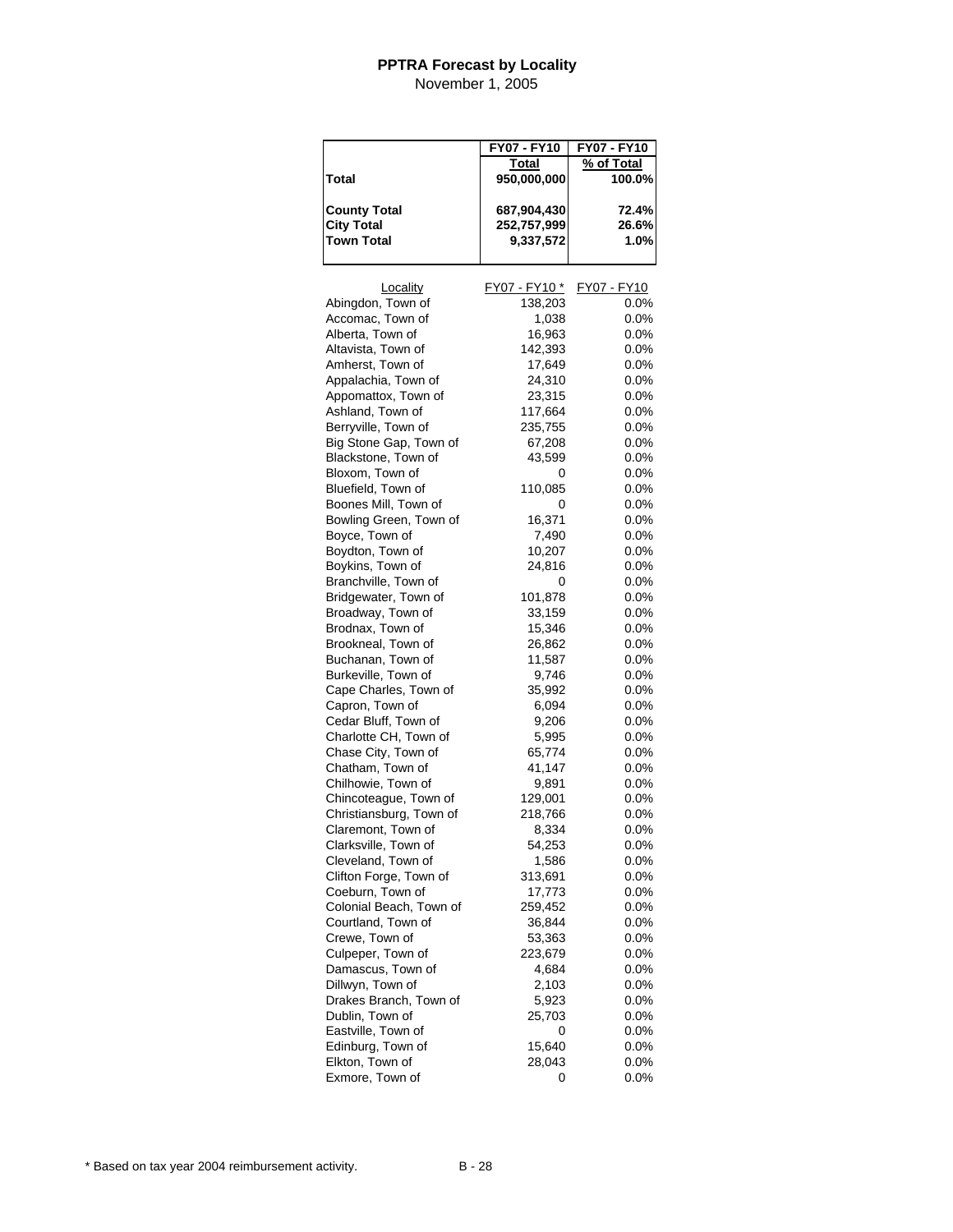|                         | FY07 - FY10   | FY07 - FY10 |
|-------------------------|---------------|-------------|
|                         | <u>Total</u>  | % of Total  |
| Total                   | 950,000,000   | 100.0%      |
|                         |               |             |
| <b>County Total</b>     | 687,904,430   | 72.4%       |
| <b>City Total</b>       | 252,757,999   | 26.6%       |
| <b>Town Total</b>       | 9,337,572     | 1.0%        |
|                         |               |             |
|                         |               |             |
| Locality                | FY07 - FY10 * | FY07 - FY10 |
| Fries, Town of          | 3,563         | $0.0\%$     |
| Front Royal, Town of    | 287,317       | $0.0\%$     |
| Glade Spring, Town of   | 6,572         | 0.0%        |
| Glasgow, Town of        | 12,664        | $0.0\%$     |
| Glen Lyn, Town of       | 1,458         | $0.0\%$     |
| Gordonsville, Town of   | 66,115        | 0.0%        |
| Gretna, Town of         | 15,266        | $0.0\%$     |
| Grottoes, Town of       | 22,250        | $0.0\%$     |
| Grundy, Town of         | 7,167         | 0.0%        |
| Halifax, Town of        | 55,136        | $0.0\%$     |
| Hallwood, Town of       | 2,962         | 0.0%        |
| Hamilton, Town of       | 23,451        | $0.0\%$     |
| Haymarket, Town of      | 37,183        | $0.0\%$     |
| Hillsville, Town of     | 57,579        | $0.0\%$     |
| Hurt, Town of           | 34,610        | $0.0\%$     |
| Independence, Town of   | 22,091        | $0.0\%$     |
| Iron Gate, Town of      | 6,856         | 0.0%        |
| Ivor, Town of           | 5,853         | 0.0%        |
| Jarratt, Town of        | 0             | 0.0%        |
| Jonesville, Town of     | 5,909         | 0.0%        |
| Keller, Town of         |               |             |
|                         | 2,478         | $0.0\%$     |
| Kenbridge, Town of      | 45,277        | $0.0\%$     |
| Keysville, Town of      | 12,649        | 0.0%        |
| Kilmarnock, Town of     | 9,143         | $0.0\%$     |
| La Crosse, Town of      | 5,383         | $0.0\%$     |
| Lawrenceville, Town of  | 30,899        | $0.0\%$     |
| Lebanon, Town of        | 34,292        | $0.0\%$     |
| Leesburg, Town of       | 1,482,526     | 0.2%        |
| Louisa, Town of         | 21,338        | 0.0%        |
| Luray, Town of          | 74,432        | 0.0%        |
| Marion, Town of         | 45,698        | 0.0%        |
| McKenney, Town of       | 5,490         | $0.0\%$     |
| Middletown, Town of     | 41,938        | $0.0\%$     |
| Mineral, Town of        | 4,407         | 0.0%        |
| Monterey, Town of       | 2,304         | $0.0\%$     |
| Mount Crawford, Town of | 1,368         | $0.0\%$     |
| Mount Jackson, Town of  | 33,507        | 0.0%        |
| Narrows, Town of        | 63,902        | 0.0%        |
| New Market, Town of     | 90,144        | 0.0%        |
| Onancock, Town of       | 68,135        | $0.0\%$     |
| Onley, Town of          | 2,058         | 0.0%        |
| Orange, Town of         | 90,582        | $0.0\%$     |
| Painter, Town of        | 0             | 0.0%        |
| Pamplin, Town of        | 2,582         | 0.0%        |
| Parksley, Town of       | 15,053        | $0.0\%$     |
| Pearisburg, Town of     | 92,022        | 0.0%        |
| Pembroke, Town of       | 23,152        | 0.0%        |
| Pennington Gap, Town of | 8,861         | 0.0%        |
| Phenix, Town of         | 2,128         | $0.0\%$     |
| Pocahontas, Town of     | 7,669         | 0.0%        |
| Pound, Town of          | 10,169        | 0.0%        |
| Pulaski, Town of        | 173,842       | $0.0\%$     |
| Purcellville, Town of   | 366,343       | $0.0\%$     |
|                         |               |             |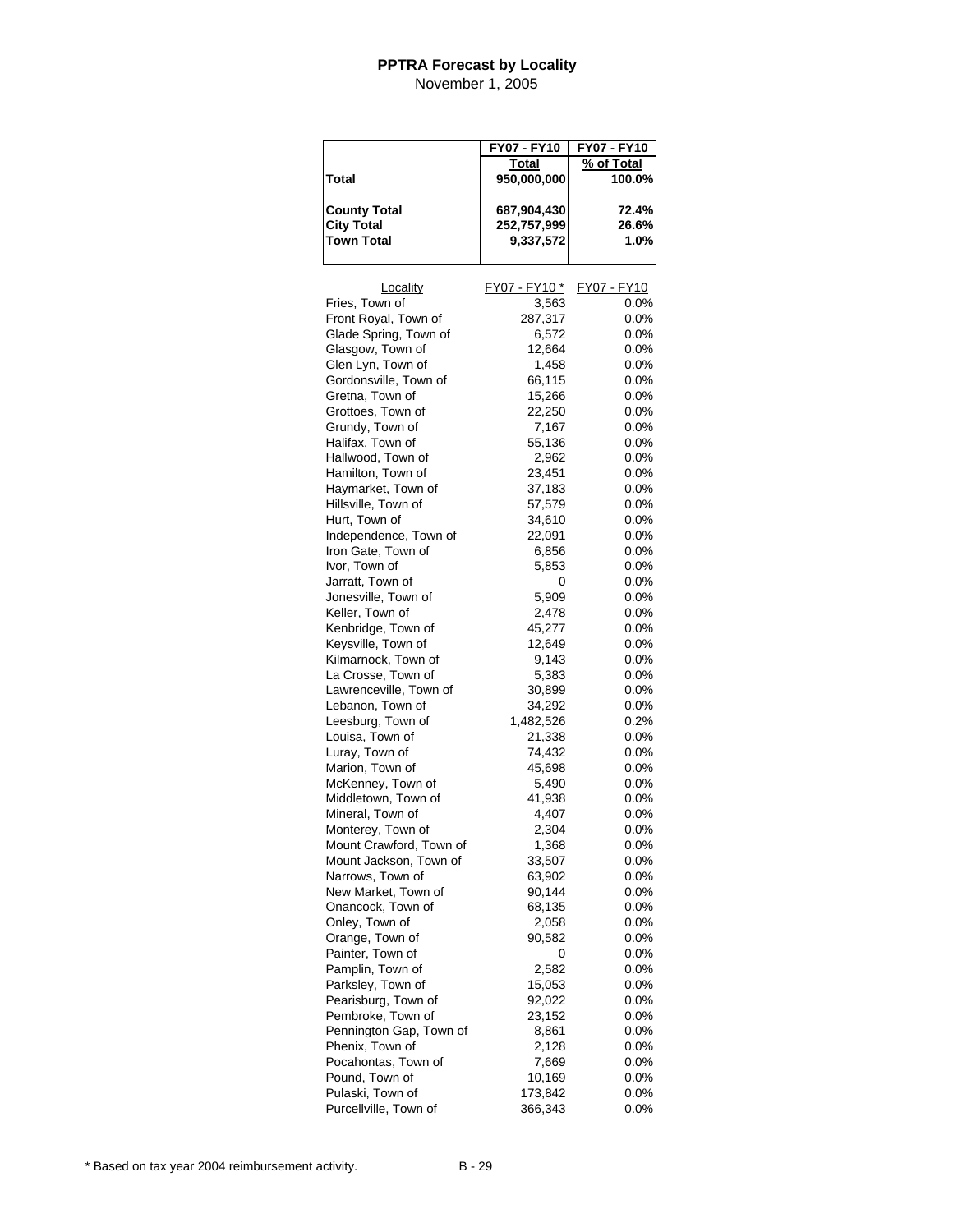|                                          | FY07 - FY10                | FY07 - FY10    |
|------------------------------------------|----------------------------|----------------|
|                                          | Total                      | % of Total     |
| Total                                    | 950,000,000                | 100.0%         |
|                                          |                            |                |
| <b>County Total</b><br><b>City Total</b> | 687,904,430<br>252,757,999 | 72.4%<br>26.6% |
| <b>Town Total</b>                        | 9,337,572                  | 1.0%           |
|                                          |                            |                |
| Locality                                 | FY07 - FY10 *              | FY07 - FY10    |
| Remington, Town of                       | 15,639                     | 0.0%           |
| Rich Creek, Town of                      | 12,466                     | 0.0%           |
| Ridgeway, Town of                        | 3,571                      | 0.0%           |
| Rocky Mount, Town of                     | 53,758                     | 0.0%           |
| Round Hill, Town of                      | 17,788                     | 0.0%           |
| Rural Retreat, Town of                   | 18,433                     | 0.0%           |
| Saint Paul, Town of                      | 8,867                      | $0.0\%$        |
| Saltville, Town of                       | 32,173                     | $0.0\%$        |
| Saxis, Town of                           | 4,747                      | $0.0\%$        |
| Scottsburg, Town of                      | 999                        | 0.0%           |
| Shenandoah, Town of                      | 17,732                     | 0.0%           |
| Smithfield, Town of                      | 257,864                    | 0.0%           |
| South Boston, Town of                    | 449,084                    | 0.0%           |
| South Hill, Town of                      | 112,854                    | 0.0%           |
| Stanley, Town of                         | 16,882                     | 0.0%           |
| Stephens City, Town of                   | 30,826                     | $0.0\%$        |
| Stony Creek, Town of                     | 4,564                      | 0.0%           |
| Strasburg, Town of                       | 138,590                    | 0.0%           |
| Stuart, Town of                          | 7,327                      | 0.0%           |
| Surry, Town of                           | 2,196                      | 0.0%           |
| Tappahannock, Town of                    | 46,632                     | 0.0%           |
| Tazewell, Town of                        | 54,716                     | 0.0%           |
| The Plains, Town of                      | 3,030                      | 0.0%           |
| Timberville, Town of                     | 14,056                     | 0.0%           |
| Toms Brook, Town of                      | 3,523                      | 0.0%           |
| Urbanna, Town of                         | 5,984                      | 0.0%           |
| Victoria, Town of                        | 45,865                     | 0.0%           |
| Vinton, Town of                          | 203,123                    | 0.0%           |
| Virgilina, Town of                       | 1,319                      | 0.0%           |
| Wakefield, Town of                       | 19,575                     | 0.0%           |
| Warrenton, Town of                       | 680,981                    | 0.1%           |
| Warsaw, Town of                          | 18,805                     | $0.0\%$        |
| Waverly, Town of                         | 89,420                     | $0.0\%$        |
| West Point, Town of                      | 365,854                    | 0.0%           |
| Windsor, Town of                         | 38,980                     | 0.0%           |
| Wise, Town of                            | 59,078                     | $0.0\%$        |
| Woodstock, Town of                       | 106,550                    | 0.0%           |
| Wytheville, Town of                      | 61,361                     | 0.0%           |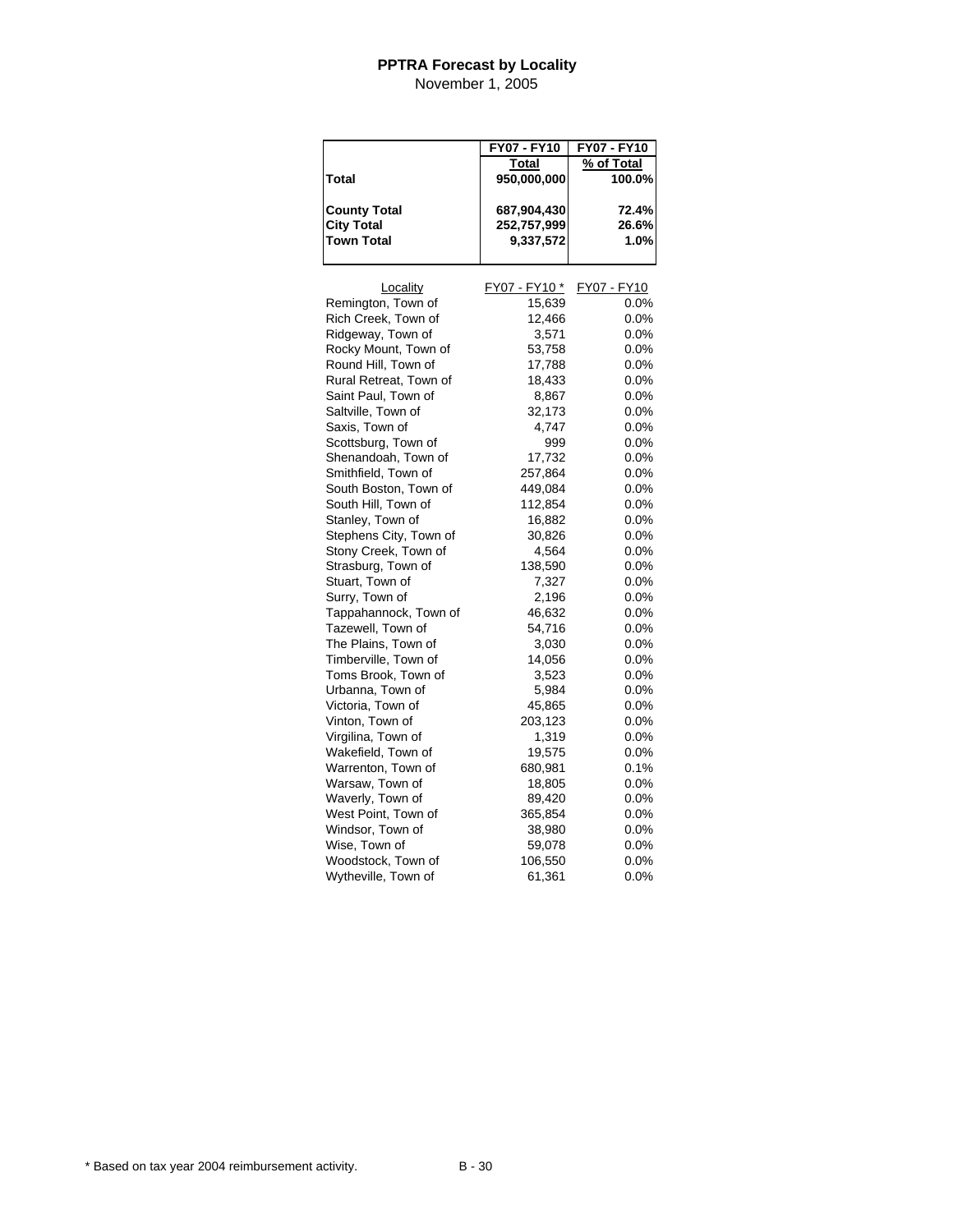|                      |                |                 | Tax Year 2002 |                    |           | Tax Year 2003 |                    |                    | Tax Year 2004 |                    |
|----------------------|----------------|-----------------|---------------|--------------------|-----------|---------------|--------------------|--------------------|---------------|--------------------|
| Locality             | <b>Tax Due</b> | <b>Estimate</b> | Date          | <b>Notice Sent</b> | Estimate  | Date          | <b>Notice Sent</b> | <b>Estimate</b>    | Date          | <b>Notice Sent</b> |
| (Towns)              | Date           | 2002            | Accepted      | to DOA             | 2003      | Accepted      | to DOA             | 2004               | Accepted      | to DOA             |
| Abingdon             | 5-Dec          | \$127,282       | 19-Dec-02     | 19-Dec-02          | \$123,257 | 17-Feb-04     | 17-Feb-04          | \$126,245          | 9-Dec-04      | 9-Dec-04           |
| Accomac              | 5-Dec          | \$943           | 20-Dec-02     | 20-Dec-02          | \$923     | 22-Jan-04     | 22-Jan-04          | \$948              | 10-Dec-04     | 10-Dec-04          |
| Alberta              | 5-Jan          | \$14,886        | 26-Feb-03     | 26-Feb-03          | \$14,958  | 9-Feb-04      | 10-Feb-04          | \$15,495           | 9-Dec-04      | 30-Dec-04          |
| Appalachia           | 5-Dec          | \$21,954        | 17-Dec-02     | 19-Dec-02          | \$21,669  | 27-Jan-04     | 27-Jan-04          | \$22,207           | 10-Dec-04     | 10-Dec-04          |
| Ashland              | 15-Jan         |                 |               |                    |           |               |                    | \$101,909          | 2-Feb-05      | 2-Feb-05           |
| Berryville           | 5-Dec          |                 |               |                    |           |               |                    | \$191,390          | 5-Jan-05      | 6-Jan-05           |
| Bloxom               | 5-Dec          | \$1,018         | 30-Aug-05     | 30-Aug-05          | \$1.158   | 30-Aug-05     | 30-Aug-05          | \$1,176            | 30-Aug-05     | 30-Aug-05          |
| <b>Boones Mill</b>   | 1-Mar          | \$1,173         | 26-Mar-03     | 26-Mar-03          | \$1,192   | 11-Feb-04     | 11-Feb-04          | \$1,276            | 17-Aug-05     | 17-Aug-05          |
| Boyce                | 5-Dec          | \$6,310         | 31-Dec-02     | 31-Dec-02          | \$6,402   | 20-Jan-04     | 20-Jan-04          | \$6,842            | 9-Dec-04      | 9-Dec-04           |
| Boydton              | 1-Jan          |                 |               |                    |           |               |                    |                    |               |                    |
| <b>Boykins</b>       | 5-Dec          | \$21,804        | 13-Jan-03     | 13-Jan-03          | \$21,665  | 4-Feb-04      | 4-Feb-04           | \$22,669           | 21-Dec-04     | 21-Dec-04          |
| Branchville          | 5-Dec          |                 |               |                    | \$1,724   | 18-Aug-05     | 18-Aug-05          | \$1,761            | 18-Aug-05     | 18-Aug-05          |
| Broadway             | 5-Dec          | \$29,551        | 20-Dec-02     | 23-Dec-02          | \$28,948  | 20-Jan-04     | 21-Jan-04          | \$30,290           | 9-Dec-04      | 9-Dec-04           |
| Brodnax              | 5-Jan          |                 |               |                    | \$6,905   | 5-May-05      | 6-May-05           | \$7,009            | 5-May-05      | 6-May-05           |
| Brookneal            | 5-Dec          | \$24,328        | 27-Jan-03     | 28-Jan-03          | \$23,813  | 21-Jan-04     | 21-Jan-04          | \$24,538           | 8-Dec-04      | 8-Dec-04           |
| Buchanan             | 5-Dec          | \$9,845         | 18-Dec-02     | 18-Dec-02          | \$9,969   | 31-Dec-03     | 7-Jan-04           | \$10,584           | 10-Dec-04     | 10-Dec-04          |
| <b>Burkeville</b>    | 5-Dec          | \$8,486         | 30-Dec-02     | 30-Dec-02          | \$8,452   | 28-Jan-04     | 28-Jan-04          | \$8,903            | 6-Dec-04      | 6-Dec-04           |
| Capron               | 5-Dec          | \$5,205         | 21-Jul-03     | 21-Jul-03          | \$5,225   | 17-Feb-04     | 17-Feb-04          |                    | 20-Jan-05     | 20-Jan-05          |
|                      | 5-Dec          | \$8,356         | $2 - Jan-03$  |                    | \$8,142   |               | 22-Jan-04          | \$5,597<br>\$8,409 |               | 10-Dec-04          |
| Cedar Bluff          |                |                 |               | $2 - Jan-03$       |           | 21-Jan-04     |                    |                    | 10-Dec-04     |                    |
| Charlotte CH         | 5-Mar          | \$5,015         | 16-Dec-03     | 17-Dec-03          | \$5,279   | 18-May-04     | 18-May-04          | \$5,476            | 28-Jan-05     | 15-Mar-05          |
| Chase City           | 31-Jan         |                 |               |                    |           |               |                    | \$60,083           | 20-Dec-04     | 27-Jan-05          |
| Chatham              | 5-Dec          | \$37,718        | 30-Dec-02     | 30-Dec-02          | \$36,648  | 2-Feb-04      | 2-Feb-04           | \$37,587           | 13-Dec-04     | 13-Dec-04          |
| Chilhowie            | 5-Dec          |                 |               |                    | \$9,116   | 17-Feb-04     | 17-Feb-04          | \$9,035            | 10-Dec-04     | 10-Dec-04          |
| Chincoteague         | 5-Dec          | \$117,267       | 20-Dec-02     | 20-Dec-02          | \$114,423 | 12-Jan-04     | 12-Jan-04          | \$117,839          | 13-Dec-04     | 13-Dec-04          |
| Coeburn              | 5-Dec          | \$15,963        | 3-Jan-03      | 9-Jan-03           | \$15,702  | 20-Jan-04     | 20-Jan-04          | \$16,235           | 4-Feb-05      | 7-Feb-05           |
| Colonial Beach       | 5-Dec          |                 |               |                    | \$215,459 | 18-Feb-04     | 18-Feb-04          |                    |               |                    |
| Clarksville          | 1-Feb          | \$47,585        | 4-Jun-03      | 4-Jun-03           | \$47,472  | 24-May-04     | 24-May-04          | \$49,559           | 24-Mar-05     | 24-Mar-05          |
| Claremont            | 5-Dec          |                 |               |                    | \$7,884   | 18-Feb-04     | 18-Feb-04          | \$7,613            | 15-Dec-04     | 15-Dec-04          |
| Cleveland            | 5-Dec          | \$1,363         | 21-Jan-03     | 21-Jan-03          | \$1,374   | 21-Jan-04     | 21-Jan-04          | \$1,449            | 13-Dec-04     | 13-Dec-04          |
| Courtland            | 1-Mar          |                 |               |                    | \$33,749  | 12-Feb-04     | 23-Feb-04          | \$33,656           | 13-Dec-04     | 28-Feb-05          |
| Crewe                | 5-Dec          | \$46,909        | 30-Dec-02     | 30-Dec-02          | \$46,710  | 28-Jan-04     | 28-Jan-04          | \$48,746           | 29-Dec-04     | 29-Dec-04          |
| Culpeper             | 31-Jan         | \$181,847       | 5-Apr-04      | 5-Apr-04           | \$195,329 | 5-Apr-04      | 5-Apr-04           | \$204,325          | 30-Dec-04     | 31-Jan-05          |
| Damascus             | 5-Dec          | \$4,053         | 19-Dec-02     | 19-Dec-02          | \$4,073   | 15-Jan-04     | 15-Jan-04          | \$4,279            | 7-Dec-04      | 7-Dec-04           |
| Dillwyn              | 5-Dec          | \$1,787         | 27-Jan-03     | 27-Jan-03          | \$1,806   | 20-Jan-04     | 20-Jan-04          | \$1,921            | 17-Dec-04     | 17-Dec-04          |
| <b>Drakes Branch</b> | 15-Feb         |                 |               |                    |           |               |                    | \$5,206            | 9-Dec-04      | 15-Feb-05          |
| Dublin               | 5-Dec          |                 |               |                    | \$23,433  | 11-Feb-04     | 11-Feb-04          | \$23,479           | 21-Dec-04     | 21-Dec-04          |
| Eastville            | 5-Dec          | \$833           | 5-Feb-03      | 5-Feb-03           | \$844     | 30-Jan-04     | 30-Jan-04          | \$898              | 23-Aug-05     | 23-Aug-05          |
| Edinburg             | 31-Dec         | \$13,093        | 19-Dec-02     | 19-Dec-02          | \$13,287  | 15-Jan-04     | 15-Jan-04          | \$14,287           | 7-Dec-04      | 7-Dec-04           |
| Elkton               | 5-Dec          |                 |               |                    | \$25,440  | 11-Mar-04     | 11-Mar-04          | \$25,617           | 23-Dec-04     | 27-Dec-04          |
| Exmore               | 5-Dec          |                 |               |                    | \$9,995   | 18-Aug-05     | 18-Aug-05          | \$10,213           | 18-Aug-05     | 17-Dec-27          |
| Fries                | 5-Dec          | \$3,127         | 20-Dec-02     | 20-Dec-02          | \$3,134   | 21-Jan-04     | 21-Jan-04          | \$3,255            | 6-Dec-04      | 6-Dec-04           |
| <b>Front Royal</b>   | 5-Dec          | \$246,671       | 20-Apr-04     | 21-Apr-04          | \$261,885 | 21-Jan-04     | 21-Jan-04          | \$262,457          | 10-Dec-04     | 10-Dec-04          |
| <b>Glade Spring</b>  | 21-Dec         |                 |               |                    |           |               |                    | \$5,742            | 15-Dec-04     | 16-Dec-04          |
| Glasglow             | 5-Dec          | \$10,925        | 19-Dec-02     | 19-Dec-02          | \$11,090  | 22-Jan-04     | 23-Jan-04          | \$11,568           | 8-Dec-04      | 8-Dec-04           |
| Glen Lyn             | 5-Dec          | \$1,251         | 31-Dec-02     | 31-Dec-02          | \$1,260   | 23-Feb-04     | 23-Feb-04          | \$1,332            | 8-Dec-04      | 8-Dec-04           |
| Gretna               | 5-Dec          | \$13,552        | 21-Jan-03     | 21-Jan-03          | \$13,310  | 27-Jan-04     | 27-Jan-04          | \$13,945           | 8-Dec-04      | 8-Dec-04           |
|                      | 5-Dec          | \$18,912        | 22-May-03     | 22-May-03          |           |               |                    |                    |               |                    |
| Grottoes             | 5-Dec          | \$7,950         | 10-Jan-03     |                    | \$7,168   | 28-Jan-04     | 28-Jan-04          |                    | 10-Dec-04     | 10-Dec-04          |
| Grundy               |                |                 |               | 10-Jan-03          |           |               |                    | \$6,547            |               | 13-Dec-04          |
| Halifax              | 5-Dec          |                 |               |                    |           |               |                    | \$50,173           | 13-Dec-04     |                    |
| Hallwood             | 5-Dec          | \$2,534         | 20-Dec-02     | 20-Dec-02          | \$2,561   | 20-Jan-04     | 20-Jan-04          | \$2,706            | 4-Jan-05      | 4-Jan-05           |
| Hamilton             | 5-Oct          |                 |               |                    | \$20,125  | 17-Feb-04     | 17-Feb-04          | \$21,422           | 13-Dec-04     | 13-Dec-04          |
| Haymarket            | 1-Mar          | \$21,091        | 9-Oct-03      | 9-Oct-03           | \$16,197  | 22-Jul-04     | 26-Jul-04          | \$16,983           | 30-Dec-04     | 25-Feb-05          |
| Hillsville           | 5-Dec          | \$50,240        | 30-Dec-02     | 30-Dec-02          | \$49,572  | 8-Jan-04      | 8-Jan-04           | \$52,597           | 10-Dec-04     | 10-Dec-04          |
| Hurt                 | 5-Dec          | \$30,425        | 16-Jan-03     | 21-Jan-03          | \$30,128  | 21-Jan-04     | 21-Jan-04          | \$31,615           | 10-Dec-04     | 10-Dec-04          |
| Independence         | 5-Dec          | \$19,900        | 19-Dec-02     | 19-Dec-02          | \$19,515  | 6-Feb-04      | 6-Feb-04           | \$20,180           | 17-Dec-04     | 17-Dec-04          |
| Iron Gate            | 5-Dec          | \$7,089         | 10-Oct-03     | 10-Oct-03          | \$6,100   | 11-Mar-04     | 11-Mar-04          | \$6,263            | 28-Jan-05     | 28-Jan-05          |
| Ivor                 | 1-Feb          | \$5,094         | 29-Jan-03     | 29-Jan-03          | \$5,024   | 28-Jan-04     | 28-Jan-04          | \$5,347            | 13-Dec-04     | 27-Jan-05          |
| Jarratt              | 5-Dec          | \$13,862        | 22-Aug-05     | 22-Aug-05          | \$14,383  | 22-Aug-05     | 22-Aug-05          | \$14,595           | 22-Aug-05     | 22-Aug-05          |
| Jonesville           | 5-Jan          | \$5,392         | 3-Jan-03      | 3-Jan-03           | \$5,263   | 4-Feb-04      | 4-Feb-04           | \$5,398            | 17-Dec-04     | 4-Jan-05           |
| Keller               | 5-Dec          | \$1,249         | 29-May-03     | 26-May-03          | \$1,194   | 2-Aug-04      | 3-Aug-04           | \$1,132            | 6-May-05      | $6$ -May-05        |
| Kenbridge            | 5-Dec          |                 |               |                    | \$41,632  | 18-Feb-04     | 18-Feb-04          | \$41,359           | 15-Dec-04     | 15-Dec-04          |
| Keysville            | 5-Dec          | \$11,155        | $20 - Dec-02$ | 20-Dec-02          | \$11,088  | 23-Jan-04     | 23-Jan-04          | \$11,555           | 31-Mar-05     | 31-Mar-05          |
| Kilmarnock           | 5-Dec          |                 |               |                    |           |               |                    | \$7,602            | 20-Dec-04     | 20-Dec-04          |
| LaCrosse             | 1-Jan          |                 |               |                    | \$4,933   | 15-Jan-04     | 15-Jan-04          | \$4,917            | 28-Dec-04     | 28-Dec-04          |
| Lebanon              | 12-Dec         | \$32,056        | 10-Oct-03     | 14-Oct-03          | \$31,256  | 6-Feb-04      | 11-Feb-04          | \$31,325           | 13-Dec-04     | 13-Dec-04          |
| Leesburg             | 5-Oct          |                 |               |                    |           |               |                    |                    |               |                    |
| Louisa               | 15-Jan         | \$17,648        | 23-Jan-03     | 23-Jan-03          | \$17,963  | 4-Feb-04      | 4-Feb-04           | \$19,492           | 8-Apr-05      | 8-Apr-05           |
| Luray                | 5-Dec          | \$65,740        | 14-Jan-03     | 21-Jan-03          | \$63,851  | 9-Mar-04      | 9-Mar-04           | \$67,992           | 17-Dec-04     | 17-Dec-04          |
| Marion               | 15-Dec         |                 |               |                    | \$42,662  | 22-Jan-04     | 22-Jan-04          | \$41,744           | 13-Dec-04     | 13-Dec-04          |
| McKenney             | 31-Dec         | \$4,527         | 21-Jan-03     | 21-Jan-03          | \$4,632   | 10-Mar-04     | 10-Mar-04          | \$5,015            | 8-Dec-04      | 28-Dec-04          |
| Middletown           | 5-Dec          | \$35,124        | 20-Dec-02     | 20-Dec-02          | \$35,599  | 23-Jan-04     | 23-Jan-04          | \$38,309           | 15-Dec-04     | 15-Dec-04          |
| Mineral              | 15-Jan         | \$3,619         | 9-Oct-03      | 10-Oct-03          | \$3,945   | 18-Feb-04     | 18-Jan-04          | \$4,026            | 20-Dec-05     | 19-Jan-05          |
| Monterey             | 5-Dec          | \$2,154         | 22-Jan-03     | 23-Jan-03          | \$2,070   | 27-Jan-04     | 27-Jan-04          | \$2,105            | 8-Dec-04      | 8-Dec-04           |
| Mt. Crawford         | 31-Jan         | \$1,173         | 29-Jan-03     | 29-Jan-03          | \$1,180   | 18-Feb-04     | 18-Jan-04          | \$1,250            | 31-Jan-05     | 31-Jan-05          |
| Mt. Jackson          | 31-Jan         | \$28,770        | 9-Jan-04      | 9-Jan-04           | \$30,577  | 9-Jan-04      | 9-Jan-04           | \$30,608           | 30-Dec-04     | 31-Jan-05          |
| Narrows              | 5-Dec          | \$55,896        | 19-Dec-02     | 19-Dec-02          | \$55,660  | 23-Jan-04     | 23-Jan-04          | \$58,373           | 16-Dec-04     | 16-Dec-04          |
| New Castle           | 5-Mar          |                 |               |                    |           |               |                    |                    |               |                    |
| <b>New Market</b>    | 31-Jan         | \$38,059        | 4-Mar-03      | 4-Mar-03           | \$38,947  | 22-Jul-04     | 22-Jul-04          | \$41,172           | 31-Jan-05     | 31-Jan-05          |
| Onancock             | 5-Dec          | \$60,367        | 26-Dec-02     | 26-Dec-02          | \$62,514  | 10-Dec-03     | 12-Dec-03          | \$62,240           | 10-Dec-04     | 10-Dec-04          |
| Onley                | 5-Dec          | \$2,047         | 5-Feb-03      | 5-Feb-03           | \$1,920   | 4-Feb-04      | 4-Feb-04           | \$1,880            | 7-Jan-05      | 7-Jan-05           |
| Orange               | 5-Dec          |                 |               |                    |           |               |                    | \$81,706           | 24-Feb-05     | 25-Feb-05          |
| Painter              | 5-Dec          |                 |               |                    | \$2,362   | 4-Feb-04      | 6-Feb-04           | \$2,398            | 23-Aug-05     | 23-Aug-05          |
| Pamplin              | 30-Jun         | \$2,243         | 17-Dec-02     | 18-Dec-02          | \$2,341   | 16-Dec-03     | 16-Dec-03          | \$2,359            | 17-Dec-04     | 17-Dec-04          |
| Parksley             | 5-Dec          | \$12,857        | 30-Dec-02     | 30-Dec-02          | \$12,995  | 14-Jan-04     | 14-Jan-04          | \$13,751           | 7-Dec-04      | 7-Dec-04           |
| Pearisburg           | 15-Mar         | \$82,314        | $6 - Jan-03$  | 6-Jan-03           | \$81,087  | 15-Jan-04     | 15-Jan-04          | \$84,060           | 30-Dec-04     | 15-Mar-05          |
| Pembroke             | 5-Mar          | \$20,328        | 26-Dec-02     | 26-Dec-02          | \$20,200  | 9-Jan-04      | 9-Jan-04           | \$21,149           | 6-Dec-04      | 10-Dec-04          |
| Pennington Gap       |                |                 |               |                    | \$8,324   | 28-Jan-04     |                    |                    |               | 4-Jan-05           |
|                      | 5-Jan          |                 |               |                    |           |               | 28-Jan-04          | \$8,094            | 13-Dec-04     | 16-Feb-05          |
| Phenix<br>Pocahontas | 5-Dec          | \$1,913         | 7-Jan-03      | 7-Jan-03           | \$1,835   | 20-Jan-04     | 20-Jan-04          | \$1,944            | 11-Feb-05     |                    |
|                      | 5-Dec          | \$6,705         | 15-Jan-03     | 21-Jan-03          | \$6,732   | 27-Jan-04     | 27-Jan-04          | \$7,005            | 12-May-05     | 13-May-05          |
| Pound                | 5-Dec          | \$9,180         | 20-Dec-02     | 20-Dec-02          | \$9,025   | 2-Feb-04      | 2-Feb-04           | \$9,289            | 15-Dec-04     | 15-Dec-04          |
| Purcellville         | 7-Dec          |                 |               |                    |           |               |                    |                    |               |                    |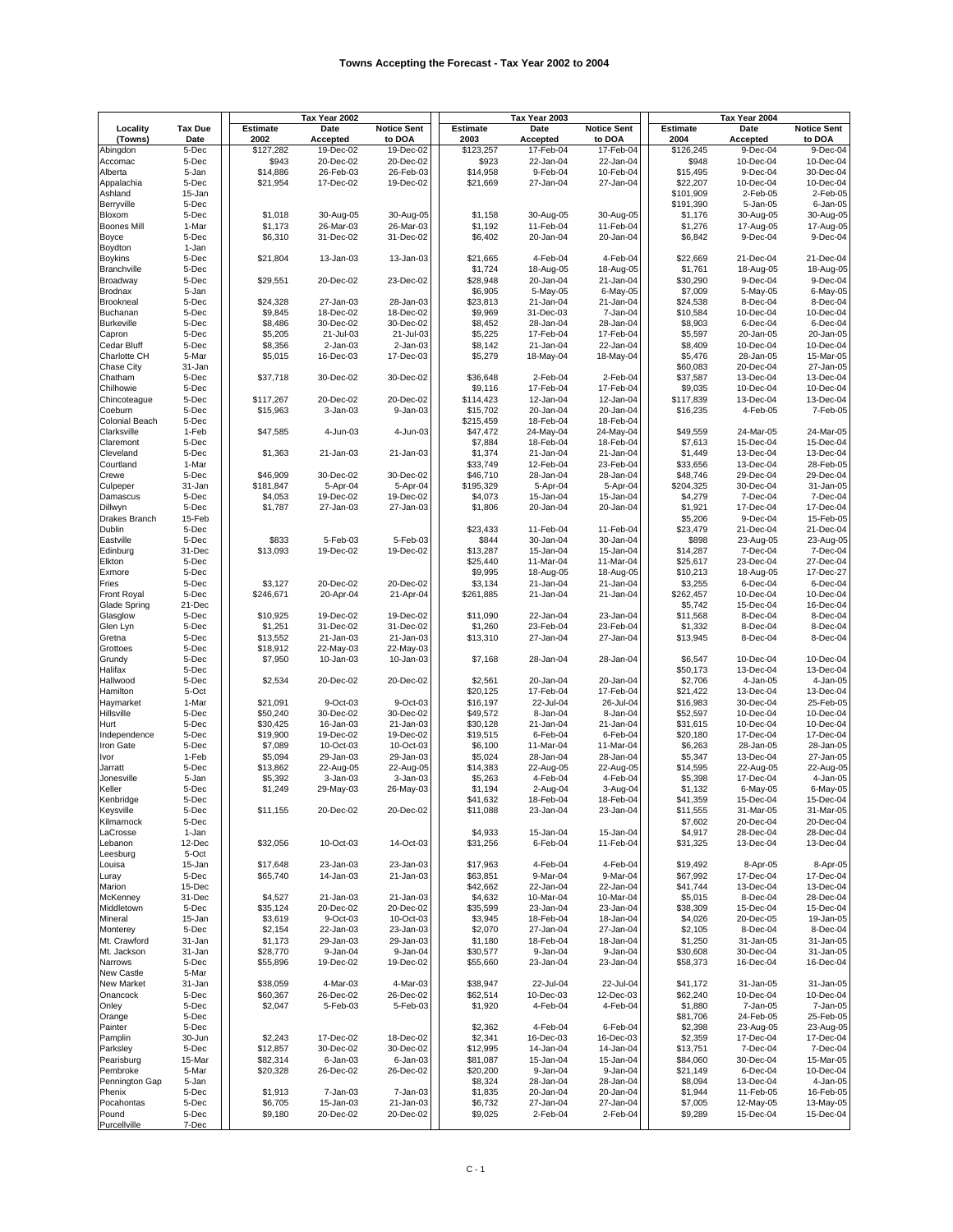|                    |                |                 | Tax Year 2002 |                    |                 | Tax Year 2003 |                    |                 | Tax Year 2004 |                    |
|--------------------|----------------|-----------------|---------------|--------------------|-----------------|---------------|--------------------|-----------------|---------------|--------------------|
| Locality           | <b>Tax Due</b> | <b>Estimate</b> | Date          | <b>Notice Sent</b> | <b>Estimate</b> | Date          | <b>Notice Sent</b> | <b>Estimate</b> | Date          | <b>Notice Sent</b> |
| (Towns)            | Date           | 2002            | Accepted      | to DOA             | 2003            | Accepted      | to DOA             | 2004            | Accepted      | to DOA             |
| Remington          | 5-Mar          | \$12,921        | 28-Feb-03     | 28-Feb-03          | \$13,211        | 10-Jun-04     | 10-Jun-04          | \$14,286        | 7-Jun-05      | 7-Jun-05           |
| Ridgeway           | 5-Dec          | \$1.634         | 10-Oct-03     | 14-Oct-03          | \$1.652         | 15-Sep-04     | 15-Sep-04          | \$1.631         | 24-Feb-05     | 25-Feb-05          |
| <b>Rich Creek</b>  | 5-Dec          | \$14,021        | 20-Dec-02     | 20-Dec-02          | \$10,772        | 16-Aug-04     | 16-Aug-04          | \$11,388        | 18-Aug-05     | 19-Aug-05          |
| Rocky Mount        | 28-Feb         | \$46,552        | 26-Jun-03     | 26-Jun-03          | \$46,231        | 7-Apr-04      | 7-Apr-04           | \$49,107        | 30-Dec-04     | 25-Feb-05          |
| Round Hill         | 5-Dec          |                 |               |                    |                 |               |                    |                 |               |                    |
| Saint Paul         | 5-Dec          | \$7,903         | $3 - Jan-03$  | 3-Jan-03           | \$7,847         | 2-Feb-04      | 2-Feb-04           | \$8,100         | 8-Dec-04      | 8-Dec-04           |
| Saltville          | 5-Dec          | \$28,381        | 24-Jan-03     | 24-Jan-03          | \$28,270        | 10-Feb-04     | 10-Feb-04          | \$29,389        | 13-Dec-04     | 13-Dec-04          |
| Saxis              | 5-Dec          | \$2,060         | 15-Dec-04     | 15-Dec-04          | \$2,137         | 15-Dec-04     | 15-Dec-04          | \$2,168         | 13-Dec-04     | 13-Dec-04          |
| Scottsburg         | 31-Dec         | \$429           | 19-Dec-02     | 19-Dec-02          | \$432           | 22-Jul-04     | 26-Jul-04          | \$456           | 10-Dec-04     | 4-Jan-05           |
| Shenandoah         | 5-Dec          | \$15,187        | 18-Dec-02     | 20-Dec-02          | \$15,385        | 20-Jan-04     | 20-Jan-04          | \$16,198        | 10-Jan-05     | 11-Jan-05          |
| South Hill         | 5-Jan          |                 |               |                    | \$107.264       | 18-Feb-03     | 20-Feb-03          | \$103.089       | 24-Feb-05     | 25-Feb-05          |
| Stanley            | 5-Dec          | \$14,418        | $2$ -Jan-03   | $2$ -Jan-03        | \$14,464        | 20-Jan-04     | 21-Jan-04          | \$15,421        | 13-Dec-04     | 13-Dec-04          |
| <b>Stony Creek</b> | 5-Dec          | \$3,952         | 23-Dec-02     | 23-Dec-02          | \$3,985         | 30-Jan-04     | 30-Jan-04          | \$4,169         | 13-Dec-04     | 13-Dec-04          |
| Strasburg          | 5-Dec          | \$118,123       | 17-Dec-02     | 17-Dec-02          | \$123,530       | 8-Dec-03      | 8-Dec-03           | \$126,639       | 7-Dec-04      | 7-Dec-04           |
| Stuart             | 31-Dec         | \$6,565         | $2$ -Jan-03   | 3-Jan-03           | \$6,406         | 10-Feb-04     | 10-Feb-04          | \$6,693         | 13-Dec-04     | 28-Dec-04          |
| Surry              | 5-Dec          | \$1,857         | 19-Dec-02     | 19-Dec-02          | \$1,884         | 23-Jan-04     | 23-Jan-04          | \$2,003         | 13-Dec-04     | 13-Dec-04          |
| Tazewell           | 5-Dec          |                 |               |                    | \$50,975        | 17-Feb-04     | 17-Feb-04          | \$49,982        | 7-Jan-05      | 7-Jan-05           |
| The Plains         | 15-Mar         |                 |               |                    | \$2,666         | 18-Mar-04     | 18-Mar-04          | \$2,768         | 6-May-05      | 6-May-05           |
| Timberville        | 31-Dec         | \$12,297        | 8-Jan-03      | 8-Jan-03           | \$12,266        | 21-Jan-04     | 21-Jan-04          | \$12,840        | 14-Dec-04     | 28-Dec-04          |
| <b>Toms Brook</b>  | 15-Dec         | \$2,980         | 8-Jan-03      | 8-Jan-03           | \$3,014         | 30-Jan-04     | 30-Jan-04          | \$3,218         | 13-Dec-04     | 13-Dec-04          |
| Urbanna            | 5-Dec          | \$5,347         | 19-Dec-02     | 19-Dec-02          | \$5,435         | 3-Feb-04      | 3-Feb-04           | \$5,466         | 10-Dec-04     | 10-Dec-04          |
| Victoria           | 5-Dec          | \$39.086        | 26-Dec-02     | 26-Dec-02          | \$39,567        | 23-Jan-04     | 23-Jan-04          | \$41,897        | 10-Jan-05     | 11-Jan-05          |
| Virgilina          | 5-Dec          | \$1,166         | 20-Dec-02     | 23-Dec-02          | \$1,133         | 30-Jan-04     | 30-Jan-04          | \$1,205         | 13-Dec-04     | 13-Dec-04          |
| Wakefield          | 5-Feb          |                 |               |                    | \$17,677        | 3-Feb-04      | 4-Feb-04           | \$17,881        | 30-Dec-04     | 4-Feb-05           |
| Waverly            | 31-Dec         |                 |               |                    | \$82,015        | 27-Jan-04     | 27-Jan-04          | \$81,683        | 13-Dec-04     | 13-Dec-04          |
| <b>West Point</b>  | 5-Aug          |                 |               |                    | \$337,737       | 2-Feb-04      | 2-Feb-04           | \$334,199       | 31-Jan-05     | 31-Jan-05          |
| Windsor            | 5-Dec          | \$15,220        | 27-Sep-04     | 27-Sep-04          | \$16,233        | 27-Sep-04     | 27-Sep-04          | \$17,804        | 13-Dec-04     | 13-Dec-04          |
| Woodstock          | 5-Dec          | \$92,217        | 20-Dec-02     | 20-Dec-02          | \$91,948        | 30-Jan-04     | 2-Feb-04           | \$97,331        | 15-Dec-04     | 15-Dec-04          |
| <b>Totals</b>      |                | \$2,150,029     |               |                    | \$3,199,800     |               |                    | \$3,557,738     |               |                    |